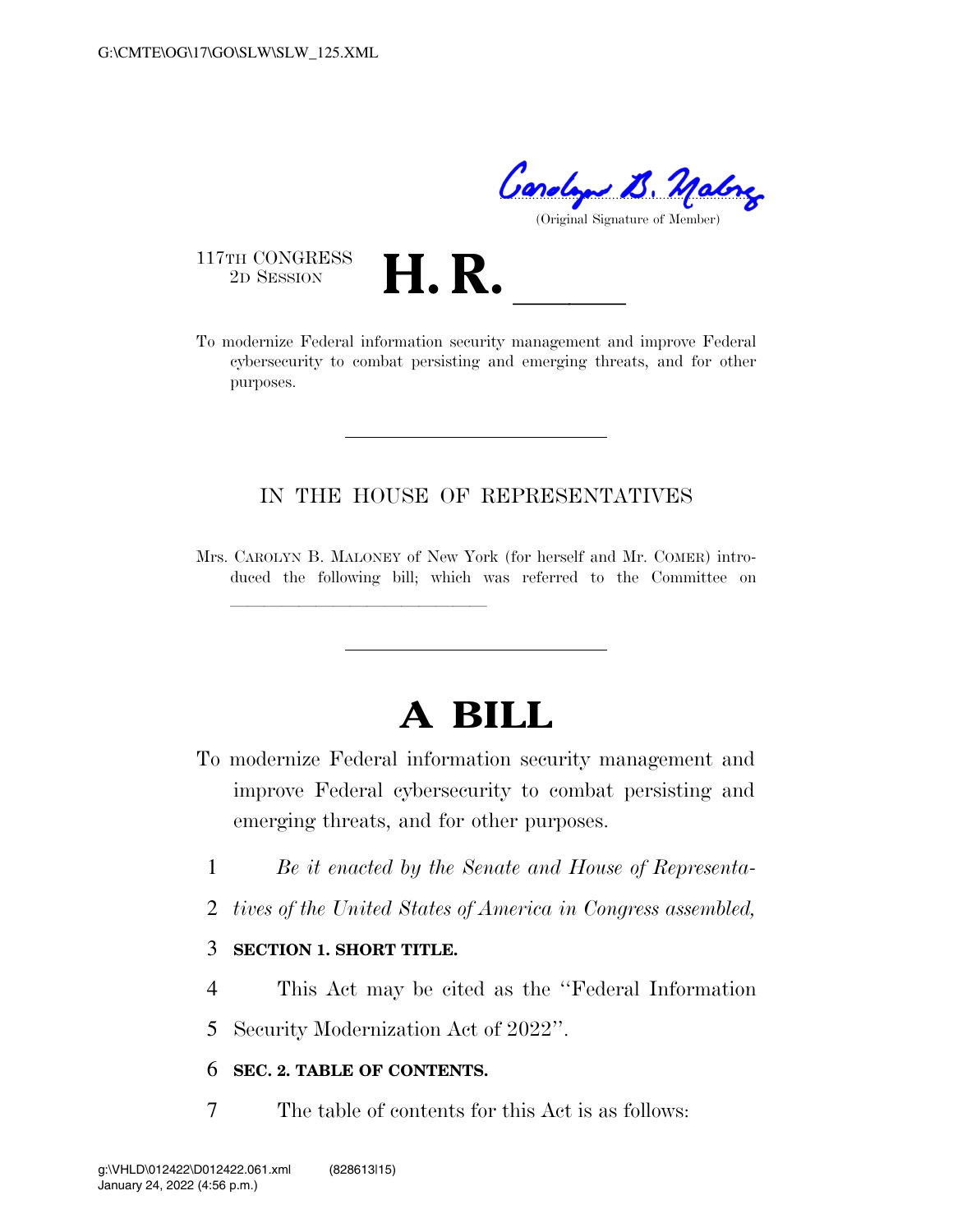- Sec. 1. Short title.
- Sec. 2. Table of contents.
- Sec. 3. Definitions.

#### TITLE I—UPDATES TO FISMA

- Sec. 101. Title 44 amendments.
- Sec. 102. Amendments to subtitle III of title 40.
- Sec. 103. Actions to enhance Federal incident response.
- Sec. 104. Additional guidance to agencies on FISMA updates.
- Sec. 105. Agency requirements to notify private sector entities impacted by incidents.

#### TITLE II—IMPROVING FEDERAL CYBERSECURITY

- Sec. 201. Mobile security standards.
- Sec. 202. Data and logging retention for incident response.
- Sec. 203. Federal penetration testing policy.
- Sec. 204. Ongoing threat hunting program.
- Sec. 205. Codifying vulnerability disclosure programs.
- Sec. 206. Implementing zero trust architecture.
- Sec. 207. GAO automation report.
- Sec. 208. Extension of Federal Acquisition Security Council.
- Sec. 209. Federal chief information security officer.
- Sec. 210. Extension of Chief Data Officer Council.
- Sec. 211. Council of the inspectors general on integrity and efficiency dashboard.
- Sec. 212. Quantitative cybersecurity metrics.

#### TITLE III—PILOT PROGRAMS TO ENHANCE FEDERAL **CYBERSECURITY**

- Sec. 301. Risk-based budget pilot.
- Sec. 302. Active cyber defensive study.
- Sec. 303. Security operations center as a service pilot.
- Sec. 304. Endpoint detection and response as a service pilot.

#### 1 **SEC. 3. DEFINITIONS.**

- 2 In this Act, unless otherwise specified:
- 3 (1) ADDITIONAL CYBERSECURITY PROCE-
- 4 DURE.—The term ''additional cybersecurity proce-
- 5 dure'' has the meaning given the term in section
- 6 3552(b) of title 44, United States Code, as amended
- 7 by this Act.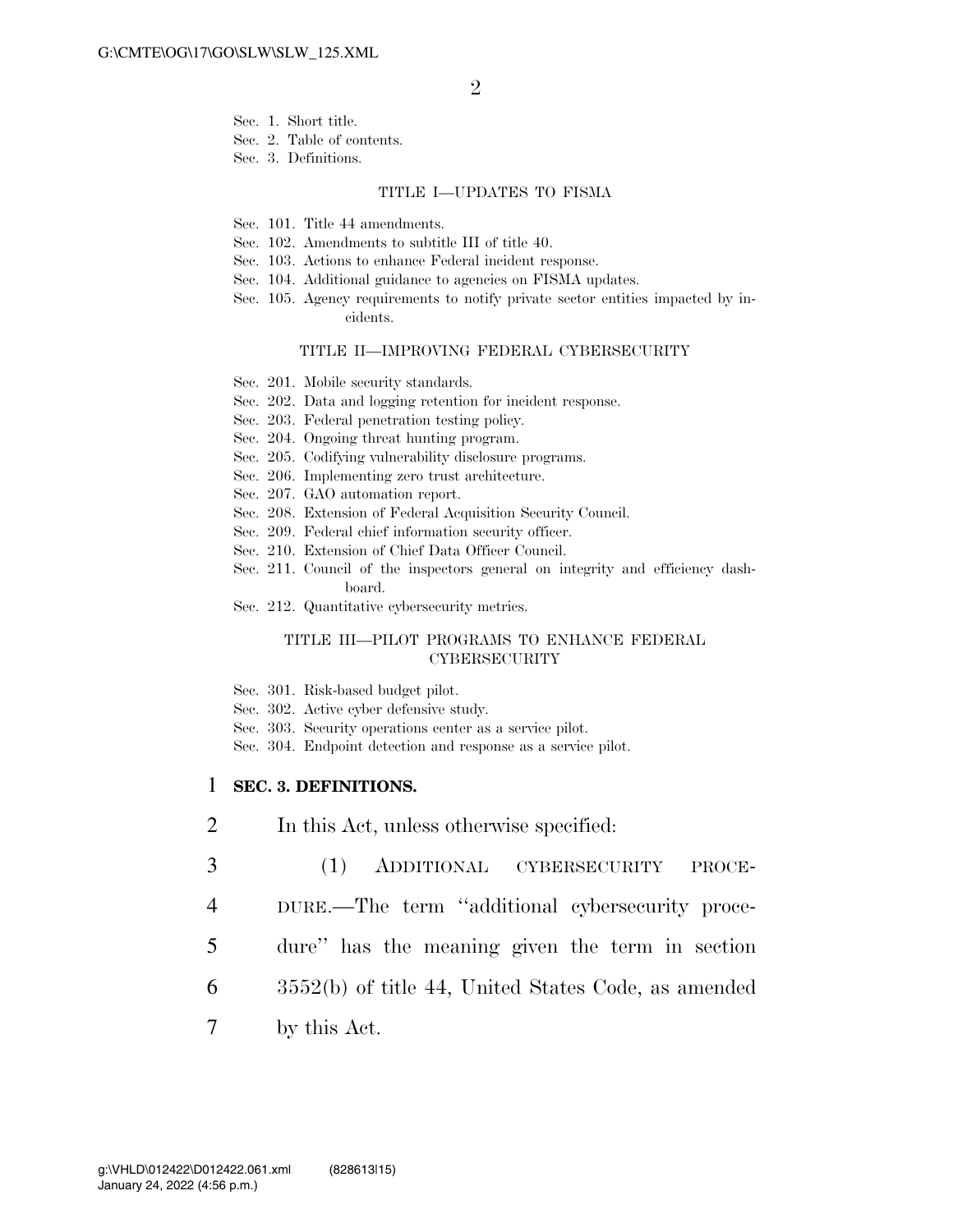| $\mathbf{1}$   | (2) AGENCY.—The term "agency" has the                |
|----------------|------------------------------------------------------|
| $\overline{2}$ | meaning given the term in section 3502 of title 44,  |
| 3              | United States Code.                                  |
| $\overline{4}$ | (3) APPROPRIATE CONGRESSIONAL COMMIT-                |
| 5              | TEES.—The term "appropriate congressional com-       |
| 6              | mittees" means—                                      |
| 7              | (A) the Committee on Homeland Security               |
| 8              | and Governmental Affairs of the Senate;              |
| 9              | (B) the Committee on Oversight and Re-               |
| 10             | form of the House of Representatives; and            |
| 11             | (C) the Committee on Homeland Security               |
| 12             | of the House of Representatives.                     |
| 13             | (4) DIRECTOR.—The term "Director" means              |
| 14             | the Director of the Office of Management and Budg-   |
| 15             | et.                                                  |
| 16             | (5) INCIDENT.—The term "incident" has the            |
| 17             | meaning given the term in section $3552(b)$ of title |
| 18             | 44, United States Code.                              |
| 19             | (6) NATIONAL SECURITY SYSTEM.—The term               |
| 20             | "national security system" has the meaning given     |
| 21             | the term in section $3552(b)$ of title 44, United    |
| 22             | States Code.                                         |
| 23             | (7) PENETRATION TEST.—The term "penetra-             |
| 24             | tion test" has the meaning given the term in section |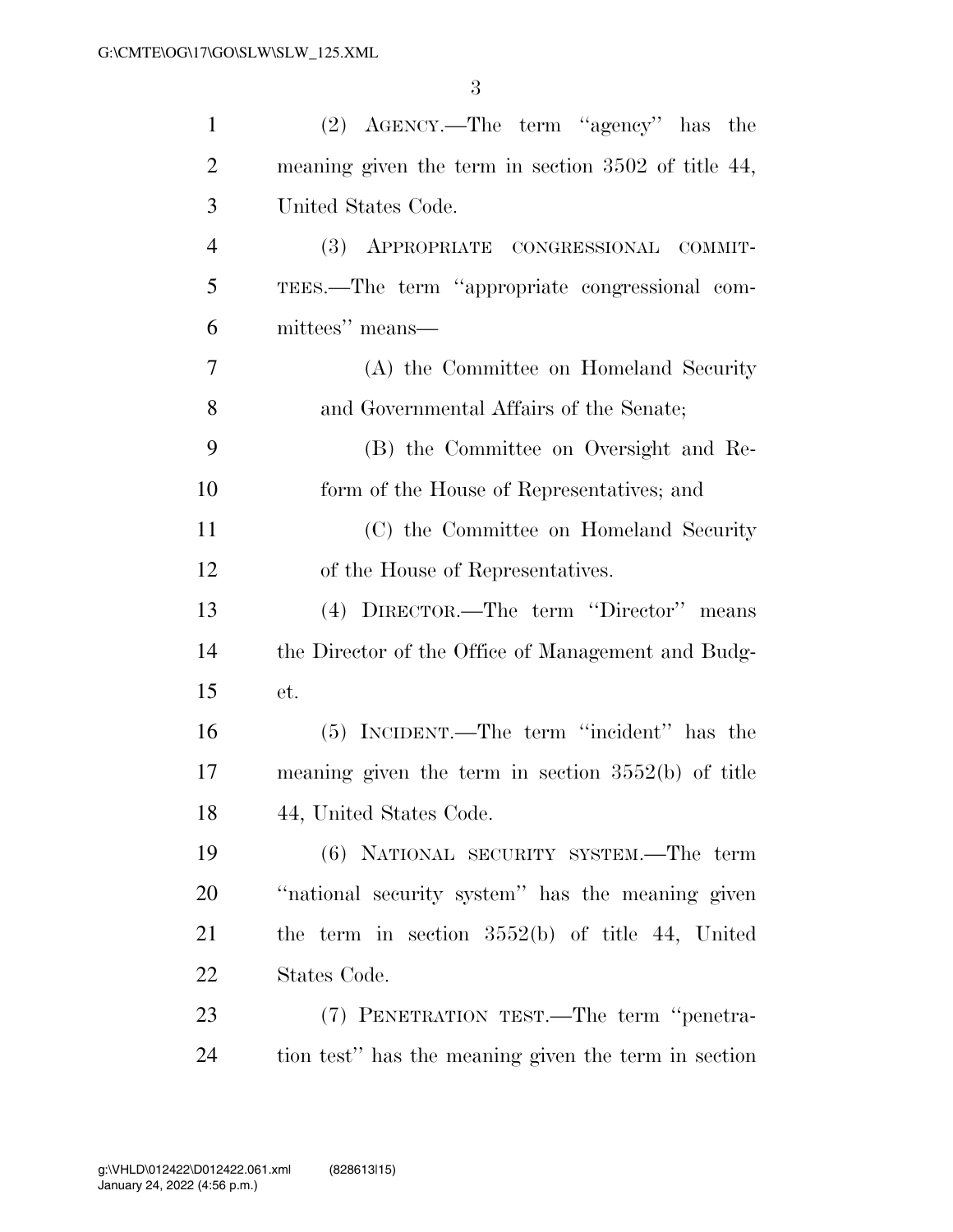3552(b) of title 44, United States Code, as amended by this Act.

 (8) THREAT HUNTING.—The term ''threat hunting'' means iteratively searching systems for threats that evade detection by automated threat de-tection systems.

 (9) ZERO TRUST ARCHITECTURE.—The term ''zero trust architecture'' means a security model, a set of system design principles, and a coordinated cybersecurity and system management strategy that employs continuous monitoring, risk-based access controls, or system security automation techniques to address the cybersecurity principle that threats exist both inside and outside traditional network boundaries with an assumption that a breach is in- evitable or has likely already occurred, and therefore employs least-privileged access for network or system users while monitoring for anomalous or malicious activity.

# **TITLE I—UPDATES TO FISMA**

# **SEC. 101. TITLE 44 AMENDMENTS.**

 (a) SUBCHAPTER I AMENDMENTS.—Subchapter I of chapter 35 of title 44, United States Code, is amended— 24 (1) in subsection  $(a)(1)(B)$  of section 3504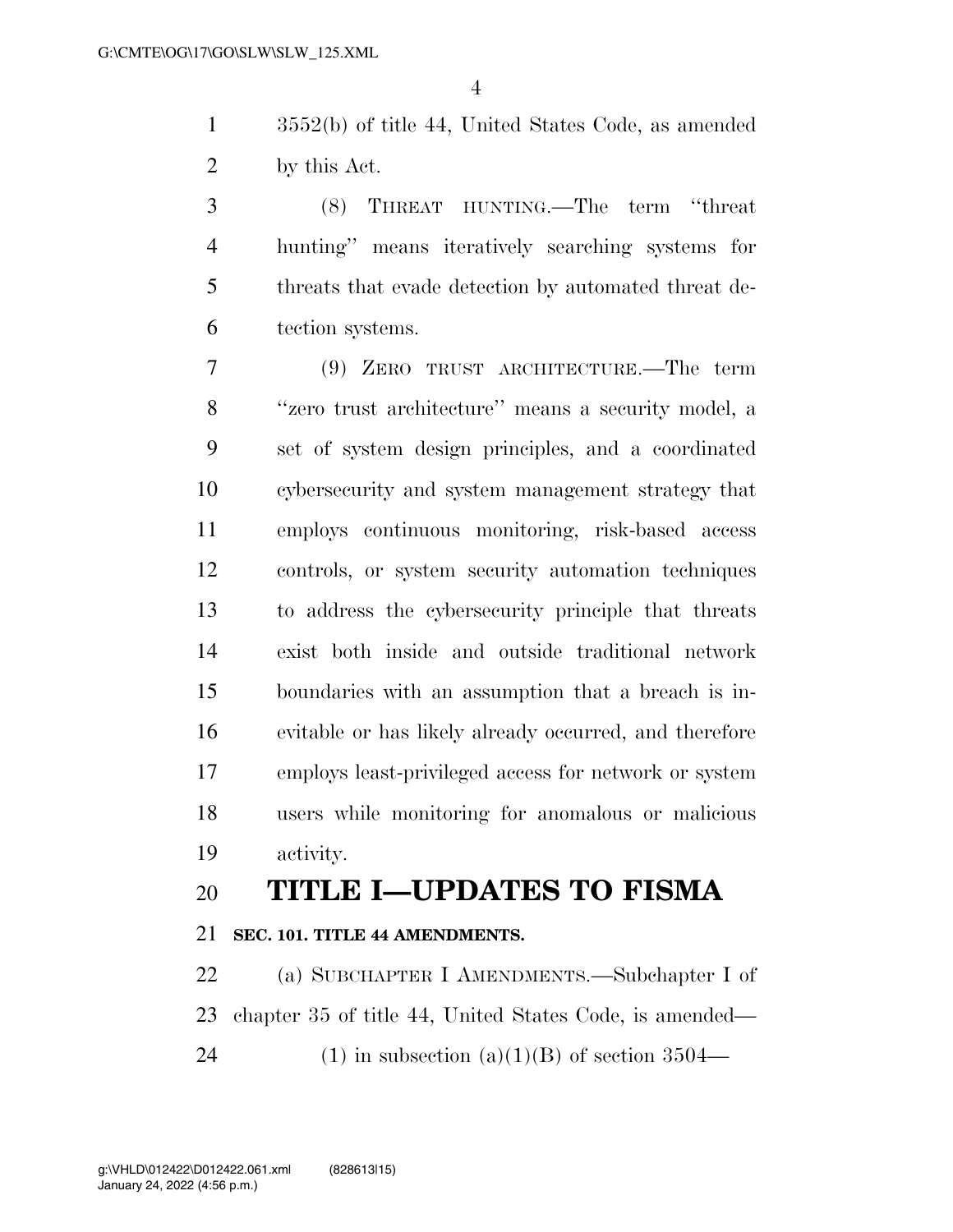| $\mathbf{1}$   | $(A)$ by striking clause $(v)$ and inserting the |
|----------------|--------------------------------------------------|
| $\overline{2}$ | following:                                       |
| 3              | "(v) confidentiality, privacy, disclo-           |
| $\overline{4}$ | sure, and sharing of information;";              |
| 5              | (B) by redesignating clause (vi) as clause       |
| 6              | $(vii)$ ; and                                    |
| 7              | (C) by inserting after clause (v) the fol-       |
| 8              | lowing:                                          |
| 9              | $\lq\lq$ (vi) in consultation with the National  |
| 10             | Cyber Director, confidentiality and security     |
| 11             | of information; and";                            |
| 12             | $(2)$ in section 3505—                           |
| 13             | $(A)$ in paragraph $(2)$ of the first subsection |
| 14             | designated as subsection (c) by adding "dis-     |
| 15             | covery of internet-accessible information sys-   |
| 16             | tems and assets, as well as" after "an inventory |
| 17             | under this subsection shall include";            |
| 18             | $(B)$ in paragraph $(3)$ of the first subsection |
| 19             | designated as subsection $(c)$ —                 |
| 20             | (i) in subparagraph $(B)$ —                      |
| 21             | (I) by inserting "the Secretary of               |
| 22             | Homeland Security acting through the             |
| 23             | Director of the Cybersecurity and In-            |
| 24             | frastructure Security Agency, the Na-            |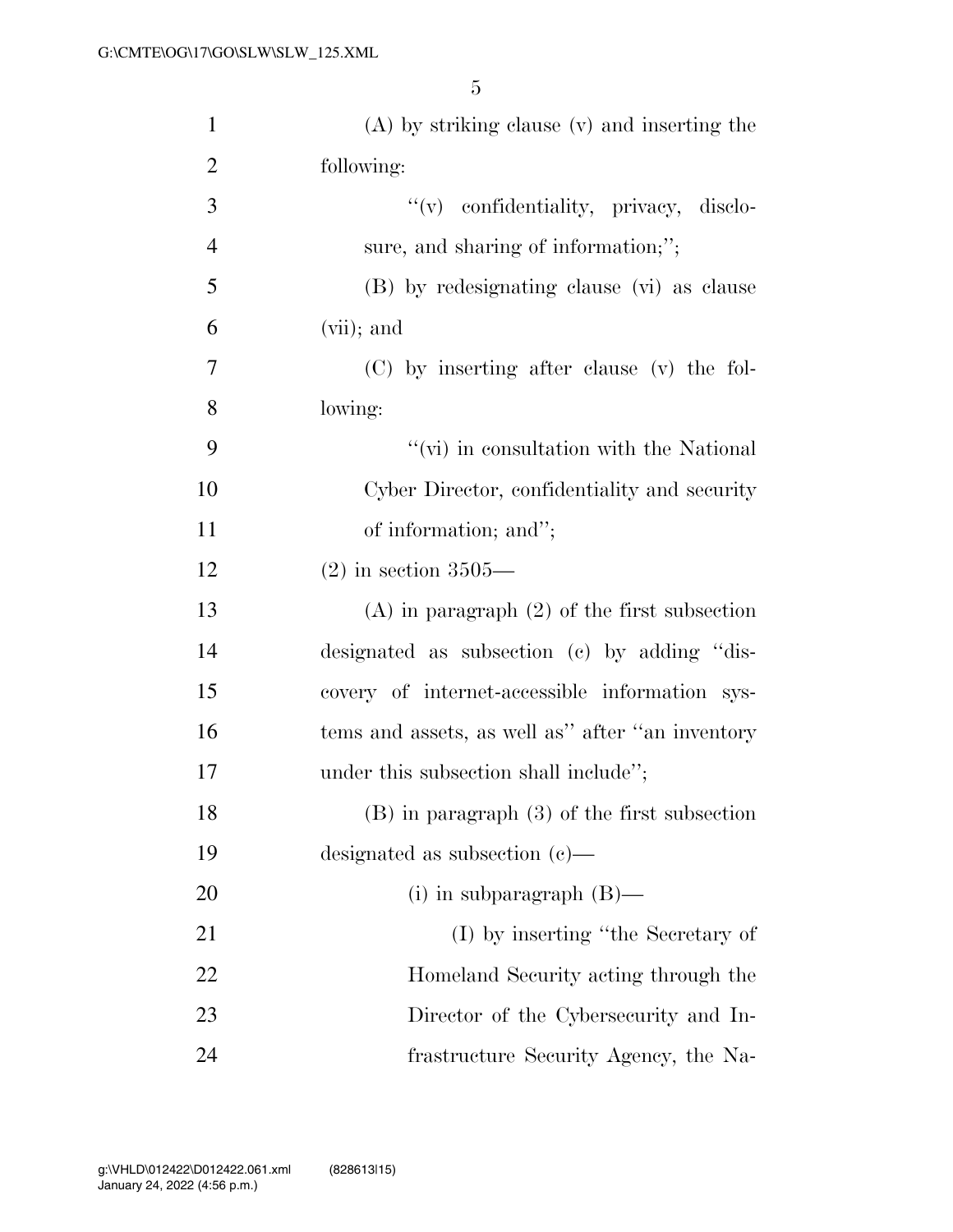| $\mathbf{1}$   | tional Cyber Director, and" before               |
|----------------|--------------------------------------------------|
| 2              | "the Comptroller General"; and                   |
| 3              | $(II)$ by striking "and" at the end;             |
| $\overline{4}$ | (ii) in subparagraph $(C)(v)$ , by strik-        |
| 5              | ing the period at the end and inserting ";       |
| 6              | and"; and                                        |
| 7              | (iii) by adding at the end the fol-              |
| 8              | lowing:                                          |
| 9              | $\lq\lq$ (D) maintained on a continual basis     |
| 10             | through the use of automation, machine-read-     |
| 11             | able data, and scanning wherever practicable.";  |
| 12             | and                                              |
| 13             | (C) by striking the second subsection des-       |
| 14             | ignated as subsection (c);                       |
| 15             | $(3)$ in section 3506—                           |
| 16             | (A) in subsection (a)(3), by inserting "In       |
| 17             | carrying out these duties, the Chief Information |
| 18             | Officer shall coordinate, as appropriate, with   |
| 19             | the Chief Data Officer in accordance with the    |
| 20             | designated functions under section $3520(c)$ ."  |
| 21             | after "reduction of information collection bur-  |
| 22             | dens on the public."; and                        |
| 23             | (B) in subsection (b)(1)(C), by inserting ",     |
| 24             | availability" after "integrity"; and             |
| 25             | $(4)$ in section 3513—                           |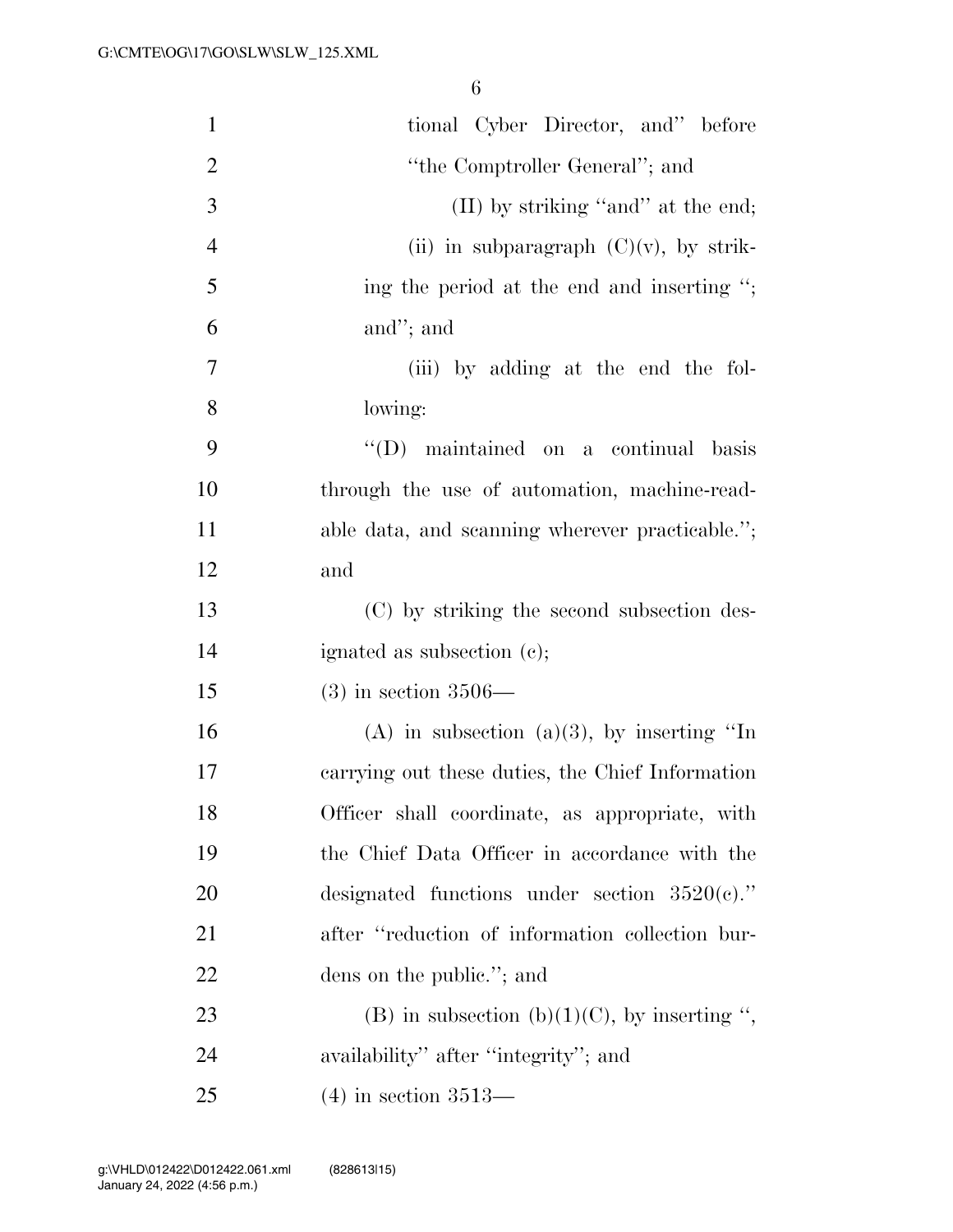| $\mathbf{1}$   | $(A)$ by redesignating subsection $(c)$ as sub-                    |
|----------------|--------------------------------------------------------------------|
| $\overline{2}$ | section (d); and                                                   |
| 3              | (B) by inserting after subsection (b) the                          |
| $\overline{4}$ | following:                                                         |
| 5              | "(c) Each agency providing a written plan under sub-               |
| 6              | section (b) shall provide any portion of the written plan          |
| 7              | addressing information security to the National Cyber Di-          |
| 8              | rector.".                                                          |
| 9              | (b) SUBCHAPTER II DEFINITIONS.—                                    |
| 10             | (1) IN GENERAL.—Section $3552(b)$ of title 44,                     |
| 11             | United States Code, is amended—                                    |
| 12             | (A) by redesignating paragraphs $(1)$ , $(2)$ ,                    |
| 13             | $(3)$ , $(4)$ , $(5)$ , $(6)$ , and $(7)$ as paragraphs $(2)$ ,    |
| 14             | $(4)$ , $(5)$ , $(6)$ , $(7)$ , $(9)$ , and $(11)$ , respectively; |
| 15             | $(B)$ by inserting before paragraph $(2)$ , as                     |
| 16             | so redesignated, the following:                                    |
| 17             | $"(1)$ The term 'additional cybersecurity proce-                   |
| 18             | dure' means a process, procedure, or other activity                |
| 19             | that is established in excess of the information secu-             |
| <b>20</b>      | rity standards promulgated under section 11331(b)                  |
| 21             | of title 40 to increase the security and reduce the cy-            |
| 22             | bersecurity risk of agency systems.";                              |
| 23             | $(C)$ by inserting after paragraph $(2)$ , as so                   |
| 24             | redesignated, the following:                                       |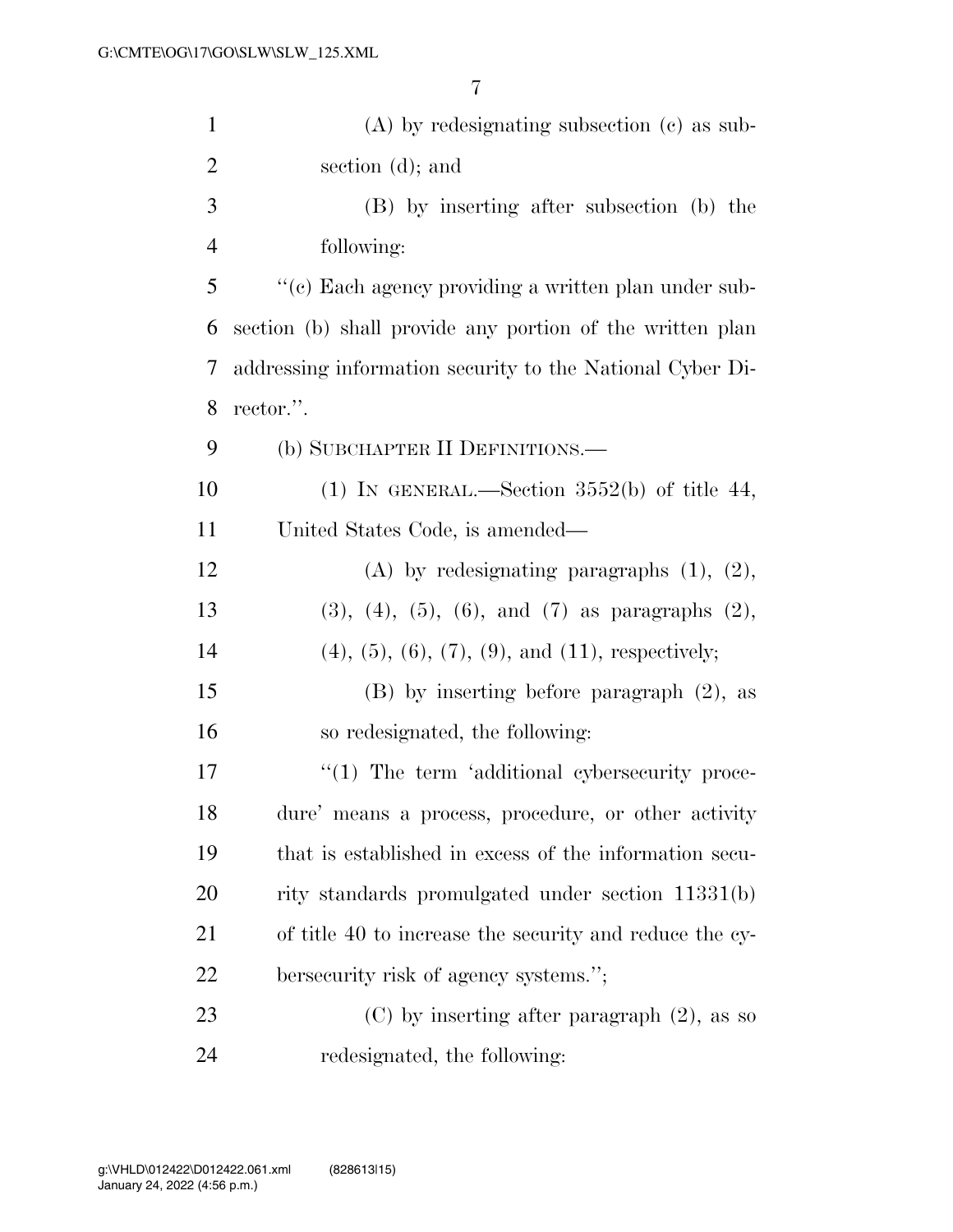| $\mathbf{1}$   | $(3)$ The term 'high value asset' means infor-             |
|----------------|------------------------------------------------------------|
| $\overline{2}$ | mation or an information system that the head of an        |
| $\mathfrak{Z}$ | agency determines, using policies, principles, stand-      |
| $\overline{4}$ | ards, or guidelines issued by the Director under sec-      |
| 5              | tion $3553(a)$ , to be so critical to the agency that the  |
| 6              | loss or corruption of the information or the loss of       |
| 7              | access to the information system would have a seri-        |
| 8              | ous impact on the ability of the agency to perform         |
| 9              | the mission of the agency or conduct business.";           |
| 10             | (D) by inserting after paragraph $(7)$ , as so             |
| 11             | redesignated, the following:                               |
| 12             | $\cdot\cdot$ (8) The term 'major incident' has the meaning |
| 13             | given the term in guidance issued by the Director          |
| 14             | under section $3598(a)$ .";                                |
| 15             | $(E)$ by inserting after paragraph $(9)$ , as so           |
| 16             | redesignated, the following:                               |
| 17             | $\lq(10)$ The term 'penetration test' has the mean-        |
| 18             | ing given the term in guidance issued by the Direc-        |
| 19             | $tor.'$ ; and                                              |
| 20             | $(F)$ by inserting after paragraph $(11)$ , as             |
| 21             | so redesignated, the following:                            |
| 22             | $\lq(12)$ The term 'shared service' means a cen-           |
| 23             | tralized business or mission capability that is pro-       |
| 24             | vided to multiple organizations within an agency or        |
| 25             | to multiple agencies.".                                    |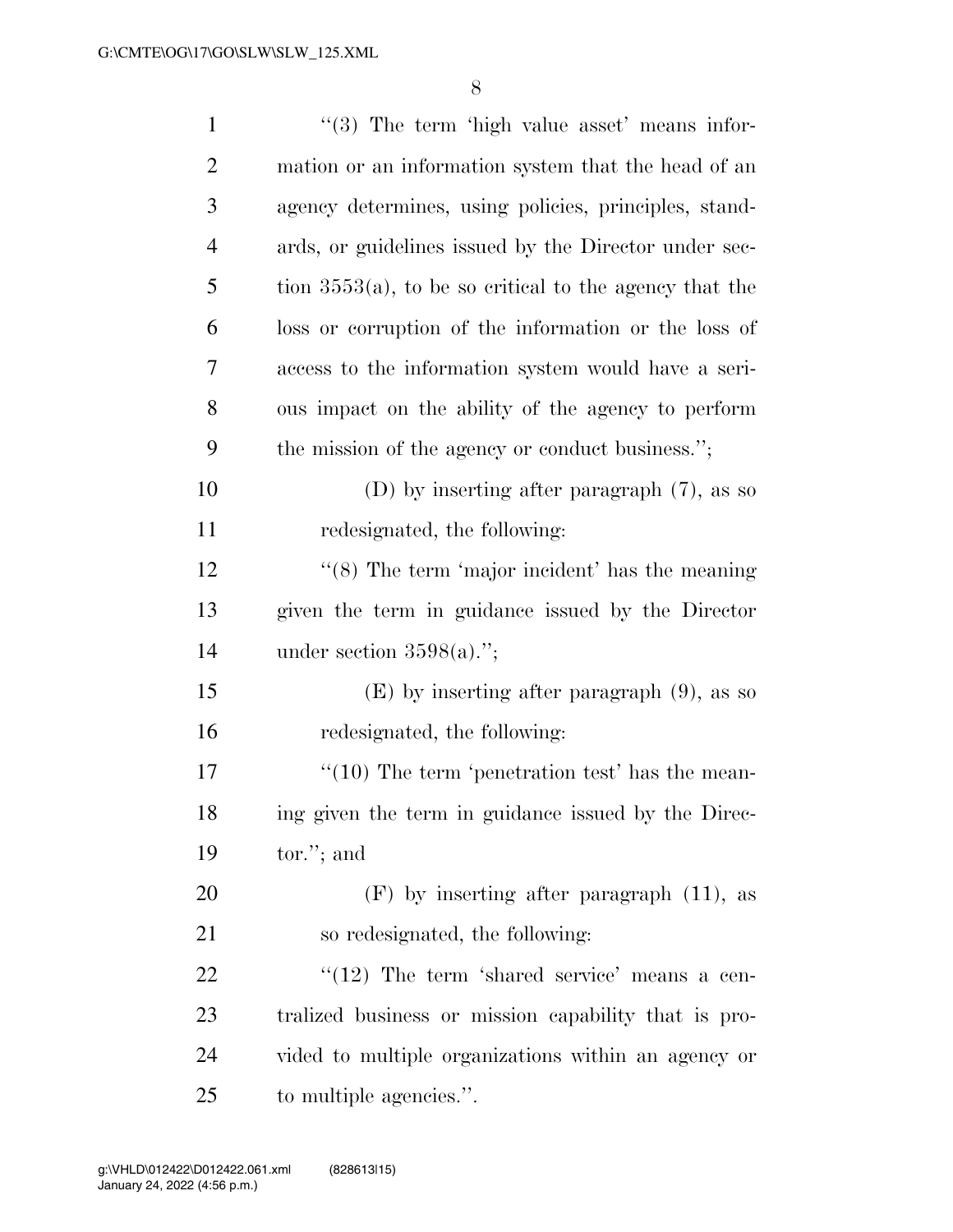| $\mathbf{1}$   | (2) CONFORMING AMENDMENTS.—                     |
|----------------|-------------------------------------------------|
| $\overline{2}$ | (A) HOMELAND SECURITY ACT OF $2002$ .           |
| 3              | Section $1001(c)(1)(A)$ of the Homeland Secu-   |
| $\overline{4}$ | rity Act of 2002 (6 U.S.C. 511(1)(A)) is        |
| 5              | amended by striking "section $3552(b)(5)$ " and |
| 6              | inserting "section $3552(b)$ ".                 |
| $\overline{7}$ | $(B)$ TITLE 10.—                                |
| 8              | (i) SECTION 2222.—Section $2222(i)(8)$          |
| 9              | of title 10, United States Code, is amended     |
| 10             | by striking "section $3552(b)(6)(A)$ " and      |
| 11             | inserting "section $3552(b)(9)(A)$ ".           |
| 12             | SECTION 2223.—Section<br>(ii)                   |
| 13             | $2223(c)(3)$ of title 10, United States Code,   |
| 14             | is amended by striking "section                 |
| 15             | $3552(b)(6)$ " and inserting "section           |
| 16             | $3552(b)$ ".                                    |
| 17             | (iii) SECTION $2315$ —Section $2315$ of         |
| 18             | title 10, United States Code, is amended        |
| 19             | by striking "section $3552(b)(6)$ " and in-     |
| 20             | serting "section $3552(b)$ ".                   |
| 21             | (iv)<br>SECTION 2339A. Section                  |
| 22             | $2339a(e)(5)$ of title 10, United States        |
| 23             | Code, is amended by striking "section"          |
| 24             | $3552(b)(6)$ " and inserting "section           |
| 25             | $3552(b)$ ".                                    |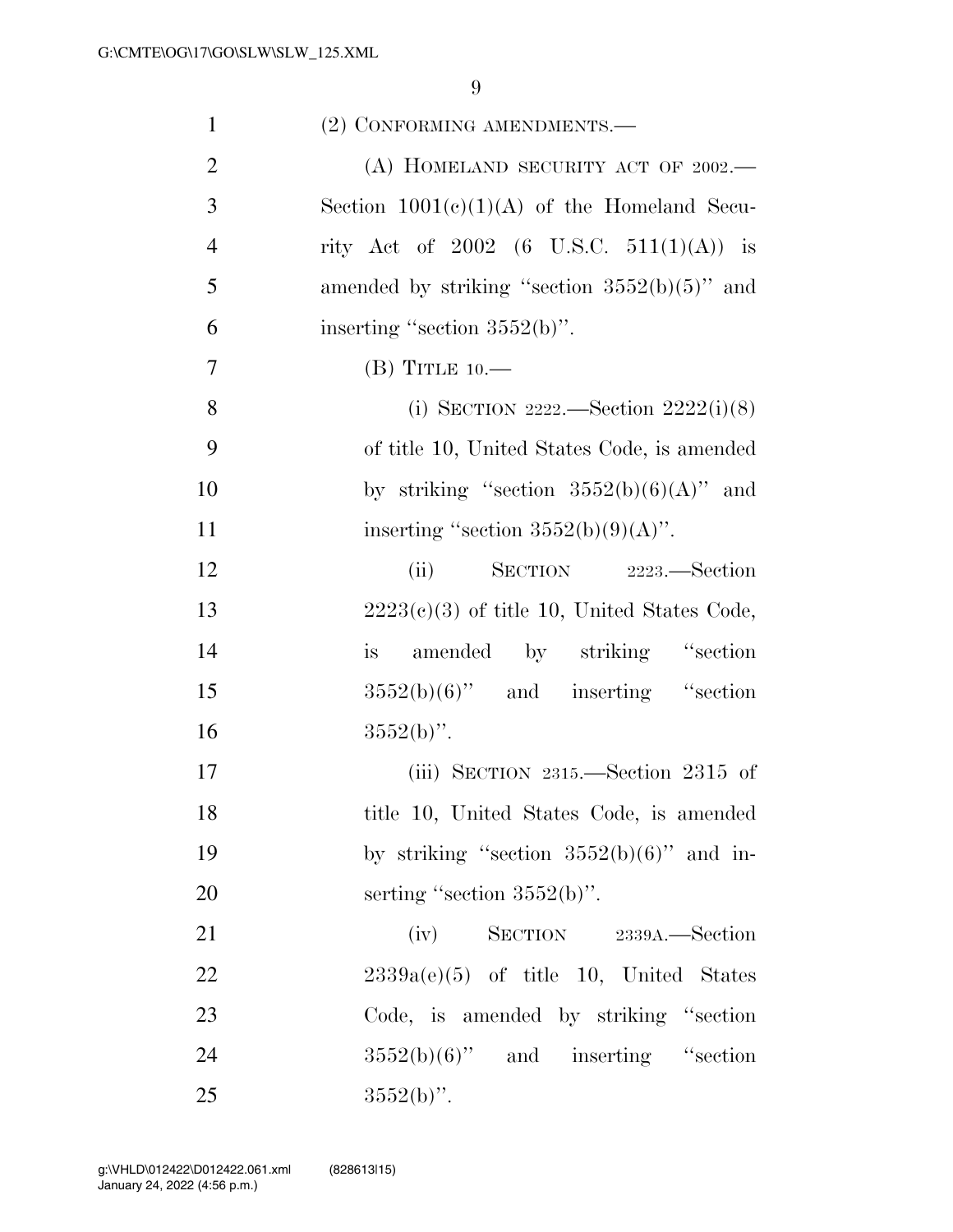| $\mathbf{1}$   | (C) HIGH-PERFORMANCE COMPUTING ACT                 |
|----------------|----------------------------------------------------|
| $\overline{2}$ | OF 1991.—Section $207(a)$ of the High-Perform-     |
| 3              | ance Computing Act of 1991 (15 U.S.C.              |
| $\overline{4}$ | $5527(a)$ is amended by striking "section"         |
| 5              | $3552(b)(6)(A)(i)$ " and inserting "section        |
| 6              | $3552(b)(9)(A)(i)$ ".                              |
| $\overline{7}$ | (D) INTERNET OF THINGS CYBERSECU-                  |
| 8              | RITY IMPROVEMENT ACT OF 2020.—Section $3(5)$       |
| 9              | of the Internet of Things Cybersecurity Im-        |
| 10             | provement Act of $2020$ (15 U.S.C. $278g-3a$ ) is  |
| 11             | amended by striking "section $3552(b)(6)$ " and    |
| 12             | inserting "section 3552(b)".                       |
| 13             | (E) NATIONAL DEFENSE AUTHORIZATION                 |
| 14             | FISCAL YEAR 2013.-Section<br>$\mathbf{ACT}$<br>FOR |
| 15             | $933(e)(1)(B)$ of the National Defense Author-     |
| 16             | ization Act for Fiscal Year 2013 (10 U.S.C.        |
| 17             | 2224 note) is amended by striking "section         |
| 18             | $3542(b)(2)$ " and inserting "section $3552(b)$ ". |
| 19             | (F) IKE SKELTON NATIONAL DEFENSE AU-               |
| 20             | THORIZATION ACT FOR FISCAL YEAR 2011.—The          |
| 21             | Ike Skelton National Defense Authorization Act     |
| 22             | for Fiscal Year $2011$ (Public Law $111-383$ ) is  |
| 23             | amended—                                           |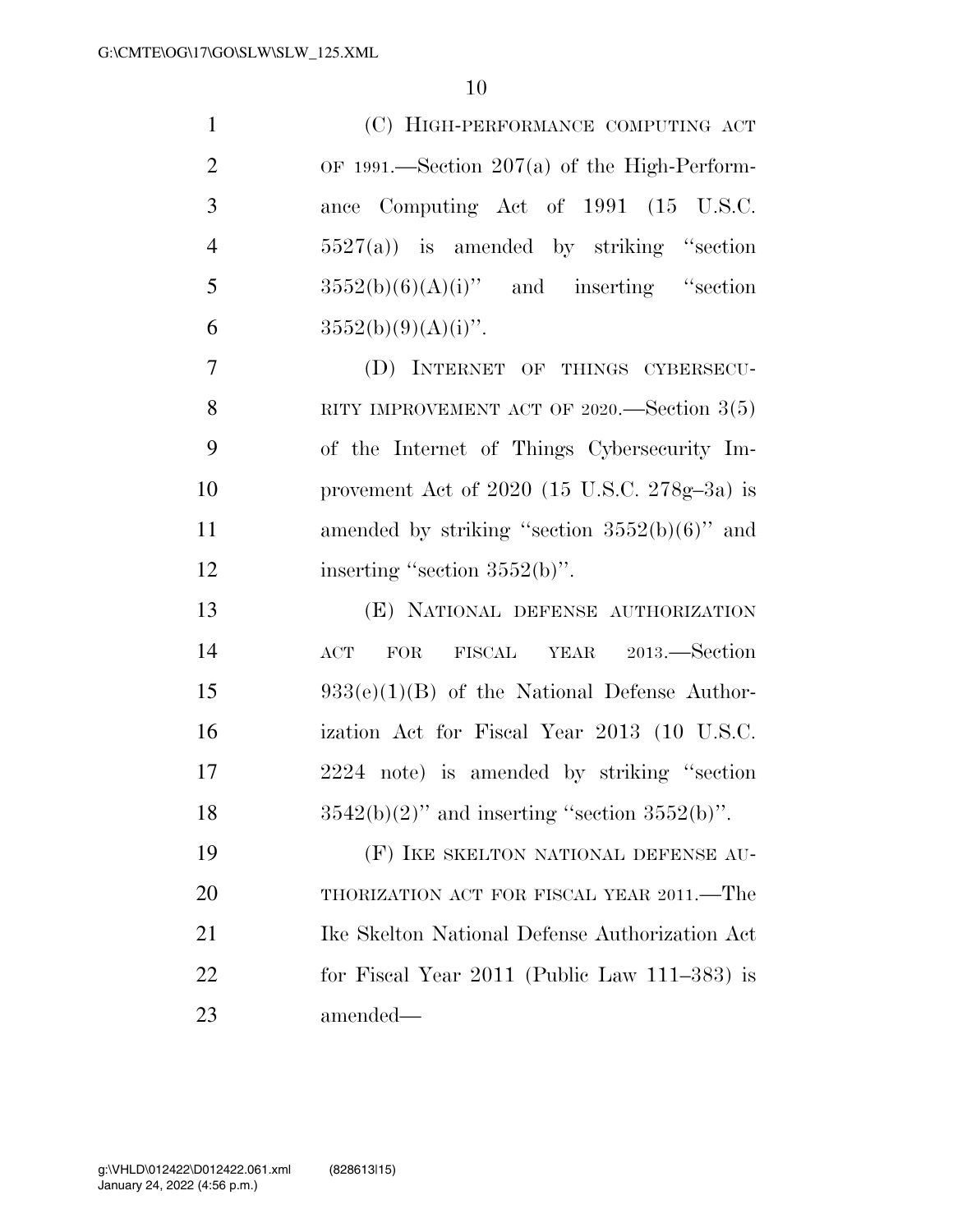| $\mathbf{1}$   | (i) in section $806(e)(5)$ (10 U.S.C.          |
|----------------|------------------------------------------------|
| $\overline{2}$ | $2304$ note), by striking "section $3542(b)$ " |
| 3              | and inserting "section $3552(b)$ ";            |
| $\overline{4}$ | (ii) in section $931(b)(3)$ (10 U.S.C.         |
| 5              | 2223 note), by striking "section               |
| 6              | $3542(b)(2)$ " and inserting "section          |
| 7              | $3552(b)$ "; and                               |
| 8              | (iii) in section $932(b)(2)$ (10 U.S.C.        |
| 9              | 2224 note), by striking "section               |
| 10             | $3542(b)(2)$ " and inserting "section          |
| 11             | $3552(b)$ ".                                   |
| 12             | (G) E-GOVERNMENT ACT OF 2002.-Sec-             |
| 13             | tion $301(c)(1)(A)$ of the E-Government Act of |
| 14             | $2002$ (44 U.S.C. 3501 note) is amended by     |
| 15             | striking "section $3542(b)(2)$ " and inserting |
| 16             | "section $3552(b)$ ".                          |
| 17             | (H) NATIONAL INSTITUTE OF STANDARDS            |
| 18             | AND TECHNOLOGY ACT.—Section 20 of the Na-      |
| 19             | tional Institute of Standards and Technology   |
| 20             | Act $(15 \text{ U.S.C. } 278g-3)$ is amended—  |
| 21             | (i) in subsection (a)(2), by striking          |
| 22             | "section $3552(b)(5)$ " and inserting "sec-    |
| 23             | tion $3552(b)$ "; and                          |
| 24             | $(ii)$ in subsection $(f)$ —                   |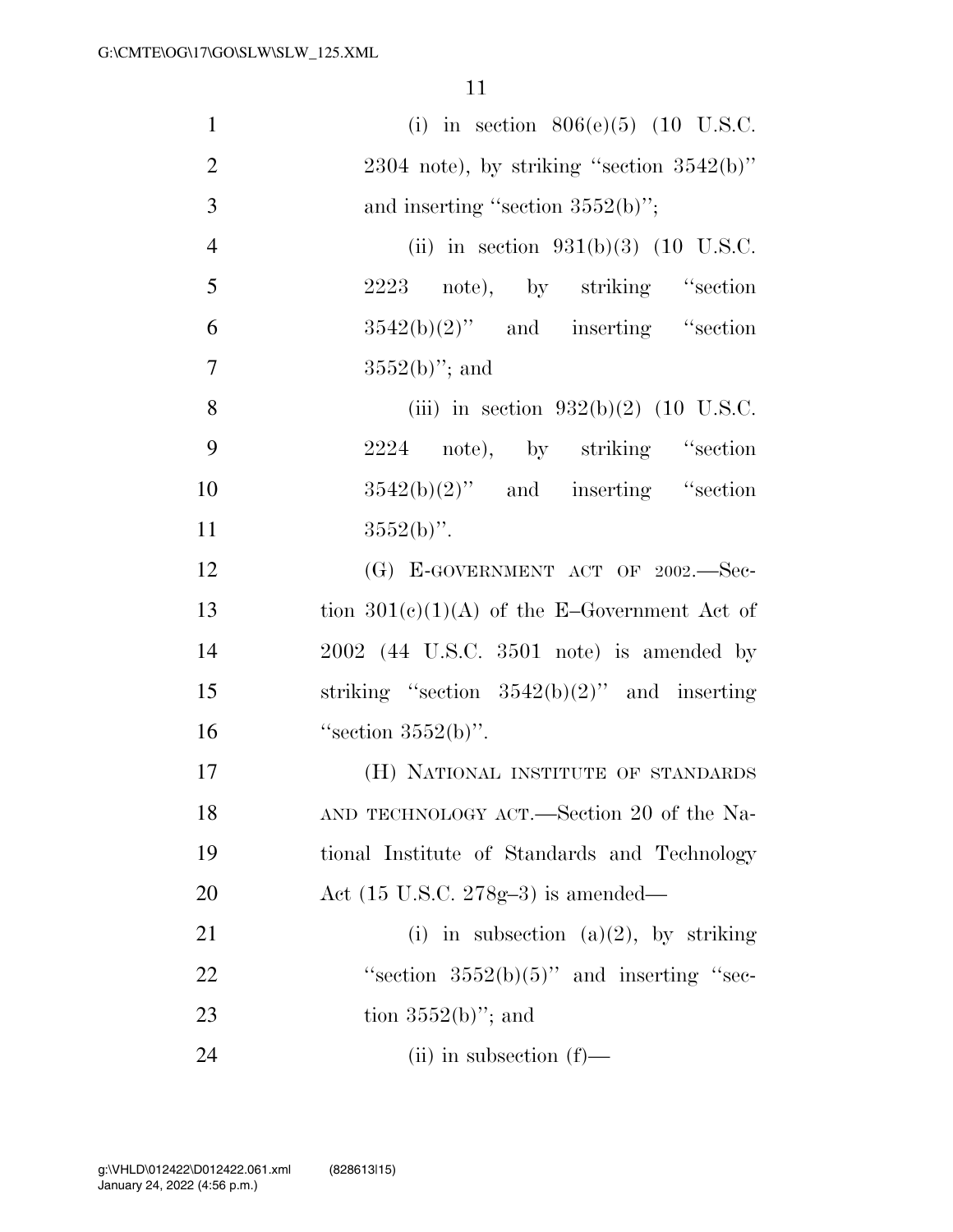| $\mathbf{1}$   | $(I)$ in paragraph $(3)$ , by striking                   |
|----------------|----------------------------------------------------------|
| $\overline{2}$ | "section $3532(1)$ " and inserting "sec-                 |
| 3              | tion $3552(b)$ "; and                                    |
| $\overline{4}$ | $(II)$ in paragraph $(5)$ , by striking                  |
| 5              | "section $3532(b)(2)$ " and inserting                    |
| 6              | "section $3552(b)$ ".                                    |
| 7              | (c) SUBCHAPTER II AMENDMENTS.—Subchapter II              |
| 8              | of chapter 35 of title 44, United States Code, is amend- |
| 9              | $ed$ —                                                   |
| 10             | $(1)$ in section 3551—                                   |
| 11             | $(A)$ in paragraph $(4)$ , by striking "diag-            |
| 12             | nose and improve" and inserting "integrate, de-          |
| 13             | liver, diagnose, and improve";                           |
| 14             | $(B)$ in paragraph $(5)$ , by striking "and" at          |
| 15             | the end;                                                 |
| 16             | $(C)$ in paragraph $(6)$ , by striking the pe-           |
| 17             | riod at the end and inserting a semicolon; and           |
| 18             | (D) by adding at the end the following:                  |
| 19             | $\lq(7)$ recognize that each agency has specific         |
| 20             | mission requirements and, at times, unique cyberse-      |
| 21             | curity requirements to meet the mission of the agen-     |
| 22             | cy;                                                      |
| 23             | $(8)$ recognize that each agency does not have           |
| 24             | the same resources to secure agency systems, and an      |
| 25             | agency should not be expected to have the capability     |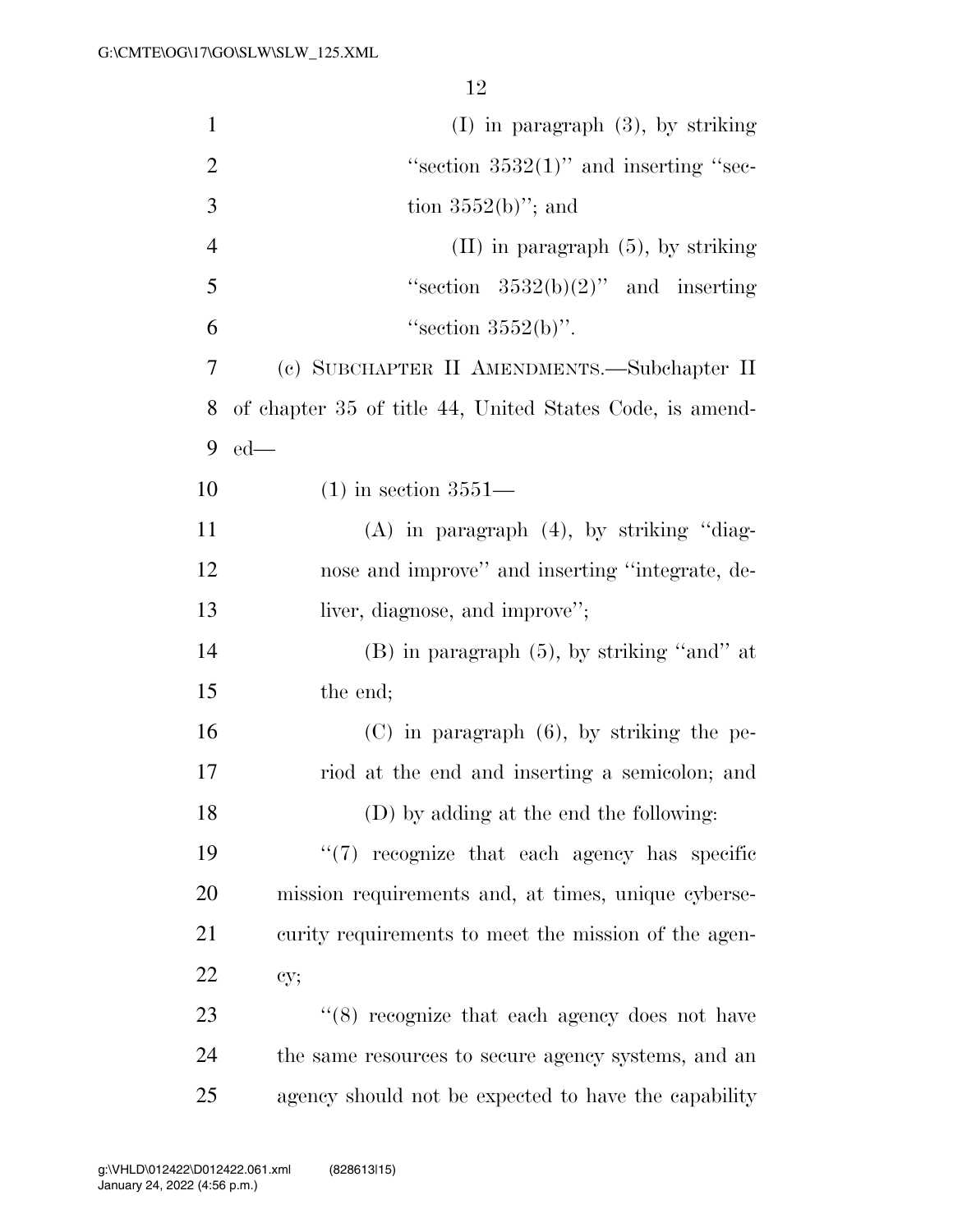| $\mathbf{1}$   | to secure the systems of the agency from advanced      |
|----------------|--------------------------------------------------------|
| $\overline{2}$ | adversaries alone; and                                 |
| 3              | "(9) recognize that a holistic Federal cybersecu-      |
| $\overline{4}$ | rity model is necessary to account for differences be- |
| 5              | tween the missions and capabilities of agencies.";     |
| 6              | $(2)$ in section 3553—                                 |
| 7              | $(A)$ in subsection $(a)$ —                            |
| 8              | $(i)$ in paragraph $(5)$ , by striking                 |
| 9              | "and" at the end;                                      |
| 10             | $(ii)$ in paragraph $(6)$ , by striking the            |
| 11             | period at the end and inserting "; and";               |
| 12             | and                                                    |
| 13             | (iii) by adding at the end the fol-                    |
| 14             | lowing:                                                |
| 15             | "(7) promoting, in consultation with the Direc-        |
| 16             | tor of the Cybersecurity and Infrastructure Security   |
| 17             | Agency, the National Cyber Director, and the Direc-    |
| 18             | tor of the National Institute of Standards and Tech-   |
| 19             | nology—                                                |
| 20             | $\lq\lq$ the use of automation to improve              |
| 21             | Federal cybersecurity and visibility with respect      |
| 22             | to the implementation of Federal cybersecurity;        |
| 23             | and                                                    |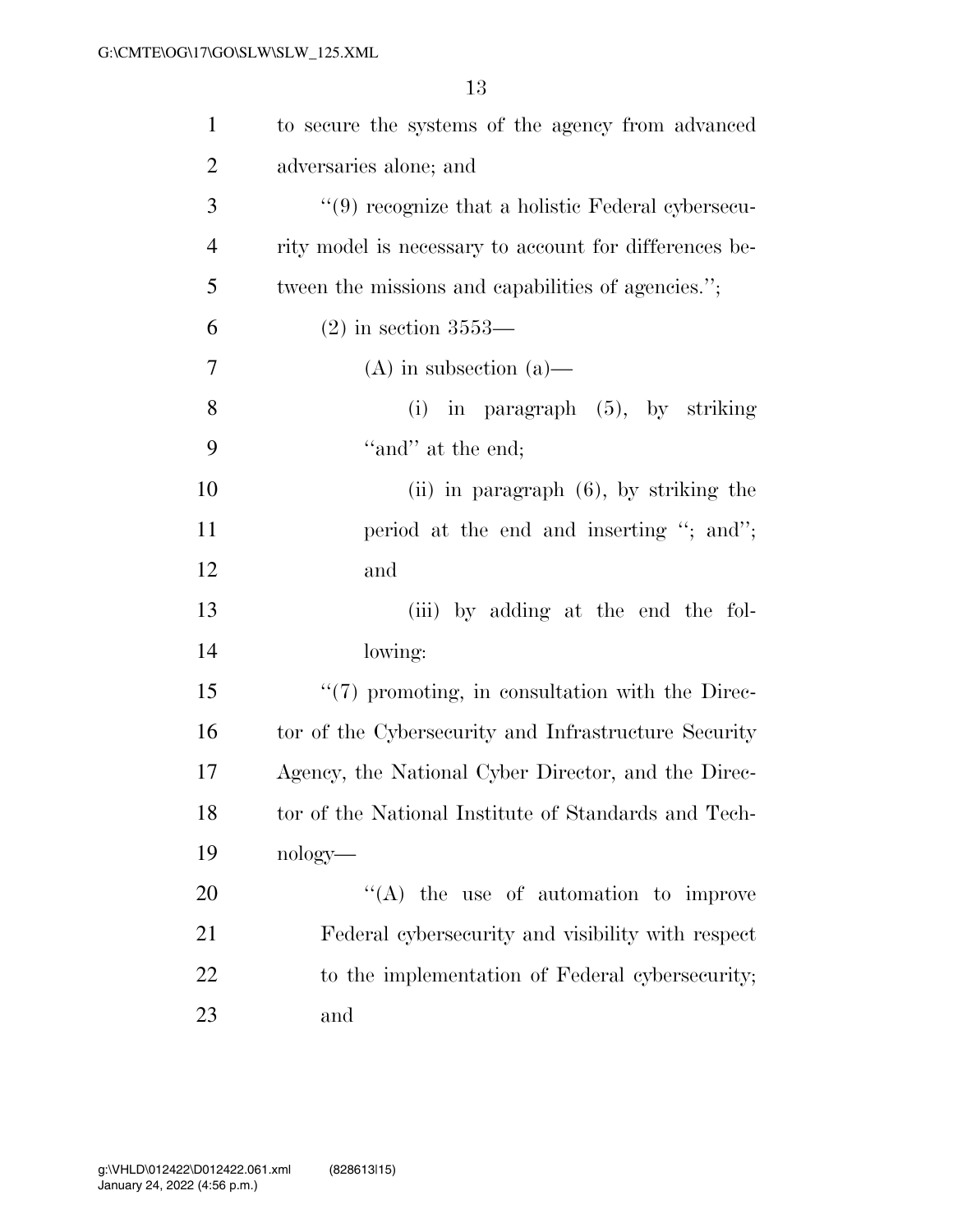| $\mathbf{1}$   | $\lq\lq$ the use of zero trust architecture to       |
|----------------|------------------------------------------------------|
| $\overline{2}$ | improve resiliency and timely response actions       |
| 3              | to incidents on Federal systems.";                   |
| $\overline{4}$ | $(B)$ in subsection $(b)$ —                          |
| 5              | (i) in the matter preceding paragraph                |
| 6              | (1), by striking "The Secretary, in con-             |
| $\overline{7}$ | sultation with the Director" and inserting           |
| 8              | "The Secretary of Homeland Security, act-            |
| 9              | ing through the Director of the Cybersecu-           |
| 10             | rity and Infrastructure Security Agency              |
| 11             | and in consultation with the Director and            |
| 12             | the National Cyber Director";                        |
| 13             | (ii) in paragraph $(2)(A)$ , by inserting            |
| 14             | "and reporting requirements under sub-               |
| 15             | chapter IV of this chapter" after "section           |
| 16             | $3556"$ ;                                            |
| 17             | (iii) redesignate paragraphs (8) and                 |
| 18             | $(9)$ as paragraphs $(9)$ and $(10)$ ; and           |
| 19             | $(iv)$ insert a new paragraph $(8)$ :                |
| 20             | $(8)$ expeditiously seek opportunities to reduce     |
| 21             | costs, administrative burdens, and other barriers to |
| 22             | information technology security and modernization    |
| 23             | for Federal agencies, including through—             |
| 24             | $\lq\lq$ central shared services contracts for       |
| 25             | cybersecurity capabilities identified as optimal     |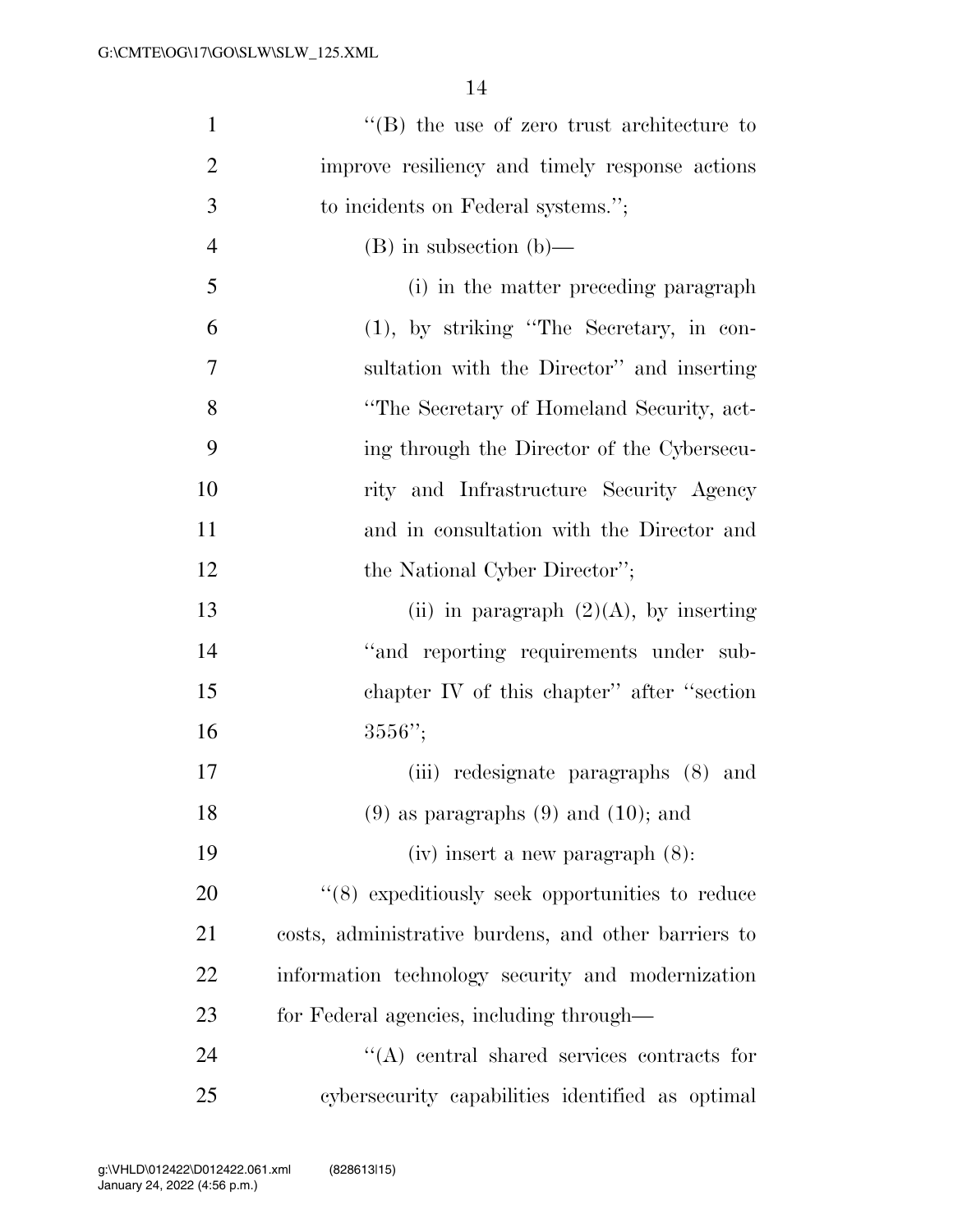| $\mathbf{1}$   | by the Director, in coordination with the Sec-      |
|----------------|-----------------------------------------------------|
| $\overline{2}$ | retary acting through the Director of the Cy-       |
| 3              | bersecurity and Infrastructure Security Agency      |
| $\overline{4}$ | and other agencies as appropriate; and              |
| 5              | $\lq\lq (B)$ offering technical assistance and ex-  |
| 6              | pertise to agencies on the selection and success-   |
| 7              | ful engagement of highly adaptive cybersecurity     |
| $8\,$          | service contracts and other relevant contracts      |
| 9              | provided by the U.S. General Services Adminis-      |
| 10             | tration.";                                          |
| 11             | $(C)$ in subsection $(e)$ —                         |
| 12             | (i) in the matter preceding paragraph               |
| 13             | $(1)$ , by striking "each year" and inserting       |
| 14             | "each year during which agencies are re-            |
| 15             | quired to submit reports under section              |
| 16             | $3554(c)$ " and by striking "preceding year"        |
| 17             | and inserting "preceding two years";                |
| 18             | $(i)$ by striking paragraph $(1)$ ;                 |
| 19             | (iii) by redesignating paragraphs $(2)$ ,           |
| 20             | $(3)$ , and $(4)$ as paragraphs $(1)$ , $(2)$ , and |
| 21             | $(3)$ , respectively;                               |
| 22             | $(iv)$ in paragraph $(3)$ , as so redesig-          |
| 23             | nated, by striking "and" at the end; and            |
| 24             | (v) by inserting after paragraph $(3)$ ,            |
| 25             | as so redesignated, the following:                  |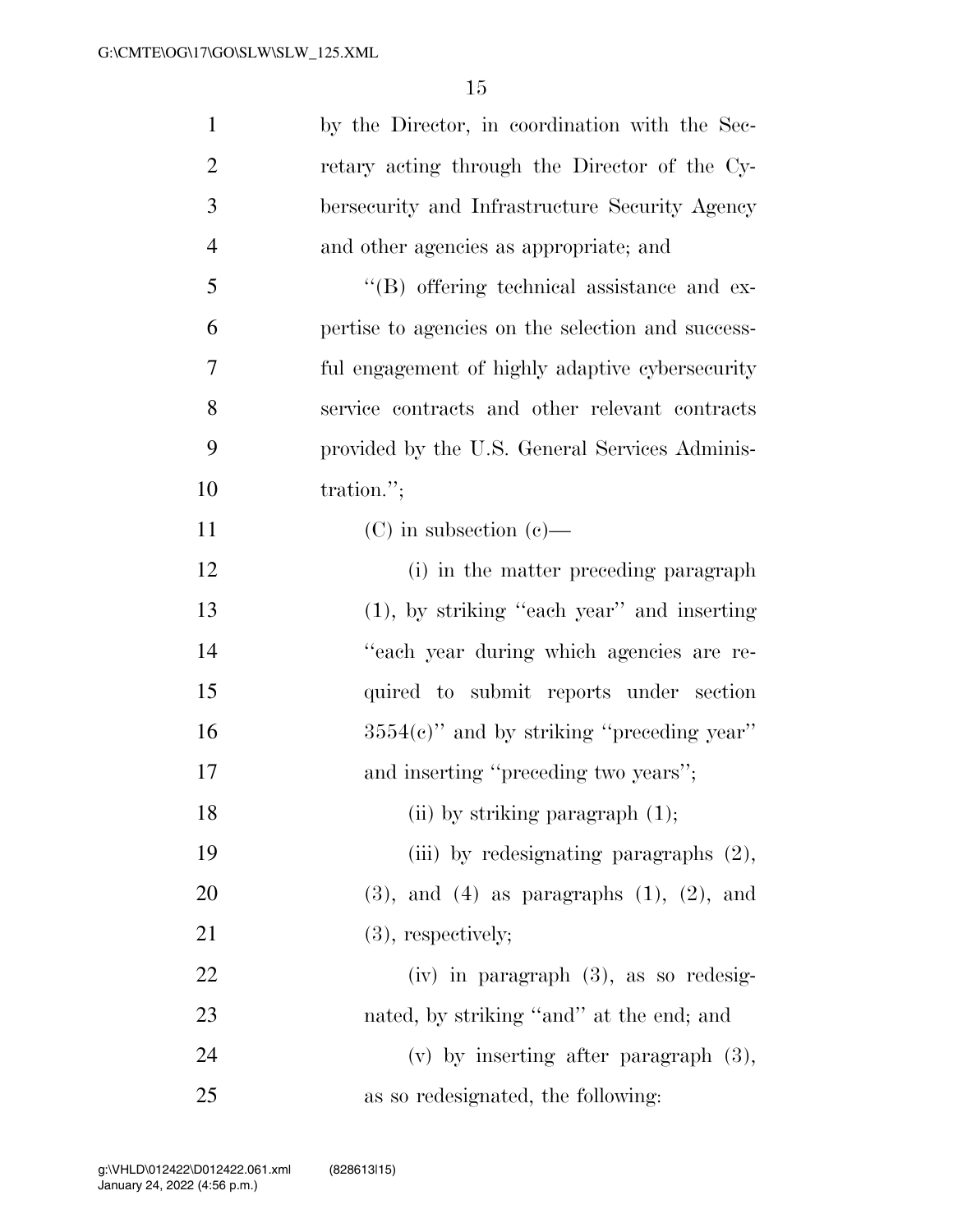| $\mathbf{1}$   | $``(4)$ a summary of each assessment of Federal                    |
|----------------|--------------------------------------------------------------------|
| $\overline{2}$ | risk posture performed under subsection (i); and";                 |
| 3              | (D) by redesignating subsections (i), (j),                         |
| $\overline{4}$ | $(k)$ , and $(l)$ as subsections $(j)$ , $(k)$ , $(l)$ , and $(m)$ |
| 5              | respectively;                                                      |
| 6              | $(E)$ in subsection $(h)$ —                                        |
| 7              | $(i)$ in paragraph $(2)$ , subparagraph                            |
| 8              | (A) adding "and the National Cyber Direc-                          |
| 9              | tor" after "in coordination with the Direc-                        |
| 10             | $tor$ ";                                                           |
| 11             | (ii) in paragraph (2), subparagraph                                |
| 12             | (D) adding ", the National Cyber Direc-                            |
| 13             | tor," after "notify the Director"; and                             |
| 14             | (iii) in paragraph (3), subparagraph                               |
| 15             | $(A)$ , clause (iv) adding ", the National                         |
| 16             | Cyber Director," after "the Secretary pro-                         |
| 17             | vides prior notice to the Director";                               |
| 18             | (F) by inserting after subsection (h) the                          |
| 19             | following:                                                         |
| 20             | "(i) FEDERAL RISK ASSESSMENTS.—On an ongoing                       |
| 21             | and continuous basis, the Director of the Cybersecurity            |
| 22             | and Infrastructure Security Agency shall perform assess-           |
| 23             | ments using any available information on the cybersecu-            |
| 24             | rity posture of agencies, and brief the Director and Na-           |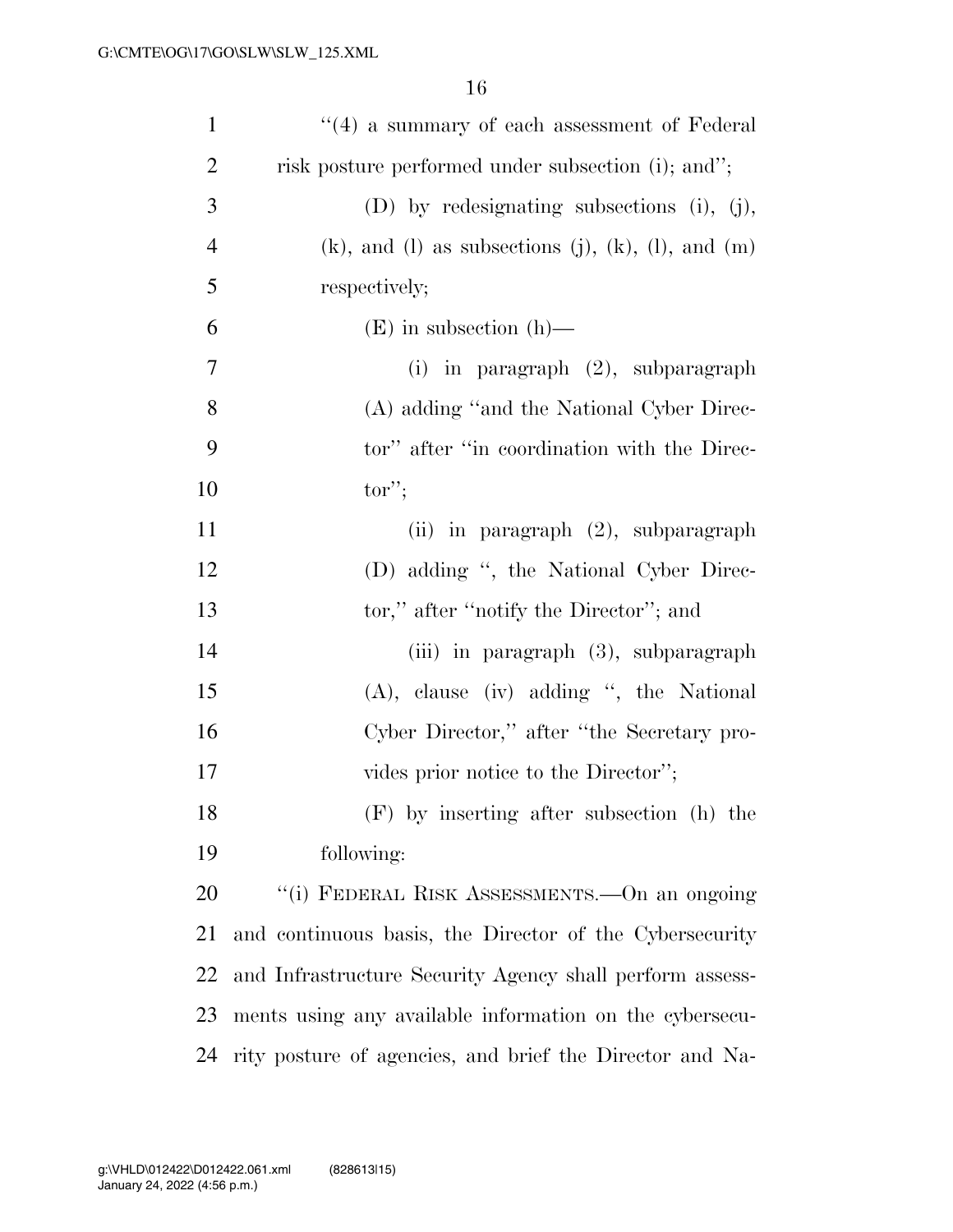| $\mathbf{1}$   | tional Cyber Director on the findings of those assessments         |
|----------------|--------------------------------------------------------------------|
| $\overline{2}$ | including—                                                         |
| 3              | $\cdot\cdot\cdot(1)$ the status of agency cybers exercity remedial |
| $\overline{4}$ | actions described in section $3554(b)(7)$ ;                        |
| 5              | $\lq(2)$ any vulnerability information relating to                 |
| 6              | the systems of an agency that is known by the agen-                |
| 7              | cy;                                                                |
| 8              | "(3) analysis of incident information under sec-                   |
| 9              | tion $3597$ ;                                                      |
| 10             | $``(4)$ evaluation of penetration testing per-                     |
| 11             | formed under section 3559A;                                        |
| 12             | $\lq(5)$ evaluation of vulnerability disclosure pro-               |
| 13             | gram information under section 3559B;                              |
| 14             | $\cdot\cdot\cdot(6)$ evaluation of agency threat hunting re-       |
| 15             | sults;                                                             |
| 16             | "(7) evaluation of Federal and non-Federal                         |
| 17             | cyber threat intelligence;                                         |
| 18             | $\lq(8)$ data on agency compliance with standards                  |
| 19             | issued under section $11331$ of title 40;                          |
| 20             | $\lq(9)$ agency system risk assessments performed                  |
| 21             | under section $3554(a)(1)(A)$ ; and                                |
| 22             | $\lq(10)$ any other information the Director of the                |
| 23             | Cybersecurity and Infrastructure Security Agency                   |
| 24             | determines relevant.";                                             |
| 25             | $(G)$ in subsection (j), as so redesignated—                       |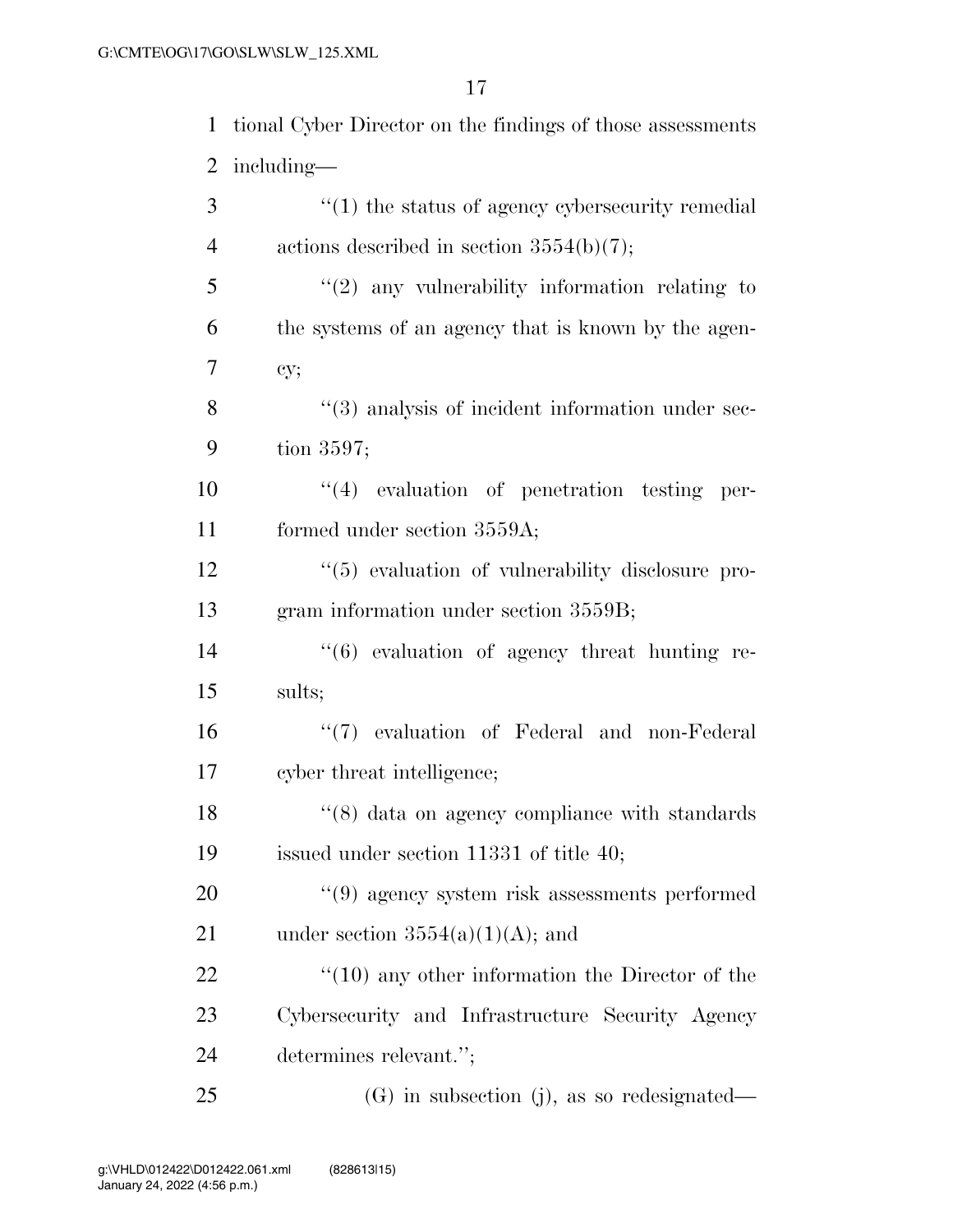| $\mathbf{1}$     | (i) by striking "Not later than" and                      |
|------------------|-----------------------------------------------------------|
| $\overline{2}$   | inserting:                                                |
| $\mathfrak{Z}$   | "(1) IN GENERAL.—Not later than";                         |
| $\overline{4}$   | (ii) by striking "regarding the spe-                      |
| 5                | cific" and inserting "that includes a sum-                |
| 6                | mary of-                                                  |
| $\boldsymbol{7}$ | "(A) the specific";                                       |
| 8                | (iii) in paragraph $(1)$ , as so des-                     |
| 9                | ignated, by striking the period at the end                |
| 10               | and inserting "; and"; and                                |
| 11               | (iv) by adding at the end the fol-                        |
| 12               | lowing:                                                   |
| 13               | $\lq$ (B) the trends identified in the Federal            |
| 14               | risk assessments performed under subsection               |
| 15               | (i).                                                      |
| 16               | "(2) FORM.—The report required under para-                |
| $17\,$           | graph (1) shall be unclassified but may include a         |
| 18               | classified annex."; and                                   |
| 19               | (H) by adding at the end the following:                   |
| 20               | "(n) BINDING OPERATIONAL DIRECTIVES.—If the               |
| 21               | Director of the Cybersecurity and Infrastructure Security |
| 22               | Agency issues a binding operational directive or an emer- |
| 23               | gency directive under this section, not later than 7 days |
| 24               | after the date on which the binding operational directive |
| 25               | requires an agency to take an action, the Director of the |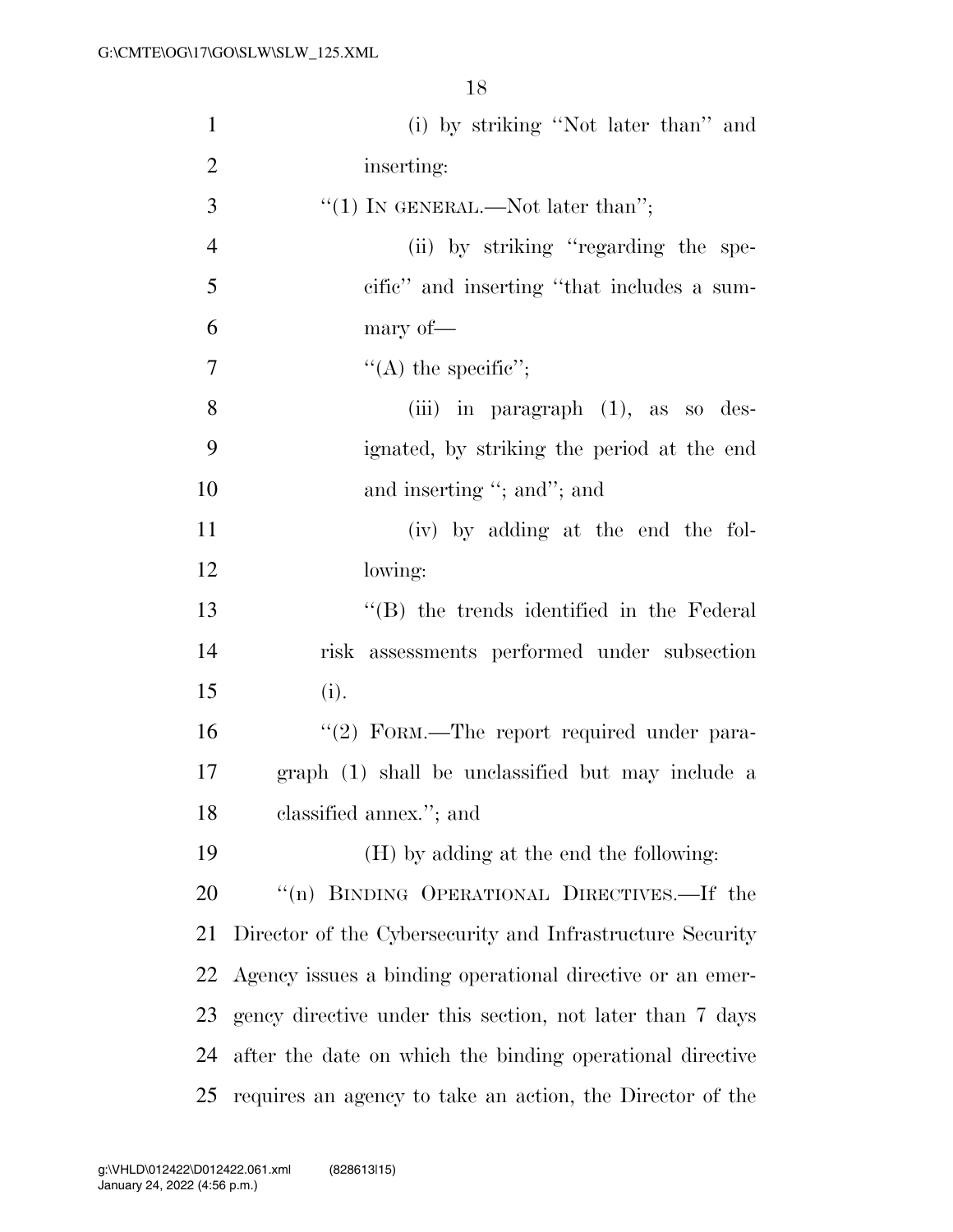| $\mathbf{1}$   | Cybersecurity and Infrastructure Security Agency shall  |
|----------------|---------------------------------------------------------|
| 2              | provide to the Director and National Cyber Director the |
| 3              | status of the implementation of the binding operational |
| 4              | directive at the agency.";                              |
| 5              | $(3)$ in section 3554—                                  |
| 6              | $(A)$ in subsection $(a)$ —                             |
| $\overline{7}$ | $(i)$ in paragraph $(1)$ —                              |
| 8              | (I) by redesignating subpara-                           |
| 9              | graphs $(A)$ , $(B)$ , and $(C)$ as subpara-            |
| 10             | graphs $(B)$ , $(C)$ , and $(D)$ , respectively;        |
| 11             | (II) by inserting before subpara-                       |
| 12             | $graph$ (B), as so redesignated, the fol-               |
| 13             | lowing:                                                 |
| 14             | "(A) on an ongoing and continuous basis,                |
| 15             | performing an agency system risk assessment             |
| 16             | that—                                                   |
| 17             | "(i) identifies and documents the high                  |
| 18             | value assets of the agency using guidance               |
| 19             | from the Director;                                      |
| 20             | "(ii) evaluates the data assets inven-                  |
| 21             | toried under section 3511 for sensitivity to            |
| 22             | compromises in confidentiality, integrity,              |
| 23             | and availability;                                       |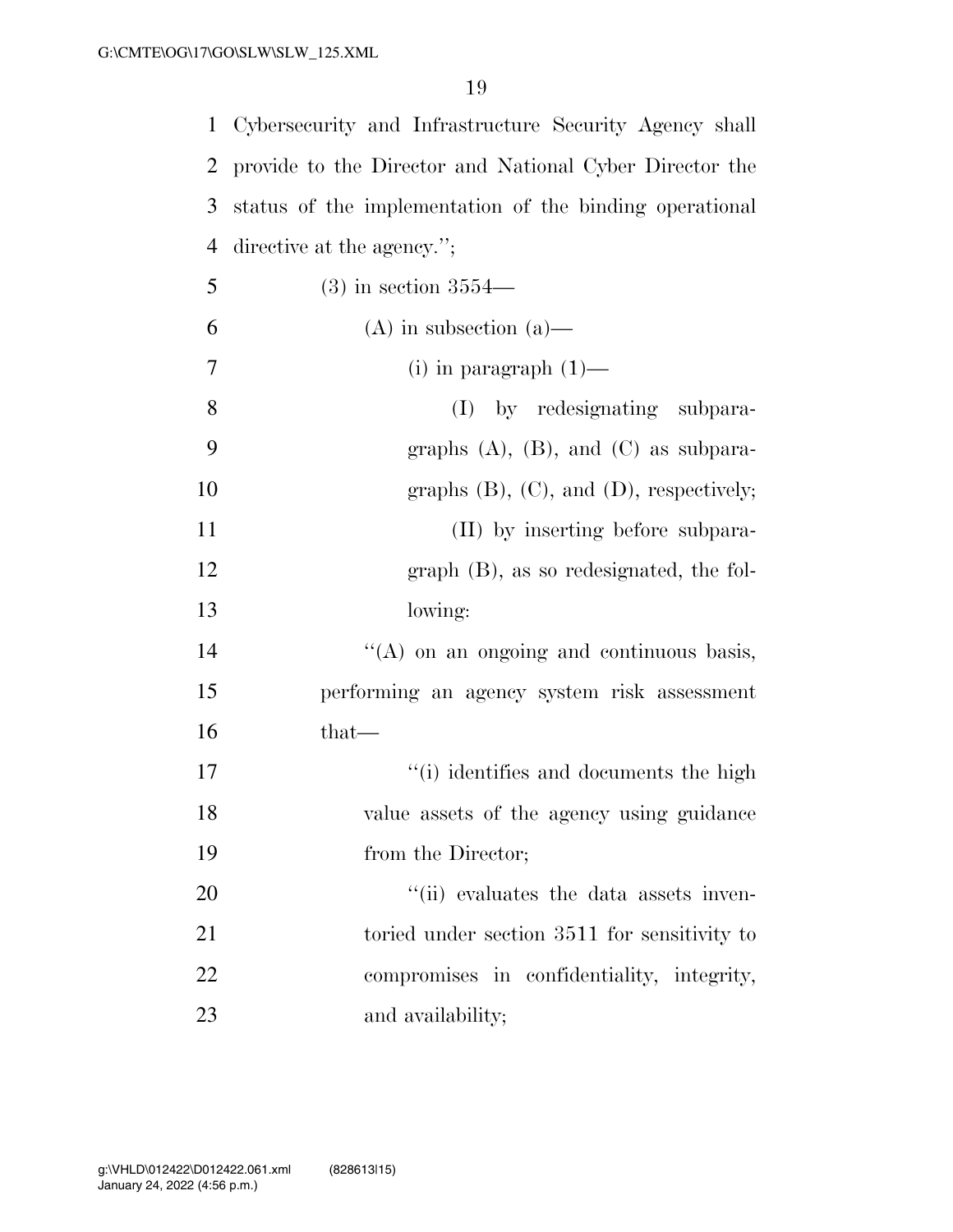| $\mathbf{1}$   | "(iii) identifies agency systems that       |
|----------------|---------------------------------------------|
| $\overline{2}$ | have access to or hold the data assets      |
| 3              | inventoried under section 3511;             |
| $\overline{4}$ | "(iv) evaluates the threats facing          |
| 5              | agency systems and data, including high     |
| 6              | value assets, based on Federal and non-     |
| $\overline{7}$ | Federal cyber threat intelligence products, |
| 8              | where available;                            |
| 9              | $f'(v)$ evaluates the vulnerability of      |
| 10             | agency systems and data, including high     |
| 11             | value assets, including by analyzing—       |
| 12             | $\lq\lq$ the results of penetration         |
| 13             | testing performed by the Department         |
| 14             | of Homeland Security under section          |
| 15             | 3553(b)(9);                                 |
| 16             | $\lq\lq$ (II) the results of penetration    |
| 17             | testing performed under section             |
| 18             | 3559A;                                      |
| 19             | "(III) information provided to              |
| 20             | the agency through the vulnerability        |
| 21             | disclosure program of the agency            |
| 22             | under section 3559B;                        |
| 23             | $\lq\lq$ (IV) incidents; and                |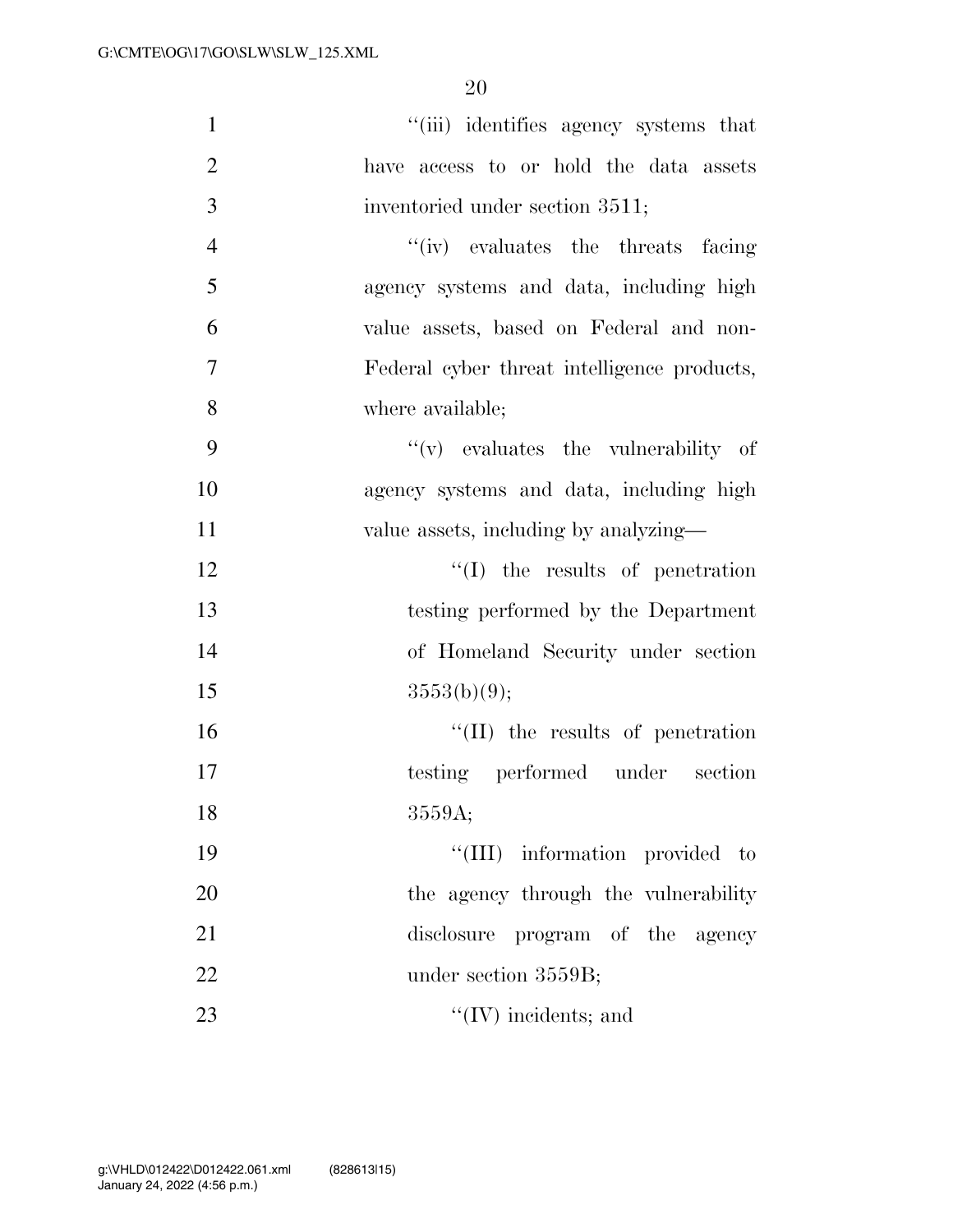| $\mathbf{1}$   | $\lq\lq(V)$ any other vulnerability in-      |
|----------------|----------------------------------------------|
| $\overline{2}$ | formation relating to agency systems         |
| 3              | that is known to the agency;                 |
| $\overline{4}$ | "(vi) assesses the impacts of potential      |
| 5              | agency incidents to agency systems, data,    |
| 6              | and operations based on the evaluations      |
| 7              | described in clauses (ii) and (iv) and the   |
| 8              | agency systems identified under clause       |
| 9              | $(iii)$ ; and                                |
| 10             | "(vii) assesses the consequences of po-      |
| 11             | tential incidents occurring on agency sys-   |
| 12             | tems that would impact systems at other      |
| 13             | agencies, including due to interconnectivity |
| 14             | between different agency systems or oper-    |
| 15             | ational reliance on the operations of the    |
| 16             | system or data in the system;";              |
| 17             | (III) in subparagraph $(B)$ , as so          |
| 18             | redesignated, in the matter preceding        |
| 19             | clause (i), by striking "providing in-       |
| 20             | formation" and inserting "using infor-       |
| 21             | the<br>mation<br>from<br>assessment<br>con-  |
| 22             | ducted under subparagraph (A), pro-          |
| 23             | viding information";                         |
| 24             | $(IV)$ in subparagraph $(C)$ , as so         |
| 25             | redesignated—                                |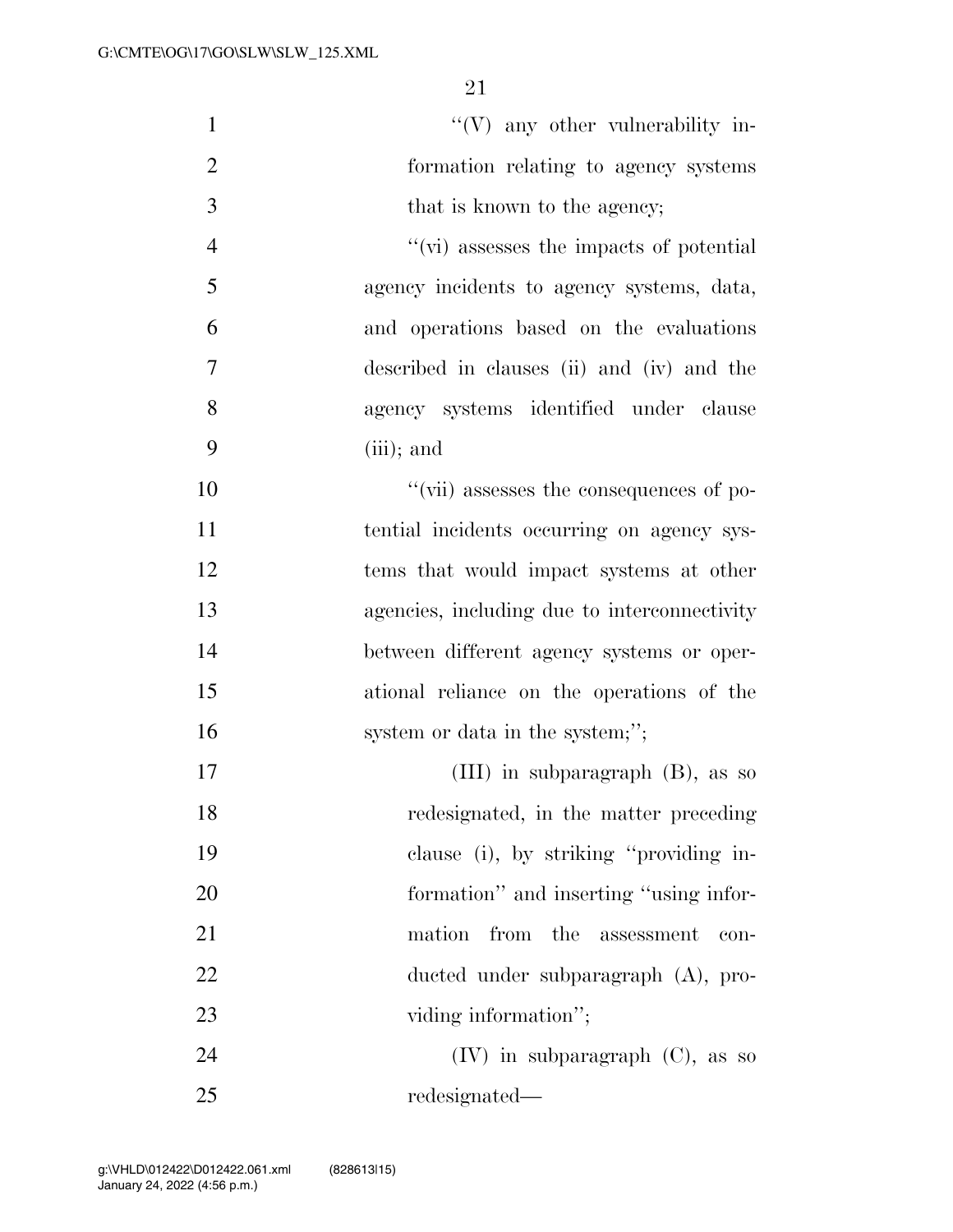| $\mathbf{1}$   | (aa) in clause (ii) by insert-                   |
|----------------|--------------------------------------------------|
| $\overline{2}$ | ing "binding" before "oper-                      |
| 3              | ational"; and                                    |
| $\overline{4}$ | (bb) in clause (vi), by strik-                   |
| 5              | ing "and" at the end; and                        |
| 6              | (V) by adding at the end the fol-                |
| 7              | lowing:                                          |
| 8              | $\lq\lq(E)$ providing an update on the ongoing   |
| 9              | and continuous assessment performed under        |
| 10             | subparagraph $(A)$ —                             |
| 11             | "(i) upon request, to the inspector              |
| 12             | general of the agency or the Comptroller         |
| 13             | General of the United States; and                |
| 14             | "(ii) on a periodic basis, as deter-             |
| 15             | mined by guidance issued by the Director         |
| 16             | but not less frequently than every 2 years,      |
| 17             | $to-$                                            |
| 18             | $\lq\lq$ (I) the Director;                       |
| 19             | $\lq\lq$ (II) the Director of the Cyberse-       |
| 20             | curity and Infrastructure Security               |
| 21             | Agency; and                                      |
| 22             | "(III) the National Cyber Direc-                 |
| 23             | tor;                                             |
| 24             | $\lq\lq(F)$ in consultation with the Director of |
| 25             | the Cybersecurity and Infrastructure Security    |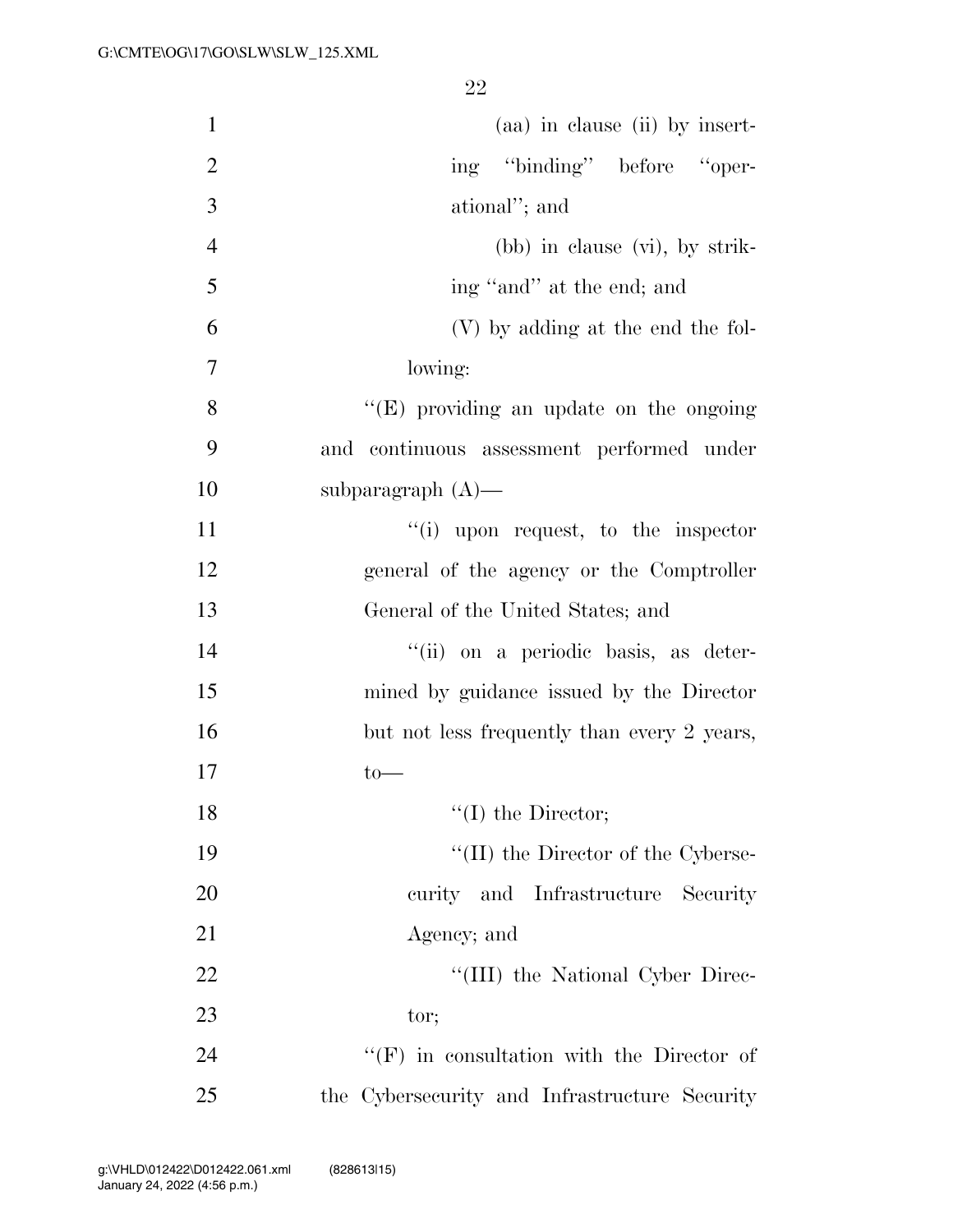| $\mathbf{1}$   | Agency and not less frequently than once every    |
|----------------|---------------------------------------------------|
| $\overline{2}$ | 3 years, performing an evaluation of whether      |
| 3              | additional cybersecurity procedures are appro-    |
| $\overline{4}$ | priate for securing a system of, or under the     |
| 5              | supervision of, the agency, which shall—          |
| 6              | "(i) be completed considering the                 |
| 7              | agency system risk assessment performed           |
| 8              | under subparagraph $(A)$ ; and                    |
| 9              | "(ii) include a specific evaluation for           |
| 10             | high value assets;                                |
| 11             | "(G) not later than 30 days after com-            |
| 12             | pleting the evaluation performed under sub-       |
| 13             | paragraph (F), providing the evaluation and an    |
| 14             | implementation plan, if applicable, for using ad- |
| 15             | ditional cybersecurity procedures determined to   |
| 16             | be appropriate to-                                |
| 17             | "(i) the Director of the Cybersecurity            |
| 18             | and Infrastructure Security Agency;               |
| 19             | "(ii) the Director; and                           |
| 20             | "(iii) the National Cyber Director;               |
| 21             | and                                               |
| 22             | $\lq\lq (H)$ if the head of the agency determines |
| 23             | there is need for additional cybersecurity proce- |
| 24             | dures, ensuring that those additional cybersecu-  |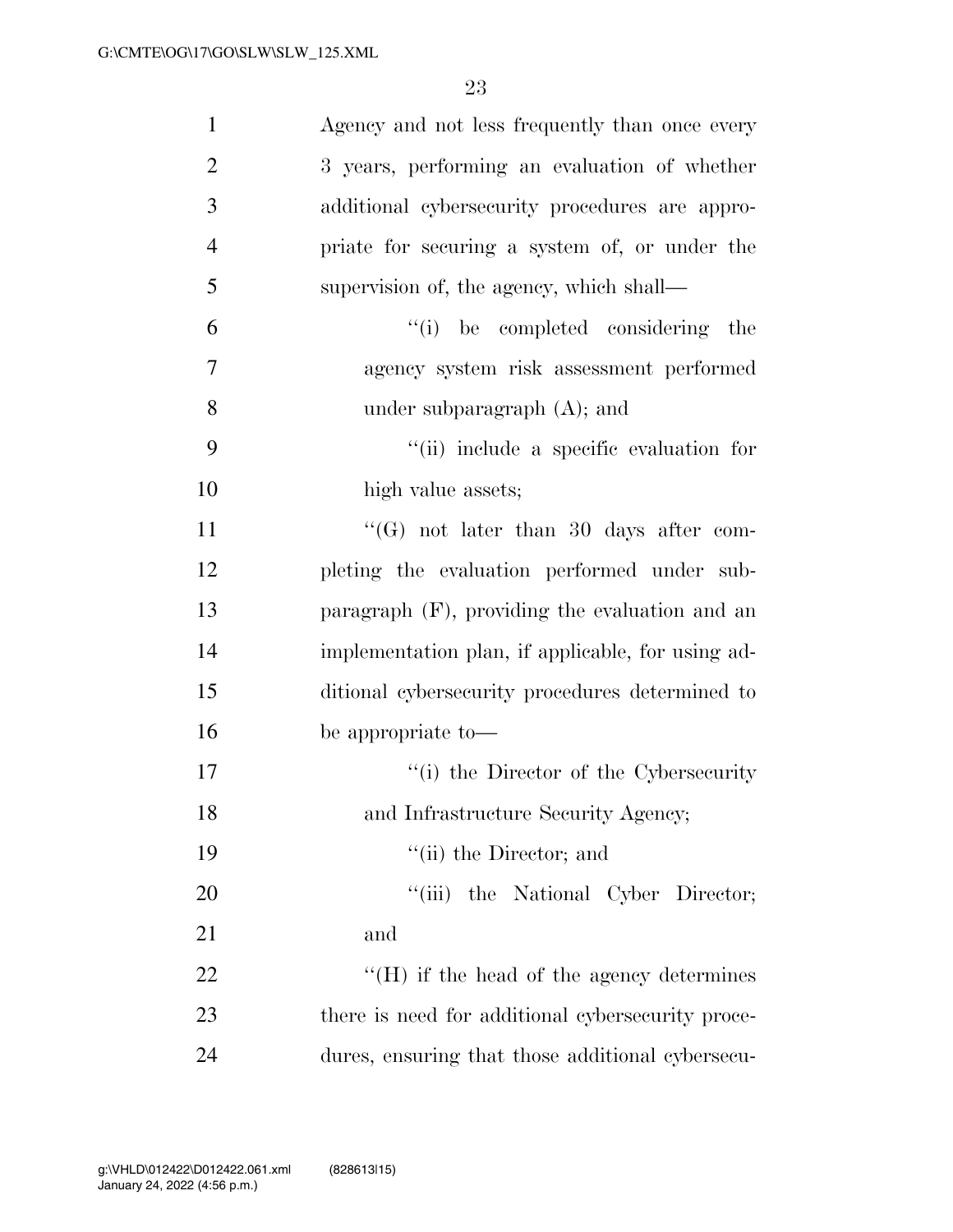| $\mathbf{1}$   | rity procedures are reflected in the budget re- |
|----------------|-------------------------------------------------|
| $\overline{2}$ | quest of the agency;";                          |
| 3              | (ii) in paragraph $(2)$ —                       |
| $\overline{4}$ | $(I)$ in subparagraph $(A)$ , by in-            |
| 5              | serting "in accordance with the agen-           |
| 6              | cy system risk assessment performed             |
| $\overline{7}$ | under paragraph $(1)(A)$ " after "infor-        |
| 8              | mation systems";                                |
| 9              | (II) in subparagraph $(B)$ —                    |
| 10             | (aa) by striking "in accord-                    |
| 11             | ance with standards" and insert-                |
| 12             | ing "in accordance with—                        |
| 13             | $``(i)$ standards"; and                         |
| 14             | (bb) by adding at the end                       |
| 15             | the following:                                  |
| 16             | "(ii) the evaluation performed under            |
| 17             | paragraph $(1)(F)$ ; and                        |
| 18             | "(iii) the implementation plan de-              |
| 19             | scribed in paragraph $(1)(G)$ ;"; and           |
| 20             | (III) in subparagraph $(D)$ , by in-            |
| 21             | serting ", through the use of penetra-          |
| 22             | tion testing, the vulnerability disclo-         |
| 23             | sure program established under sec-             |
| 24             | tion 3559B, and other means," after             |
| 25             | "periodically"; and                             |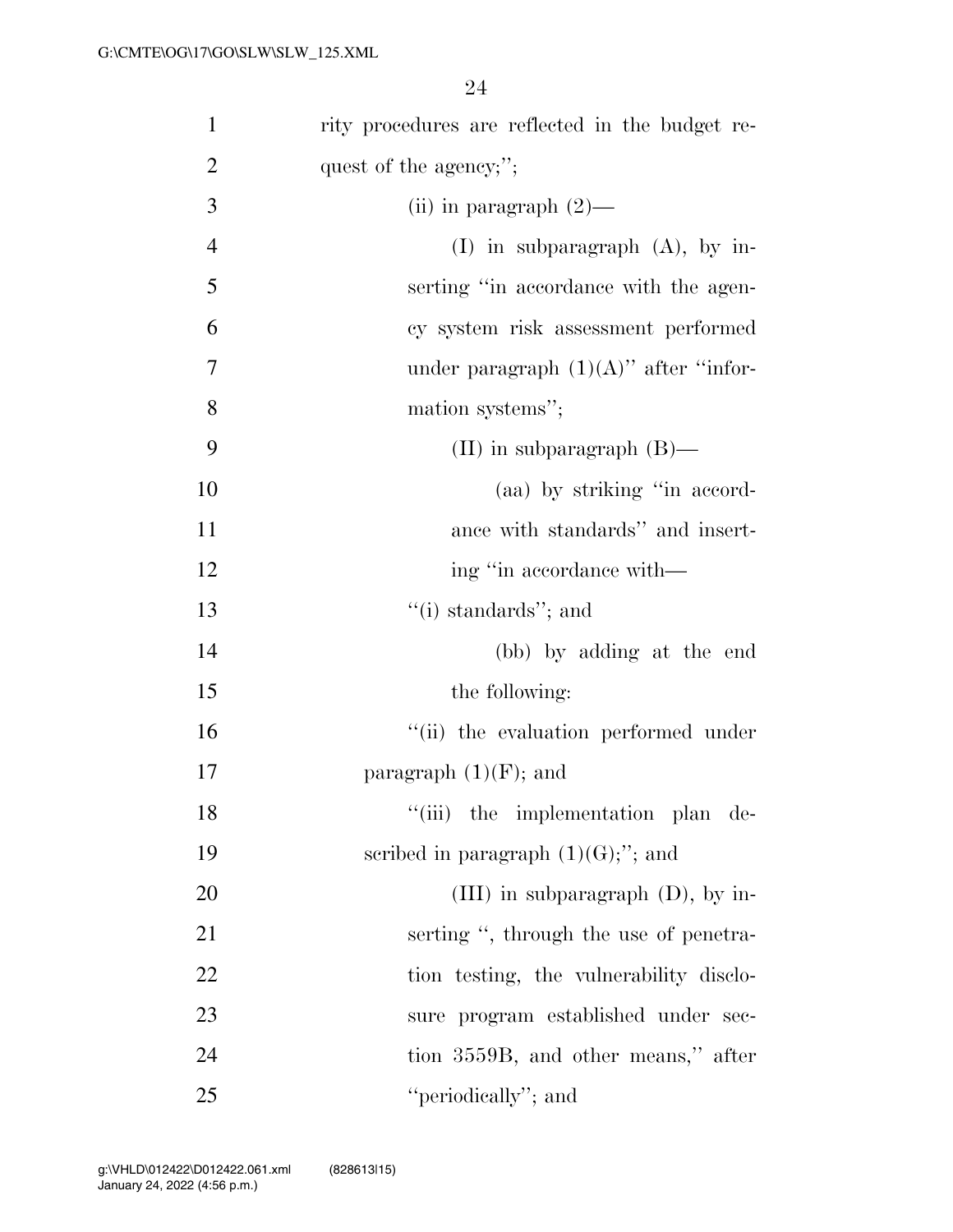| $\mathbf{1}$   | $(B)$ in subsection $(b)$ —                           |
|----------------|-------------------------------------------------------|
| $\overline{2}$ | (i) by striking paragraph $(1)$ and in-               |
| 3              | serting the following:                                |
| $\overline{4}$ | "(1) pursuant to subsection (a)(1)(A), per-           |
| 5              | forming ongoing and continuous agency system risk     |
| 6              | assessment, which may include using automated         |
| 7              | tools consistent with standards and guidelines pro-   |
| 8              | mulgated under section 11331 of title 40, as applica- |
| 9              | ble;";                                                |
| 10             | (ii) in paragraph $(2)(D)$ —                          |
| 11             | (I) by redesignating clauses (iii)                    |
| 12             | and (iv) as clauses (iv) and (v), re-                 |
| 13             | spectively;                                           |
| 14             | (II) by inserting after clause (ii)                   |
| 15             | the following:                                        |
| 16             | "(iii) binding operational directives                 |
| 17             | and emergency directives promulgated by               |
| 18             | the Director of the Cybersecurity and In-             |
| 19             | frastructure Security Agency under section            |
| 20             | $3553;$ "; and                                        |
| 21             | $(III)$ in clause (iv), as so redesig-                |
| 22             | nated, by striking "as determined by                  |
| 23             | the agency; and inserting "as                         |
| 24             | determined by the agency, considering                 |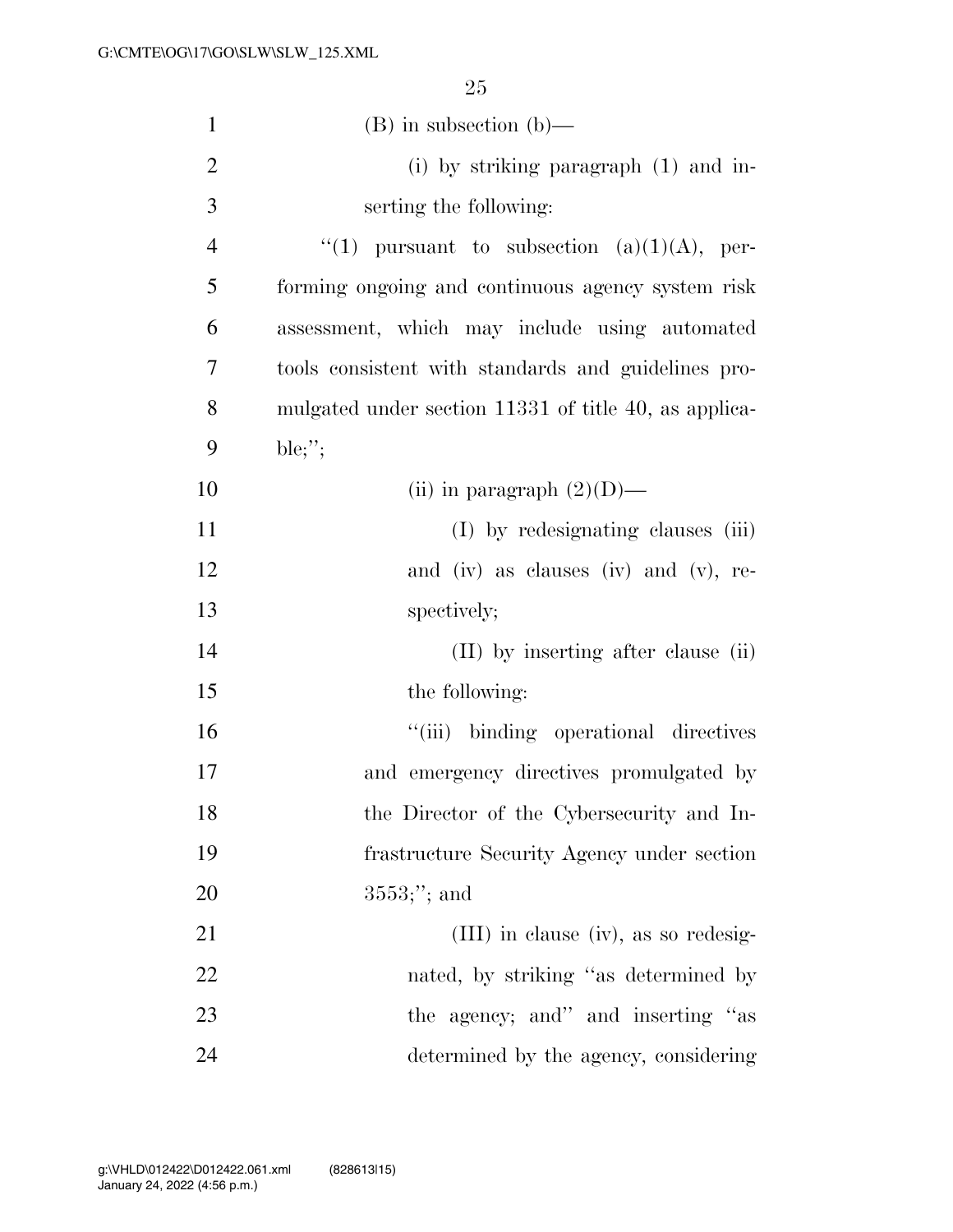| $\mathbf{1}$   | the agency risk assessment performed                   |
|----------------|--------------------------------------------------------|
| $\overline{2}$ | under subsection $(a)(1)(A)$ .";                       |
| $\mathfrak{Z}$ | (iii) in paragraph $(5)(A)$ , by inserting             |
| $\overline{4}$ | ", including penetration testing, as appro-            |
| 5              | priate," after "shall include testing";                |
| 6              | (iv) by redesignating paragraphs (7)                   |
| 7              | and $(8)$ as paragraphs $(8)$ and $(9)$ , respec-      |
| 8              | tively;                                                |
| 9              | $(v)$ by inserting after paragraph $(6)$               |
| 10             | the following:                                         |
| 11             | $\lq(7)$ a process for providing the status of every   |
| 12             | remedial action, as well as unremediated identified    |
| 13             | system vulnerabilities, to the Director and the Direc- |
| 14             | tor of the Cybersecurity and Infrastructure Security   |
| 15             | Agency, using automation and machine-readable          |
| 16             | data to the greatest extent practicable;"; and         |
| $17\,$         | (vi) in paragraph $(8)(C)$ , as so redes-              |
| 18             | ignated—                                               |
| 19             | $(I)$ by striking clause (ii) and in-                  |
| 20             | serting the following:                                 |
| 21             | "(ii) notifying and consulting with the                |
| 22             | Federal information security incident cen-             |
| 23             | ter established under section 3556 pursu-              |
| 24             | ant to the requirements of section $3594;$ ";          |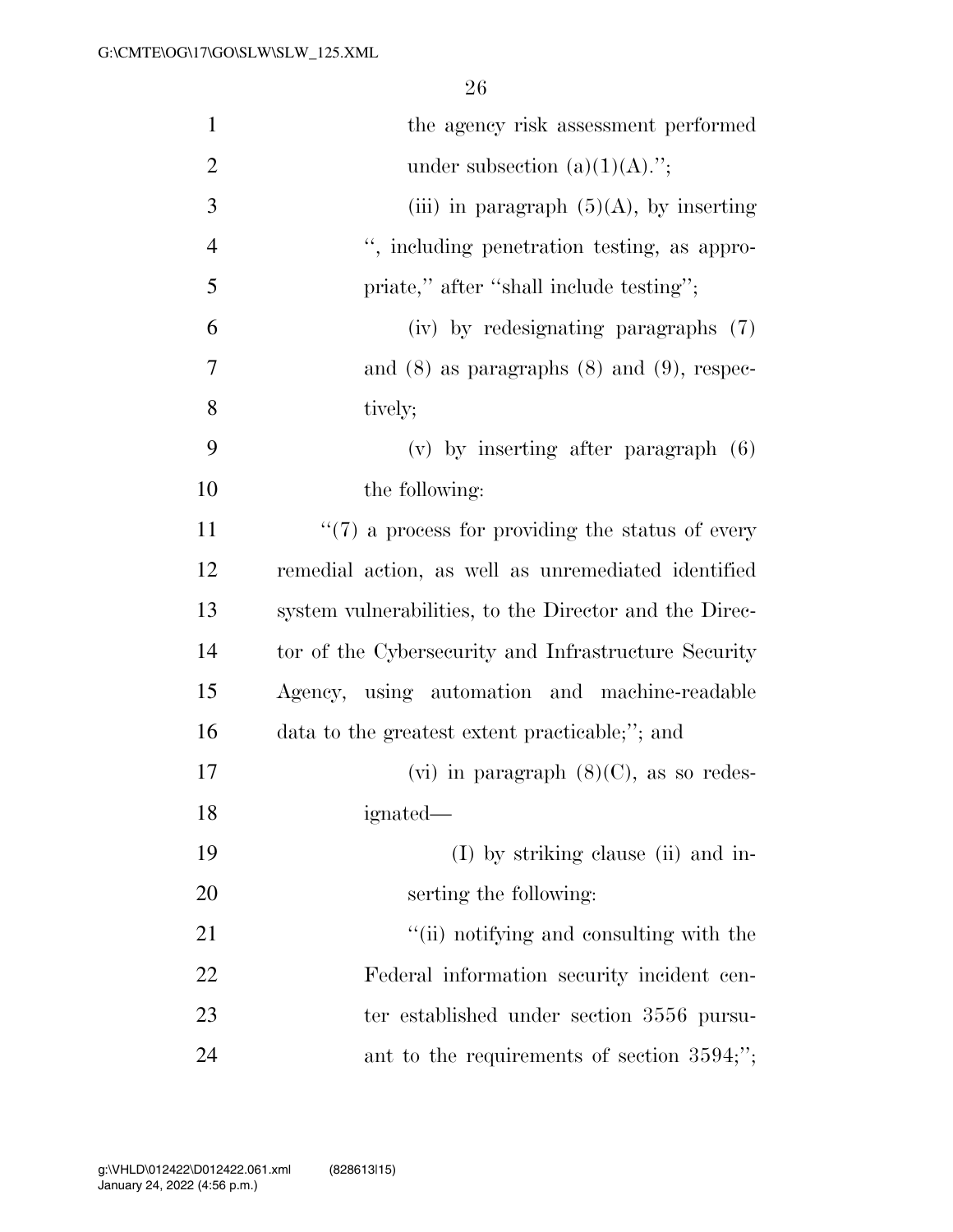| $\mathbf{1}$   | (II) by redesignating clause (iii)                   |
|----------------|------------------------------------------------------|
| $\overline{2}$ | as clause $(iv)$ ;                                   |
| 3              | (III) by inserting after clause (ii)                 |
| $\overline{4}$ | the following:                                       |
| 5              | "(iii) performing the notifications and              |
| 6              | other activities required under subchapter           |
| 7              | IV of this chapter; and"; and                        |
| 8              | $(IV)$ in clause (iv), as so redesig-                |
| 9              | nated—                                               |
| 10             | (aa) in subclause $(II)$ , by                        |
| 11             | adding "and" at the end;                             |
| 12             | (bb) by striking subclause                           |
| 13             | $(III);$ and                                         |
| 14             | (cc) by redesignating sub-                           |
| 15             | clause $(IV)$ as subclause $(III);$                  |
| 16             | $(C)$ in subsection $(e)$ —                          |
| 17             | (i) by redesignating paragraph $(2)$ as              |
| 18             | paragraph $(5)$ ;                                    |
| 19             | (ii) by striking paragraph (1) and in-               |
| 20             | serting the following:                               |
| 21             | "(1) BIANNUAL REPORT.—Not later than 2               |
| 22             | years after the date of the enactment of the Federal |
| 23             | Information Security Modernization Act of 2022 and   |
| 24             | not less frequently than once every 2 years there-   |
| 25             | after, using the continuous and ongoing agency sys-  |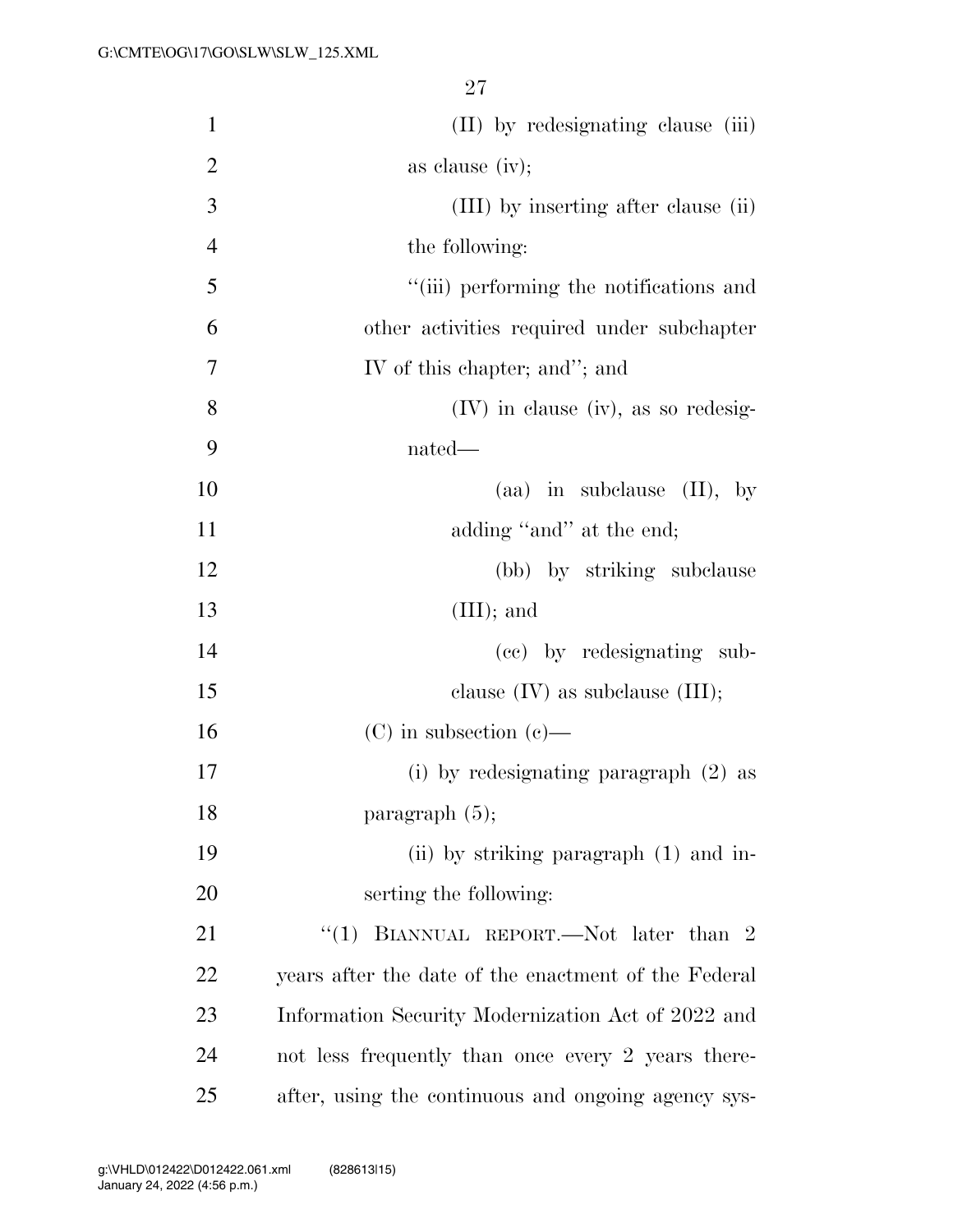1 tem risk assessment under subsection  $(a)(1)(A)$ , the head of each agency shall submit to the Director, the Director of the Cybersecurity and Infrastructure Security Agency, the majority and minority leaders of the Senate, the Speaker and minority leader of the House of Representatives, the Committee on Homeland Security and Governmental Affairs of the Senate, the Committee on Oversight and Reform of the House of Representatives, the Committee on Homeland Security of the House of Representatives, the Committee on Commerce, Science, and Trans- portation of the Senate, the Committee on Science, Space, and Technology of the House of Representa- tives, the appropriate authorization and appropria- tions committees of Congress, the National Cyber Director, and the Comptroller General of the United States a report that— 18 ''(A) summarizes the agency system risk

 assessment performed under subsection 20 (a)(1)(A);

 $\langle$  (B) evaluates the adequacy and effective- ness of information security policies, proce- dures, and practices of the agency to address the risks identified in the agency system risk assessment performed under subsection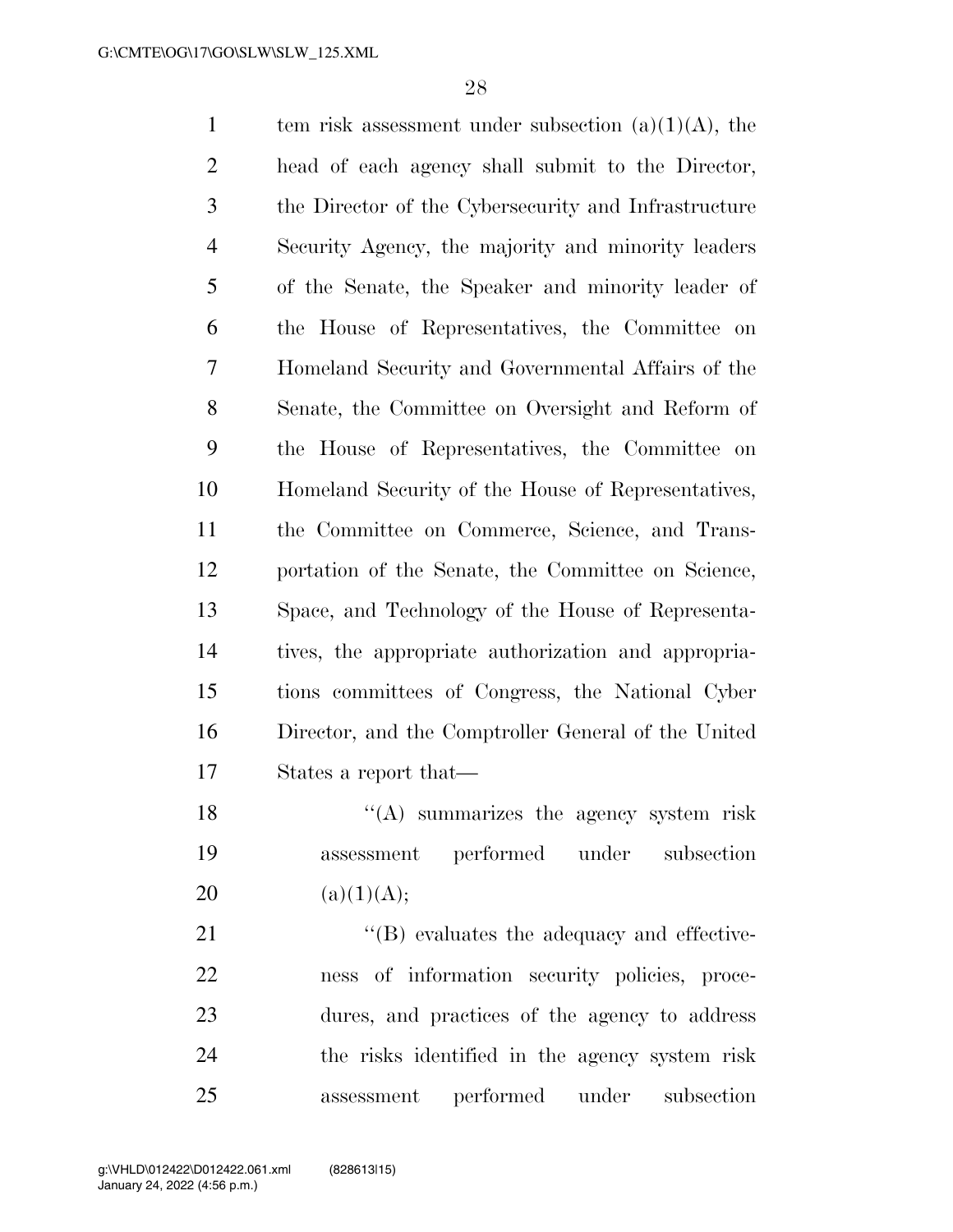| $\mathbf{1}$   | $(a)(1)(A)$ , including an analysis of the agency's |
|----------------|-----------------------------------------------------|
| $\overline{2}$ | cybersecurity and incident response capabilities    |
| 3              | using the metrics established under section         |
| $\overline{4}$ | $224(e)$ of the Cybersecurity Act of $2015(6)$      |
| 5              | U.S.C. $1522(e)$ ;                                  |
| 6              | $\lq\lq$ summarizes the evaluation and imple-       |
| $\overline{7}$ | mentation plans described in subparagraphs $(F)$    |
| 8              | and $(G)$ of subsection $(a)(1)$ and whether those  |
| 9              | evaluation and implementation plans call for        |
| 10             | the use of additional cybersecurity procedures      |
| 11             | determined to be appropriate by the agency;         |
| 12             | and                                                 |
| 13             | "(D) summarizes the status of remedial              |
| 14             | actions identified by inspector general of the      |
| 15             | agency, the Comptroller General of the United       |
| 16             | States, and any other source determined appro-      |
| 17             | priate by the head of the agency.                   |
| 18             | "(2) UNCLASSIFIED REPORTS.—Each report              |
| 19             | submitted under paragraph $(1)$ —                   |
| 20             | "(A) shall be, to the greatest extent prac-         |
| 21             | ticable, in an unclassified and otherwise uncon-    |
| 22             | trolled form; and                                   |
| 23             | $\lq\lq$ (B) may include a classified annex.        |
| 24             | "(3) ACCESS TO INFORMATION.—The head of             |
| 25             | an agency shall ensure that, to the greatest extent |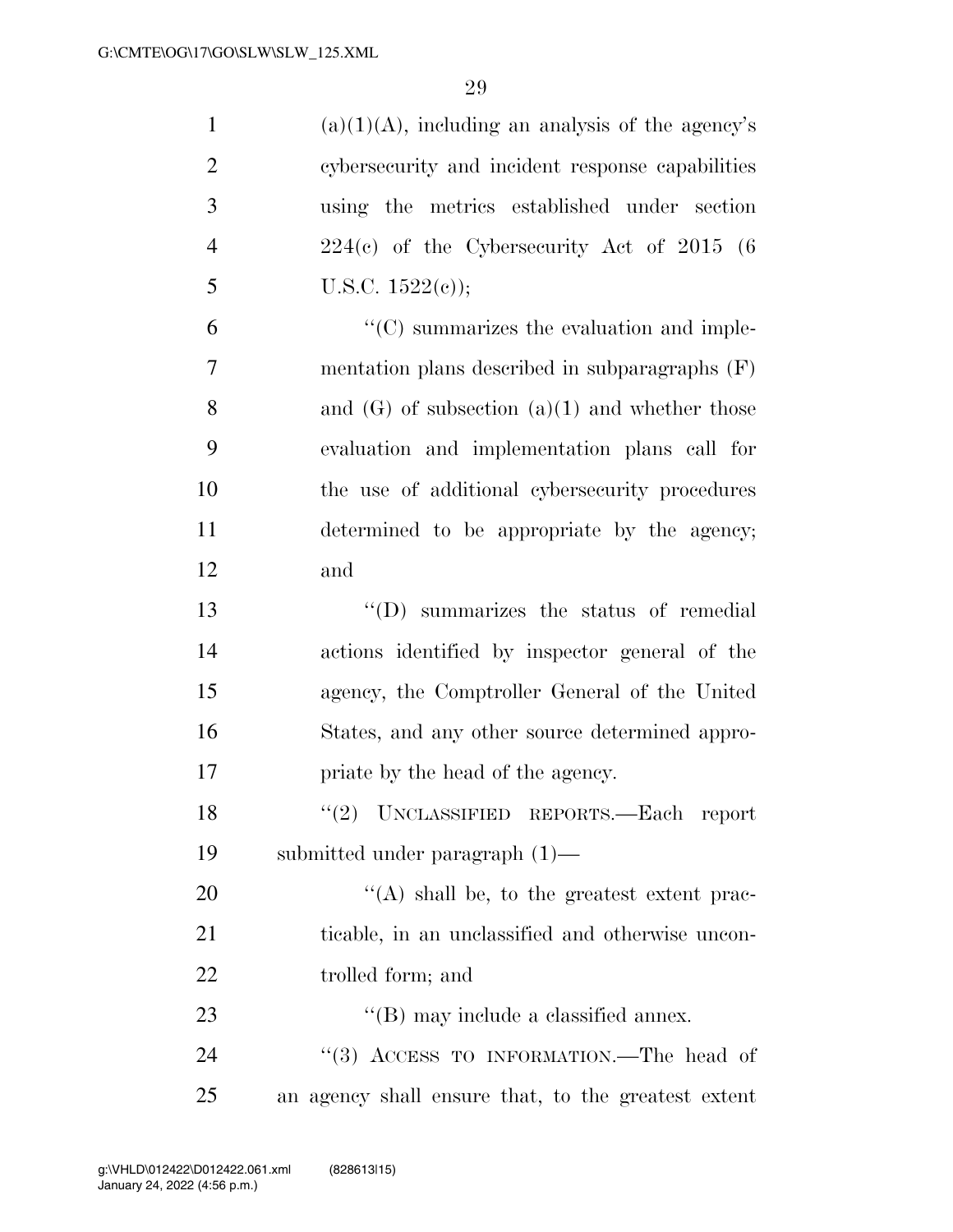| $\mathbf{1}$   | practicable, information is included in the unclassi- |
|----------------|-------------------------------------------------------|
| $\overline{2}$ | fied form of the report submitted by the agency       |
| 3              | under paragraph $(2)(A)$ .                            |
| $\overline{4}$ | "(4) BRIEFINGS.—During each year during               |
| 5              | which a report is not required to be submitted under  |
| 6              | paragraph (1), the Director shall provide to the con- |
| 7              | gressional committees described in paragraph (1) a    |
| 8              | briefing summarizing current cybersecurity posture    |
| 9              | of agencies."; and                                    |
| 10             | (iii) in paragraph $(5)$ , as so redesig-             |
| 11             | nated, by inserting ", including the report-          |
| 12             | ing procedures established under section              |
| 13             | $11315(d)$ of title 40 and subsection                 |
| 14             | $(a)(3)(A)(v)$ of this section," after "poli-         |
| 15             | cies, procedures, and practices"; and                 |
| 16             | $(4)$ in section 3555—                                |
| 17             | (A) in the section heading, by striking               |
| 18             | "ANNUAL INDEPENDENT" and inserting                    |
| 19             | "INDEPENDENT";                                        |
| 20             | $(B)$ in subsection $(a)$ —                           |
| 21             | $(i)$ in paragraph $(1)$ , by inserting               |
| 22             | "during which a report is required to be              |
| 23             | submitted under section $3553(e)$ ," after            |
| 24             | "Each year";                                          |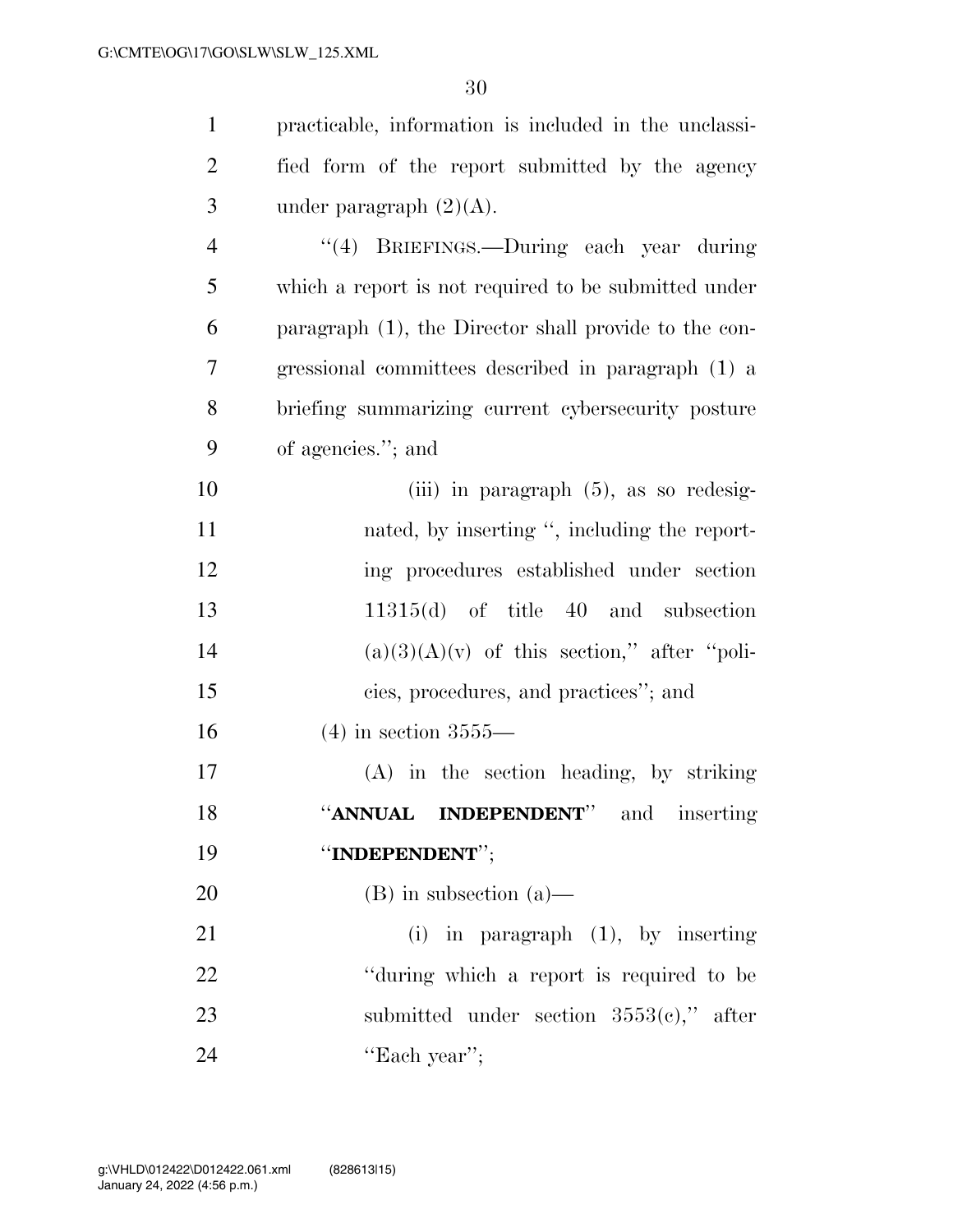| $\mathbf{1}$   | (ii) in paragraph $(2)(A)$ , by inserting                     |
|----------------|---------------------------------------------------------------|
| $\overline{2}$ | ", including by penetration testing and                       |
| 3              | analyzing the vulnerability disclosure pro-                   |
| $\overline{4}$ | gram of the agency" after "information"                       |
| 5              | systems"; and                                                 |
| 6              | (iii) by adding at the end the fol-                           |
| 7              | lowing:                                                       |
| 8              | $(3)$ An evaluation under this section may in-                |
| 9              | clude recommendations for improving the cybersecu-            |
| 10             | rity posture of the agency.";                                 |
| 11             | $(C)$ in subsection $(b)(1)$ , by striking "an-               |
| 12             | $\text{m}\text{a}$ ";                                         |
| 13             | (D) in subsection (e)(1), by inserting "dur-                  |
| 14             | ing which a report is required to be submitted                |
| 15             | under section $3553(c)$ " after "Each year";                  |
| 16             | $(E)$ by striking subsection $(f)$ and inserting              |
| 17             | the following:                                                |
| 18             | "(f) PROTECTION OF INFORMATION.—(1) Agencies,                 |
| 19             | evaluators, and other recipients of information that, if dis- |
| 20             | closed, may cause grave harm to the efforts of Federal        |
| 21             | information security officers, shall take appropriate steps   |
| 22             | to ensure the protection of that information, including       |
| 23             | safeguarding the information from public disclosure.          |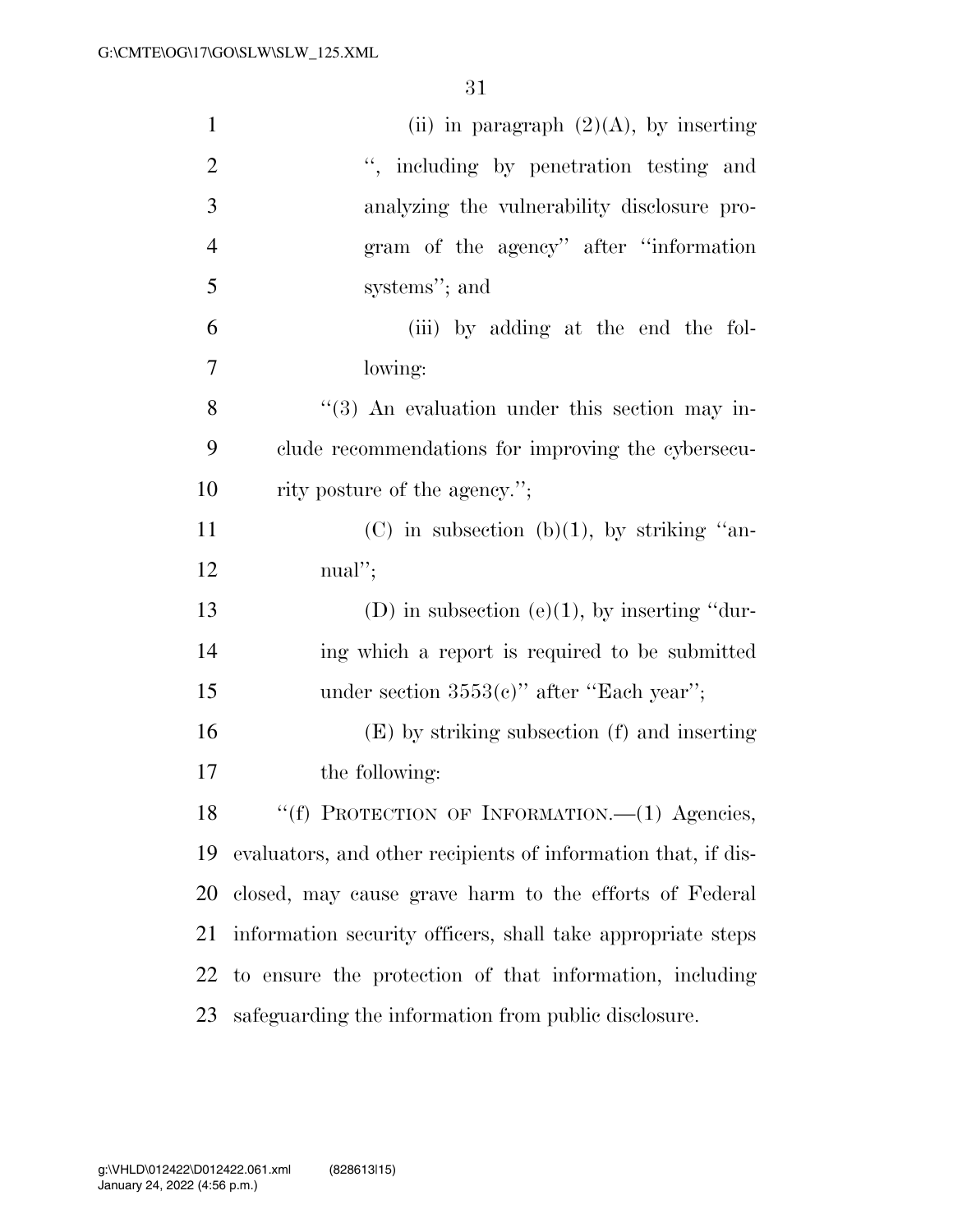| $\mathbf{1}$   | $\lq(2)$ The protections required under paragraph $(1)$     |
|----------------|-------------------------------------------------------------|
| 2              | shall be commensurate with the risk and comply with all     |
| 3              | applicable laws and regulations.                            |
| $\overline{4}$ | $\cdot$ (3) With respect to information that is not related |
| 5              | to national security systems, agencies and evaluators shall |
| 6              | make a summary of the information unclassified and pub-     |
| 7              | licly available, including information that does not iden-  |
| 8              | $\text{tify}$                                               |
| 9              | $\lq\lq$ specific information system incidents; or          |
| 10             | $\lq\lq (B)$<br>specific<br>information<br>system           |
| 11             | vulnerabilities.";                                          |
| 12             | $(F)$ in subsection $(g)(2)$ —                              |
| 13             | (i) by striking "this subsection shall"                     |
| 14             | and inserting "this subsection-                             |
| 15             | $\lq\lq$ shall";                                            |
| 16             | (ii) in subparagraph $(A)$ , as so des-                     |
| 17             | ignated, by striking the period at the end                  |
| 18             | and inserting "; and"; and                                  |
| 19             | (iii) by adding at the end the fol-                         |
| 20             | lowing:                                                     |
| 21             | "(B) identify any entity that performs an                   |
| 22             | independent evaluation under subsection (b).";              |
| 23             | and                                                         |
| 24             | $(G)$ striking subsection $(j)$ ; and                       |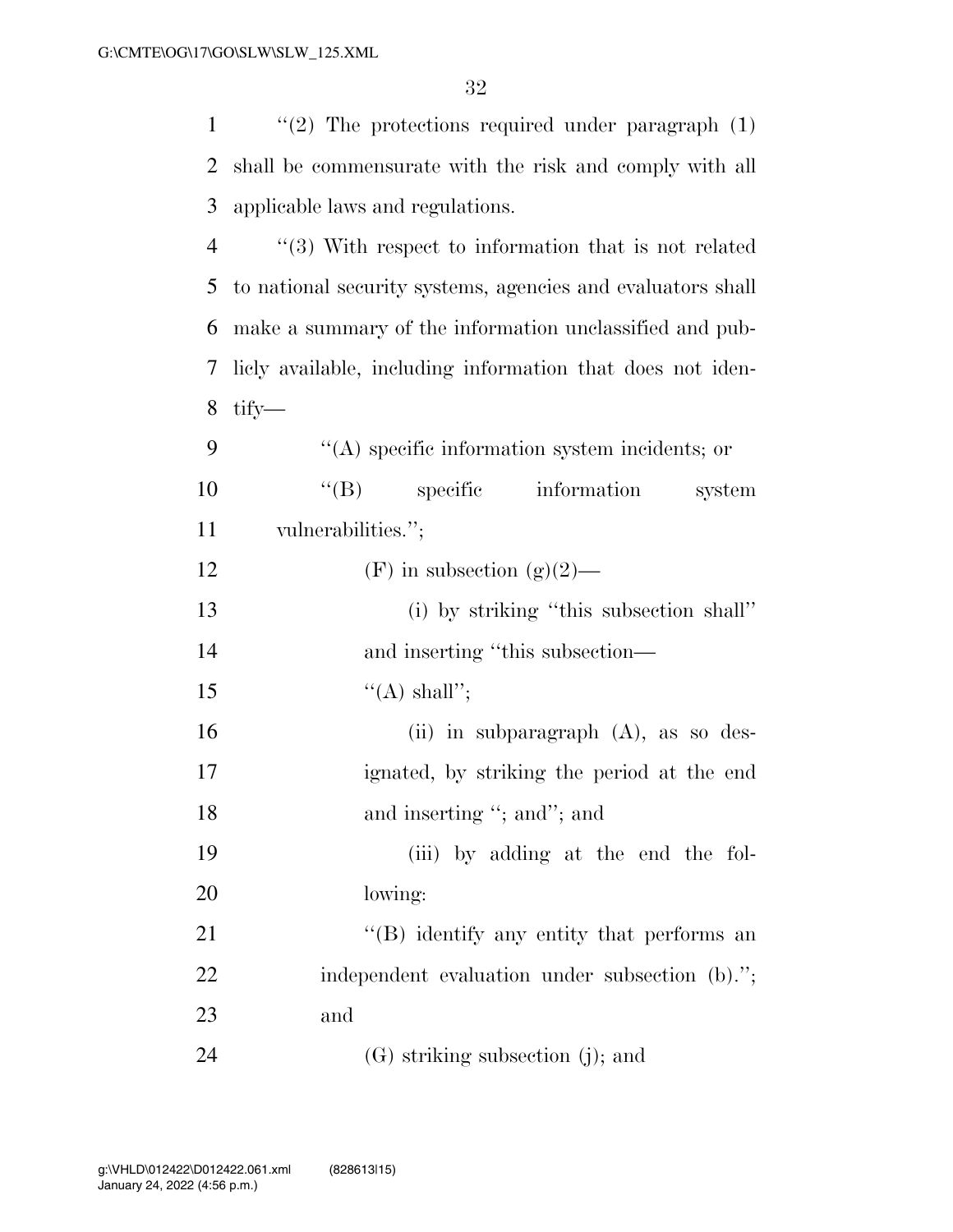| $\mathbf{1}$   | (5) in section $3556(a)(4)$ by striking " $3554(b)$ "                                                                               |
|----------------|-------------------------------------------------------------------------------------------------------------------------------------|
| $\overline{2}$ | and inserting " $3554(a)(1)(A)$ ".                                                                                                  |
| 3              | (d) CONFORMING AMENDMENTS.—                                                                                                         |
| $\overline{4}$ | (1) TABLE OF SECTIONS.—The table of sections                                                                                        |
| 5              | for chapter 35 of title 44, United States Code, is                                                                                  |
| 6              | amended—                                                                                                                            |
| 7              | $(A)$ by striking the item relating to section                                                                                      |
| 8              | 3553 and inserting the following:                                                                                                   |
|                | "3553. Authority and functions of the Director and the Director of the Cyberse-<br>eurity and Infrastructure Security Agency."; and |
| 9              | (B) by striking the item relating to section                                                                                        |
| 10             | 3555 and inserting the following:                                                                                                   |
|                | "3555. Independent evaluation.".                                                                                                    |
| 11             | (2) OMB REPORTS.—Section $226(e)$ of the Cy-                                                                                        |
| 12             | bersecurity Act of $2015$ (6 U.S.C. $1524(c)$ ) is                                                                                  |
| 13             | amended—                                                                                                                            |
| 14             | $(A)$ in paragraph $(1)(B)$ , in the matter                                                                                         |
| 15             | preceding clause (i), by striking "annually                                                                                         |
| 16             | thereafter" and inserting "thereafter during the                                                                                    |
| 17             | years during which a report is required to be                                                                                       |
| 18             | submitted under section $3553(c)$ of title 44,                                                                                      |
| 19             | United States Code"; and                                                                                                            |
| 20             | $(B)$ in paragraph $(2)(B)$ , in the matter                                                                                         |
| 21             | $preceding clause (i)$ —                                                                                                            |
| 22             | (i) by striking "annually thereafter"                                                                                               |
| 23             | and inserting "thereafter during the years"                                                                                         |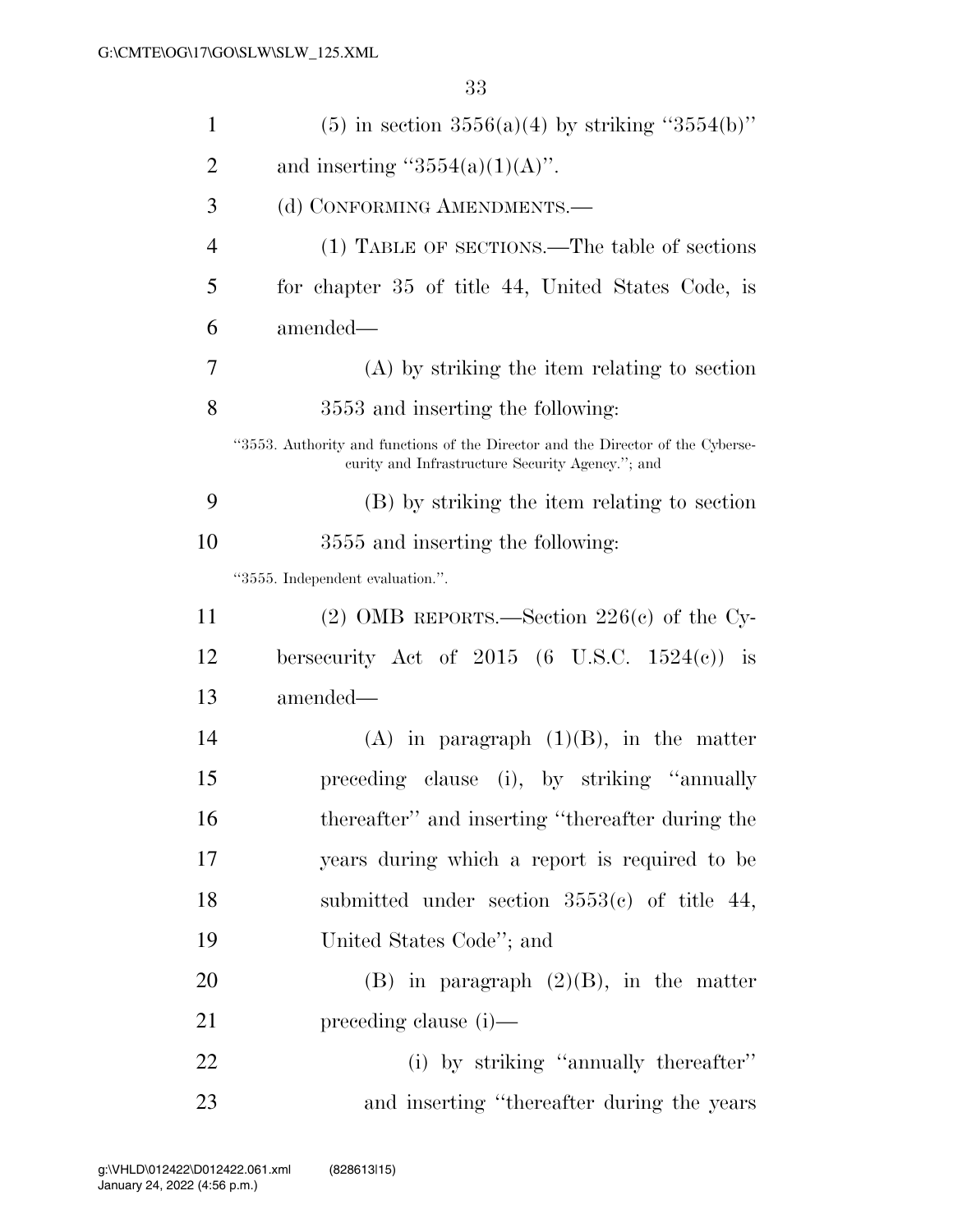| $\mathbf{1}$   | during which a report is required to be                      |
|----------------|--------------------------------------------------------------|
| $\overline{2}$ | submitted under section $3553(c)$ of title                   |
| 3              | 44, United States Code"; and                                 |
| $\overline{4}$ | (ii) by striking "the report required                        |
| 5              | under section $3553(c)$ of title 44, United                  |
| 6              | States Code" and inserting "that report".                    |
| 7              | (3)<br><b>NIST</b><br>RESPONSIBILITIES.—Section              |
| 8              | $20(d)(3)(B)$ of the National Institute of Standards         |
| 9              | and Technology Act $(15 \text{ U.S.C. } 278g-3(d)(3)(B))$ is |
| 10             | amended by striking "annual".                                |
| 11             | (e) FEDERAL SYSTEM INCIDENT RESPONSE.—                       |
| 12             | (1) IN GENERAL.—Chapter $35$ of title $44$ ,                 |
| 13             | United States Code, is amended by adding at the              |
| 14             | end the following:                                           |
| 15             | "SUBCHAPTER IV—FEDERAL SYSTEM                                |
| 16             | <b>INCIDENT RESPONSE</b>                                     |
| 17             | "§3591. Definitions                                          |
| 18             | "(a) IN GENERAL.—Except as provided in subsection            |
| 19             | $(b)$ , the definitions under sections 3502 and 3552 shall   |
| 20             | apply to this subchapter.                                    |
| 21             | "(b) ADDITIONAL DEFINITIONS.—As used in this                 |
| 22             | subchapter:                                                  |
| 23             | $(1)$ APPROPRIATE REPORTING ENTITIES.—The                    |
| 24             | term 'appropriate reporting entities' means—                 |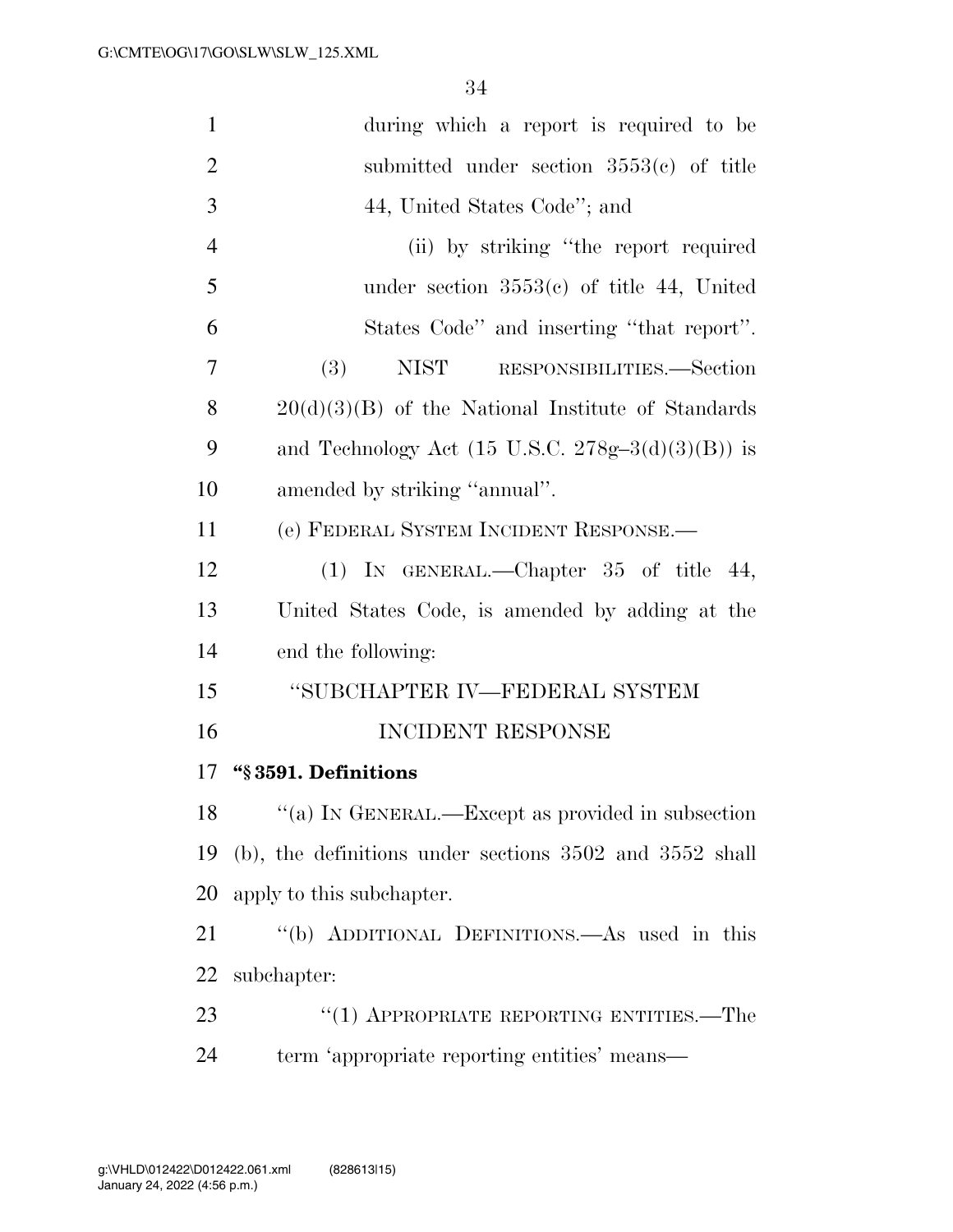| $\mathbf{1}$   | "(A) the majority and minority leaders of         |
|----------------|---------------------------------------------------|
| $\overline{2}$ | the Senate;                                       |
| 3              | "(B) the Speaker and minority leader of           |
| 4              | the House of Representatives;                     |
| 5              | "(C) the Committee on Homeland Security           |
| 6              | and Governmental Affairs of the Senate;           |
| 7              | "(D) the Committee on Oversight and Re-           |
| 8              | form of the House of Representatives;             |
| 9              | "(E) the Committee on Homeland Security           |
| 10             | of the House of Representatives;                  |
| 11             | $\lq\lq(F)$ the appropriate authorization and ap- |
| 12             | propriations committees of Congress;              |
| 13             | $\lq\lq(G)$ the Director;                         |
| 14             | "(H) the Director of the Cybersecurity and        |
| 15             | Infrastructure Security Agency;                   |
| 16             | "(I) the National Cyber Director;                 |
| 17             | $\lq\lq$ the Comptroller General of the United    |
| 18             | States; and                                       |
| 19             | $\lq\lq(K)$ the inspector general of any impacted |
| 20             | agency.                                           |
| 21             | $"$ (2) AWARDEE.—The term 'awardee'—              |
| 22             | $\lq\lq$ means a person, business, or other       |
| 23             | entity that receives a grant from, or is a party  |
| 24             | to a cooperative agreement or an other trans-     |
| 25             | action agreement with, an agency; and             |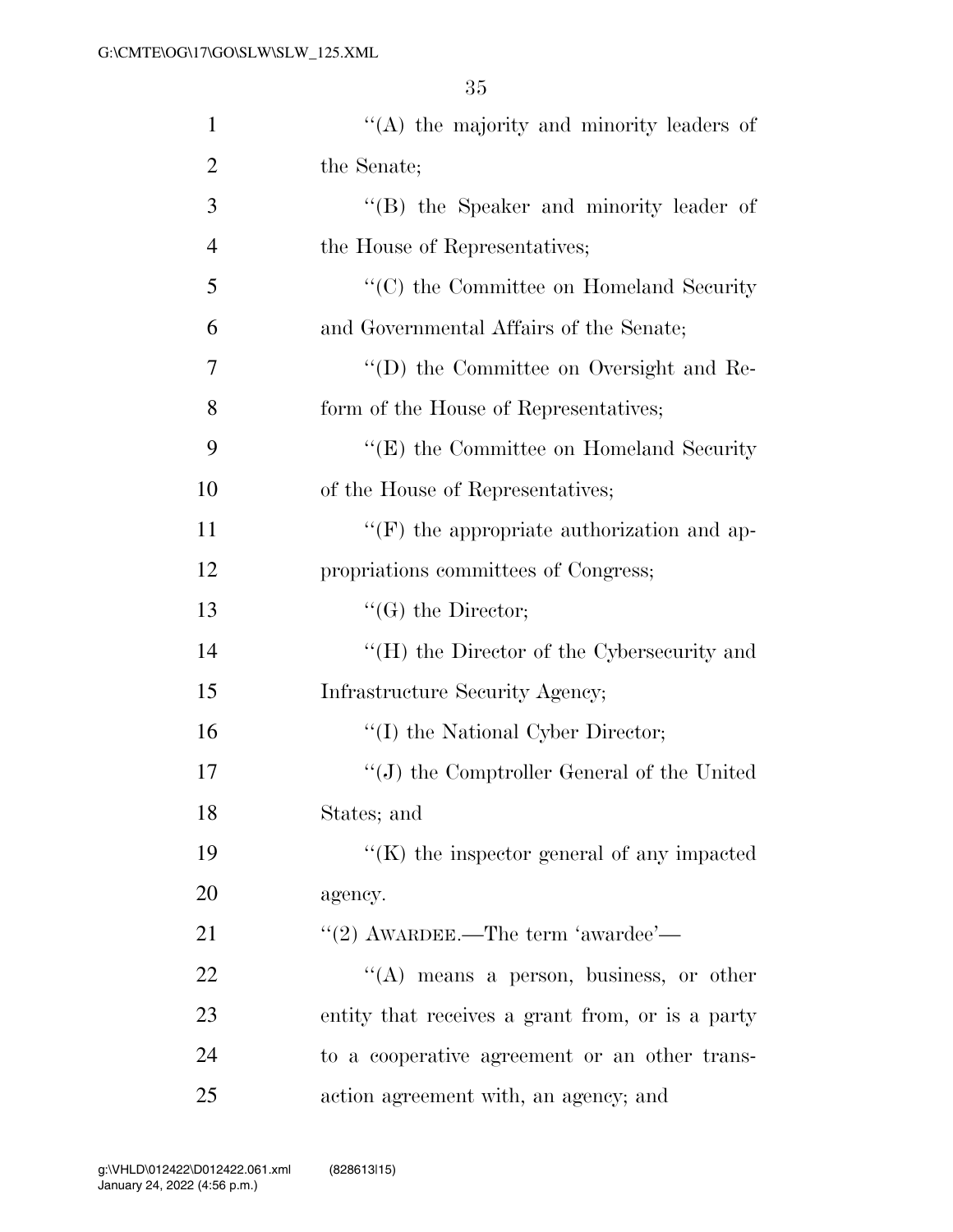| $\mathbf{1}$   | $\lq\lq$ includes any subgrantee of a person,        |
|----------------|------------------------------------------------------|
| $\overline{2}$ | business, or other entity described in subpara-      |
| 3              | graph(A).                                            |
| $\overline{4}$ | "(3) BREACH.—The term 'breach' shall be de-          |
| 5              | fined by the Director.                               |
| 6              | "(4) CONTRACTOR.—The term 'contractor'               |
| 7              | means a prime contractor of an agency or a subcon-   |
| 8              | tractor of a prime contractor of an agency.          |
| 9              | "(5) FEDERAL INFORMATION.—The term 'Fed-             |
| 10             | eral information' means information created, col-    |
| 11             | lected, processed, maintained, disseminated, dis-    |
| 12             | closed, or disposed of by or for the Federal Govern- |
| 13             | ment in any medium or form.                          |
| 14             | "(6) FEDERAL INFORMATION SYSTEM.-The                 |
| 15             | term 'Federal information system' means an infor-    |
| 16             | mation system used or operated by an agency, a con-  |
| 17             | tractor, or another organization on behalf of an     |
| 18             | agency.                                              |
| 19             | "(7) INTELLIGENCE COMMUNITY.—The term                |
| 20             | intelligence community' has the meaning given the    |
| 21             | term in section 3 of the National Security Act of    |
| 22             | 1947 (50 U.S.C. 3003).                               |
| 23             | "(8) NATIONWIDE CONSUMER REPORTING                   |
| 24             | AGENCY.—The term 'nationwide consumer reporting      |
| 25             | agency' means a consumer reporting agency de-        |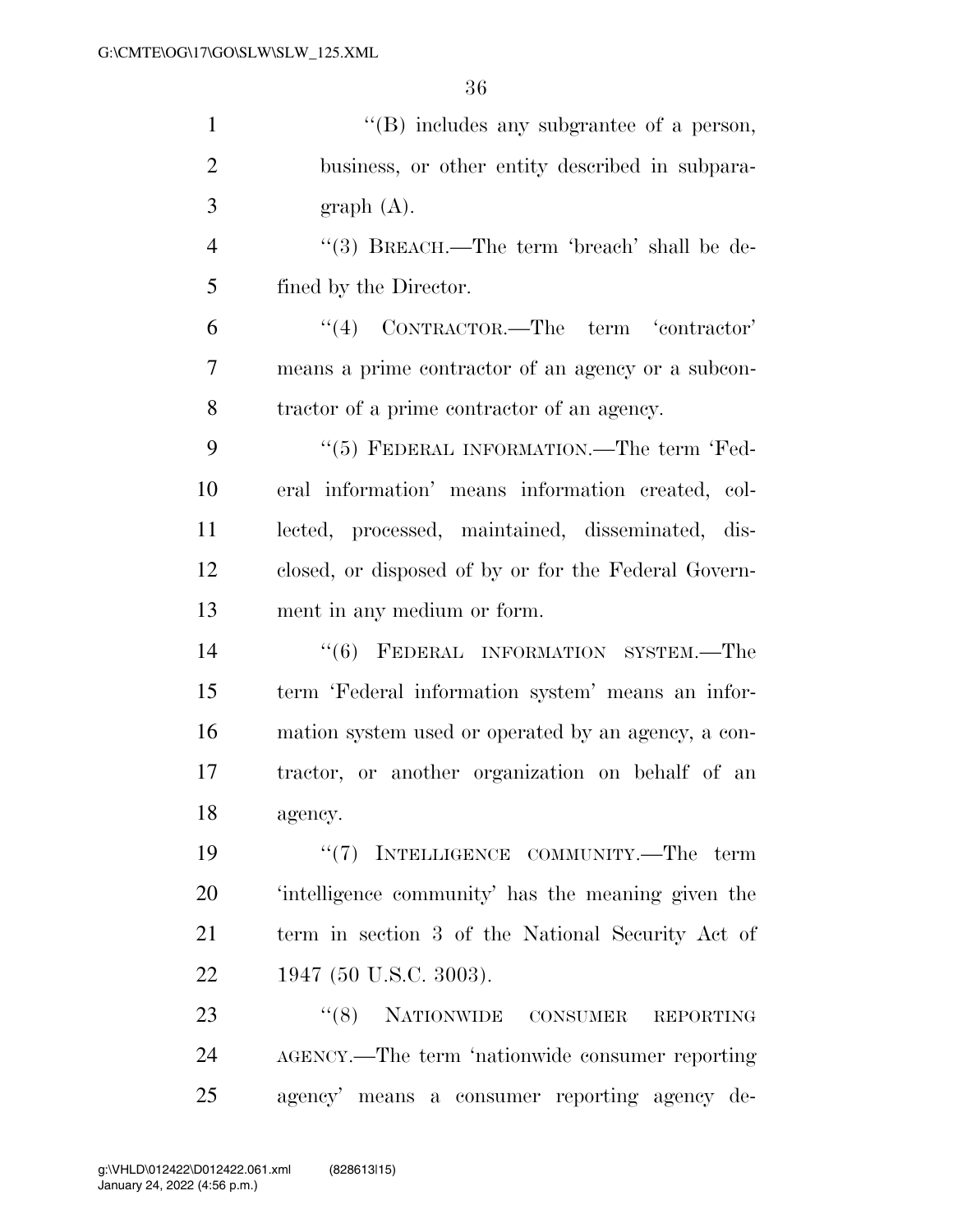scribed in section 603(p) of the Fair Credit Report-2 ing Act (15 U.S.C. 1681a(p)).

 ''(9) VULNERABILITY DISCLOSURE.—The term 'vulnerability disclosure' means a vulnerability iden-tified under section 3559B.

### **''§ 3592. Notification of breach**

 ''(a) NOTIFICATION.—As expeditiously as practicable and without unreasonable delay, and in any case not later than 45 days after an agency has a reasonable basis to conclude that a breach has occurred, the head of the agen- cy, in consultation with the chief privacy officer of the agency, shall—

13 ''(1) determine whether notice to any individual potentially affected by the breach is appropriate based on an assessment of the risk of harm to the individual that considers—

17  $\langle (A)$  the nature and sensitivity of the per- sonally identifiable information affected by the breach;

20  $\langle$  (B) the likelihood of access to and use of the personally identifiable information affected 22 by the breach;

23  $\cdot$  (C) the type of breach; and 24 ''(D) any other factors determined by the Director; and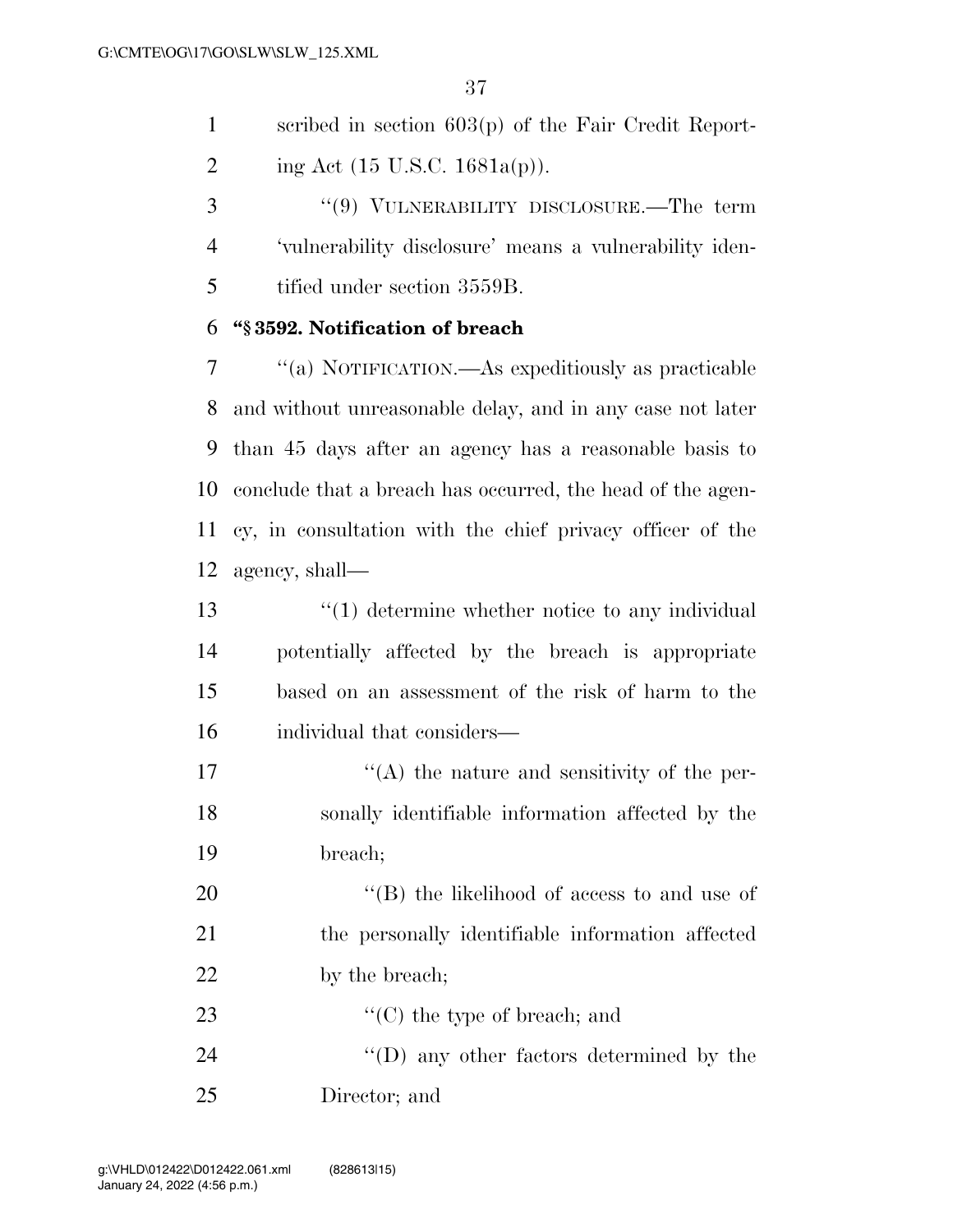| $\mathbf{1}$   | $\lq(2)$ as appropriate, provide written notice in         |
|----------------|------------------------------------------------------------|
| $\overline{2}$ | accordance with subsection (b) to each individual po-      |
| 3              | tentially affected by the breach—                          |
| $\overline{4}$ | "(A) to the last known mailing address of                  |
| 5              | the individual; or                                         |
| 6              | "(B) through an appropriate alternative                    |
| 7              | method of notification that the head of the                |
| 8              | agency or a designated senior-level individual of          |
| 9              | the agency selects based on factors determined             |
| 10             | by the Director.                                           |
| 11             | "(b) CONTENTS OF NOTICE.—Each notice of a                  |
| 12             | breach provided to an individual under subsection $(a)(2)$ |
| 13             | shall include—                                             |
| 14             | $\lq(1)$ a brief description of the breach;                |
| 15             | $(2)$ if possible, a description of the types of           |
| 16             | personally identifiable information affected by the        |
| 17             | breach;                                                    |
| 18             | "(3) contact information of the agency that                |
| 19             | may be used to ask questions of the agency, which—         |
| 20             | "(A) shall include an e-mail address or an-                |
| 21             |                                                            |
|                | other digital contact mechanism; and                       |
| 22             | $\lq\lq (B)$<br>may include a telephone number,            |
| 23             | mailing address, or a website;                             |
| 24             | "(4) information on any remedy being offered               |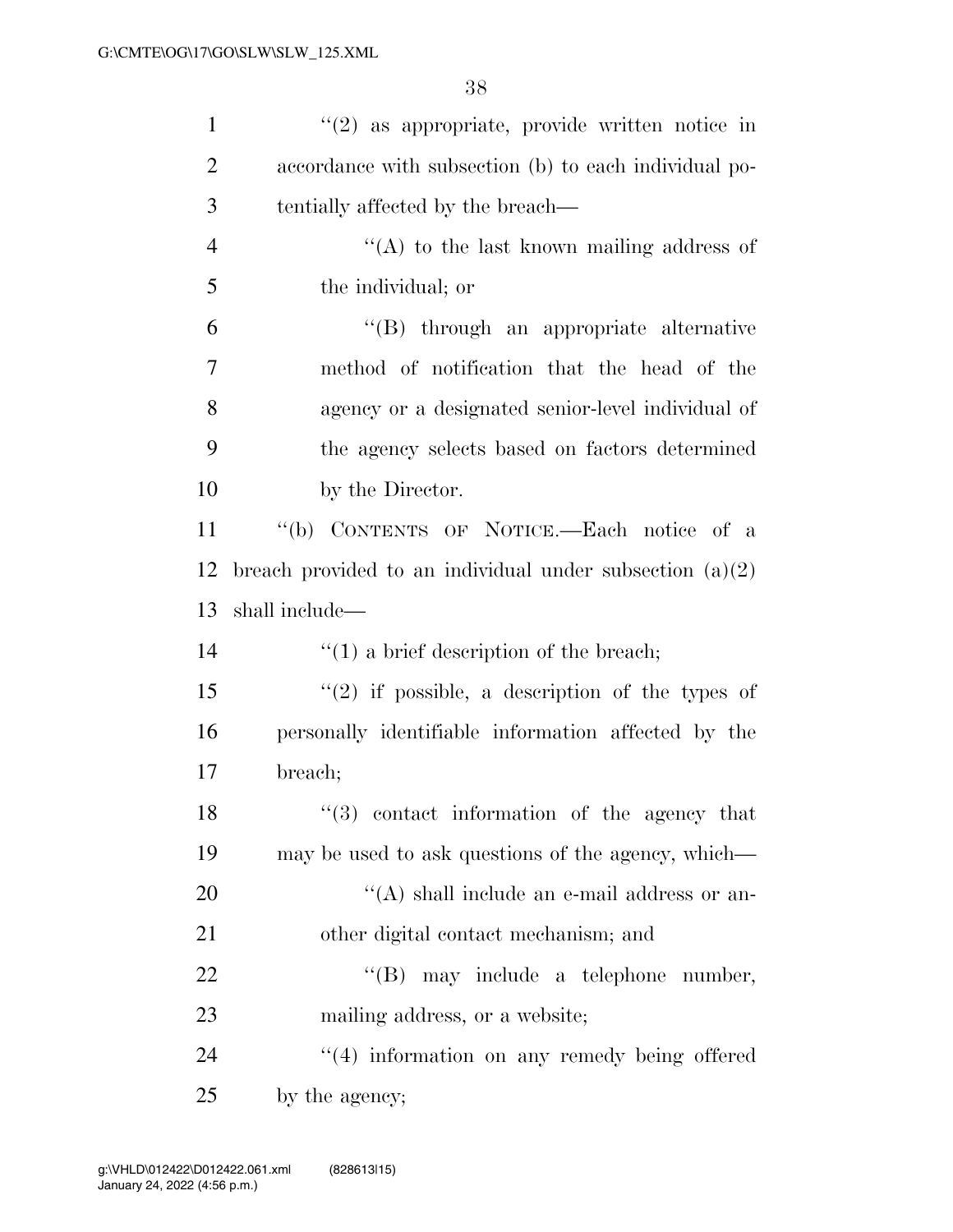| $\mathbf{1}$   | $\cdot\cdot$ (5) any applicable educational materials relat- |
|----------------|--------------------------------------------------------------|
| 2              | ing to what individuals can do in response to a              |
| 3              | breach that potentially affects their personally iden-       |
| $\overline{4}$ | tifiable information, including relevant contact infor-      |
| 5              | mation for Federal law enforcement agencies and              |
| 6              | each nationwide consumer reporting agency; and               |
| 7              | $\cdot\cdot$ (6) any other appropriate information, as de-   |
| 8              | termined by the head of the agency or established in         |
| 9              | guidance by the Director.                                    |
| 10             | "(c) DELAY OF NOTIFICATION.—                                 |
| 11             | "(1) IN GENERAL.—The Attorney General, the                   |
| 12             | Director of National Intelligence, or the Secretary of       |
| 13             | Homeland Security may delay a notification required          |
| 14             | under subsection $(a)$ if the notification would—            |
| 15             | $\lq\lq$ impede a criminal investigation or a                |
| 16             | national security activity;                                  |
| 17             | "(B) reveal sensitive sources and methods;                   |
| 18             | $\lq\lq$ cause damage to national security; or               |
| 19             | "(D) hamper security remediation actions.                    |
| 20             | $``(2)$ DOCUMENTATION.—                                      |
| 21             | "(A) IN GENERAL.—Any delay under para-                       |
| 22             | $graph(1)$ shall be reported in writing to the Di-           |
| 23             | rector, the Attorney General, the Director of                |
| 24             | National Intelligence, the Secretary of Home-                |
| 25             | land Security, the National Cyber Director, the              |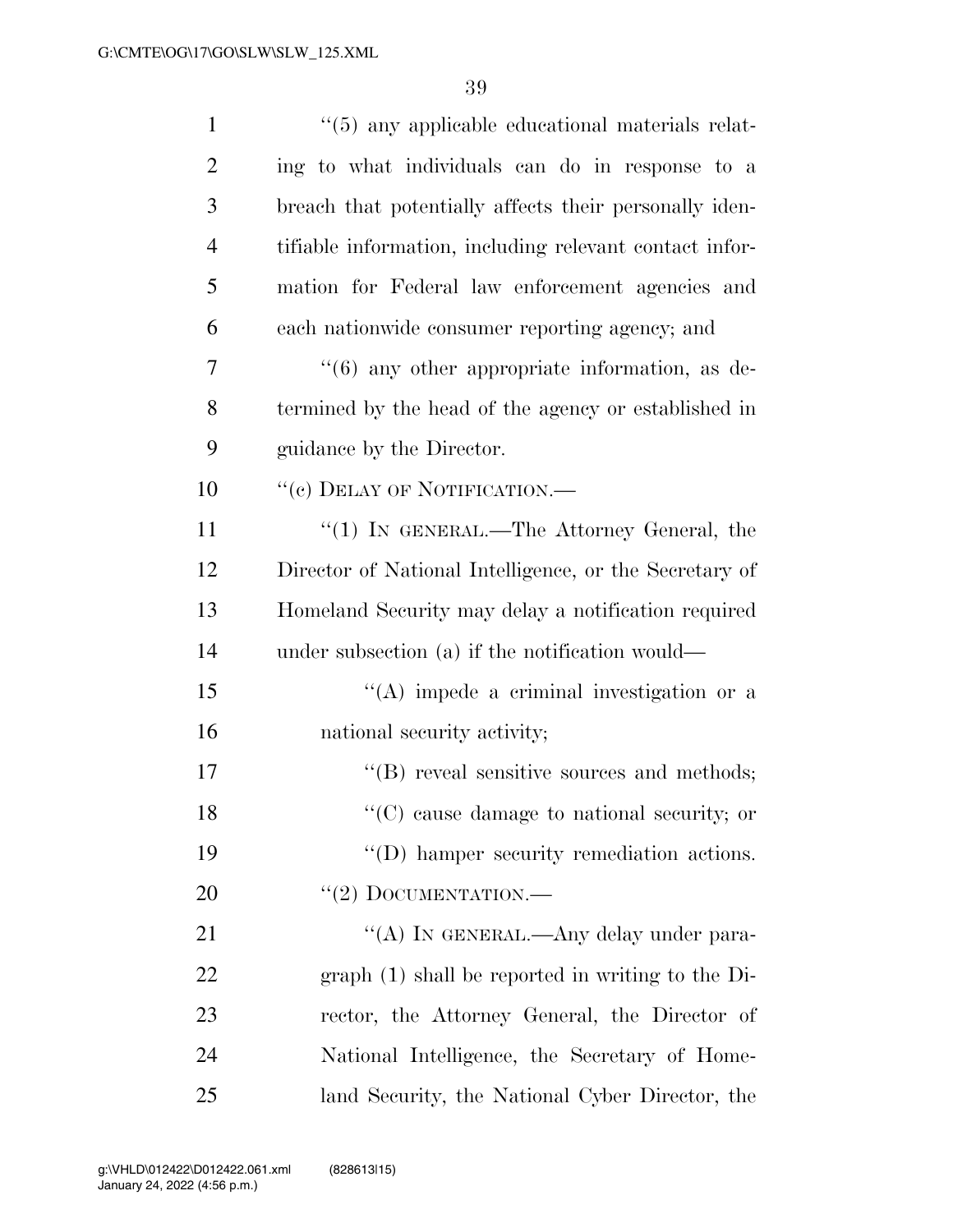| $\mathbf{1}$   | Director of the Cybersecurity and Infrastruc-                    |
|----------------|------------------------------------------------------------------|
| $\overline{2}$ | ture Security Agency, and the head of the agen-                  |
| 3              | cy and the inspector general of the agency that                  |
| $\overline{4}$ | experienced the breach.                                          |
| 5              | "(B) CONTENTS.—A report required under                           |
| 6              | subparagraph (A) shall include a written state-                  |
| 7              | ment from the entity that delayed the notifica-                  |
| 8              | tion explaining the need for the delay.                          |
| 9              | "(C) FORM.—The report required under                             |
| 10             | subparagraph (A) shall be unclassified but may                   |
| 11             | include a classified annex.                                      |
| 12             | "(3) RENEWAL.— $A$ delay under paragraph $(1)$                   |
| 13             | shall be for a period of 60 days and may be renewed.             |
| 14             | "(d) UPDATE NOTIFICATION.—If an agency deter-                    |
| 15             | mines there is a significant change in the reasonable basis      |
| 16             | to conclude that a breach occurred, a significant change         |
| 17             | to the determination made under subsection $(a)(1)$ , or that    |
|                | 18 it is necessary to update the details of the information pro- |
| 19             | vided to potentially affected individuals as described in        |
| 20             | subsection (b), the agency shall as expeditiously as prac-       |
| 21             | ticable and without unreasonable delay, and in any case          |
| 22             | not later than 30 days after such a determination, notify        |
| 23             | each individual who received a notification pursuant to          |
| 24             | subsection (a) of those changes.                                 |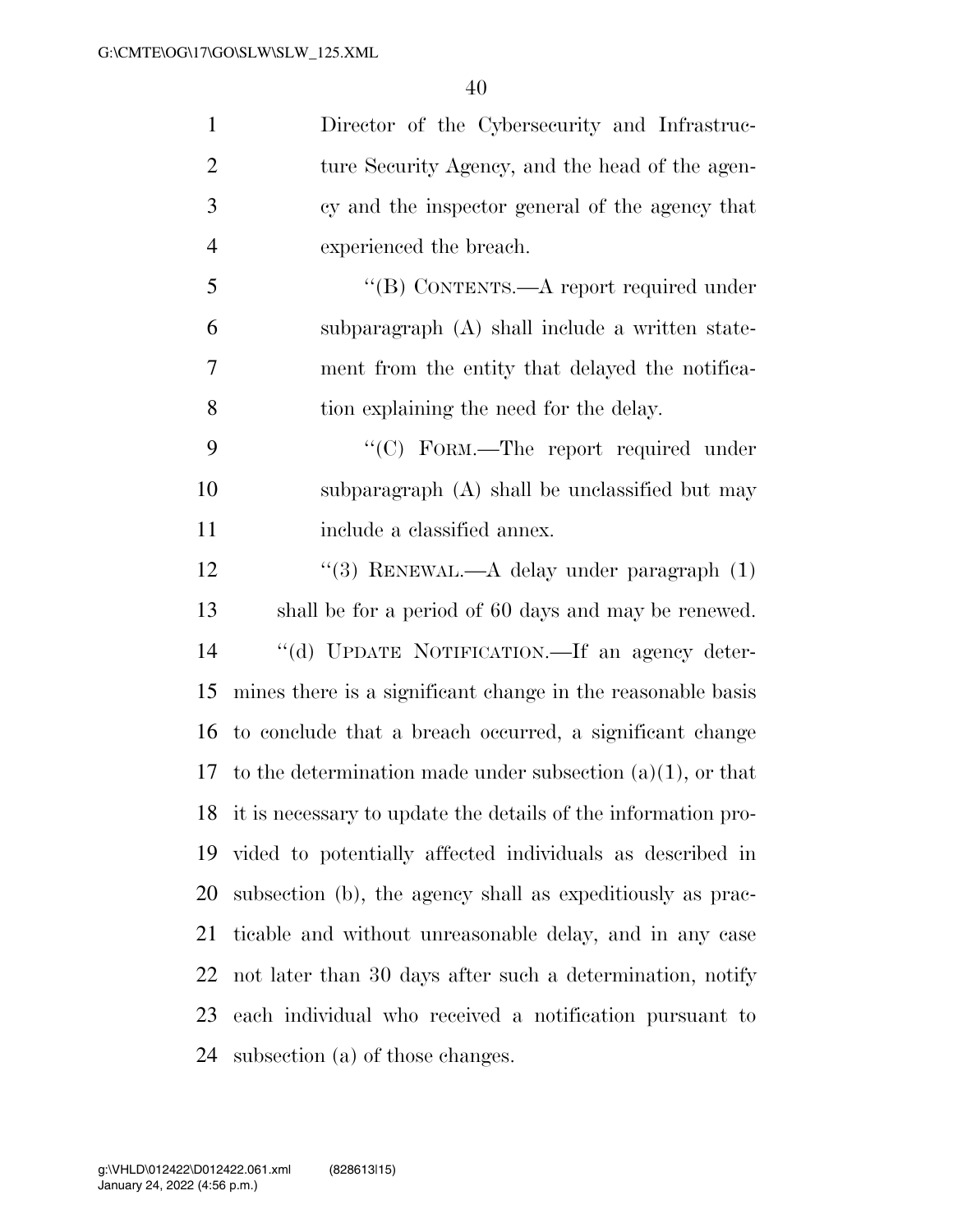''(e) RULE OF CONSTRUCTION.—Nothing in this sec-tion shall be construed to limit—

3 (1) the Director from issuing guidance relat- ing to notifications or the head of an agency from notifying individuals potentially affected by breaches that are not determined to be major incidents; or  $7 \t$  (2) the Director from issuing guidance relat-

 ing to notifications of major incidents or the head of an agency from providing more information than de- scribed in subsection (b) when notifying individuals potentially affected by breaches.

 **''§ 3593. Congressional and executive branch reports**  13 "(a) INITIAL REPORT.—

14 "(1) In GENERAL.—Not later than 72 hours after an agency has a reasonable basis to conclude that a major incident occurred, the head of the agency impacted by the major incident shall submit to the appropriate reporting entities a written re- port. Within 7 days of a major incident determina- tion, the head of the agency impacted shall coordi- nate with the National Cyber Director, or their des- ignee, to provide a briefing, along with any other Federal entity determined appropriate by the Na- tional Cyber Director, to the Committee on Home-land Security and Governmental Affairs of the Sen-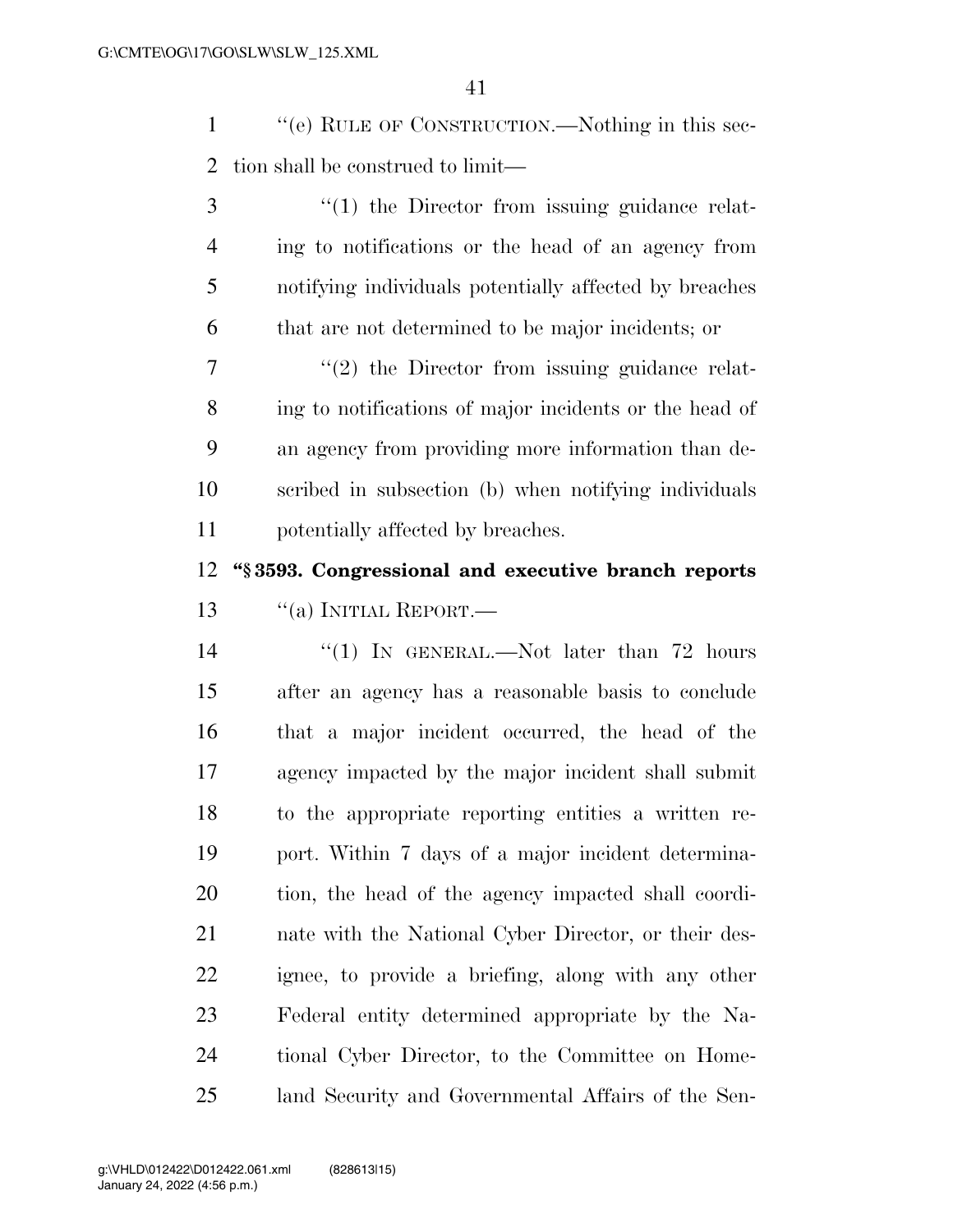| $\mathbf{1}$   | ate, the Committee on Oversight and Reform of the    |
|----------------|------------------------------------------------------|
| $\overline{2}$ | House of Representatives, the Committee on Home-     |
| 3              | land Security of the House of Representatives, and   |
| $\overline{4}$ | appropriate authorization and appropriations<br>the  |
| 5              | committees of Congress, in the manner requested by   |
| 6              | the Congressional entities, taking into account—     |
| 7              | $\lq\lq$ the information known at the time of        |
| 8              | the report, including the threat having likely       |
| 9              | caused the major incident;                           |
| 10             | "(B) the sensitivity of the details associ-          |
| 11             | ated with the major incident; and                    |
| 12             | $\cdot$ (C) the classification level of the informa- |
| 13             | tion contained in the report.                        |
| 14             | "(2) CONTENTS.—A report required under               |
| 15             | paragraph (1) shall include, in a manner that ex-    |
| 16             | cludes or otherwise reasonably protects personally   |
| 17             | identifiable information and to the extent permitted |
| 18             | by applicable law, including privacy and statistical |
| 19             | $laws$ —                                             |
| 20             | $\lq\lq$ (A) a summary of the information avail-     |
| 21             | able about the major incident, including how         |
| 22             | the major incident occurred and, if applicable,      |
| 23             | information relating to the major incident as a      |
| 24             | breach, based on information available to agen-      |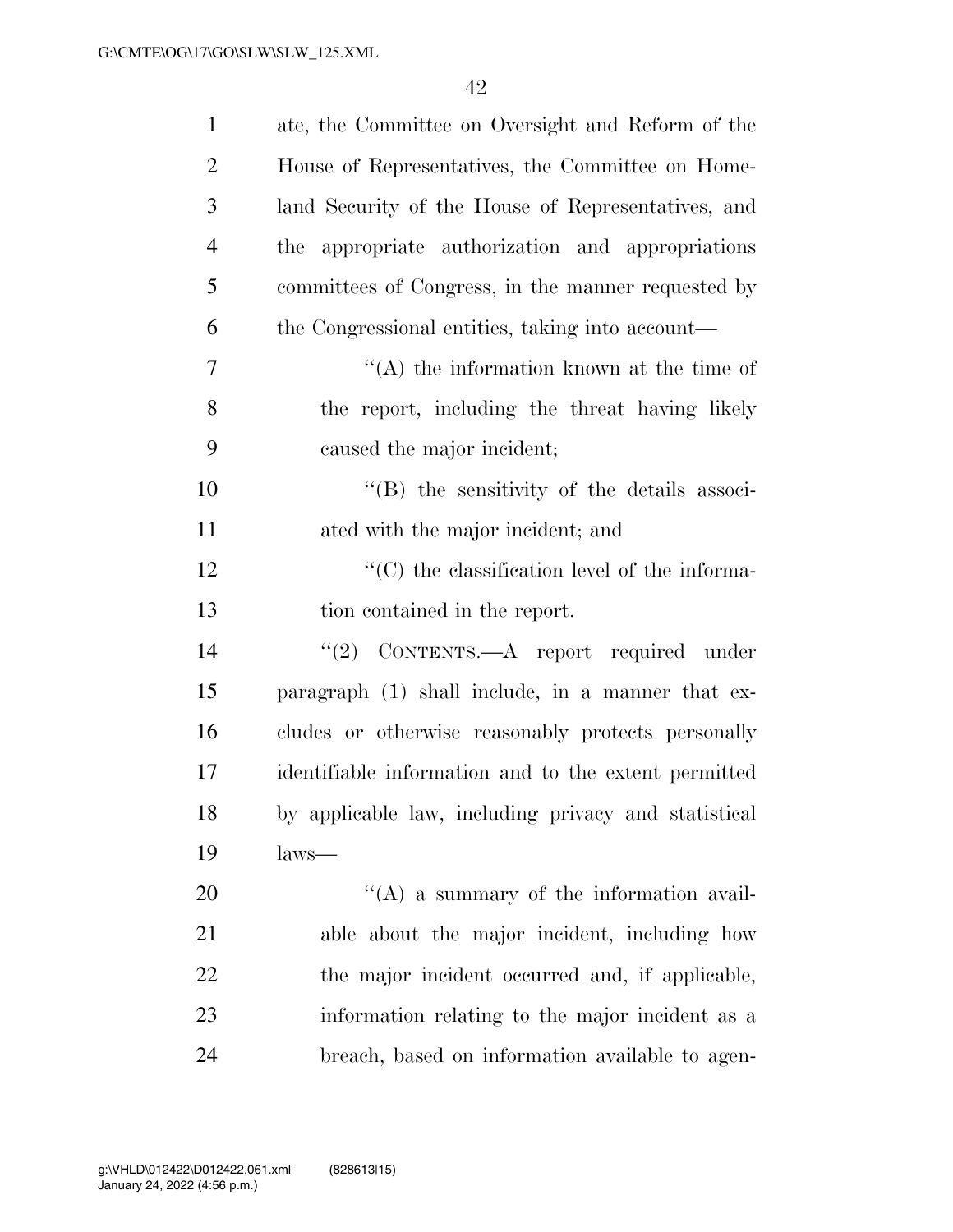cy officials as of the date on which the agency submits the report;

3 ''(B) if applicable, whether any ransom has been demanded or paid, or plans to be paid, by any entity operating a Federal information sys- tem or with access to a Federal information system, unless disclosure of such information may disrupt an active Federal law enforcement or national security operation;

 $\cdot$  (C) if applicable, a description and any associated documentation of any circumstances necessitating a delay in notification to individ- uals potentially affected by the major incident 14 under subsection (c) of section 3592; and

 ''(D) if applicable, an assessment of the impacts to the agency, the Federal Government, or the security of the United States, based on information available to agency officials on the date on which the agency submits the report.

20 "(3) COMPONENTS OF BRIEFING.—The 7 day briefing required under paragraph (1)—

22 "(A) shall, to the greatest extent prac- ticable, include an unclassified component; and 24  $\text{``(B)}$  may include a classified component.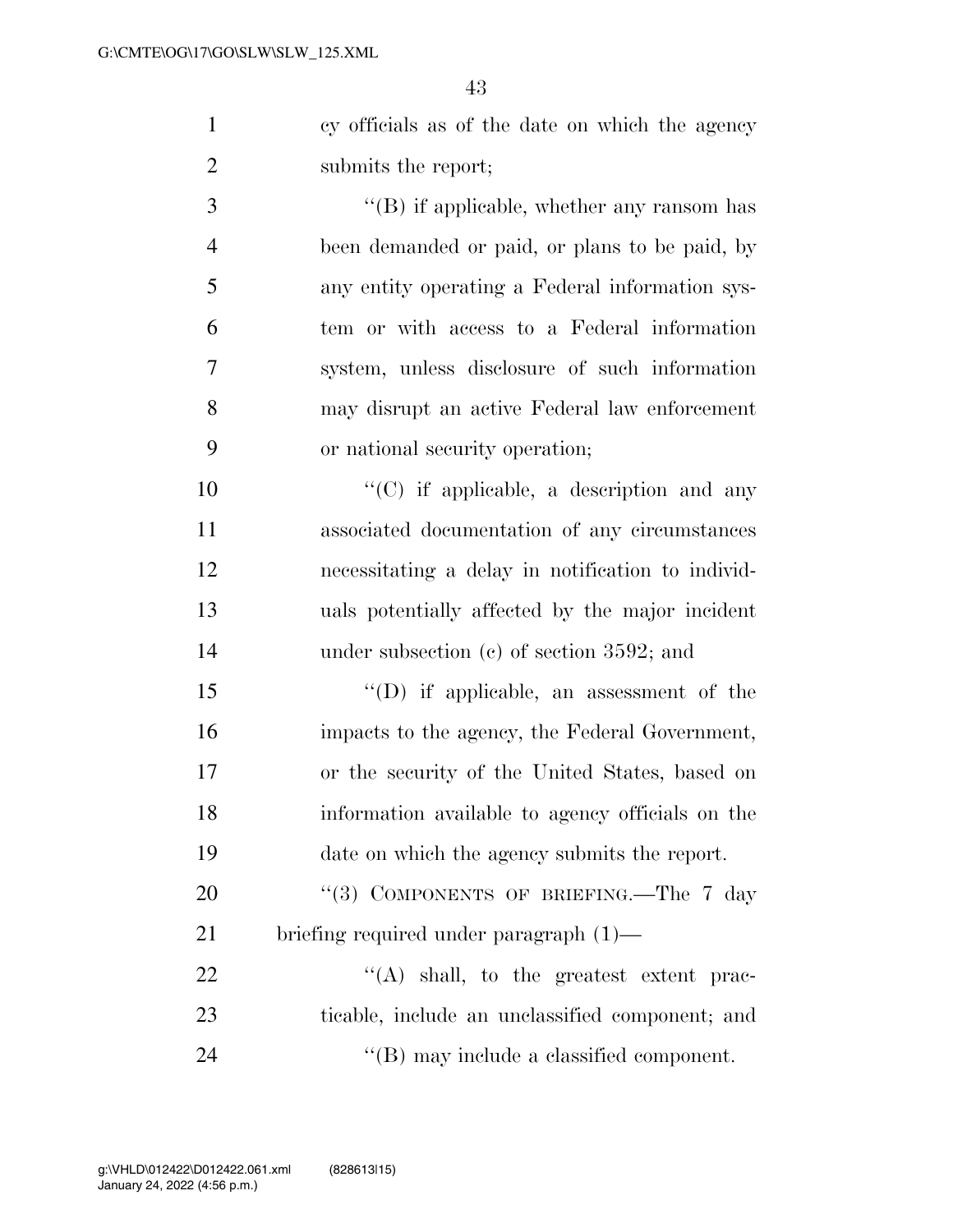''(b) SUPPLEMENTAL REPORT.—Within a reasonable amount of time, but not later than 30 days after the date on which an agency submits a written report under sub- section (a), the head of the agency shall provide to the appropriate reporting entities written updates on the major incident and, to the extent practicable, provide a briefing to the congressional committees described in sub-8 section  $(a)(1)$ , including summaries of —

9  $\frac{4}{1}$  vulnerabilities, means by which the major incident occurred, and impacts to the agency relat-11 ing to the major incident;

12 ''(2) any risk assessment and subsequent risk- based security implementation of the affected infor- mation system before the date on which the major incident occurred;

 $\frac{16}{16}$  ''(3) an estimate of the number of individuals potentially affected by the major incident based on information available to agency officials as of the date on which the agency provides the update;

 $\frac{1}{20}$  an assessment of the risk of harm to indi- viduals potentially affected by the major incident based on information available to agency officials as of the date on which the agency provides the update; 24 ''(5) an update to the assessment of the risk to agency operations, or to impacts on other agency or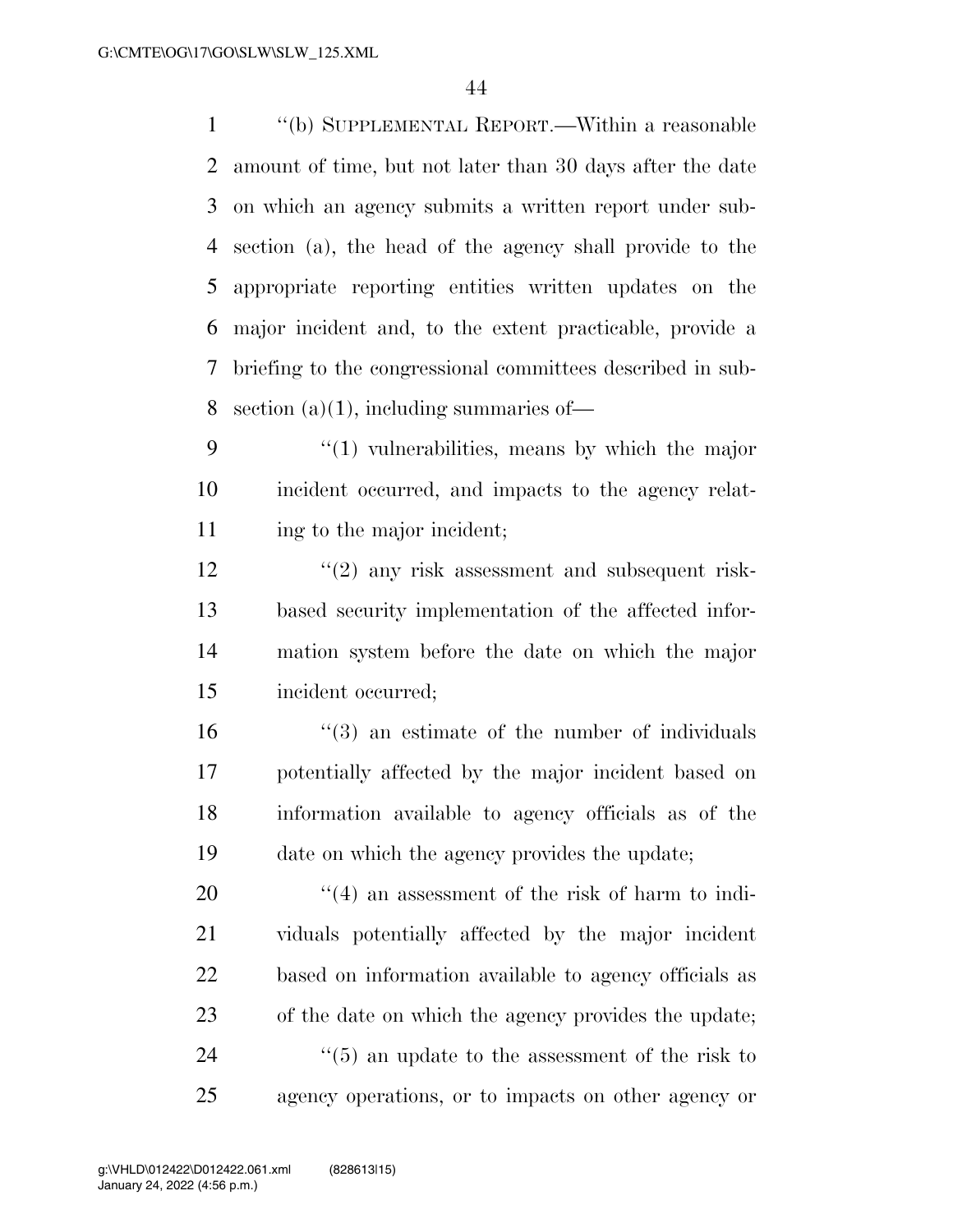non-Federal entity operations, affected by the major incident based on information available to agency of- ficials as of the date on which the agency provides the update; and

 ''(6) the detection, response, and remediation actions of the agency, including any support pro- vided by the Cybersecurity and Infrastructure Secu- rity Agency under section 3594(d) and status up- dates on the notification process described in section 3592(a), including any delay described in subsection (c) of section 3592, if applicable.

 ''(c) UPDATE REPORT.—If the agency, or the Na- tional Cyber Director, determines that there is any signifi- cant change in the understanding of the agency of the scope, scale, or consequence of a major incident for which an agency submitted a written report under subsection (a), the agency shall provide an updated report to the ap- propriate reporting entities that includes information re-lating to the change in understanding.

 ''(d) BIANNUAL REPORT.—Each agency shall submit as part of the biannual report required under section  $22 \quad 3554(c)(1)$  of this title a description of each major inci- dent that occurred during the 2-year period preceding the date on which the biannual report is submitted.

25 "(e) DELAY REPORT.—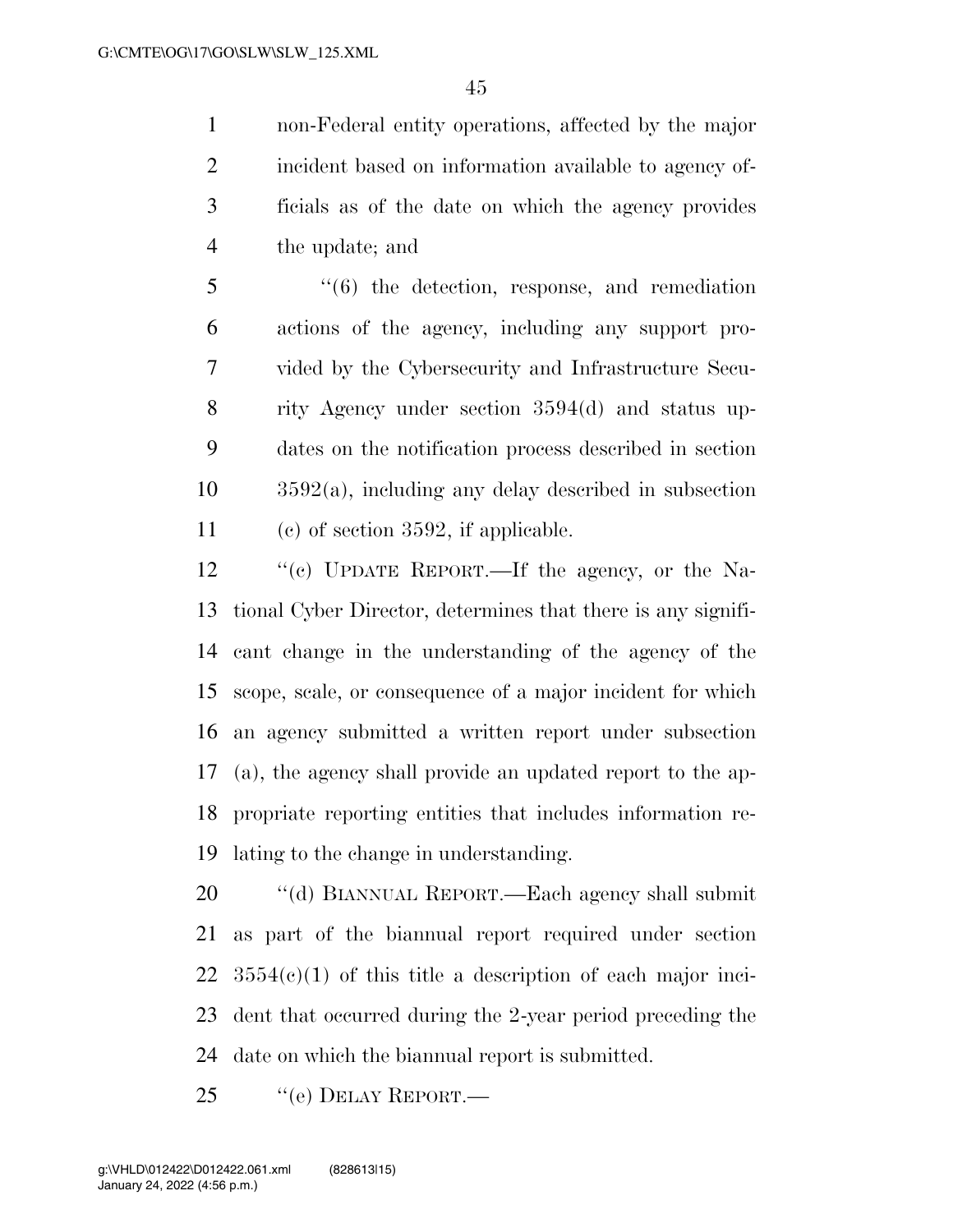1 "(1) IN GENERAL.—The Director shall submit to the appropriate reporting entities an annual re- port on all notification delays granted pursuant to subsection (c) of section 3592.

5 "(2) COMPONENT OF OTHER REPORT.—The Di- rector may submit the report required under para- graph (1) as a component of the annual report sub-mitted under section 3597(b).

 ''(f) REPORT AND BRIEFING CONSISTENCY.—In car- rying out the duties under this section, and to achieve con- sistent and understandable agency reporting to Congress, the National Cyber Director shall—

 ''(1) provide to agencies formatting guidelines and recommended contents of information to be in- cluded in the reports and briefings required under this section, including recommendations for the use of plain language terminology and consistent for-mats for presenting any associated metrics; and

 $\frac{1}{2}$  maintain a historical archive and major in- cident log of all reports and briefings provided under the requirements of this section, which shall include at a minimum an archive of the full contents of any written report and associated documentation, the re- porting agency, the date of submission, and a list of the recipient Congressional entities, which shall be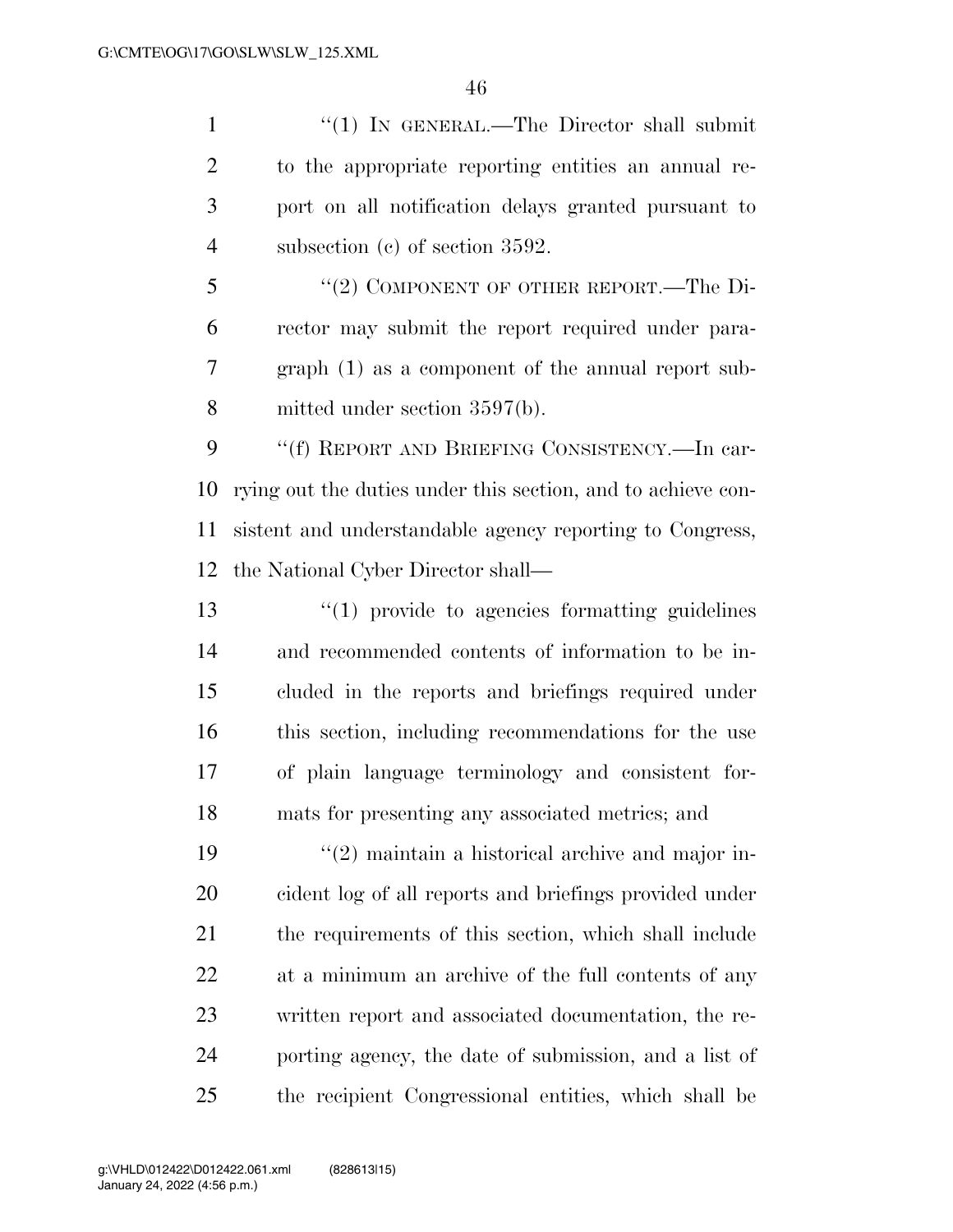| $\mathbf{1}$   | made available upon request to the Congressional       |
|----------------|--------------------------------------------------------|
| $\overline{2}$ | entities listed under subsection $(a)(1)$ and may, to  |
| 3              | the extent practicable, utilize an internet accessible |
| $\overline{4}$ | portal for appropriate Congressional staff to directly |
| 5              | access the log and archived materials required to be   |
| 6              | maintained under this paragraph.                       |
| 7              | "(g) REPORT DELIVERY.—Any written report re-           |
| 8              | quired to be submitted under this section may be sub-  |
| 9              | mitted in a paper or electronic format.                |
| 10             | "(h) RULE OF CONSTRUCTION.—Nothing in this sec-        |
| 11             | tion shall be construed to limit—                      |
| 12             | $\lq(1)$ the ability of an agency to provide addi-     |
| 13             | tional reports or briefings to Congress; or            |
| 14             | $\lq(2)$ Congress from requesting additional infor-    |
| 15             | mation from agencies through reports, briefings, or    |
| 16             | other means.                                           |
| 17             | "§3594. Government information sharing and inci-       |
| 18             | dent response                                          |
| 19             | $``(a)$ In GENERAL.—                                   |
| 20             | "(1) INCIDENT REPORTING.—Subject to limita-            |
| 21             | tions in subsection (b), the head of each agency shall |
| 22             | provide the information described in paragraph $(2)$   |
| 23             | relating to an incident affecting the agency, whether  |
| 24             | the information is obtained by the Federal Govern-     |
| 25             | ment directly or indirectly, to the Cybersecurity and  |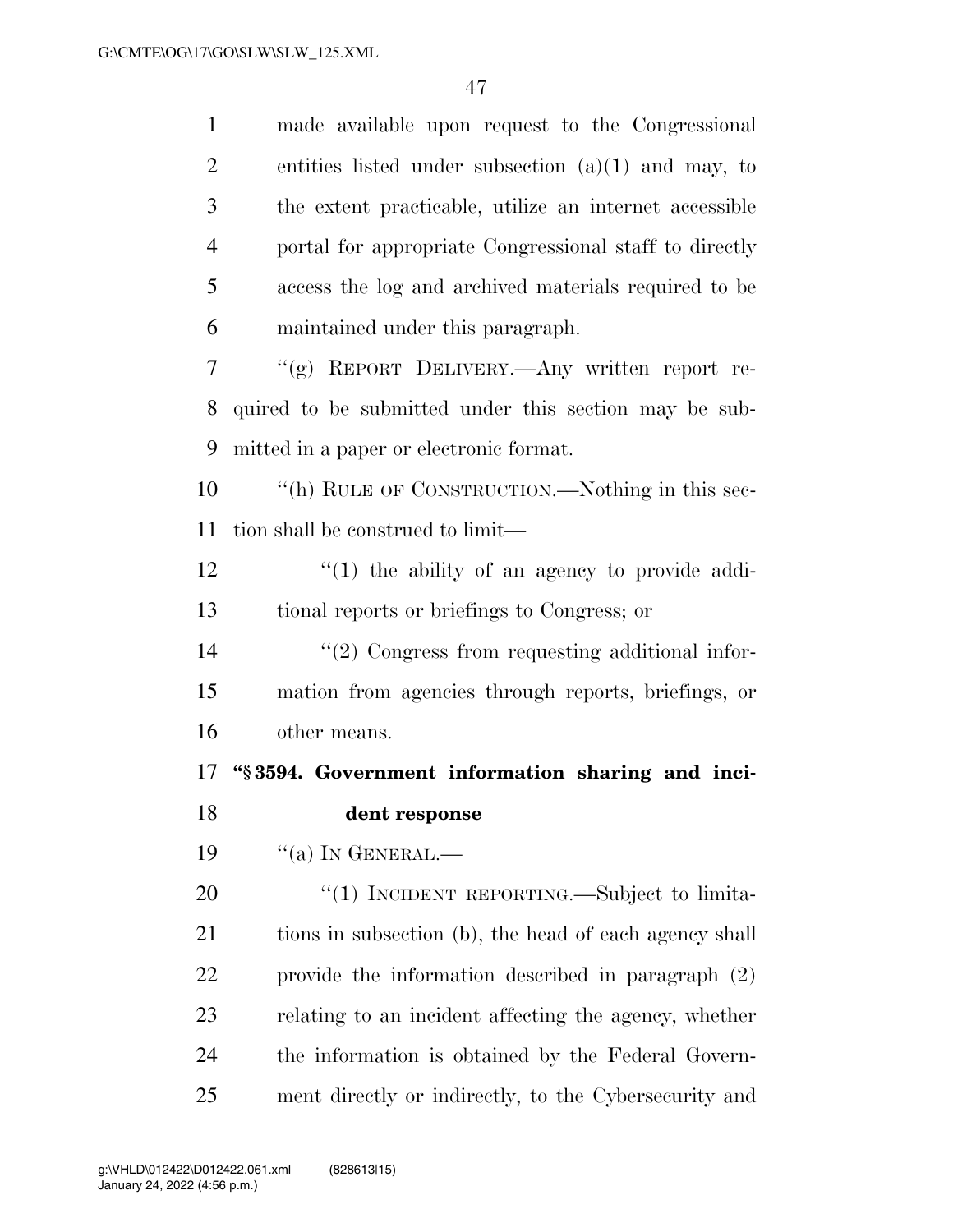| $\mathbf{1}$   | Infrastructure Security Agency, the Office of Man-   |
|----------------|------------------------------------------------------|
| $\overline{2}$ | agement and Budget, and the Office of the National   |
| 3              | Cyber Director in a manner specified by the Director |
| $\overline{4}$ | under subsection (b).                                |
| 5              | "(2) CONTENTS.— $A$ provision of information         |
| 6              | relating to an incident made by the head of an agen- |
| $\overline{7}$ | cy under paragraph $(1)$ shall—                      |
| 8              | $\lq\lq$ include detailed information about          |
| 9              | the safeguards that were in place when the inci-     |
| 10             | dent occurred;                                       |
| 11             | $\lq\lq (B)$ whether the agency implemented the      |
| 12             | safeguards described in subparagraph (A) cor-        |
| 13             | rectly;                                              |
| 14             | $\lq\lq$ (C) in order to protect against a similar   |
| 15             | incident, identify-                                  |
| 16             | "(i) how the safeguards described in                 |
| 17             | subparagraph (A) should be implemented               |
| 18             | differently; and                                     |
| 19             | "(ii) additional necessary safeguards;               |
| 20             | and                                                  |
| 21             | $\lq\lq$ (D) include information to aid in incident  |
| 22             | response, such as-                                   |
| 23             | "(i) a description of the affected sys-              |
| 24             | tems or networks;                                    |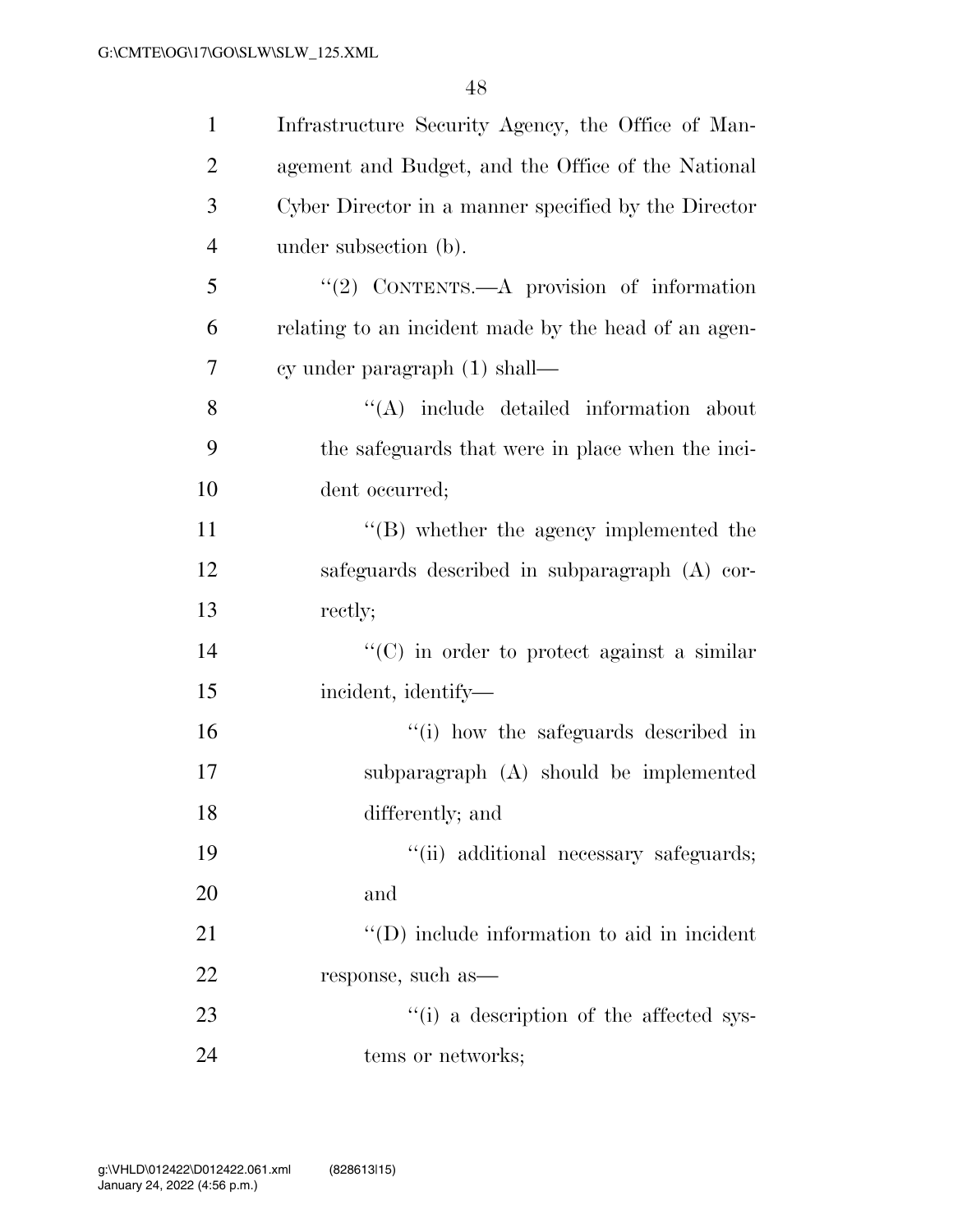| $\mathbf{1}$   | "(ii) the estimated dates of when the                 |
|----------------|-------------------------------------------------------|
| $\overline{2}$ | incident occurred; and                                |
| 3              | "(iii) information that could reason-                 |
| $\overline{4}$ | ably help identify the party that conducted           |
| 5              | the incident, as appropriate.                         |
| 6              | "(3) INFORMATION SHARING.—To the greatest             |
| 7              | extent practicable, the Director of the Cybersecurity |
| 8              | and Infrastructure Security Agency shall—             |
| 9              | $\lq\lq$ share information relating to an inci-       |
| 10             | dent with any agencies that may be impacted           |
| 11             | by the incident, or are potentially susceptible or    |
| 12             | similarly targeted, as well as with appropriate       |
| 13             | Federal law enforcement agencies to facilitate        |
| 14             | any necessary threat response activities as re-       |
| 15             | quested; and                                          |
| 16             | "(B) coordinate, in consultation with the             |
| 17             | National Cyber Director, any necessary infor-         |
| 18             | mation sharing efforts related to a major inci-       |
| 19             | dent with the private sector.                         |
| 20             | <b>NATIONAL</b><br>(4)<br>SECURITY SYSTEMS.-Each      |
| 21             | agency operating or exercising control of a national  |
| 22             | security system shall share information about inci-   |
| 23             | dents that occur on national security systems with    |
| 24             | the Director of the Cybersecurity and Infrastructure  |
| 25             | Security Agency to the extent consistent with stand-  |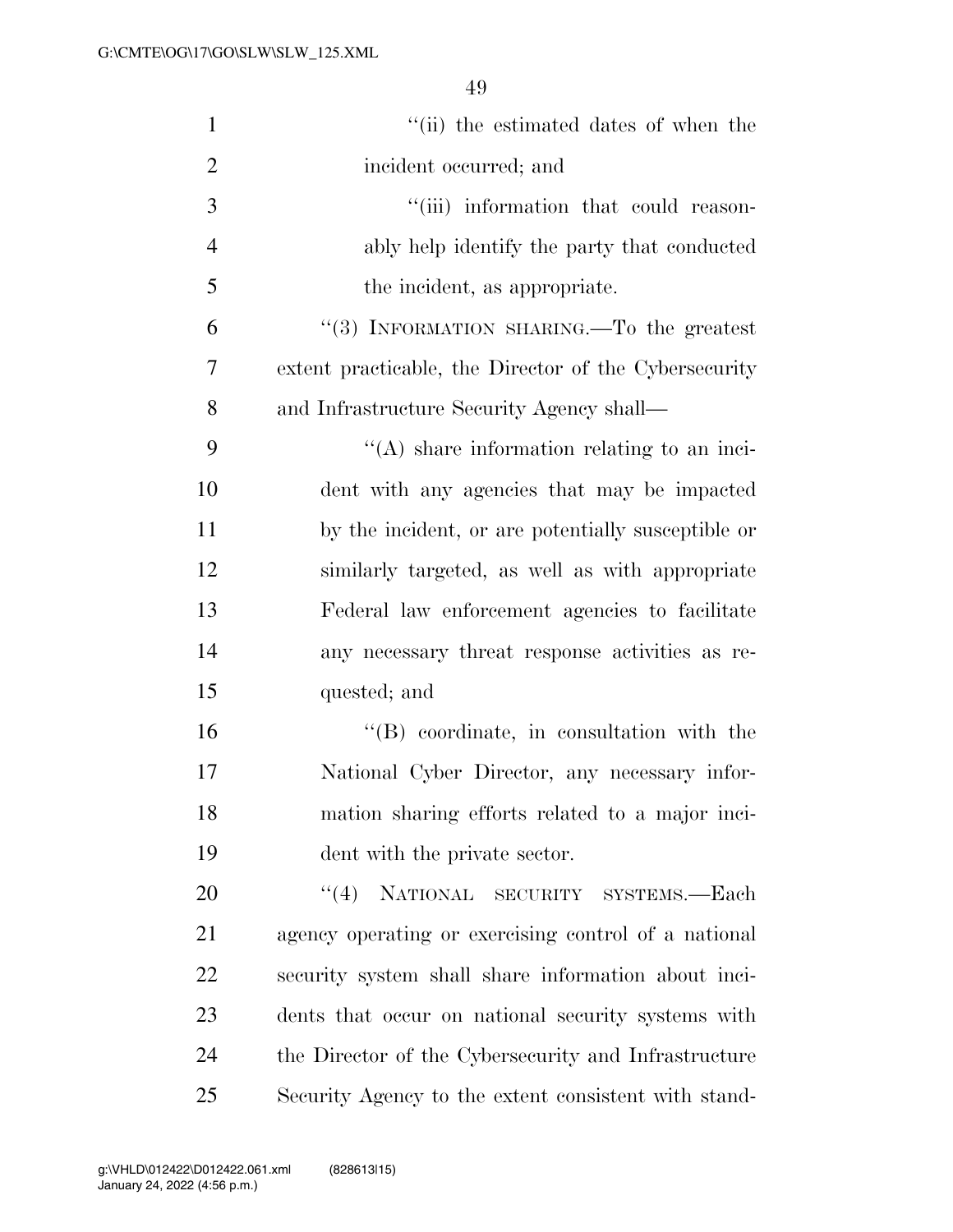ards and guidelines for national security systems issued in accordance with law and as directed by the President.

 ''(b) COMPLIANCE.—The information provided and method of reporting under subsection (a) shall take into account the level of classification of the information and any information sharing limitations and protections, such as limitations and protections relating to law enforcement, national security, privacy, statistical confidentiality, or other factors determined by the Director in order to imple- ment subsection (a)(1) in a manner that enables auto-mated and consistent reporting.

 ''(c) INCIDENT RESPONSE.—Each agency that has a reasonable basis to conclude that a major incident oc- curred involving Federal information in electronic medium or form, as defined by the Director and not involving a national security system, regardless of delays from notifi- cation granted for a major incident, shall coordinate with the Cybersecurity and Infrastructure Security Agency to facilitate asset response activities and recommendations for mitigating future incidents, and with appropriate Fed- eral law enforcement agencies to facilitate threat response activities, consistent with relevant policies, principles, standards, and guidelines on information security.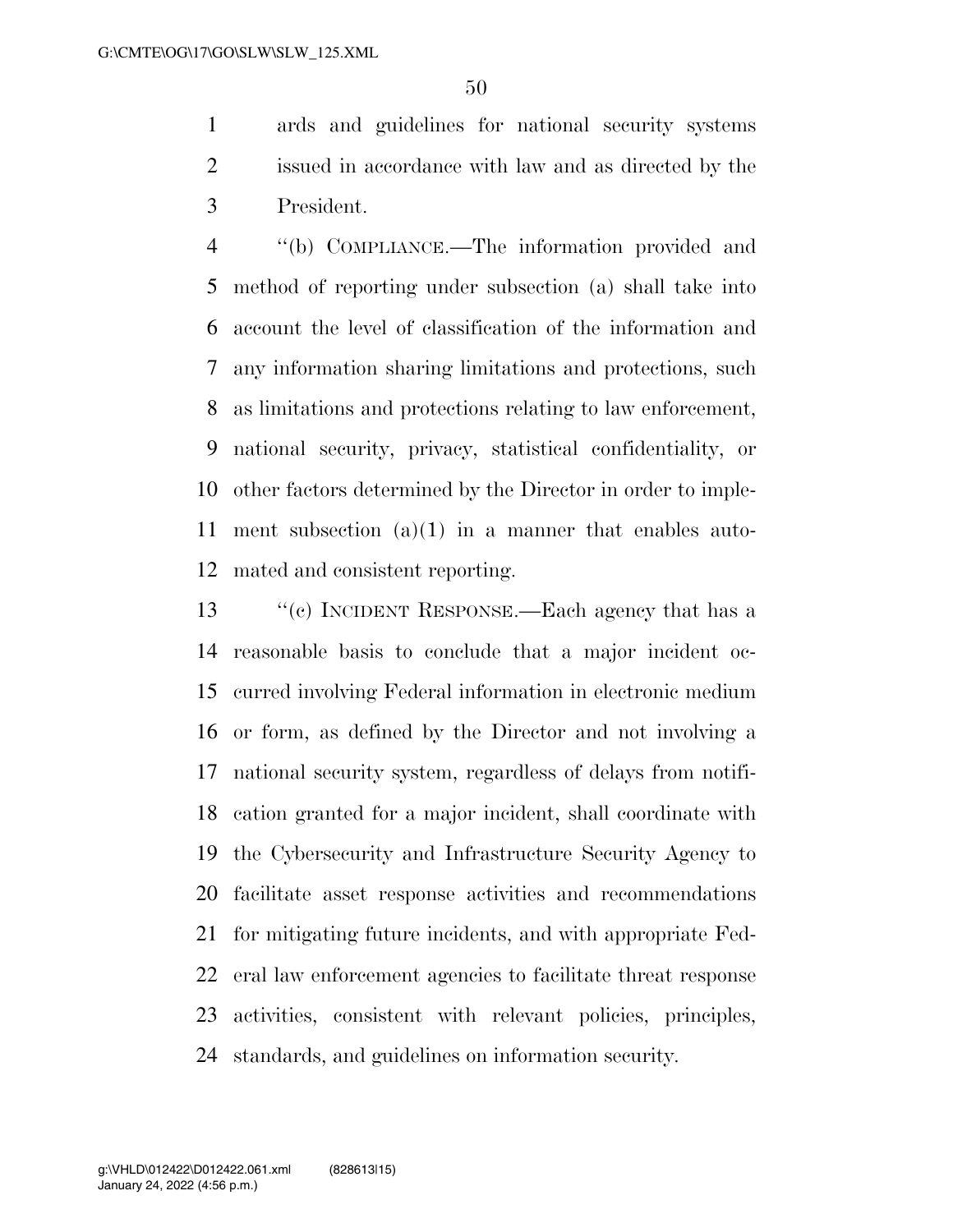## **''§ 3595. Responsibilities of contractors and awardees**

2  $\text{``(a)}$  REPORTING.—

 ''(1) IN GENERAL.—Unless otherwise specified in a contract, grant, cooperative agreement, or any other transaction agreement, any contractor or awardee of an agency shall report to the agency within the same amount of time such agency is re- quired to report an incident to the Cybersecurity and Infrastructure Security Agency, if the con- tractor or awardee has a reasonable basis to suspect or conclude that—

12 ''(A) an incident or breach has occurred with respect to Federal information collected, used, or maintained by the contractor or award- ee in connection with the contract, grant, coop- erative agreement, or other transaction agree-17 ment of the contractor or awardee;

18 ''(B) an incident or breach has occurred with respect to a Federal information system used or operated by the contractor or awardee in connection with the contract, grant, coopera- tive agreement, or other transaction agreement of the contractor or awardee;

24 ''(C) a component of any Federal informa- tion system, or a system able to access, store, or process Federal information, contains a secu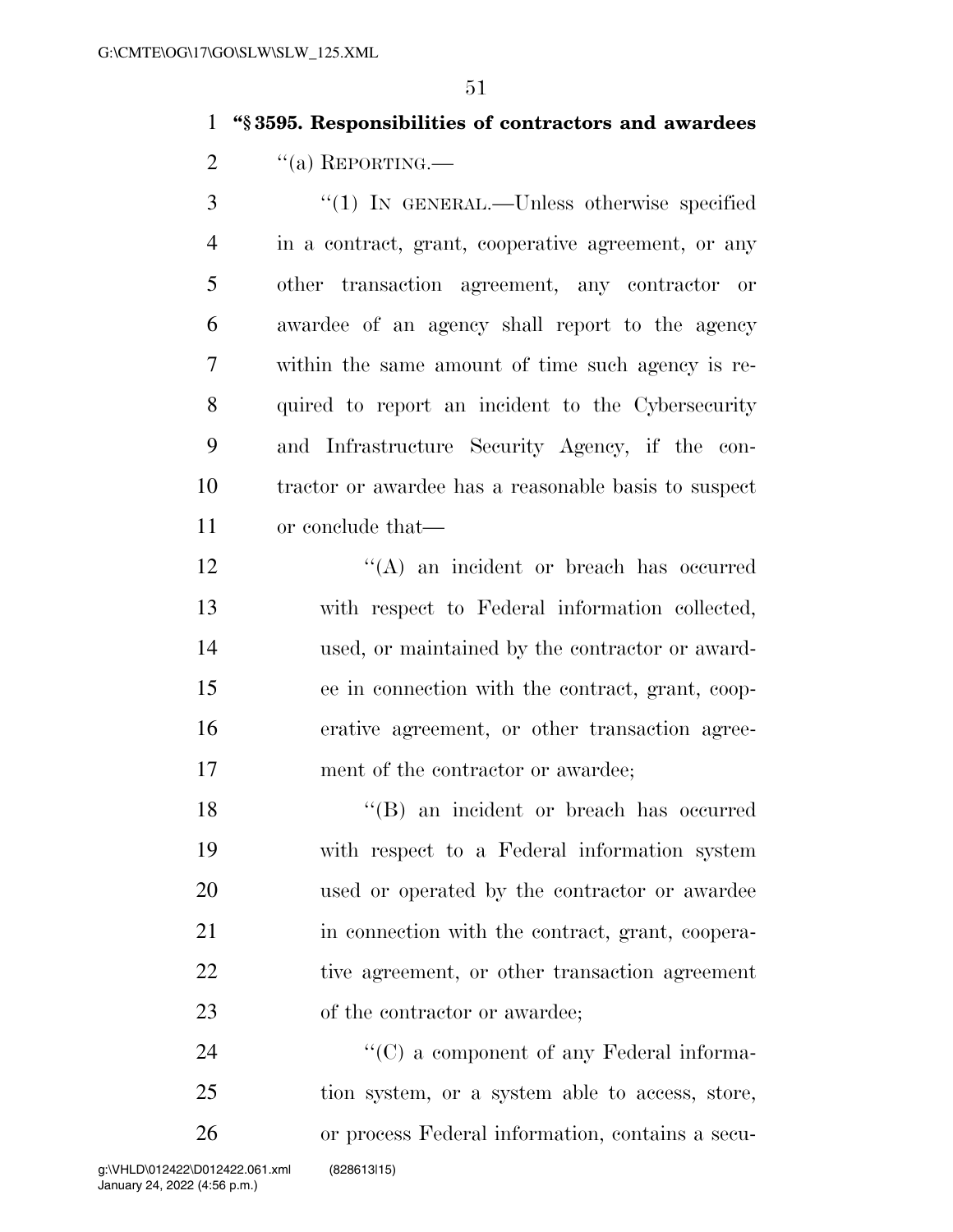rity vulnerability, including a supply chain com- promise or an identified software or hardware vulnerability; or

 ''(D) the contractor or awardee has re- ceived information from the agency that the contractor or awardee is not authorized to re- ceive in connection with the contract, grant, co- operative agreement, or other transaction agree-ment of the contractor or awardee.

 $10 \qquad \qquad$  "(2) PROCEDURES.—

11 ""(A) MAJOR INCIDENT.—Following a re- port of a breach or major incident by a con- tractor or awardee under paragraph (1), the agency, in consultation with the contractor or awardee, shall carry out the requirements under sections 3592, 3593, and 3594 with respect to the major incident.

18 "(B) INCIDENT.—Following a report of an incident by a contractor or awardee under para- graph (1), an agency, in consultation with the contractor or awardee, shall carry out the re-22 quirements under section 3594 with respect to the incident.

 ''(b) EFFECTIVE DATE.—This section shall apply on and after the date that is 1 year after the date of the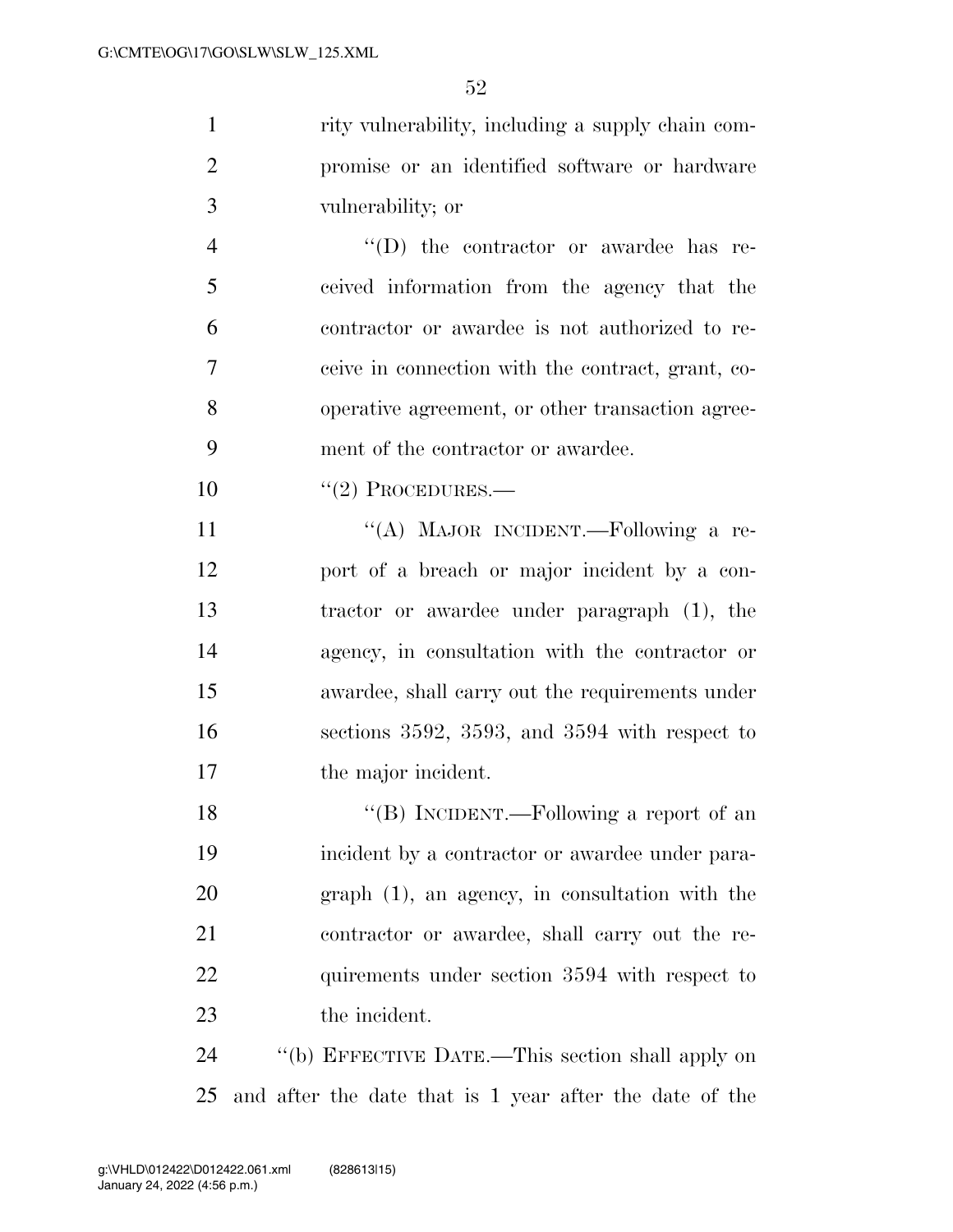enactment of the Federal Information Security Mod- ernization Act of 2022 and shall apply with respect to any contract entered into on or after such effective date.

#### **''§ 3596. Training**

 ''(a) COVERED INDIVIDUAL DEFINED.—In this sec- tion, the term 'covered individual' means an individual who obtains access to Federal information or Federal in- formation systems because of the status of the individual as an employee, contractor, awardee, volunteer, or intern of an agency.

11 "(b) REQUIREMENT.—The head of each agency shall develop training for covered individuals on how to identify and respond to an incident, including—

14  $\frac{1}{2}$  (1) the internal process of the agency for re-porting an incident; and

 $\mathcal{L}(2)$  the obligation of a covered individual to re- port to the agency a confirmed major incident and any suspected incident involving information in any medium or form, including paper, oral, and elec-tronic.

21 ""(c) INCLUSION IN ANNUAL TRAINING.—The train- ing developed under subsection (b) may be included as part of an annual privacy or security awareness training of an agency.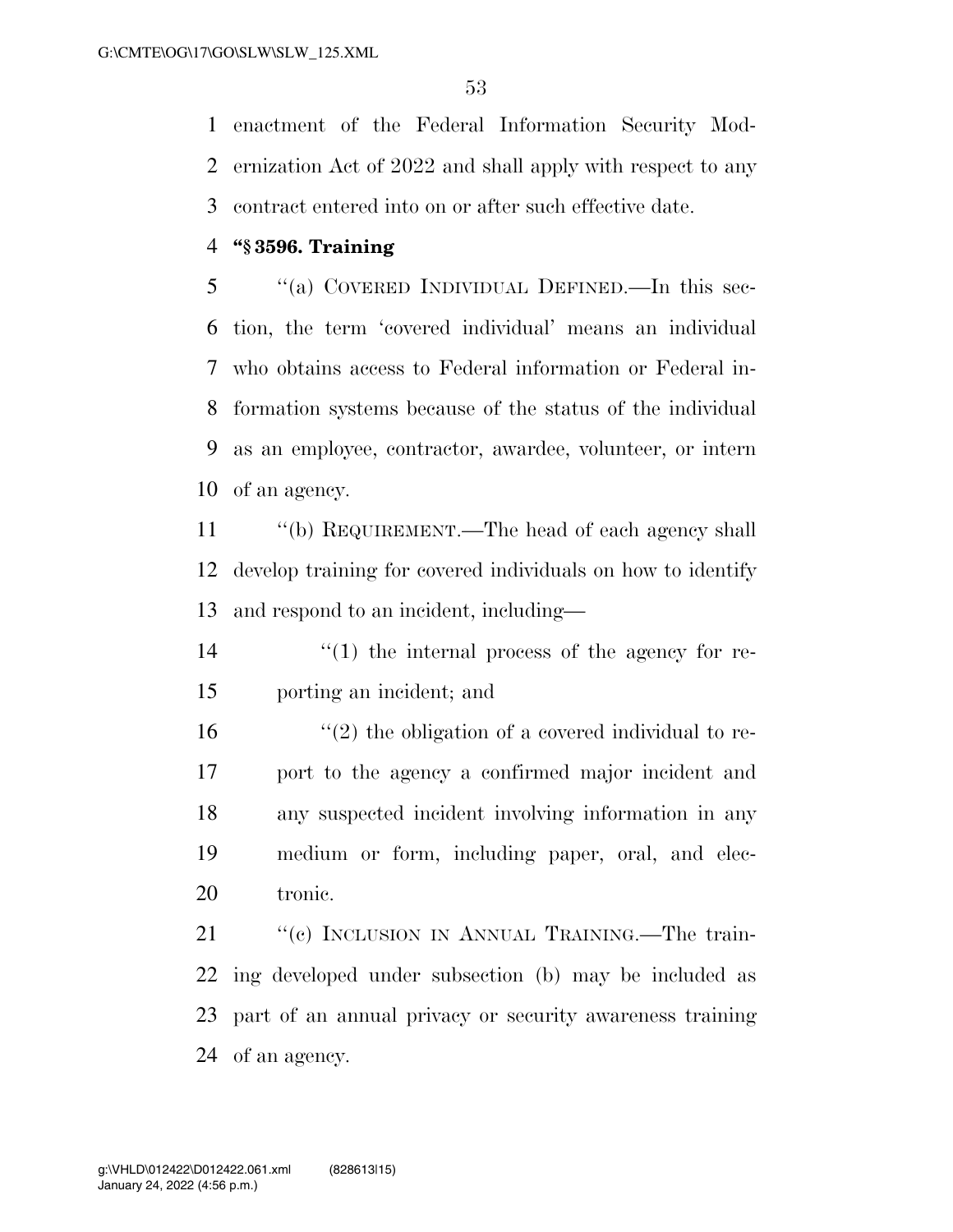| $\mathbf{1}$   | "§3597. Analysis and report on Federal incidents        |
|----------------|---------------------------------------------------------|
| $\overline{2}$ | "(a) ANALYSIS OF FEDERAL INCIDENTS.-                    |
| 3              | "(1) QUANTITATIVE AND QUALITATIVE ANAL-                 |
| $\overline{4}$ | YSES.—The Director of the Cybersecurity and Infra-      |
| 5              | structure Security Agency shall develop, in consulta-   |
| 6              | tion with the Director and the National Cyber Direc-    |
| 7              | tor, and perform continuous monitoring and quan-        |
| 8              | titative and qualitative analyses of incidents at agen- |
| 9              | cies, including major incidents, including—             |
| 10             | $\lq\lq$ the causes of incidents, including—            |
| 11             | "(i) attacker tactics, techniques, and                  |
| 12             | procedures; and                                         |
| 13             | "(ii) system vulnerabilities, including                 |
| 14             | previously unknown zero day exploitations,              |
| 15             | unpatched systems, and information sys-                 |
| 16             | tem misconfigurations;                                  |
| 17             | $\lq\lq$ the scope and scale of incidents at            |
| 18             | agencies;                                               |
| 19             | "(C) common root causes of incidents                    |
| 20             | across multiple agencies;                               |
| 21             | "(D) agency incident response, recovery,                |
| 22             | and remediation actions and the effectiveness of        |
| 23             | those actions, as applicable;                           |
| 24             | $\lq\lq(E)$ lessons learned and recommendations         |
| 25             | in responding to, recovering from, remediating,         |
| 26             | and mitigating future incidents; and                    |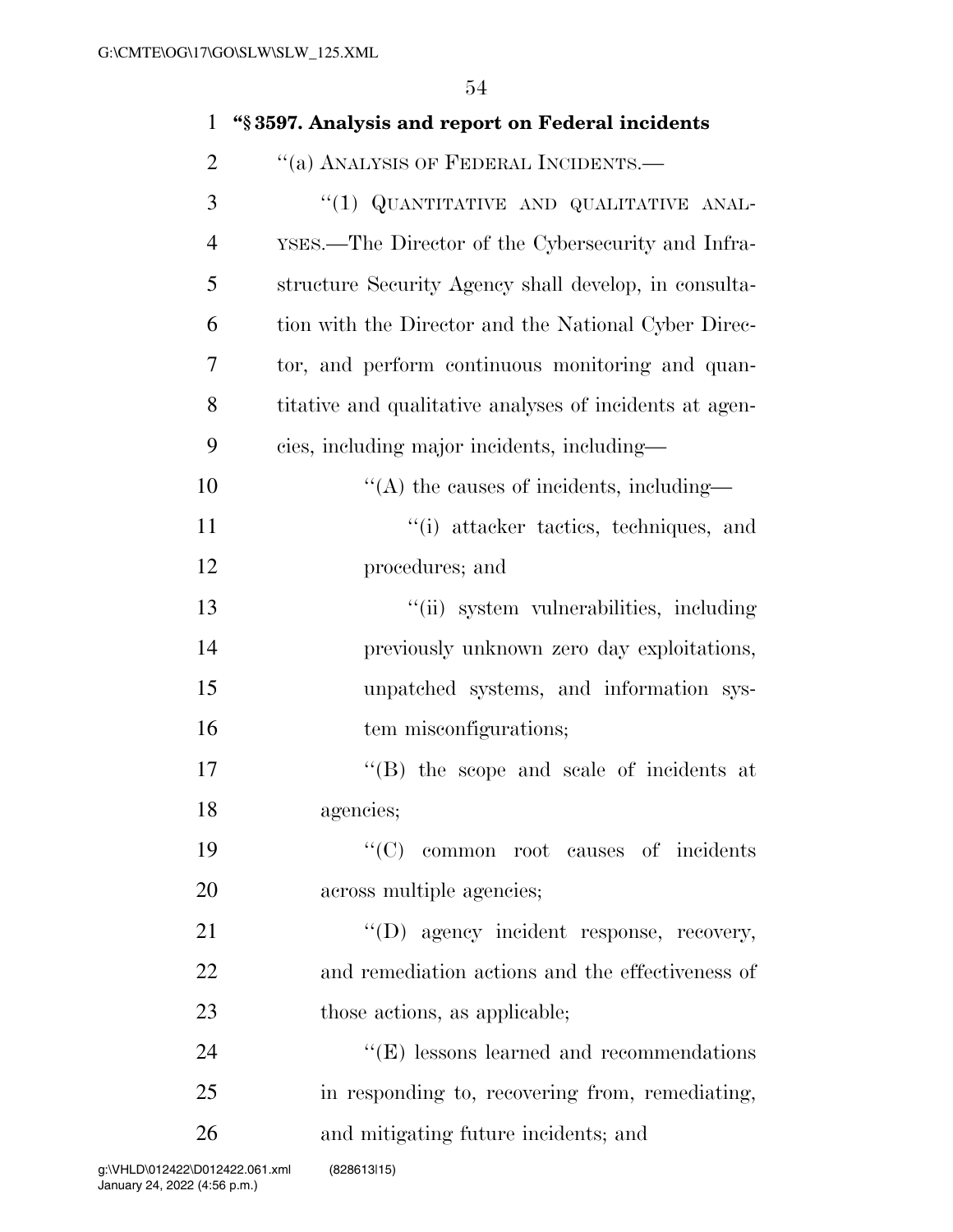| $\mathbf{1}$   | "(F) trends across multiple Federal agen-            |
|----------------|------------------------------------------------------|
| $\overline{2}$ | cies to address intrusion detection and incident     |
| 3              | response capabilities using the metrics estab-       |
| $\overline{4}$ | lished under section $224(c)$ of the Cybersecurity   |
| 5              | Act of 2015 (6 U.S.C. 1522(c)).                      |
| 6              | "(2) AUTOMATED ANALYSIS.—The analyses de-            |
| 7              | veloped under paragraph (1) shall, to the greatest   |
| 8              | extent practicable, use machine readable data, auto- |
| 9              | mation, and machine learning processes.              |
| 10             | $``(3)$ SHARING OF DATA AND ANALYSIS.—               |
| 11             | "(A) IN GENERAL.—The Director shall                  |
| 12             | share on an ongoing basis the analyses required      |
| 13             | under this subsection with agencies and the Na-      |
| 14             | tional Cyber Director to-                            |
| 15             | "(i) improve the understanding of cy-                |
| 16             | bersecurity risk of agencies; and                    |
| 17             | "(ii) support the cybersecurity im-                  |
| 18             | provement efforts of agencies.                       |
| 19             | "(B) FORMAT.—In carrying out subpara-                |
| 20             | graph (A), the Director shall share the anal-        |
| 21             | $y$ ses—                                             |
| 22             | "(i) in human-readable written prod-                 |
| 23             | ucts; and                                            |
| 24             | "(ii) to the greatest extent practicable,            |
| 25             | in machine-readable formats in order to              |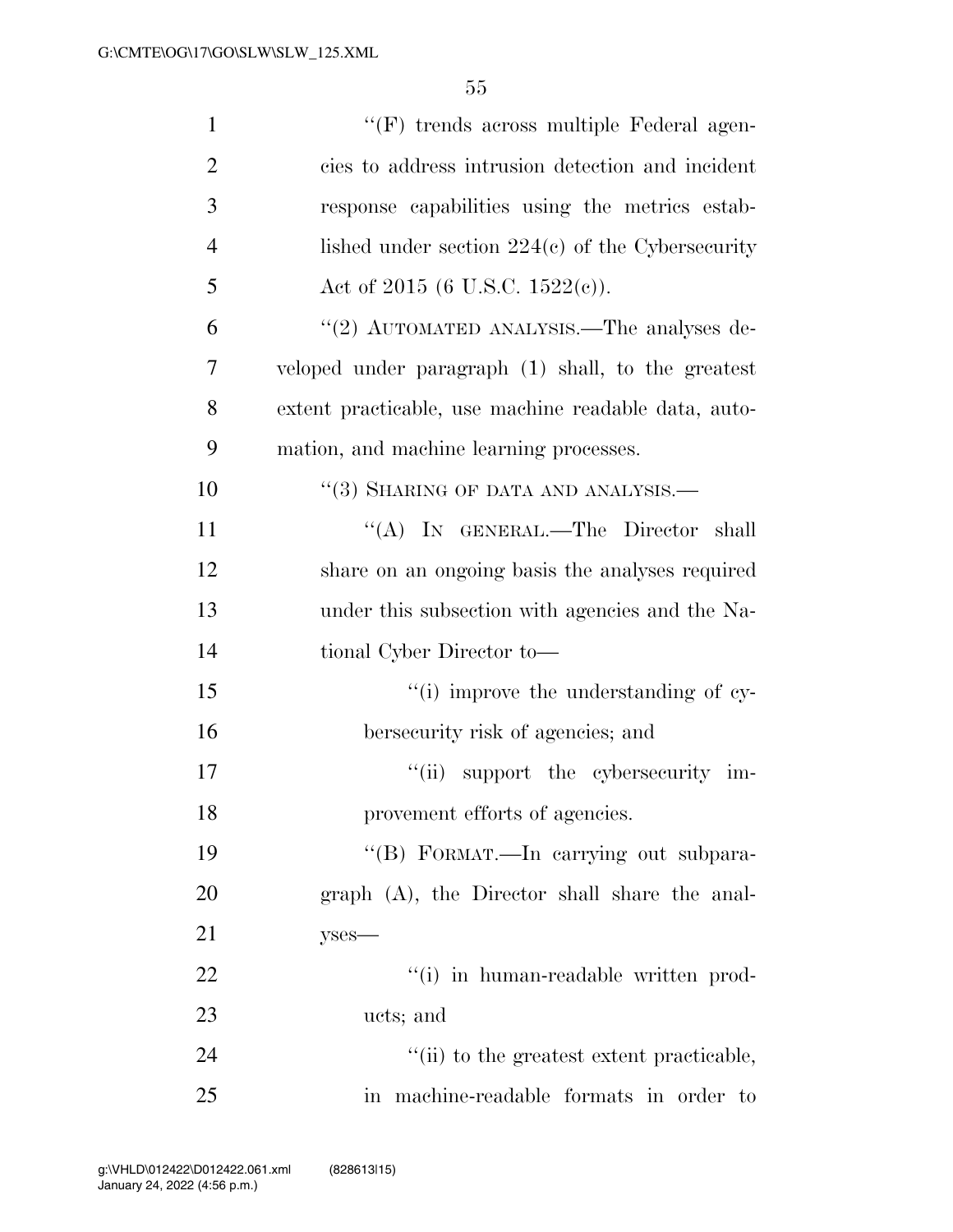enable automated intake and use by agen-cies.

 ''(b) ANNUAL REPORT ON FEDERAL INCIDENTS.— Not later than 2 years after the date of the enactment of this section, and not less frequently than annually thereafter, the Director of the Cybersecurity and Infra- structure Security Agency, in consultation with the Direc- tor, the National Cyber Director, and the heads of other agencies as appropriate, shall submit to the appropriate reporting entities a report that includes—

11  $\frac{1}{1}$   $\frac{1}{2}$  a summary of causes of incidents from across the Federal Government that categorizes those incidents as incidents or major incidents;

 $\mathcal{L}(2)$  the quantitative and qualitative analyses of incidents developed under subsection (a)(1) on an agency-by-agency basis and comprehensively across the Federal Government, including—

 $\langle (A)$  a specific analysis of breaches; and ''(B) an analysis of the Federal Govern- ment's performance against the metrics estab-21 lished under section 224(c) of the Cybersecurity 22 Act of 2015 (6 U.S.C. 1522(c)); and ''(3) an annex for each agency that includes—  $\langle (A)$  a description of each major incident; and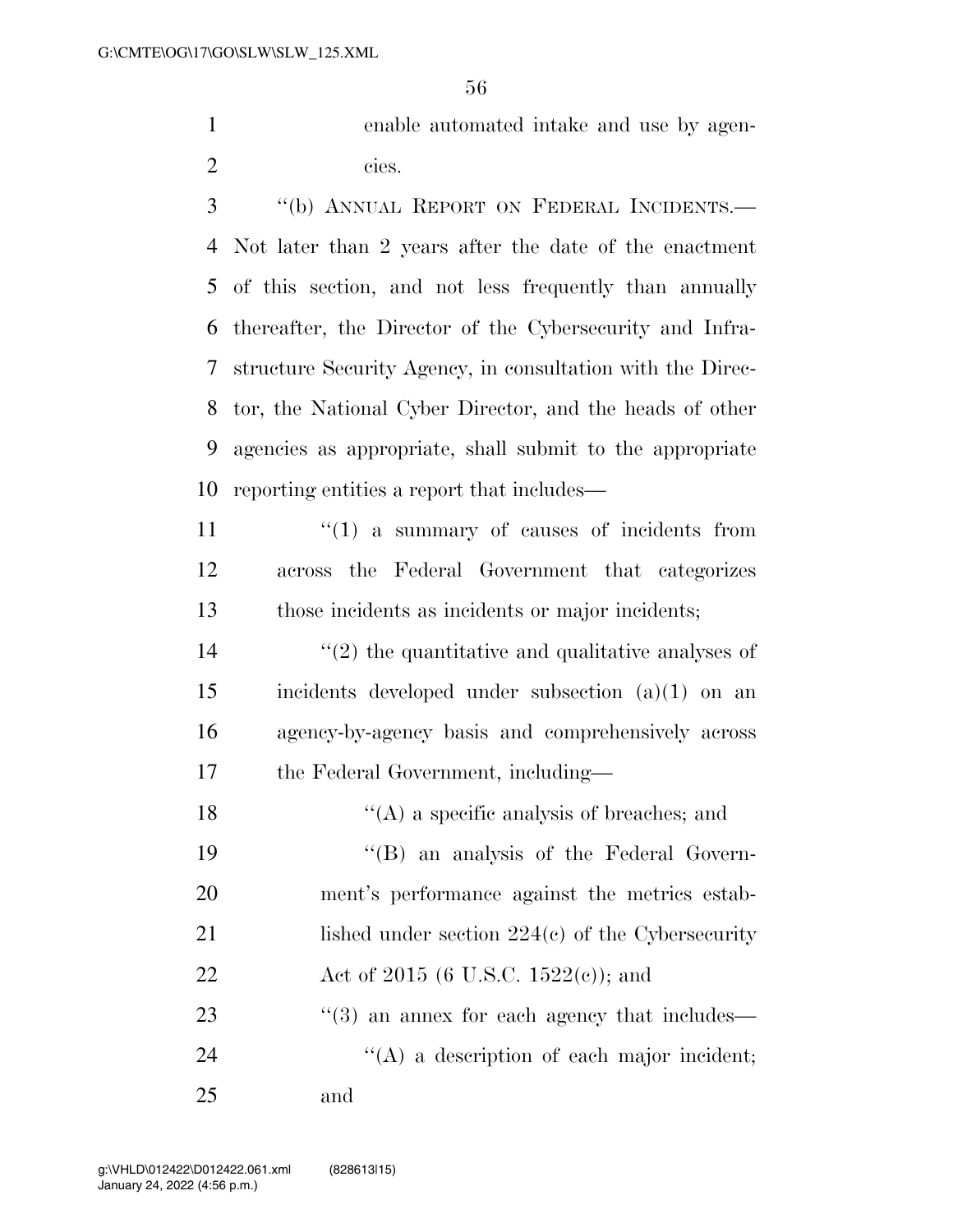1 ''(B) an analysis of the agency's perform- ance against the metrics established under sec- tion  $224(c)$  of the Cybersecurity Act of 2015 (6) 4 U.S.C.  $1522(c)$ ).

 ''(c) PUBLICATION.—To the extent that publication is consistent with national security interests, a version of each report submitted under subsection (b) shall be made publicly available on the website of the Cybersecurity and Infrastructure Security Agency during the year in which the report is submitted.

11 "(d) INFORMATION PROVIDED BY AGENCIES.—

12 "(1) IN GENERAL.—The analysis required under subsection (a) and each report submitted under subsection (b) shall use information provided by agencies under section 3594(a).

16 "(2) NATIONAL SECURITY SYSTEM REPORTS.—

17 ""(A) IN GENERAL.—Annually, the head of an agency that operates or exercises control of a national security system shall submit a report that includes the information described in sub- section (b) with respect to the agency to the ex- tent that the submission is consistent with standards and guidelines for national security systems issued in accordance with law and as directed by the President to—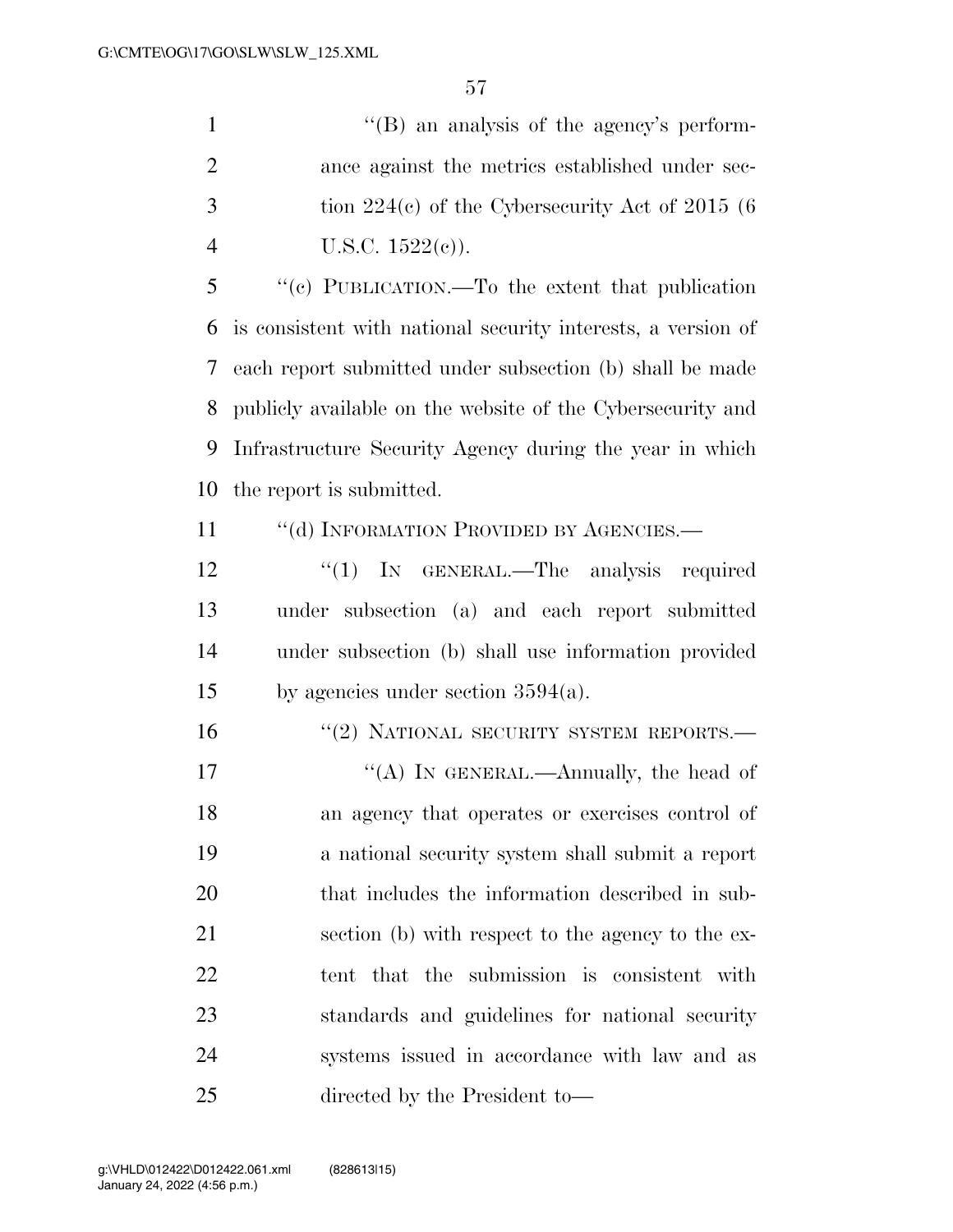| $\mathbf{1}$   | "(i) the majority and minority leaders       |
|----------------|----------------------------------------------|
| $\overline{2}$ | of the Senate,                               |
| 3              | "(ii) the Speaker and minority leader        |
| $\overline{4}$ | of the House of Representatives;             |
| 5              | "(iii) the Committee on Homeland Se-         |
| 6              | curity and Governmental Affairs of the       |
| $\tau$         | Senate;                                      |
| 8              | $``(iv)$ the Select Committee on Intel-      |
| 9              | ligence of the Senate;                       |
| 10             | "(v) the Committee on Armed Serv-            |
| 11             | ices of the Senate;                          |
| 12             | "(vi) the Committee on Appropria-            |
| 13             | tions of the Senate;                         |
| 14             | "(vii) the Committee on Oversight and        |
| 15             | Reform of the House of Representatives;      |
| 16             | "(viii) the Committee on Homeland            |
| 17             | Security of the House of Representatives;    |
| 18             | $\lq\lq$ (ix) the Permanent Select Committee |
| 19             | on Intelligence of the House of Represent-   |
| 20             | atives;                                      |
| 21             | "(x) the Committee on Armed Serv-            |
| 22             | ices of the House of Representatives; and    |
| 23             | "(xi) the Committee on Appropria-            |
| 24             | tions of the House of Representatives.       |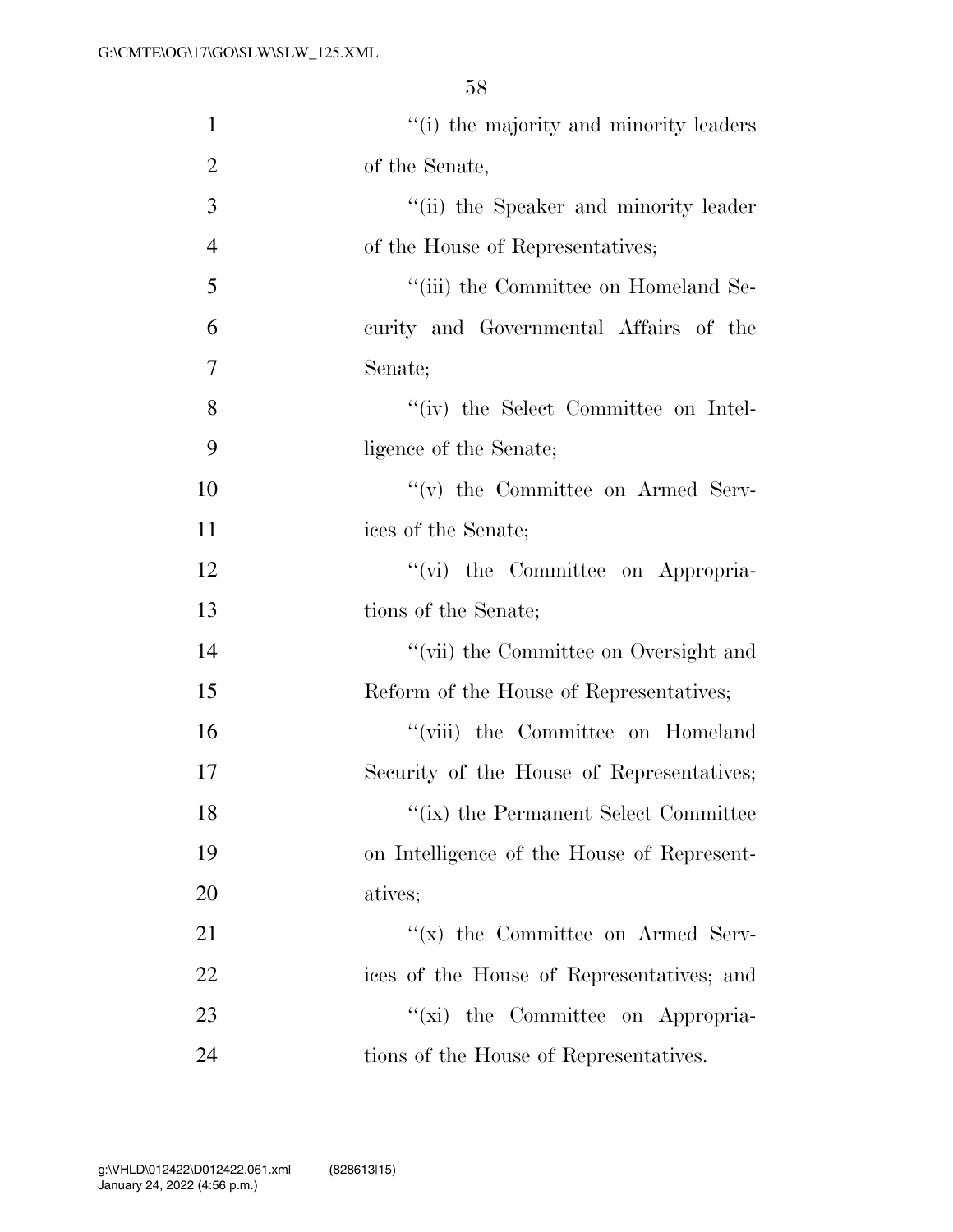1 "'(B) CLASSIFIED FORM.—A report re-2 quired under subparagraph (A) may be sub-mitted in a classified form.

 ''(e) REQUIREMENT FOR COMPILING INFORMA- TION.—In publishing the public report required under subsection (c), the Director of the Cybersecurity and In- frastructure Security Agency shall sufficiently compile in- formation such that no specific incident of an agency can be identified, except with the concurrence of the Director of the Office of Management and Budget, the National Cyber Director, and in consultation with the impacted agency.

#### **''§ 3598. Major incident definition**

 ''(a) IN GENERAL.—Not later than 180 days after the date of the enactment of the Federal Information Se- curity Modernization Act of 2022, the Director, in coordi- nation with the Director of the Cybersecurity and Infra- structure Security Agency and the National Cyber Direc- tor, shall develop and promulgate guidance on the defini- tion of the term 'major incident' for the purposes of sub-chapter II and this subchapter.

22 "(b) REQUIREMENTS.—With respect to the guidance issued under subsection (a), the definition of the term 'major incident' shall—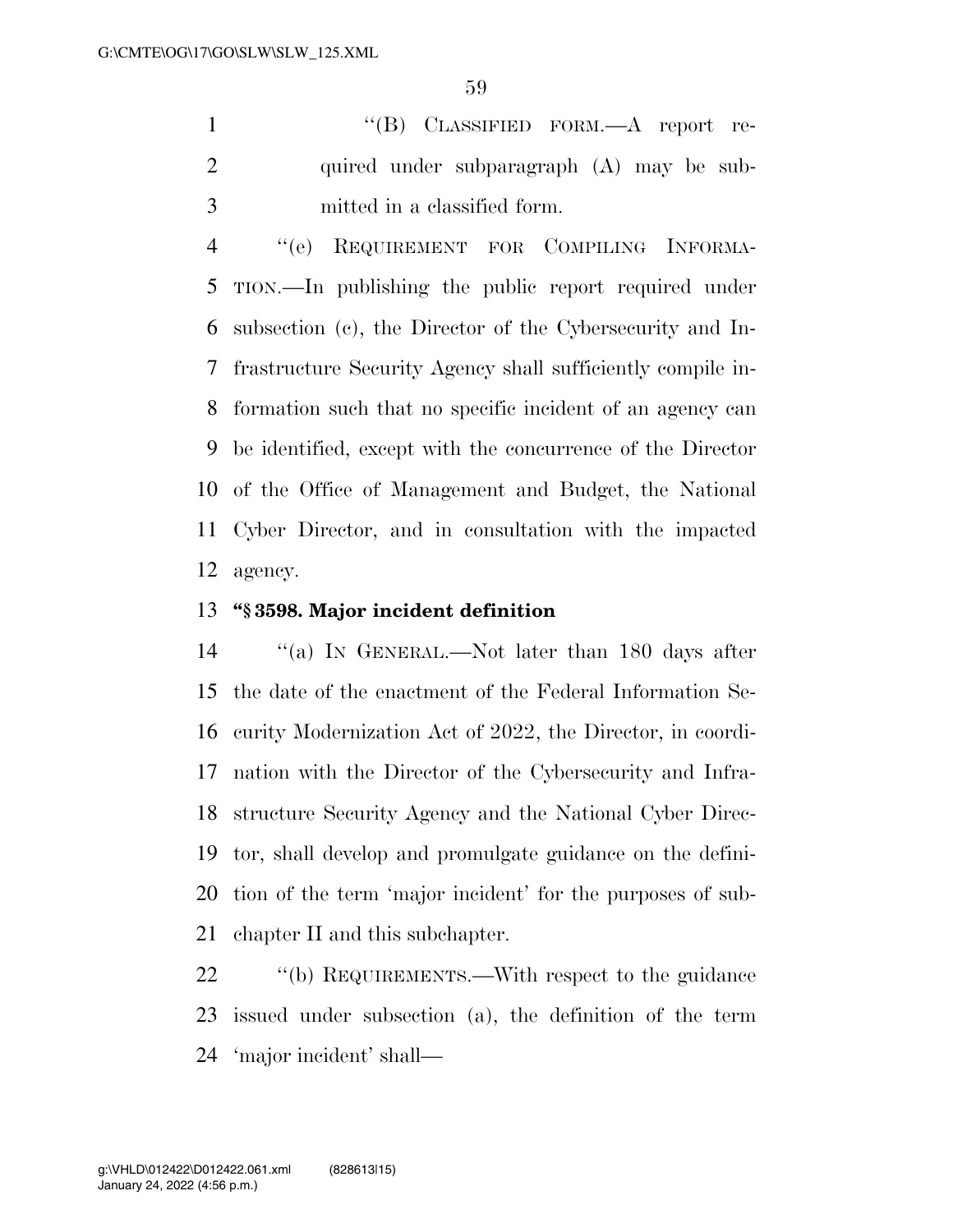| $\mathbf{1}$   | $\lq(1)$ include, with respect to any information     |
|----------------|-------------------------------------------------------|
| $\overline{2}$ | collected or maintained by or on behalf of an agency  |
| 3              | or an information system used or operated by an       |
| $\overline{4}$ | agency or by a contractor of an agency or another     |
| 5              | organization on behalf of an agency, any incident     |
| 6              | the head of the agency determines is likely to result |
| $\overline{7}$ | in demonstrable harm to—                              |
| 8              | $\lq\lq$ the national security interests, foreign     |
| 9              | relations, or the economy of the United States;       |
| 10             | $\lq\lq$ (B) the public confidence, civil liberties,  |
| 11             | or public health and safety of the people of the      |
| 12             | United States;                                        |
| 13             | $\lq\lq$ (C) the integrity of personally identifiable |
| 14             | information, including the exfiltration, modifica-    |
| 15             | tion, or deletion of such information; or             |
| 16             | $\lq\lq$ any other type of incident determined        |
| 17             | appropriate by the Director; and                      |
| 18             | $\lq(2)$ stipulate that the Director, in coordination |
| 19             | with the National Cyber Director, shall declare a     |
| 20             | major incident at each agency impacted by an inci-    |
| 21             | dent if it is determined that an incident—            |
| 22             | "(A) occurs at not less than 2 agencies;              |
| 23             | $\lq\lq$ (B) is enabled by—                           |
| 24             | "(i) a common technical root cause,                   |
| 25             | such as a supply chain compromise or a                |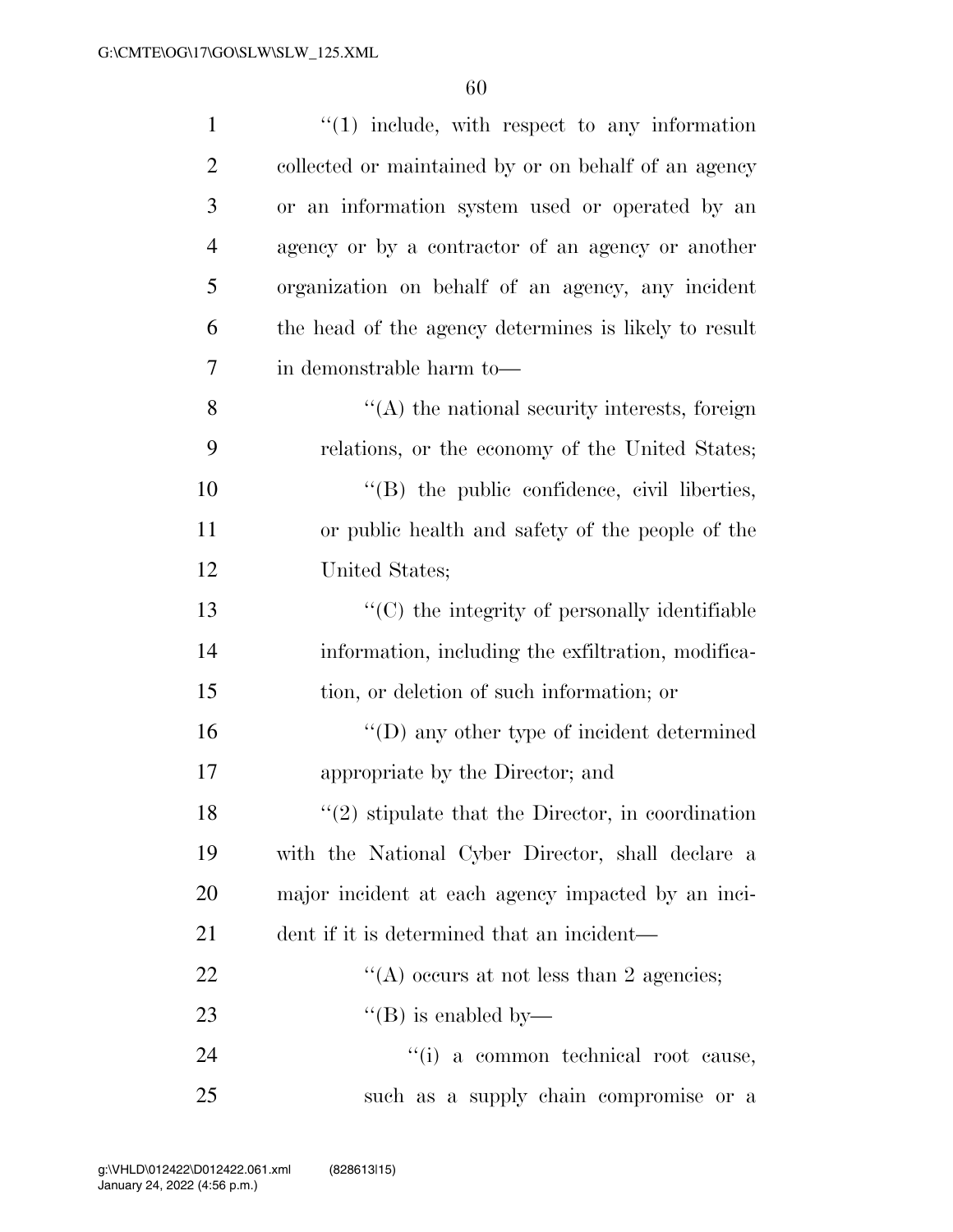| $\mathbf{1}$   | common software or hardware vulner-                          |
|----------------|--------------------------------------------------------------|
| $\overline{2}$ | ability; or                                                  |
| 3              | "(ii) the related activities of a com-                       |
| $\overline{4}$ | mon threat actor; or                                         |
| 5              | $\lq\lq$ (C) has a significant impact on the con-            |
| 6              | fidentiality, integrity, or availability of a high           |
| 7              | value asset.                                                 |
| 8              | "(c) EVALUATION AND UPDATES.—Not later than $2$              |
| 9              | years after the date of the enactment of the Federal Infor-  |
| 10             | mation Security Modernization Act of 2022, and not less      |
| 11             | frequently than every 2 years thereafter, the Director shall |
| 12             | submit to the Committee on Homeland Security and Gov-        |
| 13             | ernmental Affairs of the Senate and the Committee on         |
| 14             | Oversight and Reform of the House of Representatives an      |
| 15             | evaluation, which shall include—                             |
| 16             | $\lq(1)$ an update, if necessary, to the guidance            |
| 17             | issued under subsection (a);                                 |
| 18             | $\lq(2)$ the definition of the term 'major incident'         |
| 19             | included in the guidance issued under subsection (a);        |
| 20             | and                                                          |
| 21             | $(3)$ an explanation of, and the analysis that               |
| 22             | led to, the definition described in paragraph $(2)$ .".      |
| 23             | (2) CLERICAL AMENDMENT.—The table of sec-                    |
| 24             | tions for chapter 35 of title 44, United States Code,        |
| 25             | is amended by adding at the end the following:               |
|                | "SUBCHAPTER IV-FEDERAL SYSTEM INCIDENT RESPONSE              |

January 24, 2022 (4:56 p.m.) g:\VHLD\012422\D012422.061.xml (828613|15)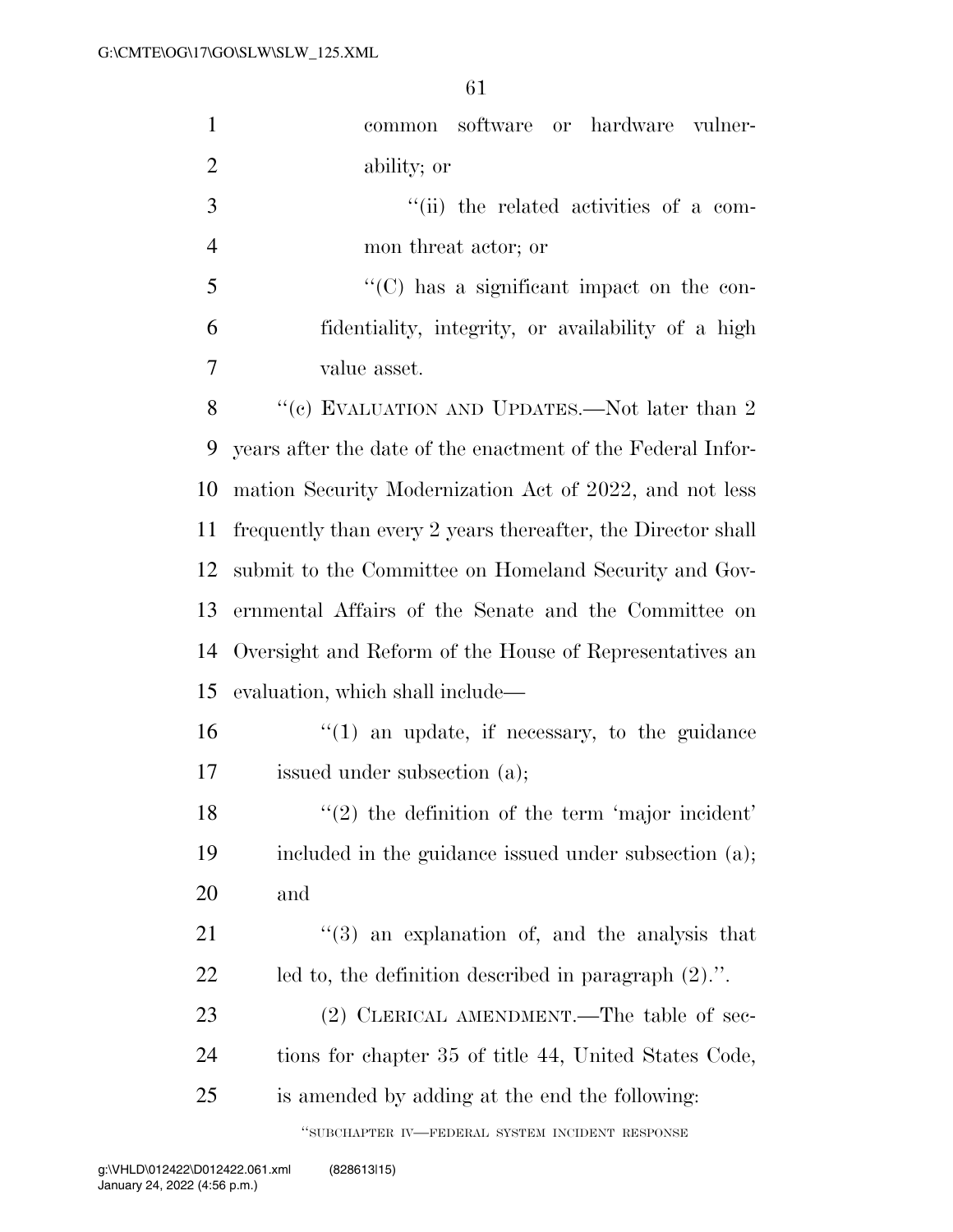''3591. Definitions.

|                | "3592. Notification of breach.<br>"3593. Congressional and executive branch reports.<br>"3594. Government information sharing and incident response.<br>"3595. Responsibilities of contractors and awardees.<br>"3596. Training.<br>"3597. Analysis and report on Federal incidents.<br>"3598. Major incident definition.". |
|----------------|-----------------------------------------------------------------------------------------------------------------------------------------------------------------------------------------------------------------------------------------------------------------------------------------------------------------------------|
| 1              | SEC. 102. AMENDMENTS TO SUBTITLE III OF TITLE 40.                                                                                                                                                                                                                                                                           |
| $\overline{2}$ | (a) MODERNIZING GOVERNMENT TECHNOLOGY.—                                                                                                                                                                                                                                                                                     |
| 3              | Subtitle G of title X of Division A of the National Defense                                                                                                                                                                                                                                                                 |
| 4              | Authorization Act for Fiscal Year 2018 (Public Law 115–                                                                                                                                                                                                                                                                     |
| 5              | 91; 40 U.S.C. 11301 note) is amended in section $1078$ —                                                                                                                                                                                                                                                                    |
| 6              | $(1)$ by striking subsection $(a)$ and inserting the                                                                                                                                                                                                                                                                        |
| 7              | following:                                                                                                                                                                                                                                                                                                                  |
| 8              | "(a) DEFINITIONS.—In this section:                                                                                                                                                                                                                                                                                          |
| 9              | "(1) $\text{AGENCY.}$ —The term 'agency' has the                                                                                                                                                                                                                                                                            |
| 10             | meaning given the term in section $551$ of title 5,                                                                                                                                                                                                                                                                         |
| 11             | United States Code.                                                                                                                                                                                                                                                                                                         |
| 12             | "(2) HIGH VALUE ASSET.—The term 'high                                                                                                                                                                                                                                                                                       |
| 13             | value asset' has the meaning given the term in sec-                                                                                                                                                                                                                                                                         |
| 14             | tion 3552 of title 44, United States Code."; and                                                                                                                                                                                                                                                                            |
| 15             | $(2)$ in subsection $(e)$ —                                                                                                                                                                                                                                                                                                 |
| 16             | (A) in paragraph $(2)(A)(i)$ , by inserting ",                                                                                                                                                                                                                                                                              |
| 17             | including a consideration of the impact on high                                                                                                                                                                                                                                                                             |
| 18             | value assets" after "operational risks";                                                                                                                                                                                                                                                                                    |
| 19             | $(B)$ in paragraph $(5)$ —                                                                                                                                                                                                                                                                                                  |
| 20             | (i) in subparagraph $(A)$ , by striking                                                                                                                                                                                                                                                                                     |
| 21             | "and" at the end;                                                                                                                                                                                                                                                                                                           |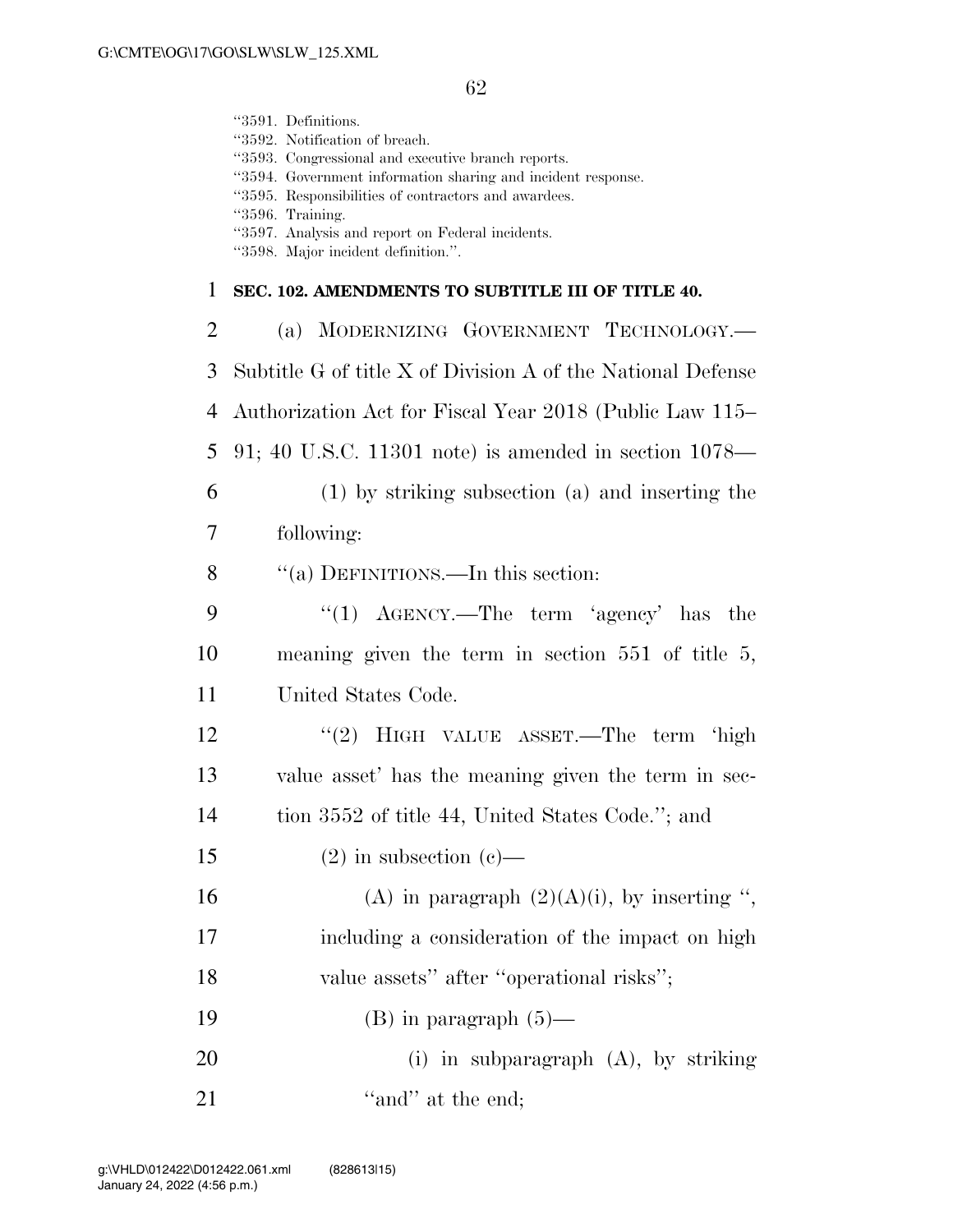| $\mathbf{1}$   | (ii) in subparagraph $(B)$ , by striking                  |
|----------------|-----------------------------------------------------------|
| $\overline{2}$ | the period at the end and inserting "and";                |
| 3              | and                                                       |
| $\overline{4}$ | (iii) by adding at the end the fol-                       |
| 5              | lowing:                                                   |
| 6              | $\lq\lq$ (C) a senior official from the Cybersecu-        |
| $\overline{7}$ | rity and Infrastructure Security Agency of the            |
| 8              | Department of Homeland Security, appointed                |
| 9              | by the Director."; and                                    |
| 10             | (C) in paragraph $(6)(A)$ , by striking "shall"           |
| 11             | be—" and all that follows through "4 employ-              |
| 12             | ees" and inserting "shall be 4 employees".                |
| 13             | (b) SUBCHAPTER I.—Subchapter I of chapter 113 of          |
| 14             | subtitle III of title 40, United States Code, is amended— |
| 15             | $(1)$ in section 11302—                                   |
| 16             | $(A)$ in subsection (b), by striking "use, se-            |
| 17             | curity, and disposal of" and inserting "use, and          |
| 18             | disposal of, and, in consultation with the Direc-         |
| 19             | tor of the Cybersecurity and Infrastructure Se-           |
| 20             | curity Agency and the National Cyber Director,            |
| 21             | promote and improve the security of,";                    |
| 22             | (B) in subsection (c)(3)(B), by adding at                 |
| 23             | the end the following:                                    |
| 24             | "(iii) The Director may make avail-                       |
| 25             | able, upon request, to the National Cyber                 |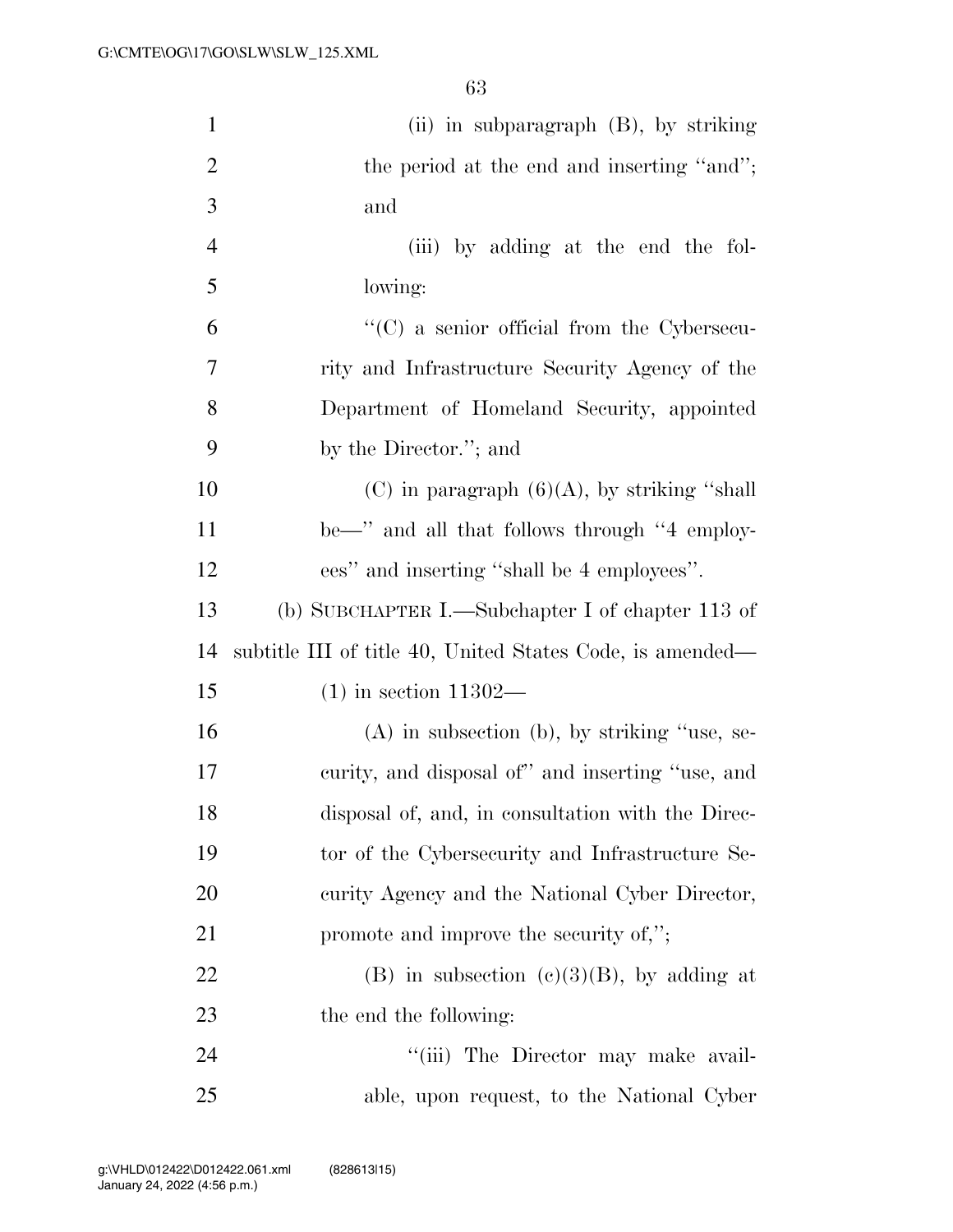| $\mathbf{1}$   | Director any cybersecurity funding infor-             |
|----------------|-------------------------------------------------------|
| $\overline{2}$ | mation provided to the Director under                 |
| 3              | clause (ii) of this subparagraph.";                   |
| $\overline{4}$ | $(C)$ in subsection $(f)$ , by striking "The Di-      |
| 5              | rector shall" and inserting "The Director             |
| 6              | shall—                                                |
| 7              | $\lq(1)$ encourage the heads of the executive agen-   |
| 8              | cies to develop and use the best practices in the ac- |
| 9              | quisition of information technology, including supply |
| 10             | chain risk management standards, guidelines, and      |
| 11             | practices developed by the National Institute of      |
| 12             | Standards and Technology; and                         |
| 13             | $\lq(2)$ consult with the Federal Chief Information   |
| 14             | Security Officer appointed by the President under     |
| 15             | section 3607 of title 44, for the development and use |
| 16             | of risk management standards, guidelines, and prac-   |
| 17             | tices developed by the National Institute of Stand-   |
| 18             | ards and Technology."; and                            |
| 19             | (D) in subsection (h), by inserting ", in-            |
| 20             | cluding cybersecurity performances," after "the       |
| 21             | performances"; and                                    |
| 22             | $(2)$ in section 11303(b), in paragraph $(2)(B)$ —    |
| 23             | $(A)$ in clause (i), by striking "or" at the          |
| 24             | end;                                                  |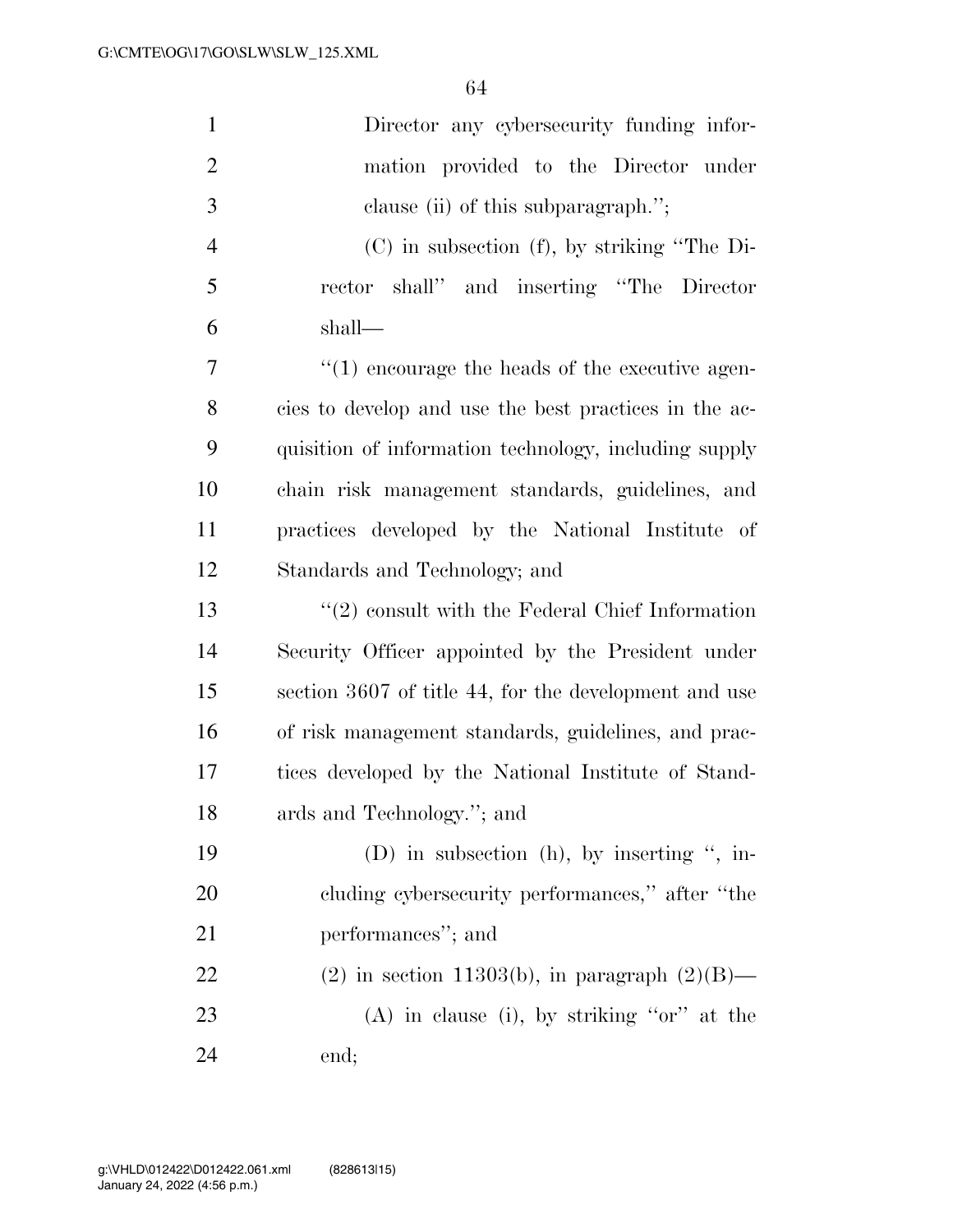| $\mathbf{1}$   | $(B)$ in clause (ii), by adding "or" at the                |
|----------------|------------------------------------------------------------|
| $\overline{2}$ | end; and                                                   |
| 3              | (C) by adding at the end the following:                    |
| $\overline{4}$ | "(iii) whether the function should be                      |
| 5              | performed by a shared service offered by                   |
| 6              | another executive agency.".                                |
| 7              | (c) SUBCHAPTER II.—Subchapter II of chapter 113            |
| 8              | of subtitle III of title 40, United States Code, is amend- |
| 9              | $ed$ —                                                     |
| 10             | $(1)$ in section 11312(a), by inserting ", includ-         |
| 11             | ing security risks" after "managing the risks";            |
| 12             | $(2)$ in section 11313(1), by striking "efficiency"        |
| 13             | and effectiveness" and inserting "efficiency, security,    |
| 14             | and effectiveness";                                        |
| 15             | $(3)$ in section 11315, by adding at the end the           |
| 16             | following:                                                 |
| 17             | "(d) COMPONENT AGENCY CHIEF INFORMATION OF-                |
| 18             | FICERS.—The Chief Information Officer or an equivalent     |
| 19             | official of a component agency shall report to—            |
| 20             | $\lq(1)$ the Chief Information Officer designated          |
| 21             | under section $3506(a)(2)$ of title 44 or an equivalent    |
| 22             | official of the agency of which the component agency       |
| 23             | is a component; and                                        |
| 24             | $"(2)$ the head of the component agency.";                 |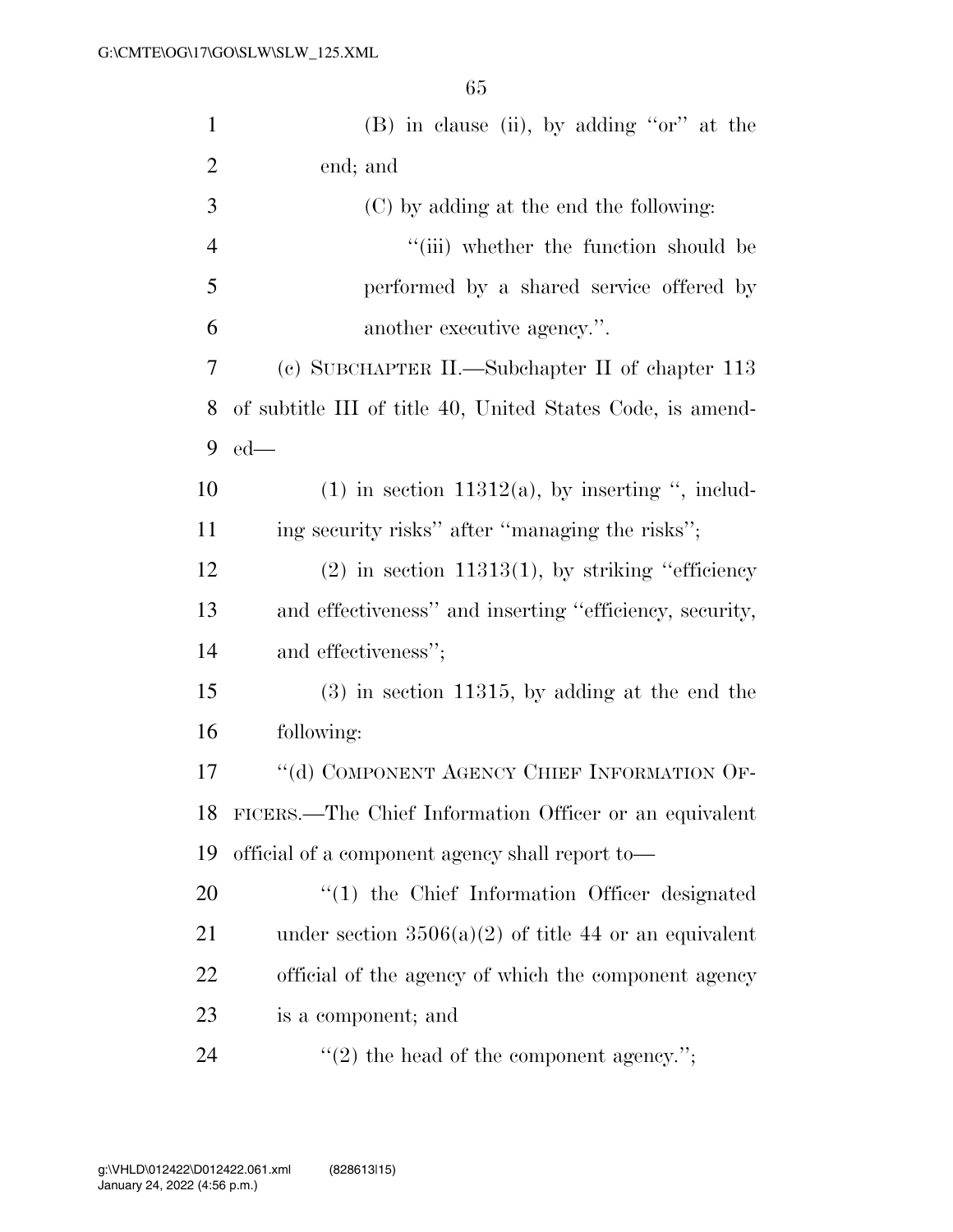| $\mathbf{1}$   | $(4)$ in section 11317, by inserting "security,"     |
|----------------|------------------------------------------------------|
| $\overline{2}$ | before "or schedule"; and                            |
| 3              | $(5)$ in section 11319(b)(1), in the paragraph       |
| $\overline{4}$ | heading, by striking "CIOS" and inserting "CHIEF     |
| 5              | INFORMATION OFFICERS".                               |
| 6              | (d) SUBCHAPTER III.—Section 11331 of title 40,       |
| 7              | United States Code, is amended—                      |
| 8              | $(1)$ in subsection $(a)$ , by striking "section     |
| 9              | $3532(b)(1)$ " and inserting "section $3552(b)$ ";   |
| 10             | (2) in subsection (b)(1)(A), by striking "the        |
| 11             | Secretary of Homeland Security" and inserting "the   |
| 12             | Director of the Cybersecurity and Infrastructure Se- |
| 13             | curity Agency";                                      |
| 14             | (3) by adding at the end the following:              |
| 15             | "(e) REVIEW OF OFFICE OF MANAGEMENT AND              |
| 16             | BUDGET GUIDANCE AND POLICY.                          |
| 17             | $``(1)$ CONDUCT OF REVIEW.—                          |
| 18             | $\lq\lq$ (A) In GENERAL.—Not less frequently         |
| 19             | than once every 3 years, the Director of the Of-     |
| 20             | fice of Management and Budget, in consultation       |
| 21             | with, as available, the Chief Information Offi-      |
| 22             | cers Council, the Director of the Cybersecurity      |
| 23             | and Infrastructure Security Agency, the Na-          |
| 24             | tional Cyber Director, the Comptroller General       |
| 25             | of the United States, and the Council of the In-     |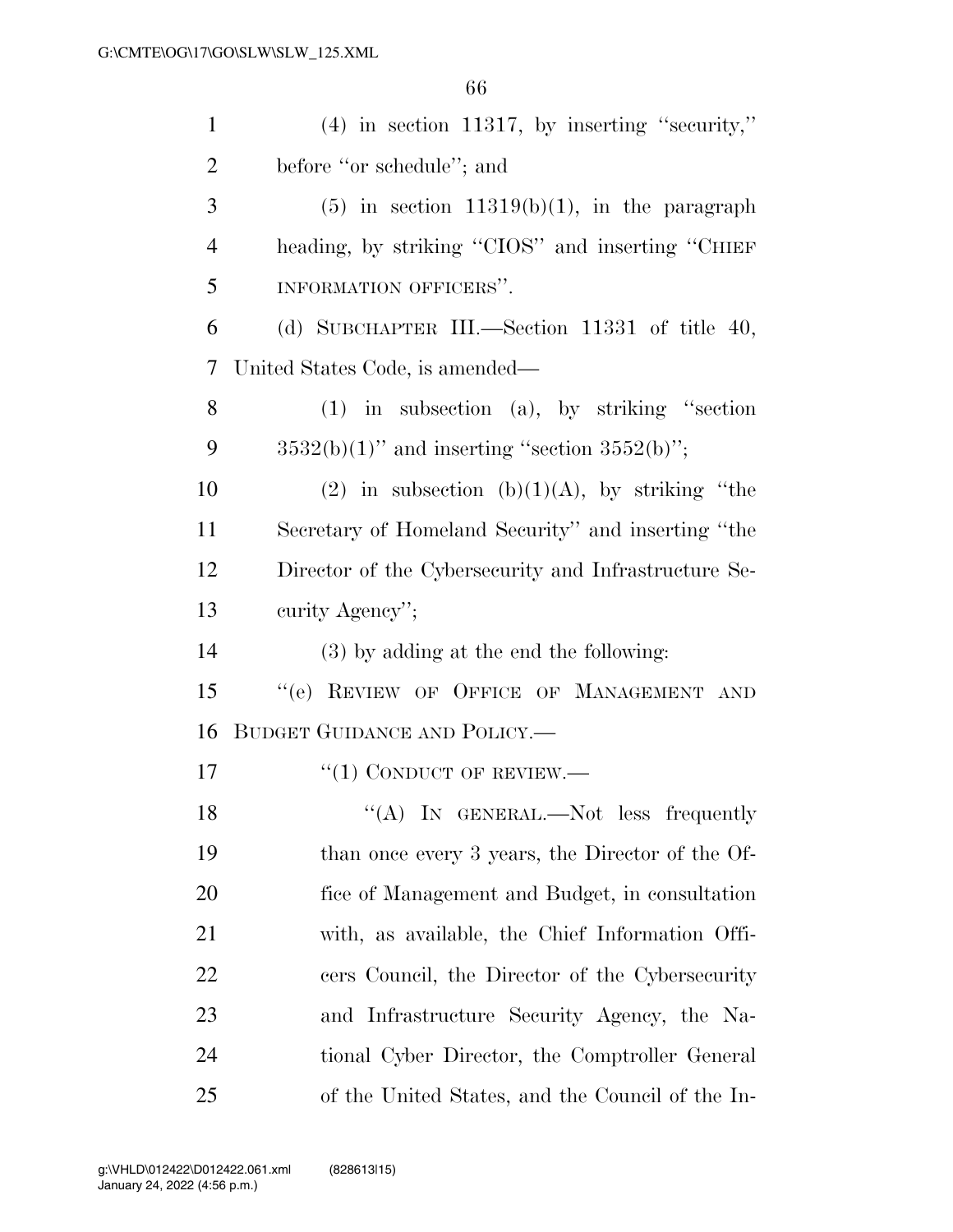| $\mathbf{1}$   | spectors General on Integrity and Efficiency,     |
|----------------|---------------------------------------------------|
| 2              | shall review the efficacy of the guidance and     |
| 3              | policy promulgated by the Director in reducing    |
| $\overline{4}$ | cybersecurity risks, including an assessment of   |
| 5              | the requirements for agencies to report infor-    |
| 6              | mation to the Director, and determine whether     |
| 7              | any changes to that guidance or policy is appro-  |
| 8              | priate.                                           |
| 9              | "(B) FEDERAL RISK ASSESSMENTS.—In                 |
| 10             | conducting the review described in subpara-       |
| 11             | $graph(A)$ , the Director shall consider the Fed- |
|                |                                                   |

3553(i) of title 44.

14 "(C) REQUIREMENTS BURDEN REDUCTION AND CLARITY.—In conducting the review de- scribed in subparagraph (A), the Director shall consider the cumulative reporting and compli- ance burden to agencies as well as the clarity of the requirements and deadlines contained in guidance and policy documents.

eral risk assessments performed under section

21 "(2) UPDATED GUIDANCE.—Not later than 90 days after the date on which a review is completed under paragraph (1), the Director of the Office of Management and Budget shall issue updated guid-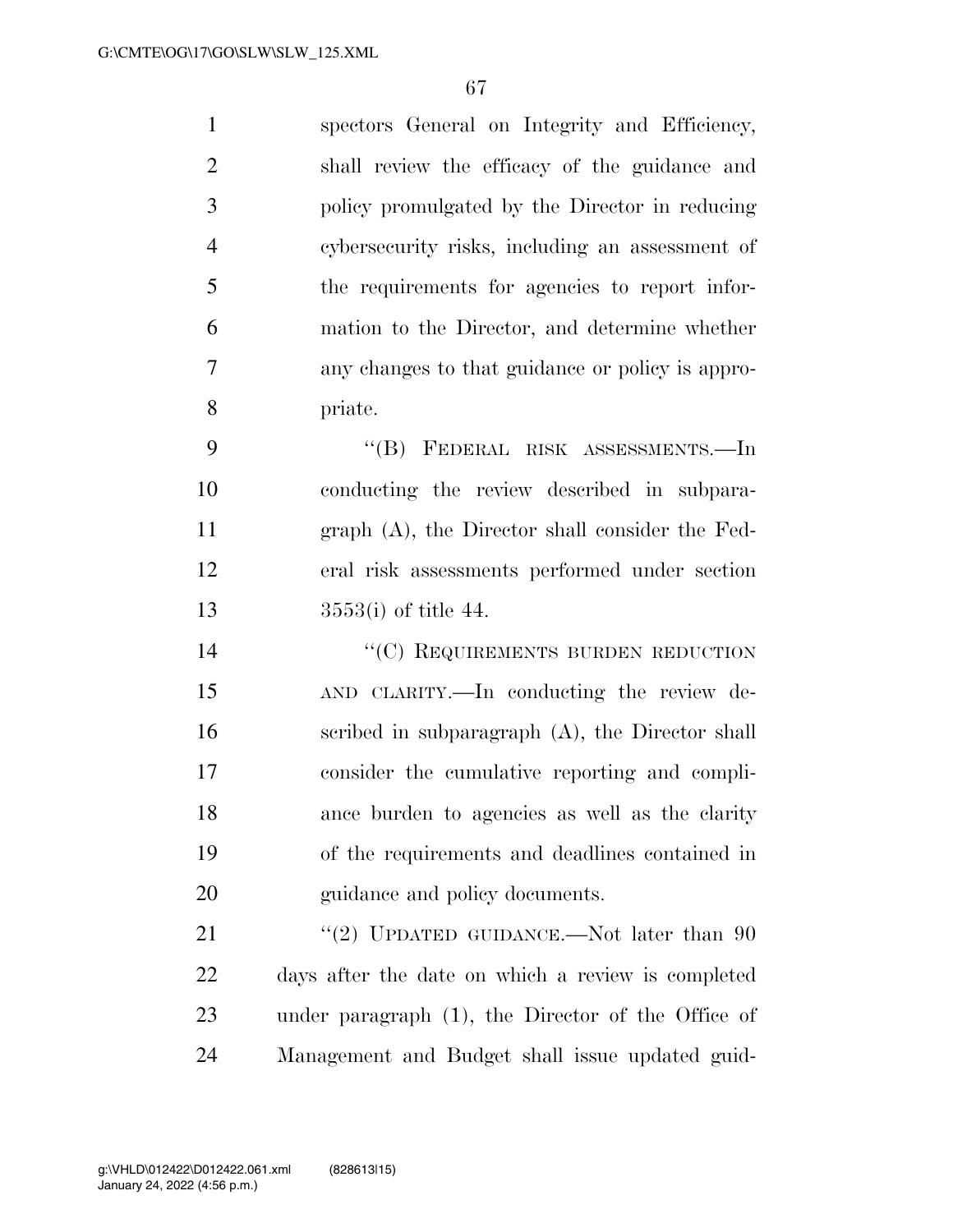ance or policy to agencies determined appropriate by the Director, based on the results of the review.

 ''(3) CONGRESSIONAL BRIEFING.—Not later than 60 days after the date on which a review is completed under paragraph (1), the Director is ex- pected to provide to the Committee on Homeland Security and Governmental Affairs of the Senate and the Committee on Oversight and Reform of the House of Representatives a briefing on the review and any newly issued guidance or policy, which shall include— 12 ''(A) an overview of the guidance and pol- icy promulgated under this section that is cur-14 rently in effect; 15 "(B) the cybersecurity risk mitigation, or

 other cybersecurity benefit, offered by each guidance or policy document described in sub-paragraph (A); and

 $\cdot$  (C) a summary of the guidance or policy to which changes were determined appropriate during the review and what the changes in-clude.

 ''(f) AUTOMATED STANDARD IMPLEMENTATION VERIFICATION.—When the Director of the National Insti-tute of Standards and Technology issues a proposed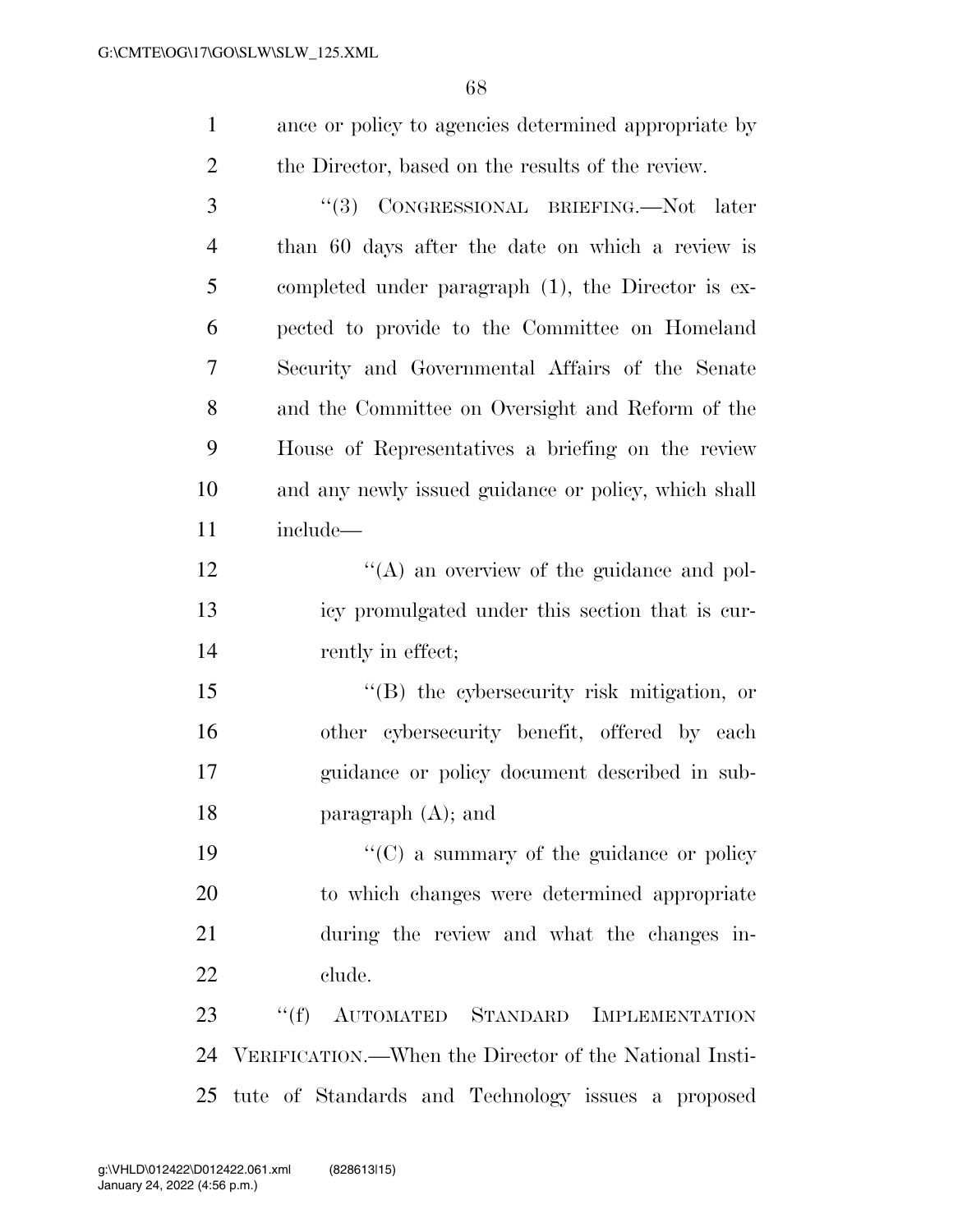standard pursuant to paragraphs (2) and (3) of section 20(a) of the National Institute of Standards and Tech- nology Act (15 U.S.C. 278g–3(a)), the Director of the Na- tional Institute of Standards and Technology shall con- sider developing and, if appropriate and practical, develop, in consultation with the Director of the Cybersecurity and Infrastructure Security Agency, specifications to enable the automated verification of the implementation of con-trols.''.

# **SEC. 103. ACTIONS TO ENHANCE FEDERAL INCIDENT RE-SPONSE.**

 (a) RESPONSIBILITIES OF THE CYBERSECURITY AND INFRASTRUCTURE SECURITY AGENCY.—

 (1) IN GENERAL.—Not later than 180 days after the date of the enactment of this Act, the Di- rector of the Cybersecurity and Infrastructure Secu-rity Agency shall—

 (A) develop a plan for the development of the analysis required under section 3597(a) of 20 title 44, United States Code, as added by this Act, and the report required under subsection 22 (b) of that section that includes—

 (i) a description of any challenges the Director anticipates encountering; and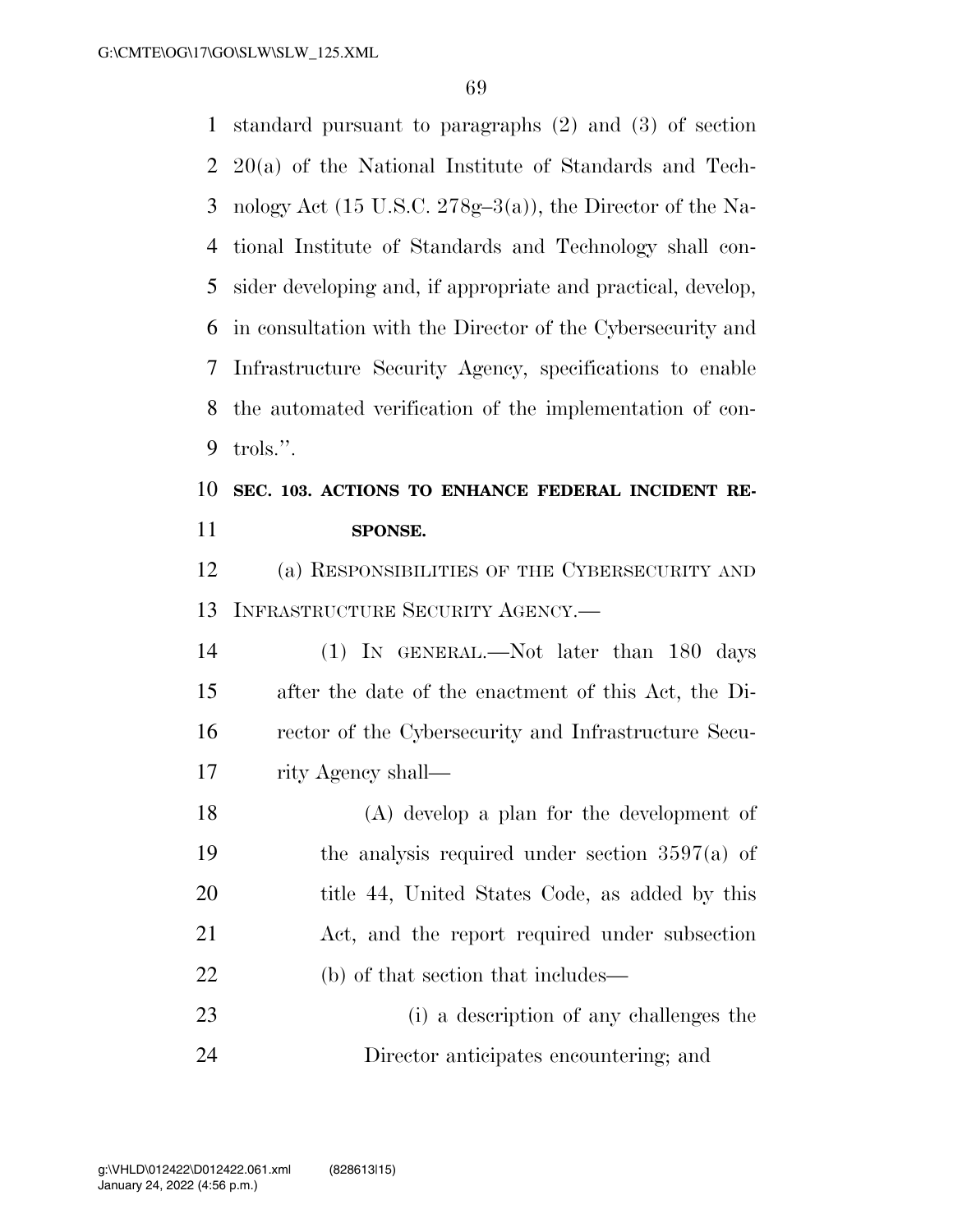| $\mathbf{1}$   | (ii) the use of automation and ma-                             |
|----------------|----------------------------------------------------------------|
| $\overline{2}$ | chine-readable formats for collecting, com-                    |
| 3              | piling, monitoring, and analyzing data; and                    |
| $\overline{4}$ | (B) provide to the appropriate congres-                        |
| 5              | sional committees a briefing on the plan devel-                |
| 6              | oped under subparagraph (A).                                   |
| 7              | (2) BRIEFING.—Not later than 1 year after the                  |
| 8              | date of the enactment of this Act, the Director of             |
| 9              | the Cybersecurity and Infrastructure Security Agen-            |
| 10             | cy shall provide to the appropriate congressional              |
| 11             | committees a briefing on—                                      |
| 12             | (A) the execution of the plan required                         |
| 13             | under paragraph $(1)(A)$ ; and                                 |
| 14             | (B) the development of the report required                     |
| 15             | under section $3597(b)$ of title 44, United States             |
| 16             | Code, as added by this Act.                                    |
| 17             | (b) RESPONSIBILITIES OF THE DIRECTOR OF THE                    |
| 18             | OFFICE OF MANAGEMENT AND BUDGET.-                              |
| 19             | (1) FISMA.—Section 2 of the Federal Informa-                   |
| 20             | tion Security Modernization Act of 2014 (Public                |
| 21             | Law 113–283; 44 U.S.C. 3554 note) is amended—                  |
| 22             | $(A)$ by striking subsection (b); and                          |
| 23             | (B) by redesignating subsections<br>$\left( \mathrm{e}\right)$ |
| 24             | through (f) as subsections (b) through (e), re-                |
| 25             | spectively.                                                    |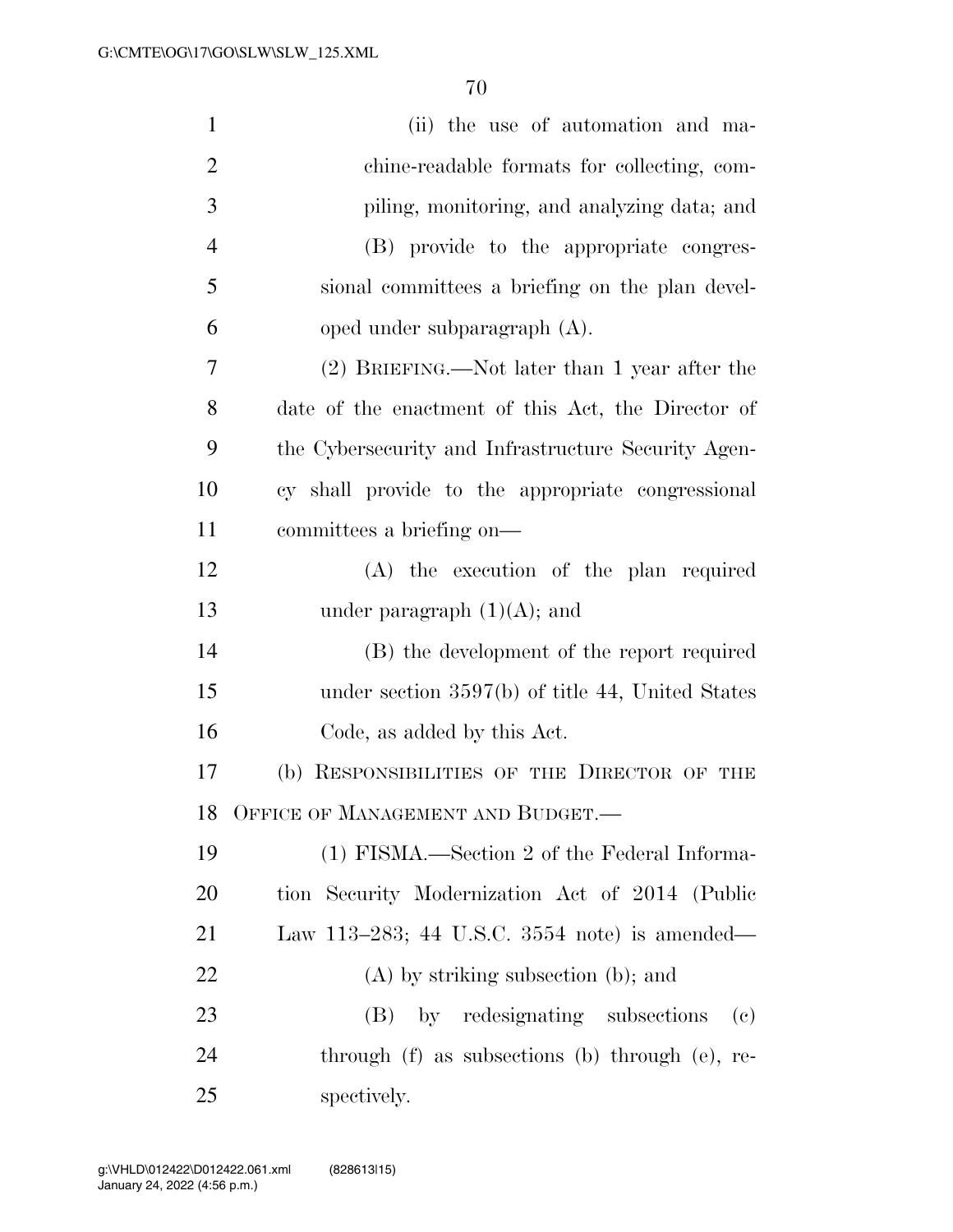(2) IN GENERAL.—The Director shall develop guidance, to be updated not less frequently than once every 2 years, on the content, timeliness, and format of the information provided by agencies under section 3594(a) of title 44, United States Code, as added by this Act.

 (3) GUIDANCE ON RESPONDING TO INFORMA- TION REQUESTS.—Not later than 1 year after the date of the enactment of this Act, the Director shall develop guidance for agencies to implement the re- quirement under section 3594(c) of title 44, United States Code, as added by this Act, to provide infor-mation to other agencies experiencing incidents.

 (4) STANDARD GUIDANCE AND TEMPLATES.— Not later than 1 year after the date of the enact- ment of this Act, the Director, in consultation with the Director of the Cybersecurity and Infrastructure Security Agency, shall develop guidance and tem- plates, to be reviewed and, if necessary, updated not less frequently than once every 2 years, for use by Federal agencies in the activities required under sec- tions 3592, 3593, and 3596 of title 44, United States Code, as added by this Act.

(5) CONTRACTOR AND AWARDEE GUIDANCE.—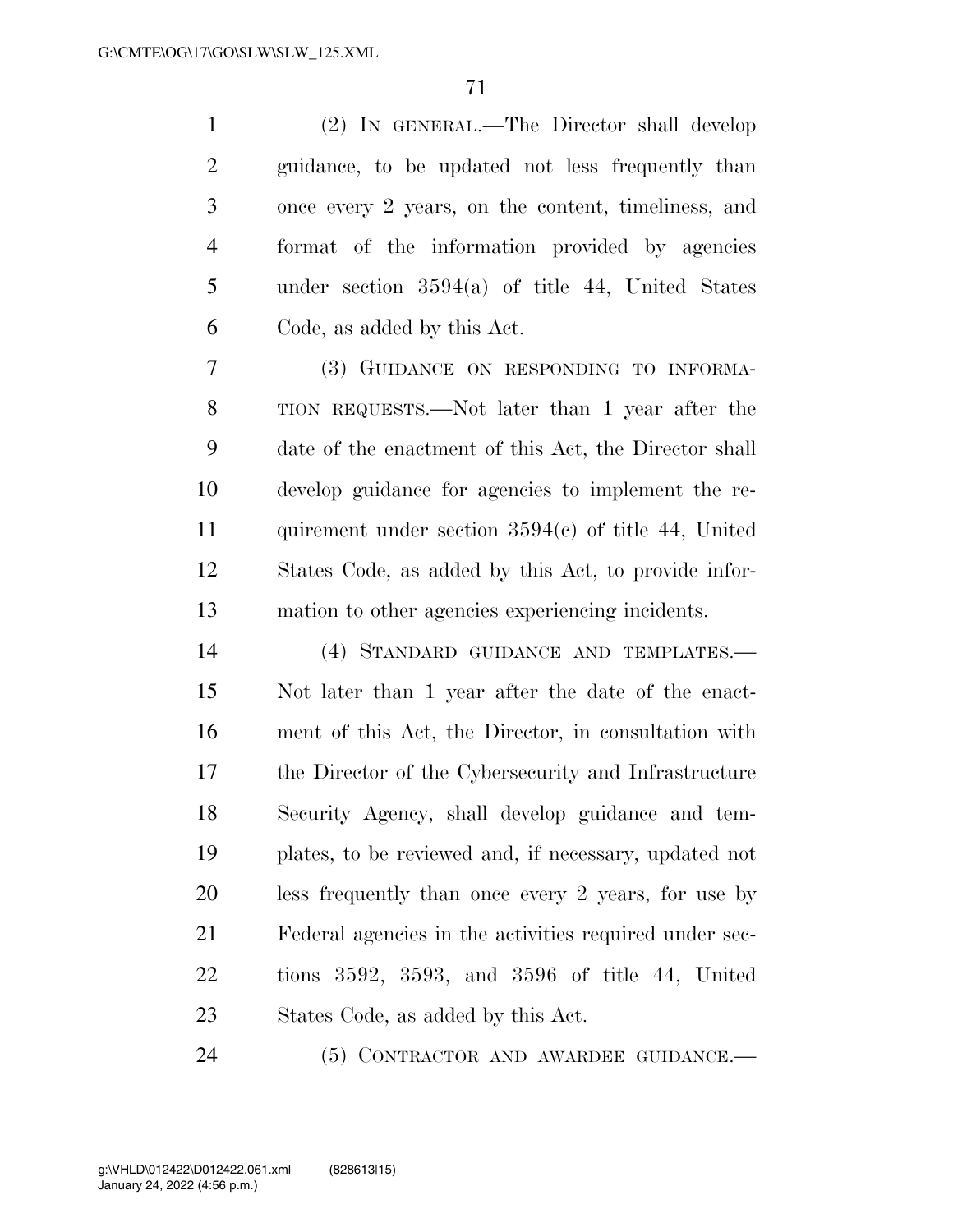(A) IN GENERAL.—Not later than 1 year after the date of the enactment of this Act, the Director, in coordination with the Secretary of Homeland Security, the Secretary of Defense, the Administrator of General Services, and the heads of other agencies determined appropriate by the Director, shall issue guidance to Federal agencies on how to deconflict, to the greatest extent practicable, existing regulations, policies, and procedures relating to the responsibilities of contractors and awardees established under sec- tion 3595 of title 44, United States Code, as added by this Act. (B) EXISTING PROCESSES.—To the great-

 est extent practicable, the guidance issued under subparagraph (A) shall allow contractors and awardees to use existing processes for noti- fying Federal agencies of incidents involving in-formation of the Federal Government.

 (6) UPDATED BRIEFINGS.—Not less frequently than once every 2 years, the Director shall provide to the appropriate congressional committees an up- date on the guidance and templates developed under paragraphs (2) through (4).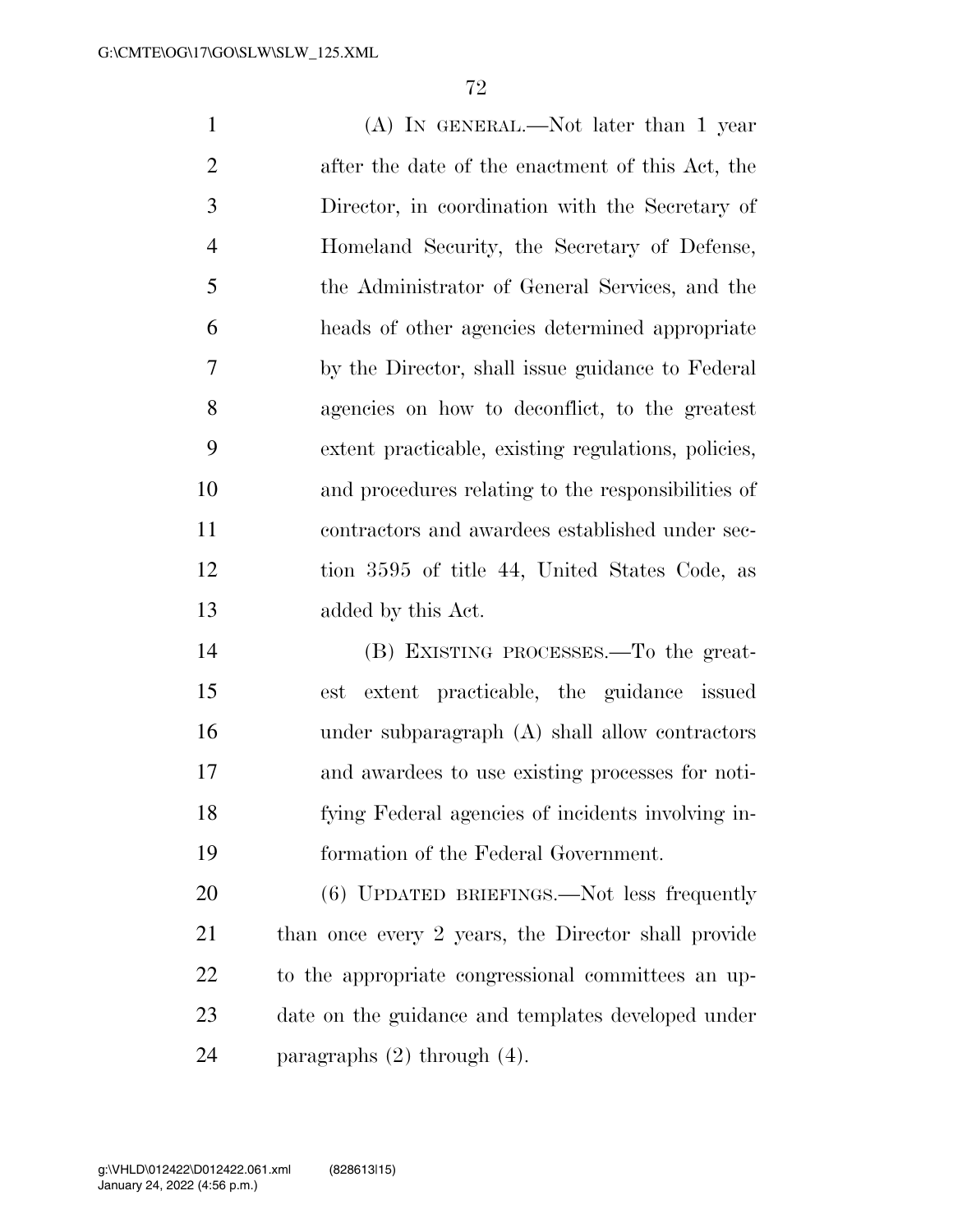| $\mathbf{1}$   | (c) UPDATE TO THE PRIVACY ACT OF $1974.$ —Sec-              |
|----------------|-------------------------------------------------------------|
| $\overline{2}$ | tion $552a(b)$ of title 5, United States Code (commonly     |
| 3              | known as the "Privacy Act of 1974") is amended—             |
| $\overline{4}$ | $(1)$ in paragraph $(11)$ , by striking "or" at the         |
| 5              | end;                                                        |
| 6              | $(2)$ in paragraph $(12)$ , by striking the period at       |
| 7              | the end and inserting "; or"; and                           |
| 8              | $(3)$ by adding at the end the following:                   |
| 9              | $\lq(13)$ to another agency in furtherance of a re-         |
| 10             | sponse to an incident (as defined in section 3552 of        |
| 11             | title 44) and pursuant to the information sharing re-       |
| 12             | quirements in section 3594 of title 44, if the head         |
| 13             | of the requesting agency has made a written request         |
| 14             | to the agency that maintains the record specifying          |
| 15             | the particular portion desired and the activity for         |
| 16             | which the record is sought.".                               |
| 17             | SEC. 104. ADDITIONAL GUIDANCE TO AGENCIES ON FISMA          |
| 18             | <b>UPDATES.</b>                                             |
| 19             | Not later than 1 year after the date of the enactment       |
| 20             | of this Act, the Director shall issue guidance for agencies |
| 21             | $on$ —                                                      |
| 22             | (1) performing the ongoing and continuous                   |
| 23             | agency system risk assessment required under sec-           |
| 24             | tion $3554(a)(1)(A)$ of title 44, United States Code,       |
| 25             | as amended by this Act;                                     |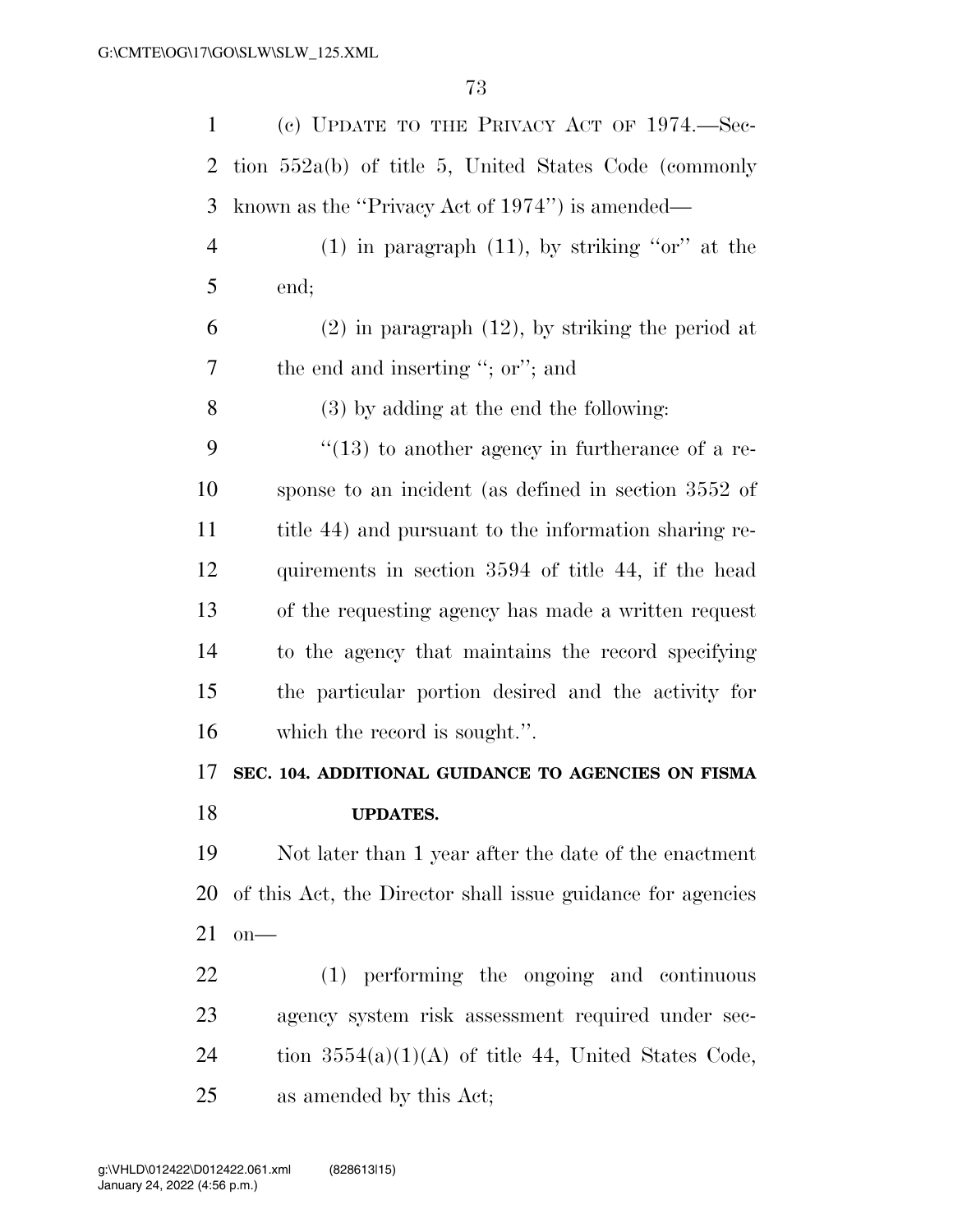(2) implementing additional cybersecurity pro- cedures, which shall include resources for shared services;

| 4  | (3) establishing a process for providing the sta-      |
|----|--------------------------------------------------------|
| 5  | tus of each remedial action under section $3554(b)(7)$ |
| 6  | of title 44, United States Code, as amended by this    |
| 7  | Act, to the Director and the Director of the Cyberse-  |
| 8  | curity and Infrastructure Security Agency using au-    |
| 9  | to to and machine-readable data, as practicable,       |
| 10 | which shall include—                                   |
| 11 | (A) specific guidance for the use of auto-             |
| 12 | mation and machine-readable data; and                  |
| 13 | (B) templates for providing the status of              |
| 14 | the remedial action;                                   |
| 15 | (4) interpreting the definition of "high value         |
| 16 | asset" under section 3552 of title 44, United States   |
| 17 | Code, as amended by this Act; and                      |
| 18 | (5) a requirement to coordinate with inspectors        |
| 19 | general of agencies to ensure consistent under-        |
| 20 | standing and application of agency policies for the    |
| 21 | purpose of evaluations by inspectors general.          |
| 22 | SEC. 105. AGENCY REQUIREMENTS TO NOTIFY PRIVATE        |
| 23 | SECTOR ENTITIES IMPACTED BY INCIDENTS.                 |
| 24 | (a) DEFINITIONS.—In this section:                      |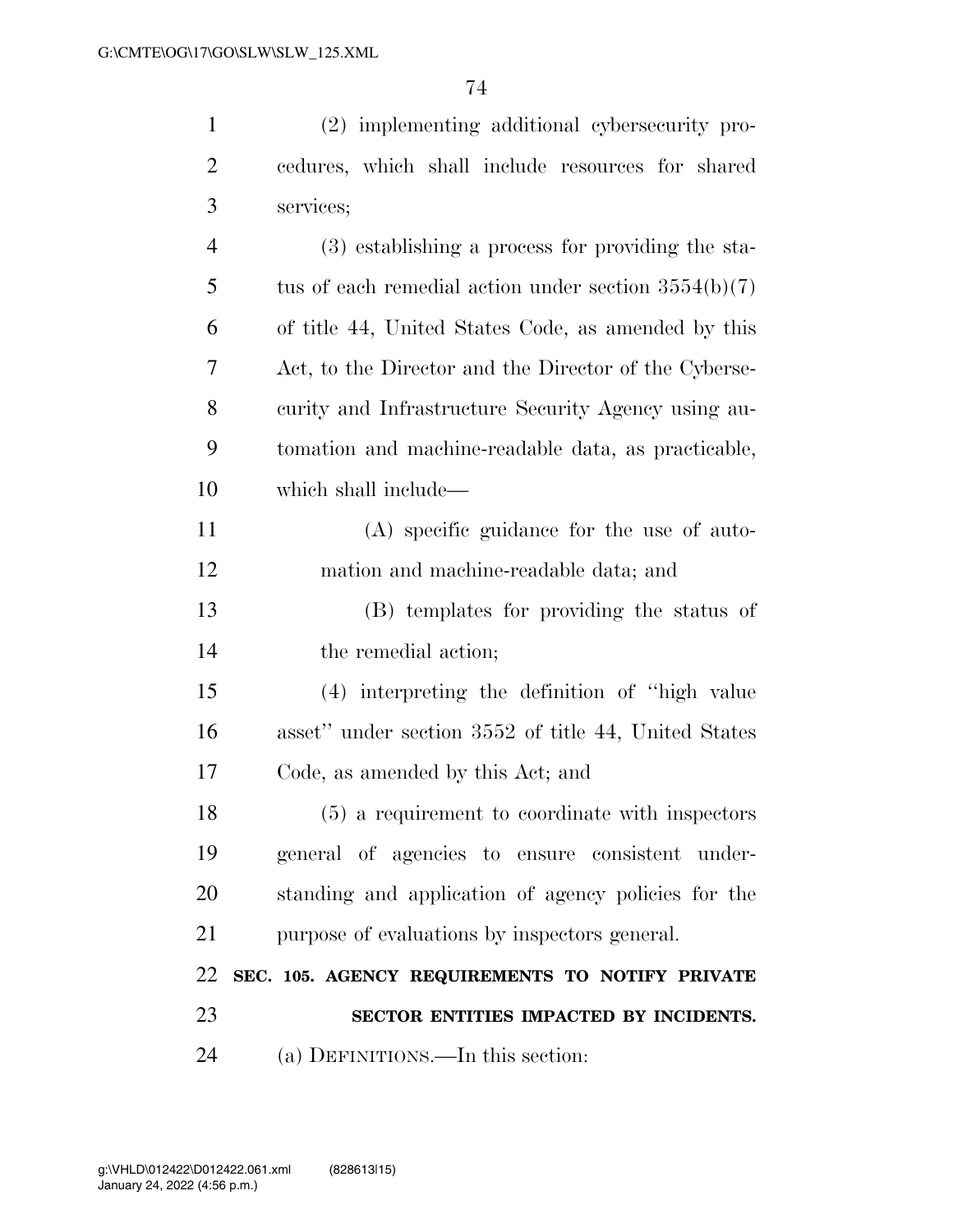(1) REPORTING ENTITY.—The term ''reporting entity'' means private organization or governmental unit that is required by statute or regulation to sub-mit sensitive information to an agency.

 (2) SENSITIVE INFORMATION.—The term ''sen- sitive information'' has the meaning given the term by the Director in guidance issued under subsection (b).

 (b) GUIDANCE ON NOTIFICATION OF REPORTING EN- TITIES.—Not later than 180 days after the date of the enactment of this Act, the Director shall issue guidance requiring the head of each agency to notify a reporting entity of an incident that is likely to substantially affect—

 (1) the confidentiality or integrity of sensitive information submitted by the reporting entity to the agency pursuant to a statutory or regulatory re-quirement; or

 (2) the agency information system or systems used in the transmission or storage of the sensitive information described in paragraph (1).

# **TITLE II—IMPROVING FEDERAL CYBERSECURITY**

**SEC. 201. MOBILE SECURITY STANDARDS.** 

 (a) IN GENERAL.—Not later than 1 year after the date of the enactment of this Act, the Director shall—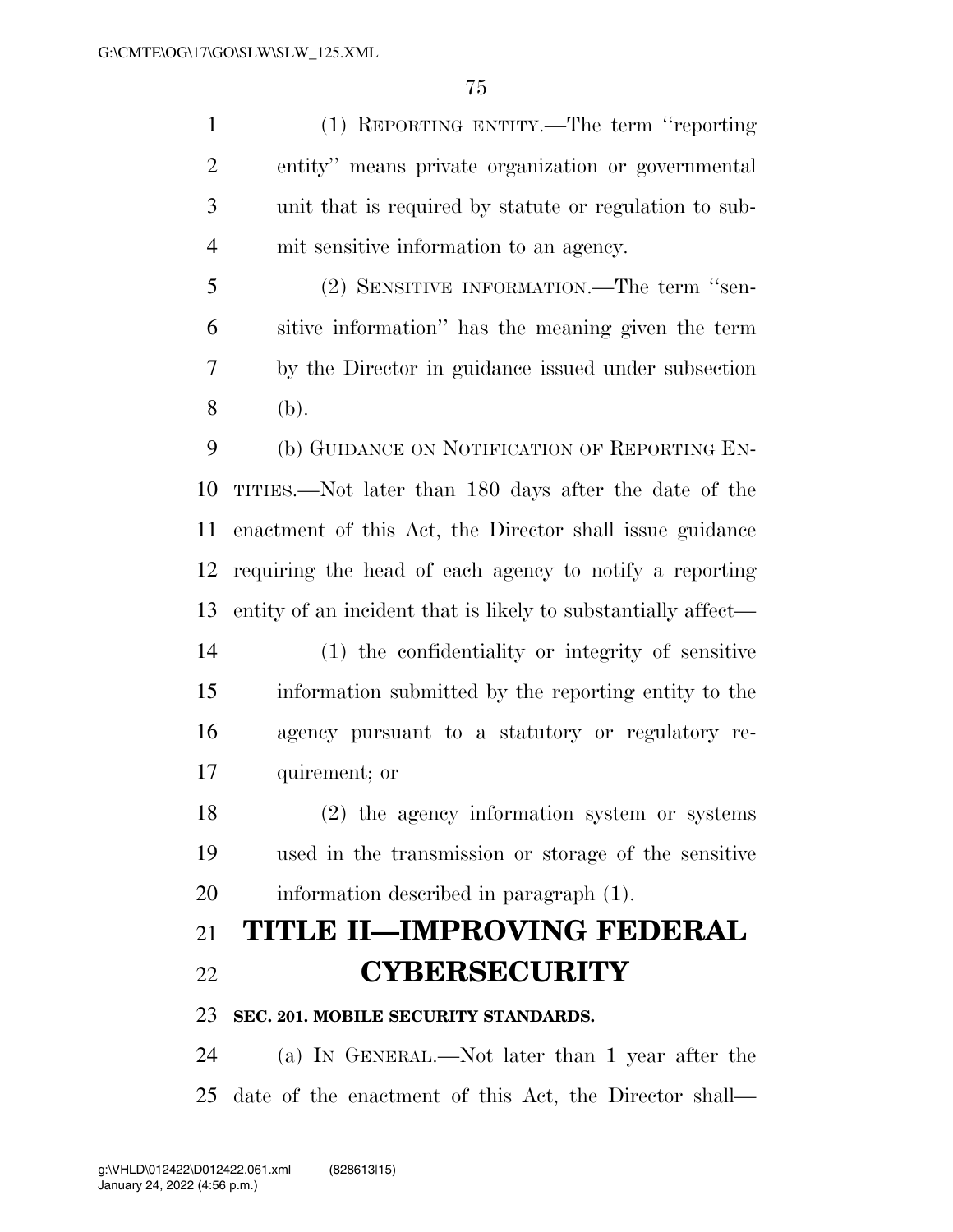| $\mathbf{1}$   | (1) evaluate mobile application security guid-              |
|----------------|-------------------------------------------------------------|
| $\overline{2}$ | ance promulgated by the Director; and                       |
| 3              | (2) issue guidance to secure mobile devices, in-            |
| $\overline{4}$ | cluding for mobile applications, for every agency.          |
| 5              | (b) CONTENTS.—The guidance issued under sub-                |
| 6              | section $(a)(2)$ shall include—                             |
| 7              | $(1)$ a requirement, pursuant to<br>section                 |
| 8              | $3506(b)(4)$ of title 44, United States Code, for every     |
| 9              | agency to maintain a continuous inventory of                |
| 10             | every-                                                      |
| 11             | (A) mobile device operated by or on behalf                  |
| 12             | of the agency; and                                          |
| 13             | (B) vulnerability identified by the agency                  |
| 14             | associated with a mobile device; and                        |
| 15             | $(2)$ a requirement for every agency to perform             |
| 16             | continuous evaluation of the vulnerabilities described      |
| 17             | in paragraph $(1)(B)$ and other risks associated with       |
| 18             | the use of applications on mobile devices.                  |
| 19             | (c) INFORMATION SHARING. The Director, in co-               |
| 20             | ordination with the Director of the Cybersecurity and In-   |
| 21             | frastructure Security Agency, shall issue guidance to       |
| 22             | agencies for sharing the inventory of the agency required   |
| 23             | under subsection $(b)(1)$ with the Director of the Cyberse- |
| 24             | curity and Infrastructure Security Agency, using automa-    |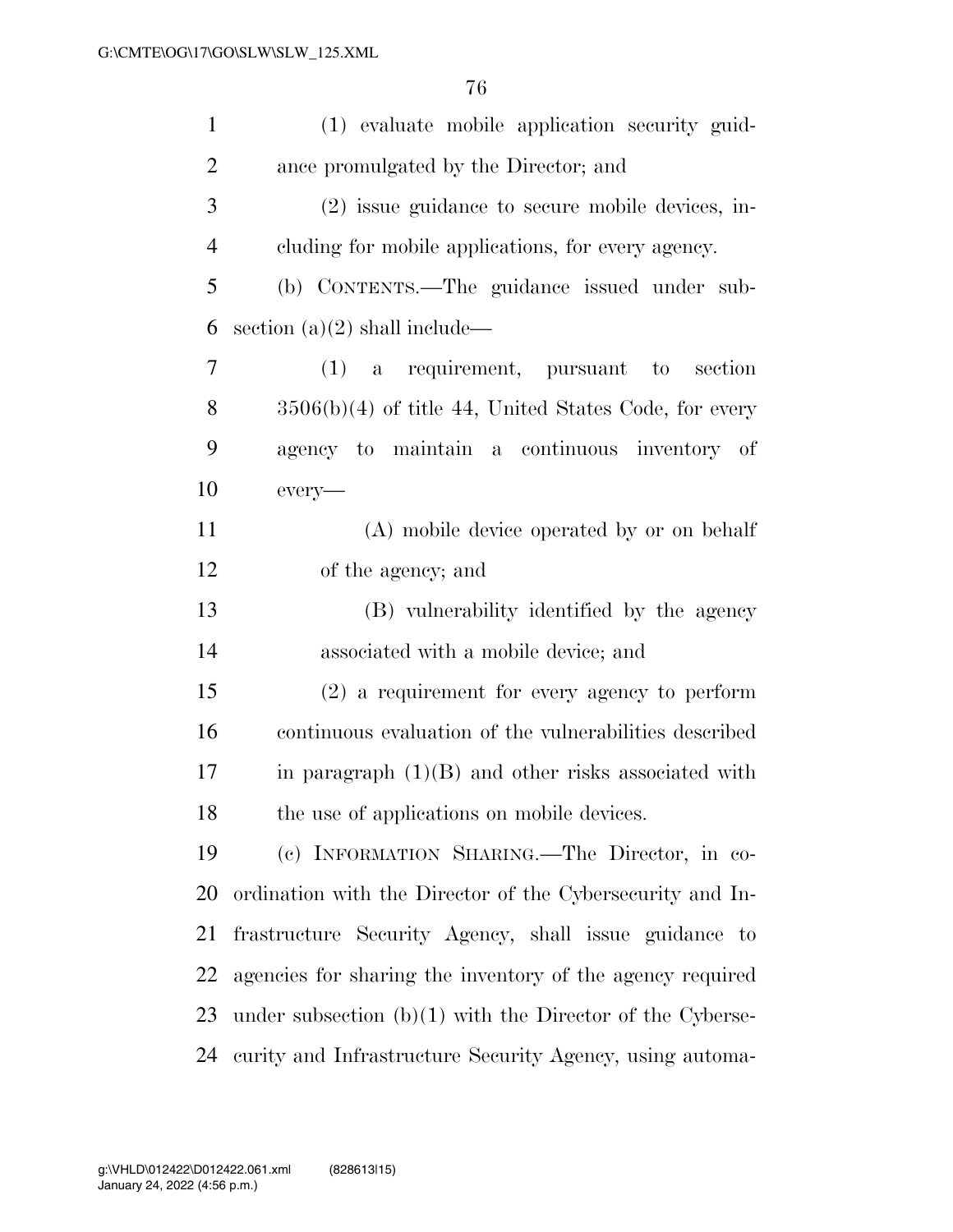tion and machine-readable data to the greatest extent practicable.

 (d) BRIEFING.—Not later than 60 days after the date on which the Director issues guidance under subsection (a)(2), the Director, in coordination with the Director of the Cybersecurity and Infrastructure Security Agency, shall provide to the appropriate congressional committees a briefing on the guidance.

# **SEC. 202. DATA AND LOGGING RETENTION FOR INCIDENT RESPONSE.**

 (a) RECOMMENDATIONS.—Not later than 2 years after the date of the enactment of this Act, and not less frequently than every 2 years thereafter, the Director of the Cybersecurity and Infrastructure Security Agency, in consultation with the Attorney General, shall submit to the Director recommendations on requirements for logging events on agency systems and retaining other relevant data within the systems and networks of an agency.

 (b) CONTENTS.—The recommendations provided under subsection (a) shall include—

(1) the types of logs to be maintained;

 (2) the duration that logs and other relevant data should be retained;

 (3) the time periods for agency implementation of recommended logging and security requirements;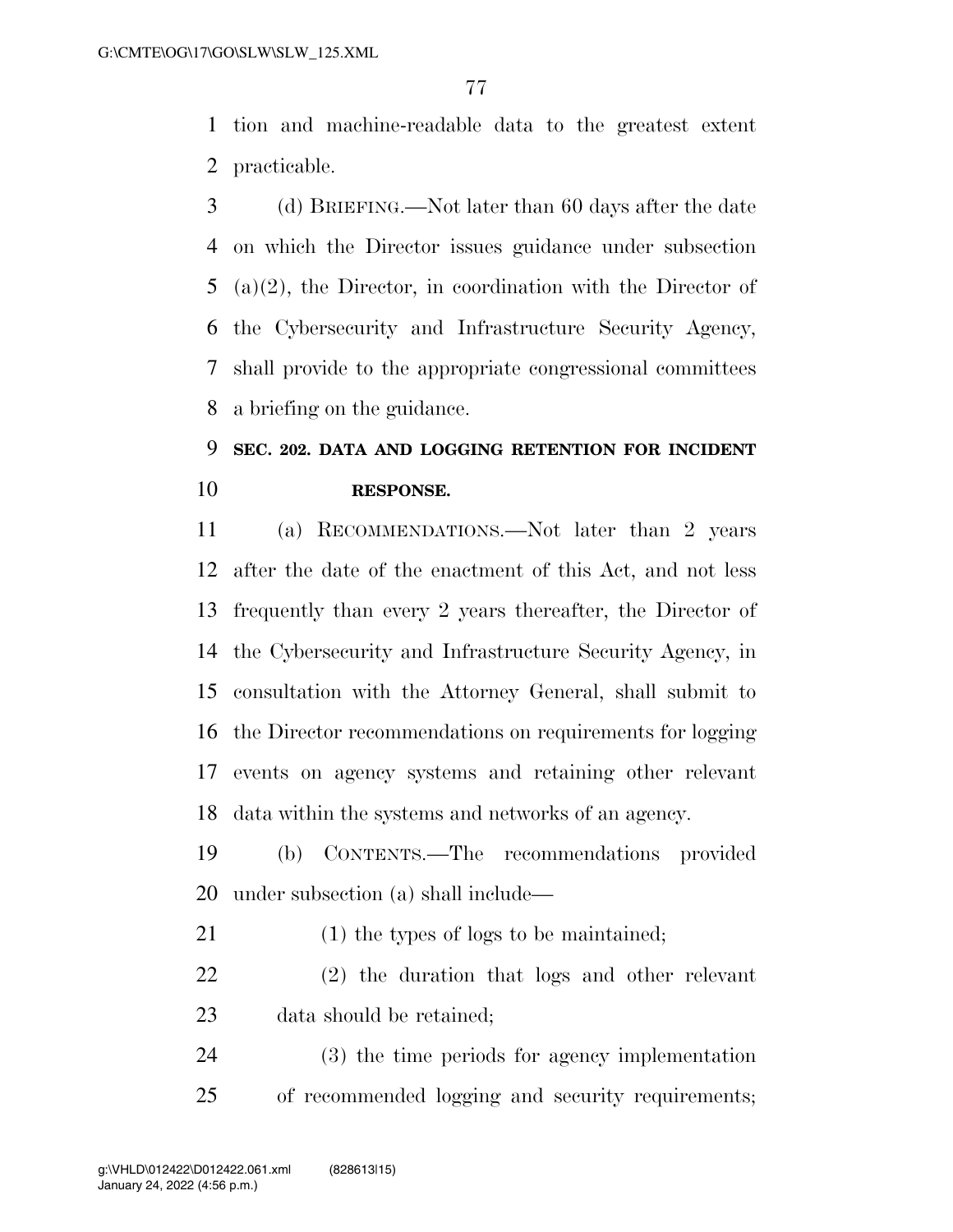| $\mathbf{1}$   | (4) how to ensure the confidentiality, integrity,          |
|----------------|------------------------------------------------------------|
| $\overline{2}$ | and availability of logs;                                  |
| 3              | (5) requirements to ensure that, upon request,             |
| $\overline{4}$ | in a manner that excludes or otherwise reasonably          |
| 5              | protects personally identifiable information, and to       |
| 6              | the extent permitted by applicable law (including          |
| 7              | privacy and statistical laws), agencies provide logs       |
| 8              | $to-$                                                      |
| 9              | (A) the Director of the Cybersecurity and                  |
| 10             | Infrastructure Security Agency for a cybersecu-            |
| 11             | rity purpose; and                                          |
| 12             | (B) the Director of the Federal Bureau of                  |
| 13             | Investigation, or the appropriate Federal law              |
| 14             | enforcement agency, to investigate potential               |
| 15             | criminal activity; and                                     |
| 16             | (6) requirements to ensure that, subject to com-           |
| 17             | pliance with statistical laws and other relevant data      |
| 18             | protection requirements, the highest level security        |
| 19             | operations center of each agency has visibility into       |
| 20             | all agency logs.                                           |
| 21             | (c) GUIDANCE.—Not later than 90 days after receiv-         |
| 22             | ing the recommendations submitted under subsection (a),    |
| 23             | the Director, in consultation with the Director of the Cy- |
| 24             | bersecurity and Infrastructure Security Agency and the     |
| 25             | Attorney General, shall, as determined to be appropriate   |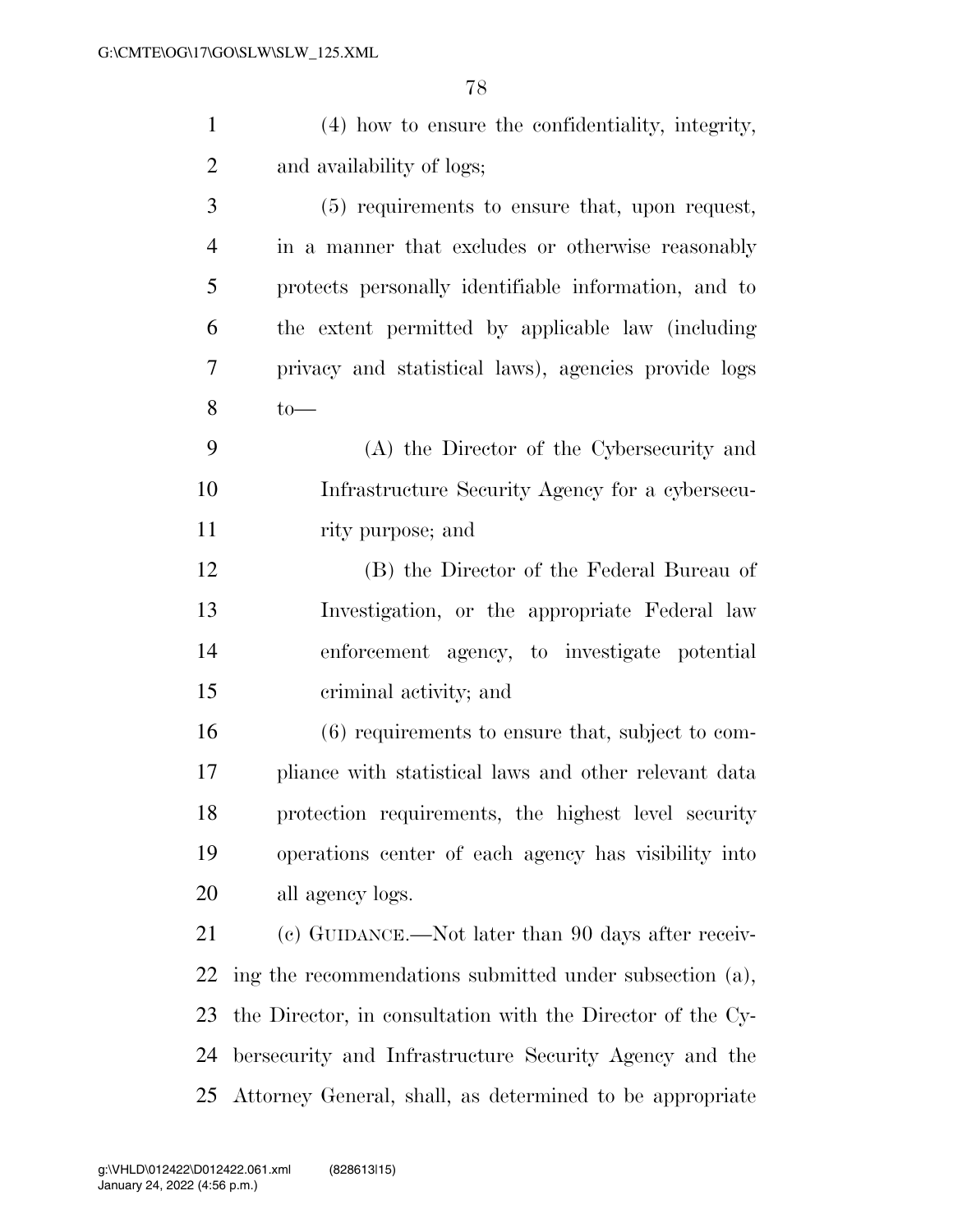by the Director, update guidance to agencies regarding re- quirements for logging, log retention, log management, sharing of log data with other appropriate agencies, or any other logging activity determined to be appropriate by the Director.

 (d) SUNSET.—This section will cease to be in effect on the date that is 10 years after the date of the enact-ment of this Act.

### **SEC. 203. FEDERAL PENETRATION TESTING POLICY.**

 (a) IN GENERAL.—Subchapter II of chapter 35 of title 44, United States Code, is amended by adding at the end the following:

## **''§ 3559A. Federal penetration testing**

''(a) GUIDANCE.—

 ''(1) IN GENERAL.—The Director shall, in con- sultation with the Secretary of the Department of Homeland Security acting through the Director of the Cybersecurity and Infrastructure Security Agen-cy, issue guidance to agencies that—

 $\langle (A)$  requires agencies to use, when and where appropriate, penetration testing on agen- cy systems by both Federal and non-Federal en-23 tities, with a focus on high value assets;

24  $\langle (B)$  provides policies governing agency de-velopment of an operational plan, rules of en-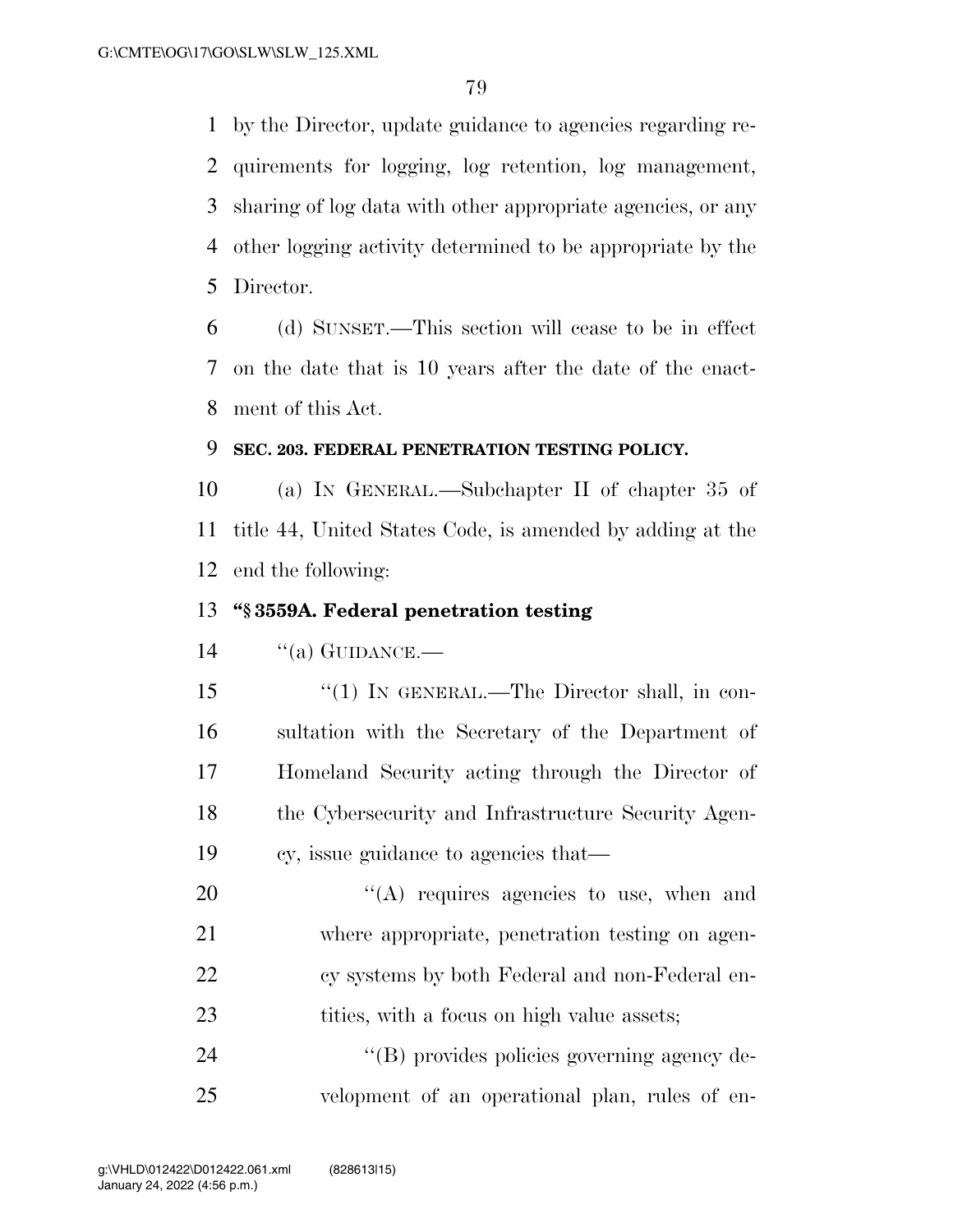gagement for utilizing penetration testing, and procedures to utilize the results of penetration testing to improve the cybersecurity and risk management of the agency; and ''(C) establishes a program under the Cy- bersecurity and Infrastructure Security Agency to ensure that penetration testing is being per- formed appropriately by agencies and to provide operational support or a shared service. ''(b) RESPONSIBILITIES OF OMB.—The Director, in coordination with the Director of the Cybersecurity and Infrastructure Security Agency, shall— 13 ''(1) not less frequently than annually, inven- tory all Federal penetration testing assets; and ''(2) develop and maintain a standardized proc- ess for the use of penetration testing. ''(c) EXCEPTION FOR NATIONAL SECURITY SYS- TEMS.—The guidance issued under subsection (a) shall not apply to national security systems. 20 "(d) DELEGATION OF AUTHORITY FOR CERTAIN SYSTEMS.—The authorities of the Director described in subsection (a) shall be delegated— 23 ''(1) to the Secretary of Defense in the case of 24 systems described in section  $3553(e)(2)$ ; and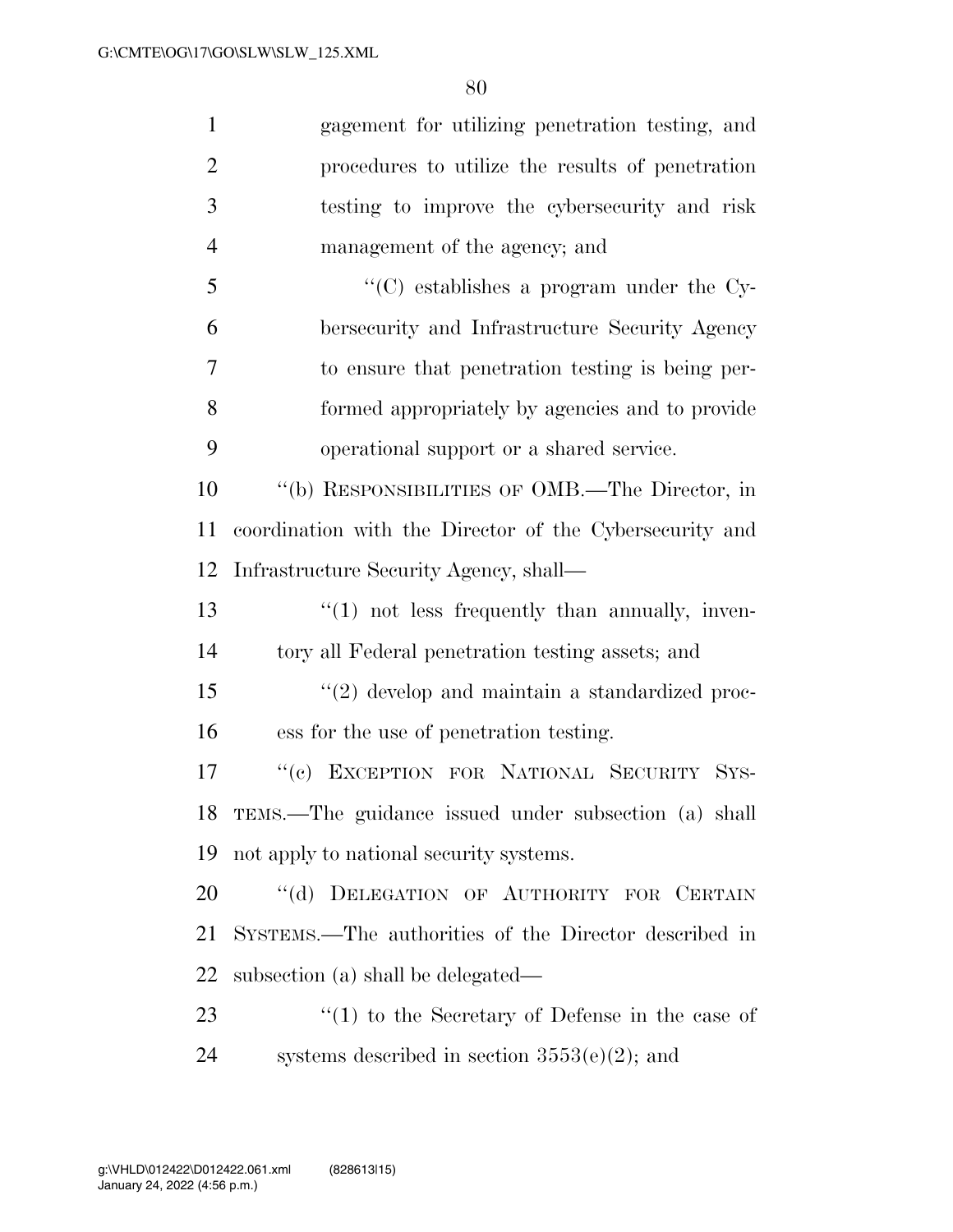1 ''(2) to the Director of National Intelligence in 2 the case of systems described in  $3553(e)(3)$ .".

 (b) DEADLINE FOR GUIDANCE.—Not later than 180 days after the date of the enactment of this Act, the Direc- tor shall issue the guidance required under section  $6\;$  3559A(a) of title 44, United States Code, as added by sub-section (a).

 (c) SUNSET.—This section shall sunset on the date that is 10 years after the date of the enactment of this Act.

 (d) CLERICAL AMENDMENT.—The table of sections for chapter 35 of title 44, United States Code, is amended by adding after the item relating to section 3559 the fol-lowing:

''3559A. Federal penetration testing.''.

 (e) PENETRATION TESTING BY THE SECRETARY OF HOMELAND SECURITY.—Section 3553(b) of title 44, United States Code, as amended by section 5121, is fur-ther amended—

19 (1) in paragraph  $(8)(B)$ , by striking "and" at

the end;

 (2) by redesignating paragraph (9) as para-22 graph  $(10)$ ; and

 (3) by inserting after paragraph (8) the fol-lowing: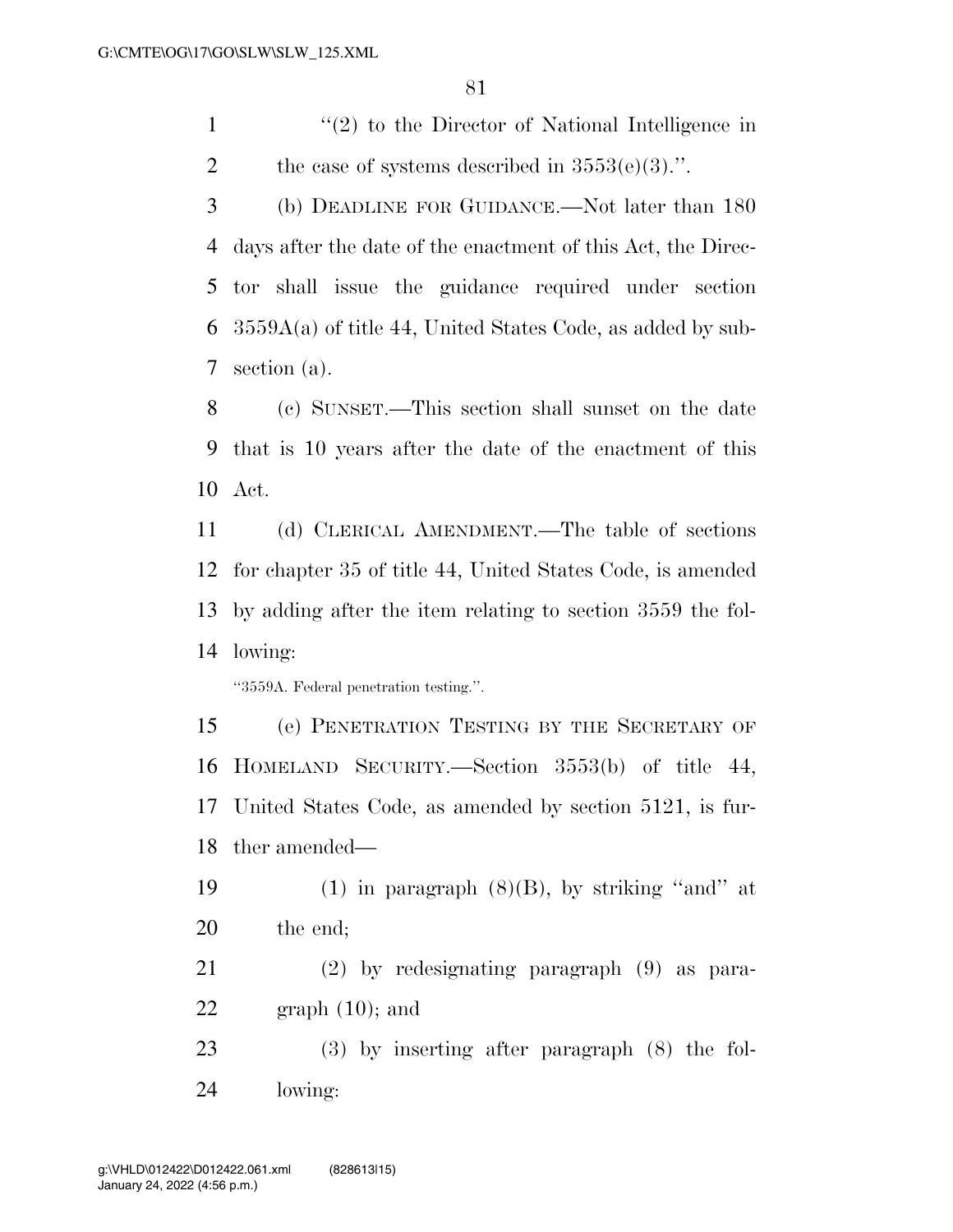''(9) performing penetration testing to identify vulnerabilities within Federal information systems; and''.

### **SEC. 204. ONGOING THREAT HUNTING PROGRAM.**

## (a) THREAT HUNTING PROGRAM.—

 (1) IN GENERAL.—Not later than 540 days after the date of the enactment of this Act, the Di- rector of the Cybersecurity and Infrastructure Secu- rity Agency shall, in accordance with the authorities granted the Secretary under sections 3553(b)(7)–(8) and 3553(m) of title 44, United States Code (as re- designated by this Act), establish a program to pro- vide ongoing, hypothesis-driven threat-hunting serv-ices on the network of each agency.

 (2) PLAN.—Not later than 180 days after the date of the enactment of this Act, the Director of the Cybersecurity and Infrastructure Security Agen- cy shall develop a plan to establish the program re- quired under paragraph (1) that describes how the Director of the Cybersecurity and Infrastructure Se-curity Agency plans to—

 (A) determine the method for collecting, storing, accessing, analyzing, and safeguarding appropriate agency data;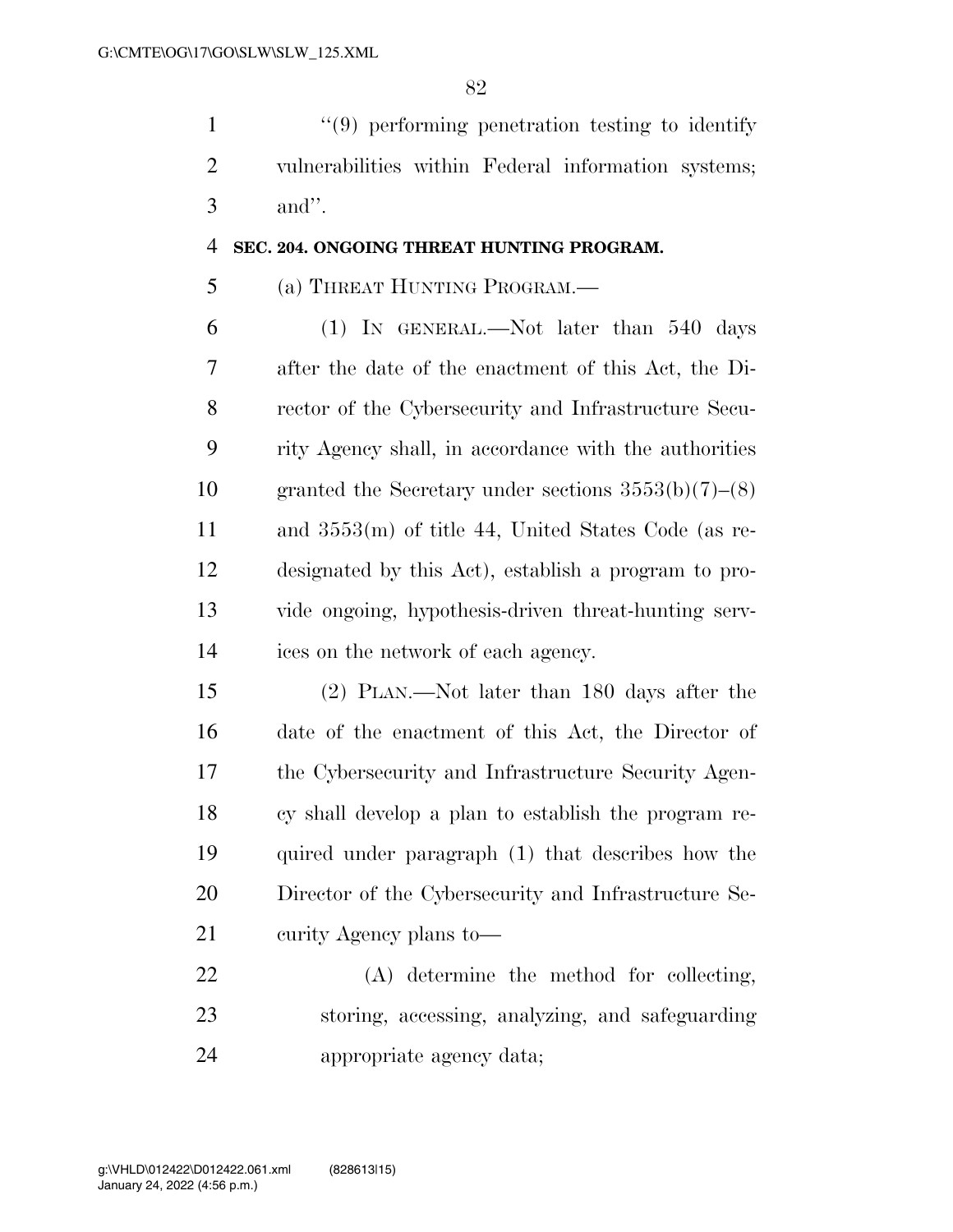| $\mathbf{1}$   | (B) provide on-premises support to agen-                    |
|----------------|-------------------------------------------------------------|
| $\overline{2}$ | cies;                                                       |
| 3              | (C) staff threat hunting services;                          |
| $\overline{4}$ | (D) allocate available human and financial                  |
| 5              | resources to implement the plan; and                        |
| 6              | (E) provide input to the heads of agencies                  |
| 7              | on the use of—                                              |
| 8              | (i) more stringent standards under                          |
| 9              | section $11331(e)(1)$ of title 40, United                   |
| 10             | States Code; and                                            |
| 11             | (ii) additional cybersecurity proce-                        |
| 12             | dures under section $3554$ of title 44,                     |
| 13             | United States Code.                                         |
| 14             | (b) REPORTS.—The Director of the Cybersecurity              |
| 15             | and Infrastructure Security Agency, in consultation with    |
| 16             | the Director, shall submit to the appropriate congressional |
|                | 17 committees—                                              |
| 18             | (1) not later than 30 days after the date on                |
| 19             | which the Director of the Cybersecurity and Infra-          |
| 20             | structure Security Agency completes the plan re-            |
| 21             | quired under subsection $(a)(2)$ , a report on the plan     |
| 22             | to provide threat hunting services to agencies;             |
| 23             | $(2)$ not less than 30 days before the date on              |
| 24             | which the Director of the Cybersecurity and Infra-          |
| $25\,$         | structure Security Agency begins providing threat           |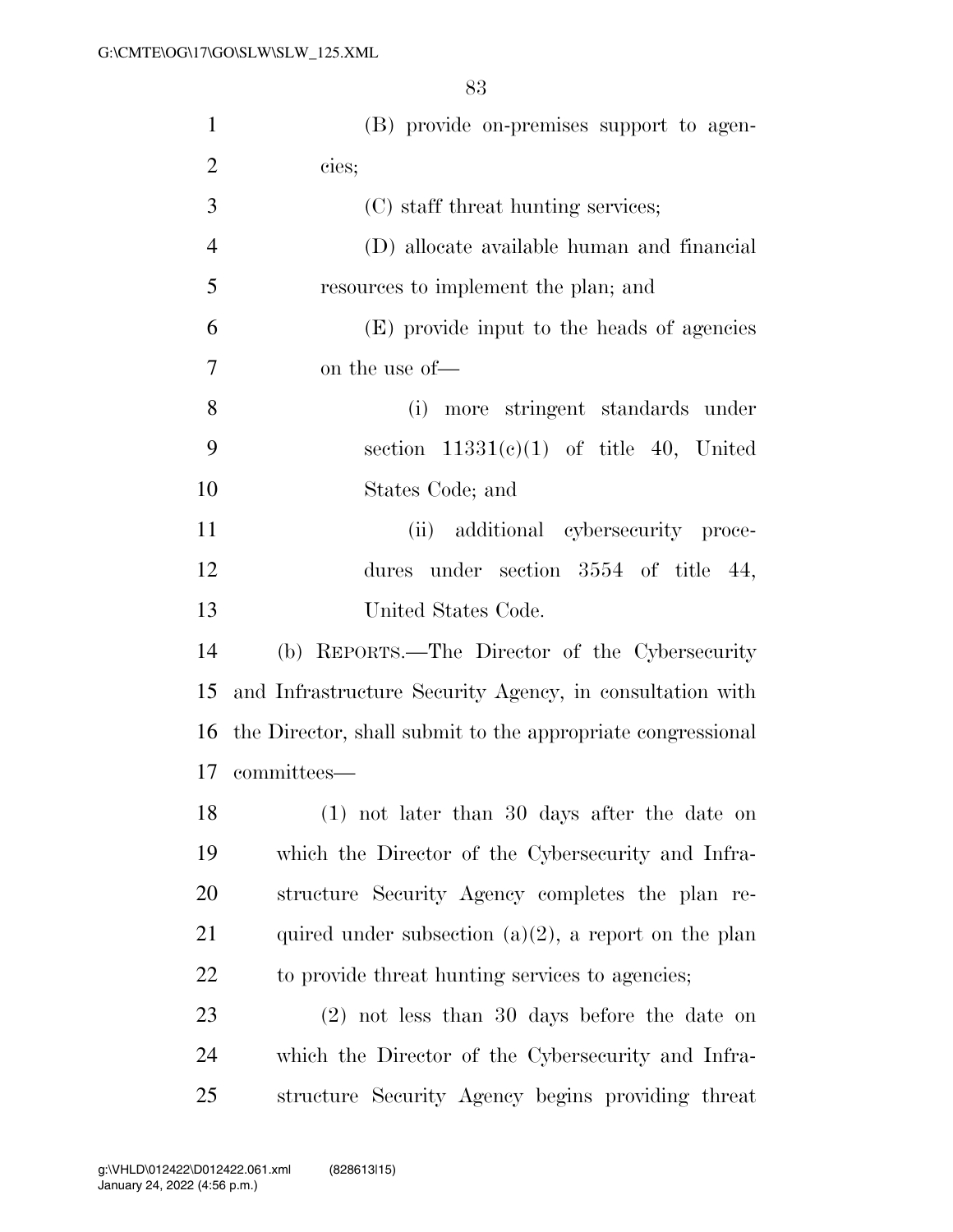hunting services under the program under sub-2 section (a)(1), a report providing any updates to the 3 plan developed under subsection  $(a)(2)$ ; and (3) not later than 1 year after the date on which the Director of the Cybersecurity and Infra- structure Security Agency begins providing threat hunting services to agencies other than the Cyberse- curity and Infrastructure Security Agency, a report describing lessons learned from providing those serv- ices. **SEC. 205. CODIFYING VULNERABILITY DISCLOSURE PRO- GRAMS.**  (a) IN GENERAL.—Subchapter II of Chapter 35 of

 title 44, United States Code, is amended by inserting after section 3559A, as added by section 204, the following:

**''§ 3559B. Federal vulnerability disclosure programs** 

17  $\frac{1}{2}$  (a) DEFINITIONS.—In this section:

18 ''(1) REPORT.—The term 'report' means a vul- nerability disclosure made to an agency by a re-porter.

21 ''(2) REPORTER.—The term 'reporter' means an individual that submits a vulnerability report pursuant to the vulnerability disclosure process of an agency.

25 "(b) RESPONSIBILITIES OF OMB.—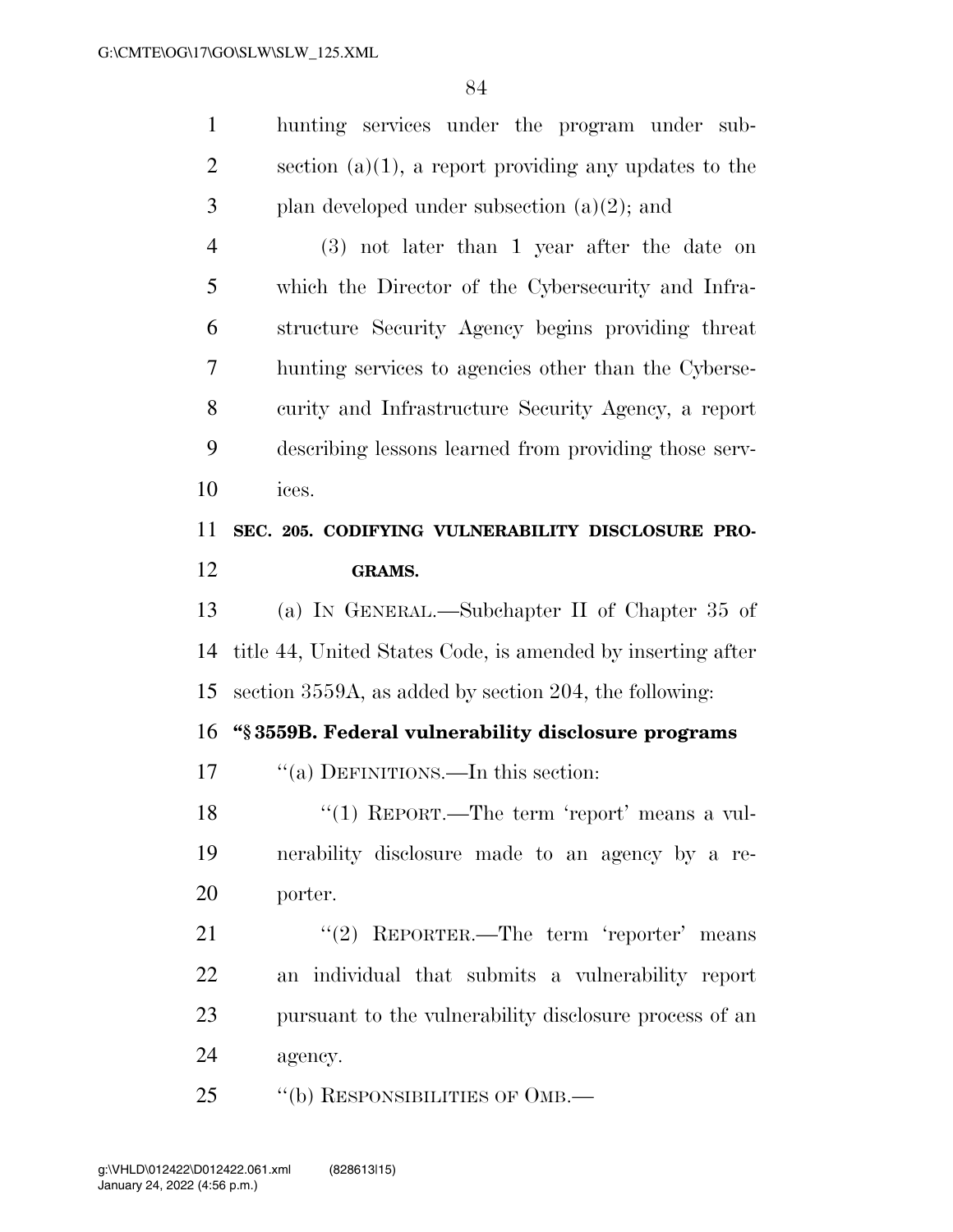| $\mathbf{1}$   | "(1) LIMITATION ON LEGAL ACTION.—The Di-              |
|----------------|-------------------------------------------------------|
| $\overline{2}$ | rector of the Office of Management and Budget, in     |
| 3              | consultation with the Attorney General, shall issue   |
| $\overline{4}$ | guidance to agencies to not recommend or pursue       |
| 5              | legal action against a reporter or an individual that |
| 6              | conducts a security research activity that the head   |
| 7              | of the agency determines—                             |
| 8              | "(A) represents a good faith effort to fol-           |
| 9              | low the vulnerability disclosure policy of the        |
| 10             | agency developed under subsection $(d)(2)$ ; and      |
| 11             | $\lq\lq (B)$ is authorized under the vulnerability    |
| 12             | disclosure policy of the agency developed under       |
| 13             | subsection $(d)(2)$ .                                 |
| 14             | $\lq (2)$ SHARING INFORMATION WITH CISA.—The          |
| 15             | Director of the Office of Management and Budget,      |
| 16             | in coordination with the Director of the Cybersecu-   |
| 17             | rity and Infrastructure Security Agency and in con-   |
| 18             | sultation with the National Cyber Director, shall     |
| 19             | issue guidance to agencies on sharing relevant infor- |
| 20             | mation in a consistent, automated, and machine        |
| 21             | readable manner with the Director of the Cybersecu-   |
| 22             | rity and Infrastructure Security Agency, including-   |
| 23             | "(A) any valid or credible reports of newly           |
| 24             | discovered or not publicly known vulnerabilities      |
| 25             | (including misconfigurations) on Federal infor-       |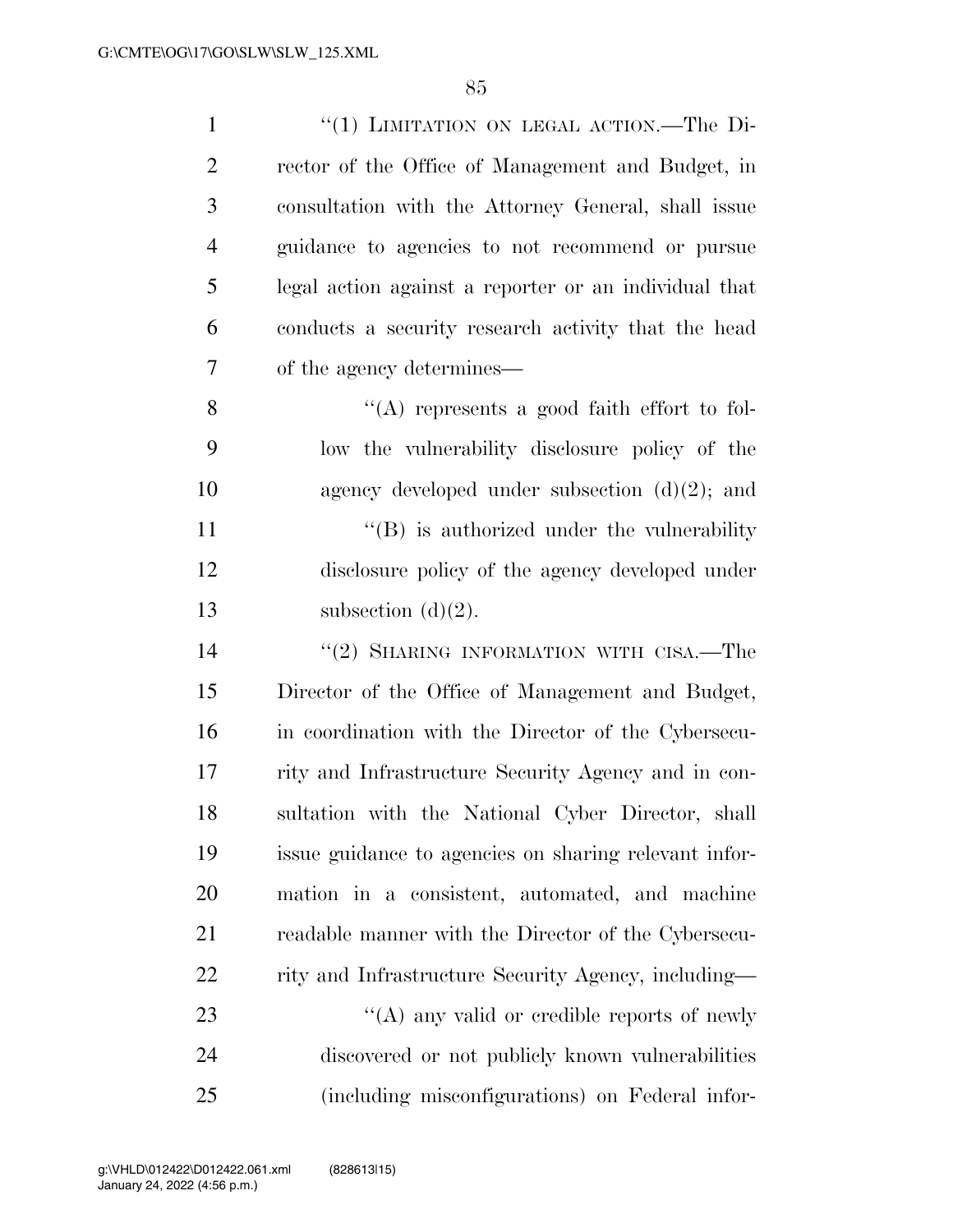| $\mathbf{1}$   | mation systems that use commercial software or         |
|----------------|--------------------------------------------------------|
| $\overline{2}$ | services;                                              |
| 3              | $\lq\lq$ information relating to vulnerability         |
| $\overline{4}$ | disclosure, coordination, or remediation activi-       |
| 5              | ties of an agency, particularly as those activities    |
| 6              | relate to outside organizations—                       |
| $\overline{7}$ | "(i) with which the head of the agency"                |
| 8              | believes the Director of the Cybersecurity             |
| 9              | and Infrastructure Security Agency can as-             |
| 10             | sist; or                                               |
| 11             | "(ii) about which the head of the                      |
| 12             | agency believes the Director of the Cyber-             |
| 13             | security and Infrastructure Security Agen-             |
| 14             | cy should know; and                                    |
| 15             | $\lq\lq$ (C) any other information with respect to     |
| 16             | which the head of the agency determines helpful        |
| 17             | or necessary to involve the Director of the Cy-        |
| 18             | bersecurity and Infrastructure Security Agency.        |
| 19             | AGENCY VULNERABILITY DISCLOSURE<br>(3)                 |
| 20             | POLICIES.—The Director shall issue guidance to         |
| 21             | agencies on the required minimum scope of agency       |
| 22             | systems covered by the vulnerability disclosure policy |
| 23             | of an agency required under subsection $(d)(2)$ .      |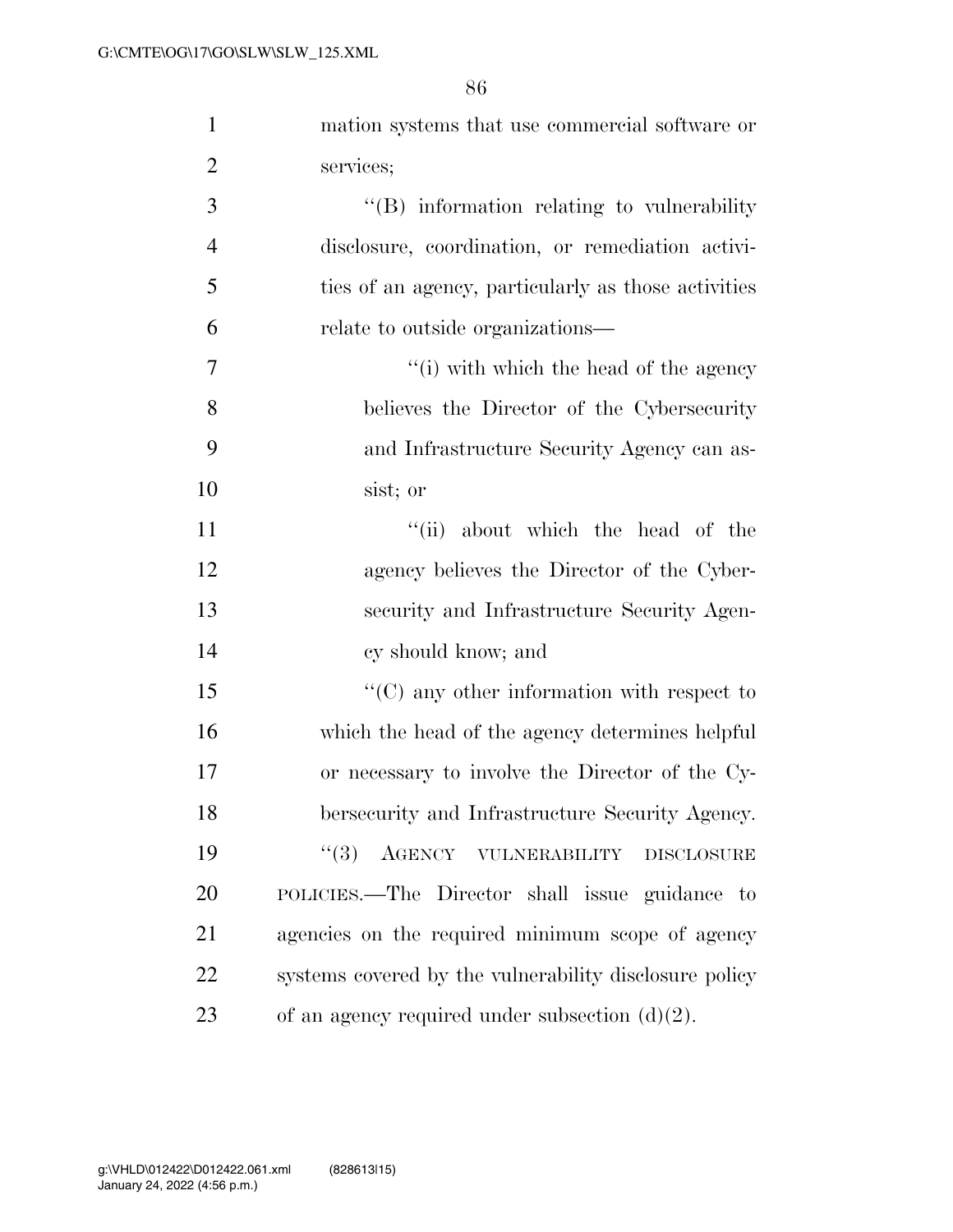''(c) RESPONSIBILITIES OF CISA.—The Director of the Cybersecurity and Infrastructure Security Agency shall—  $\frac{4}{1}$  provide support to agencies with respect to the implementation of the requirements of this sec- tion; 7 ''(2) develop tools, processes, and other mecha-nisms determined appropriate to offer agencies capa-

 bilities to implement the requirements of this sec-tion; and

 $\frac{1}{3}$  upon a request by an agency, assist the agency in the disclosure to vendors of newly identi- fied vulnerabilities in vendor products and services. 14 "(d) RESPONSIBILITIES OF AGENCIES.—

15 "(1) PUBLIC INFORMATION.—The head of each agency shall make publicly available, with respect to each internet domain under the control of the agen-cy that is not a national security system—

 ''(A) an appropriate security contact; and  $\text{``(B)}$  the component of the agency that is responsible for the internet accessible services offered at the domain.

23 "(2) VULNERABILITY DISCLOSURE POLICY.— The head of each agency shall develop and make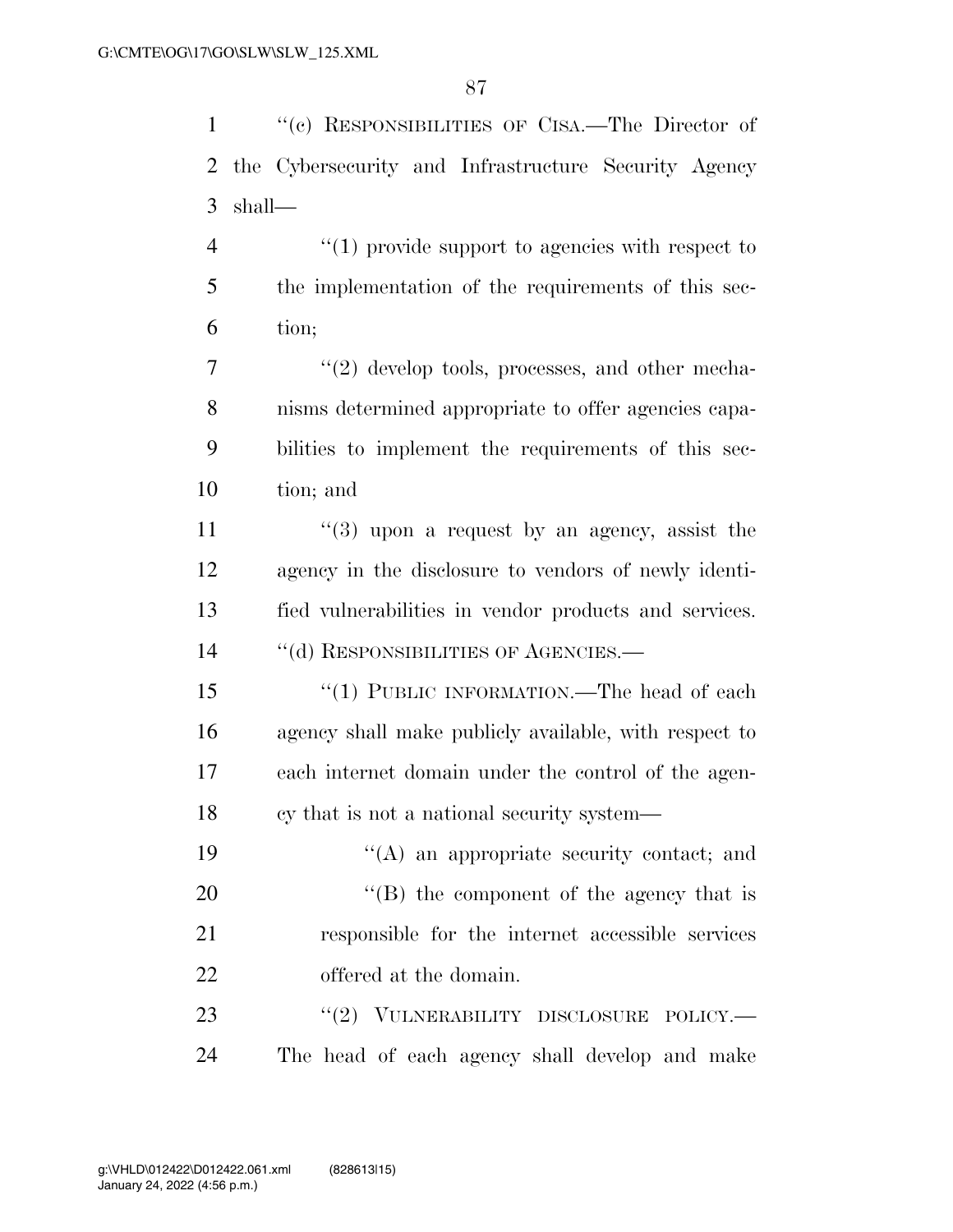| $\mathbf{1}$   | publicly available a vulnerability disclosure policy for |
|----------------|----------------------------------------------------------|
| $\overline{2}$ | the agency, which shall—                                 |
| 3              | $\lq\lq$ describe—                                       |
| $\overline{4}$ | "(i) the scope of the systems of the                     |
| 5              | agency included in the vulnerability disclo-             |
| 6              | sure policy;                                             |
| $\tau$         | "(ii) the type of information system                     |
| 8              | testing that is authorized by the agency;                |
| 9              | "(iii) the type of information system                    |
| 10             | testing that is not authorized by the agen-              |
| 11             | cy; and                                                  |
| 12             | "(iv) the disclosure policy of the agen-                 |
| 13             | cy for sensitive information;                            |
| 14             | "(B) with respect to a report to an agency,              |
| 15             | describe—                                                |
| 16             | "(i) how the reporter should submit                      |
| 17             | the report; and                                          |
| 18             | "(ii) if the report is not anonymous,                    |
| 19             | when the reporter should anticipate an ac-               |
| 20             | knowledgment of receipt of the report by                 |
| 21             | the agency;                                              |
| 22             | "(C) include any other relevant informa-                 |
| 23             | tion; and                                                |
| 24             | $\lq\lq$ (D) be mature in scope, covering all inter-     |
| 25             | net accessible Federal information systems used          |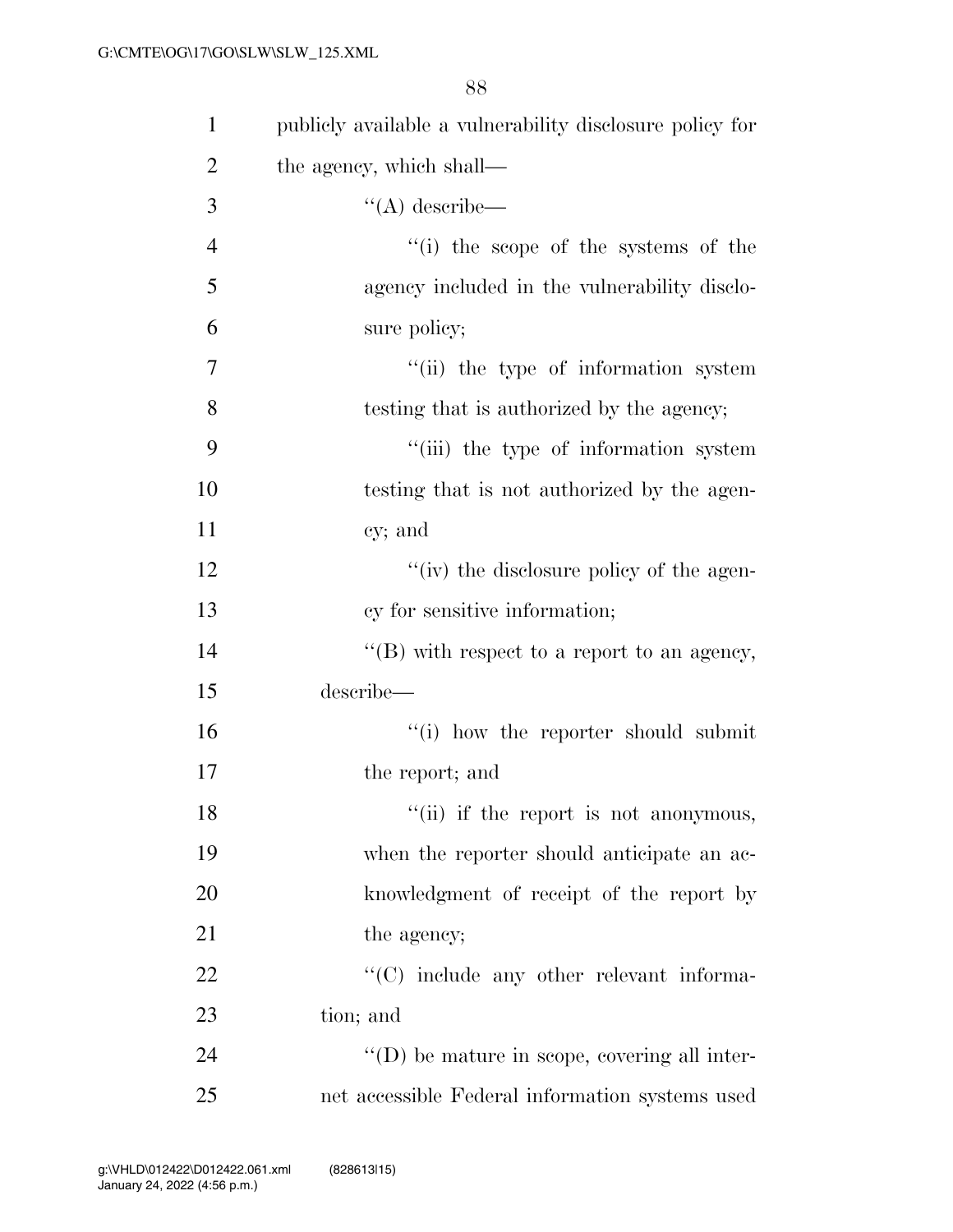or operated by that agency or on behalf of that agency.

 ''(3) IDENTIFIED VULNERABILITIES.—The head of each agency shall incorporate any vulnerabilities reported under paragraph (2) into the vulnerability management process of the agency in order to track and remediate the vulnerability.

8 "(e) CONGRESSIONAL REPORTING.—Not later than 90 days after the date of the enactment of the Federal Information Security Modernization Act of 2022, and an- nually thereafter for a 3-year period, the Director of the Cybersecurity and Infrastructure Security Agency, in con- sultation with the Director, shall provide to the Committee on Homeland Security and Governmental Affairs of the Senate and the Committee on Oversight and Reform of the House of Representatives a briefing on the status of the use of vulnerability disclosure policies under this sec- tion at agencies, including, with respect to the guidance issued under subsection (b)(3), an identification of the agencies that are compliant and not compliant.

21 ""(f) EXEMPTIONS.—The authorities and functions of the Director and Director of the Cybersecurity and Infra- structure Security Agency under this section shall not apply to national security systems.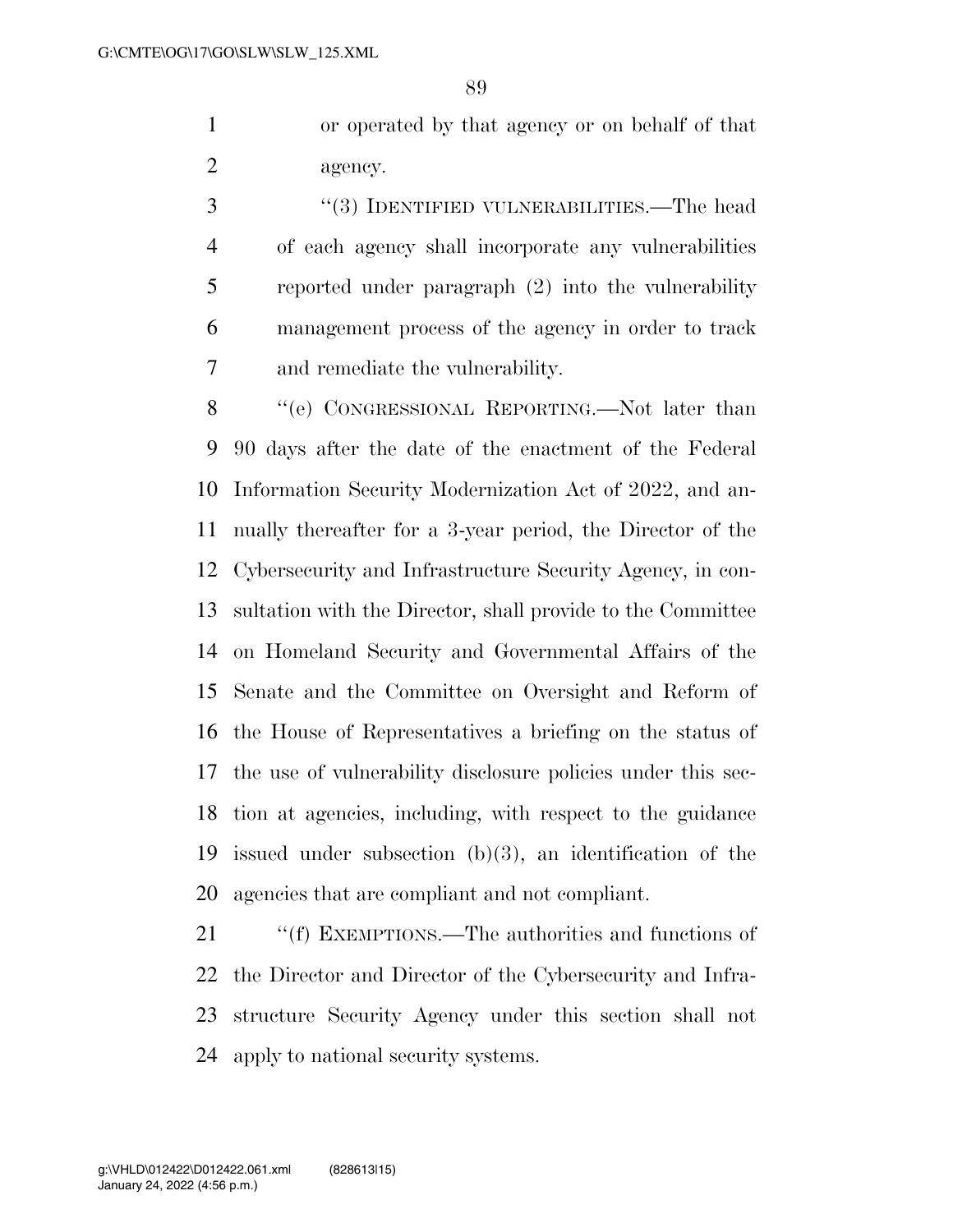''(g) DELEGATION OF AUTHORITY FOR CERTAIN SYSTEMS.—The authorities of the Director and the Direc- tor of the Cybersecurity and Infrastructure Security Agen-cy described in this section shall be delegated—

 ''(1) to the Secretary of Defense in the case of 6 systems described in section  $3553(e)(2)$ ; and

 ''(2) to the Director of National Intelligence in the case of systems described in section 9  $3553(e)(3)$ .".

 (b) SUNSET.—This section shall sunset on the date that is 10 years after the date of the enactment of this Act.

 (c) CLERICAL AMENDMENT.—The table of sections for chapter 35 of title 44, United States Code, is amended by adding after the item relating to section 3559A, as added by this Act, the following:

''3559B. Federal vulnerability disclosure programs''.

### **SEC. 206. IMPLEMENTING ZERO TRUST ARCHITECTURE.**

 (a) GUIDANCE.—The Director shall maintain guid- ance on the adoption of zero trust architecture and not later than 2 years after the date of the enactment of this Act, provide an update to the appropriate congressional committees on progress in increasing the internal defenses of agency systems through such adoption across the gov-ernment, including—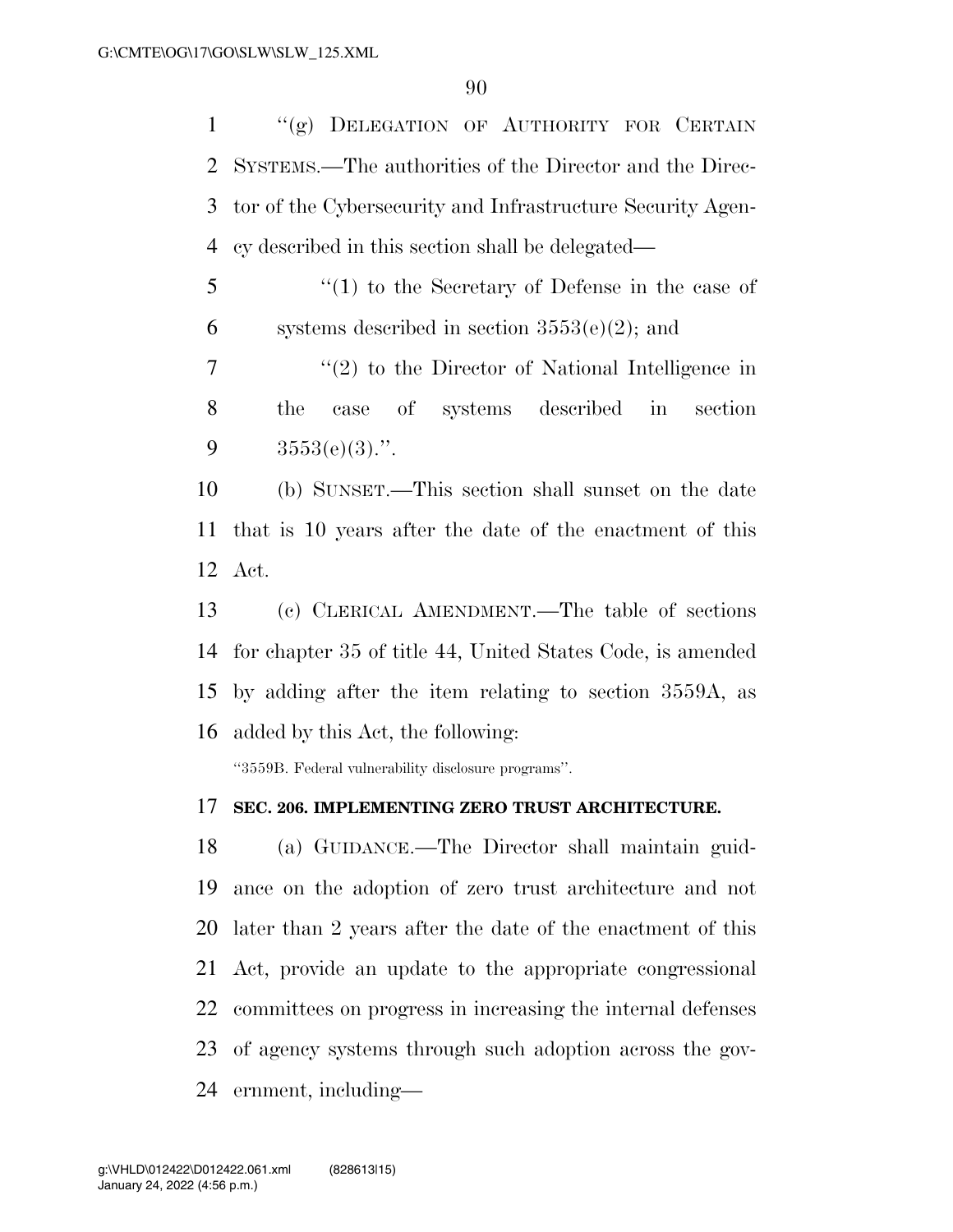| $\mathbf{1}$   | (1) shifting away from "trusted networks" to                 |
|----------------|--------------------------------------------------------------|
| $\overline{2}$ | implement security controls based on a presumption           |
| 3              | of compromise;                                               |
| $\overline{4}$ | (2) implementing principles of least privilege in            |
| 5              | administering information security programs;                 |
| 6              | (3) limiting the ability of entities that cause in-          |
| 7              | cidents to move laterally through or between agency          |
| 8              | systems;                                                     |
| 9              | (4) identifying incidents quickly;                           |
| 10             | (5) isolating and removing unauthorized entities             |
| 11             | from agency systems as quickly as practicable, ac-           |
| 12             | counting for intelligence or law enforcement pur-            |
| 13             | poses;                                                       |
| 14             | $(6)$ otherwise increasing the resource costs for            |
| 15             | entities that cause incidents to be successful; and          |
| 16             | (7) a summary of the agency progress reports                 |
| 17             | required under subsection (b).                               |
|                | (b) AGENCY PROGRESS REPORTS.—Not later than                  |
|                | 19 270 days after the date of the enactment of this Act, the |
|                | 20 head of each agency shall submit to the Director a        |
| 21             | progress report on implementing an information security      |
| 22             | program based on a zero trust architecture, which shall      |
| 23             | include—                                                     |
| 24             | (1) a description of any steps the agency has                |

completed, including progress toward achieving any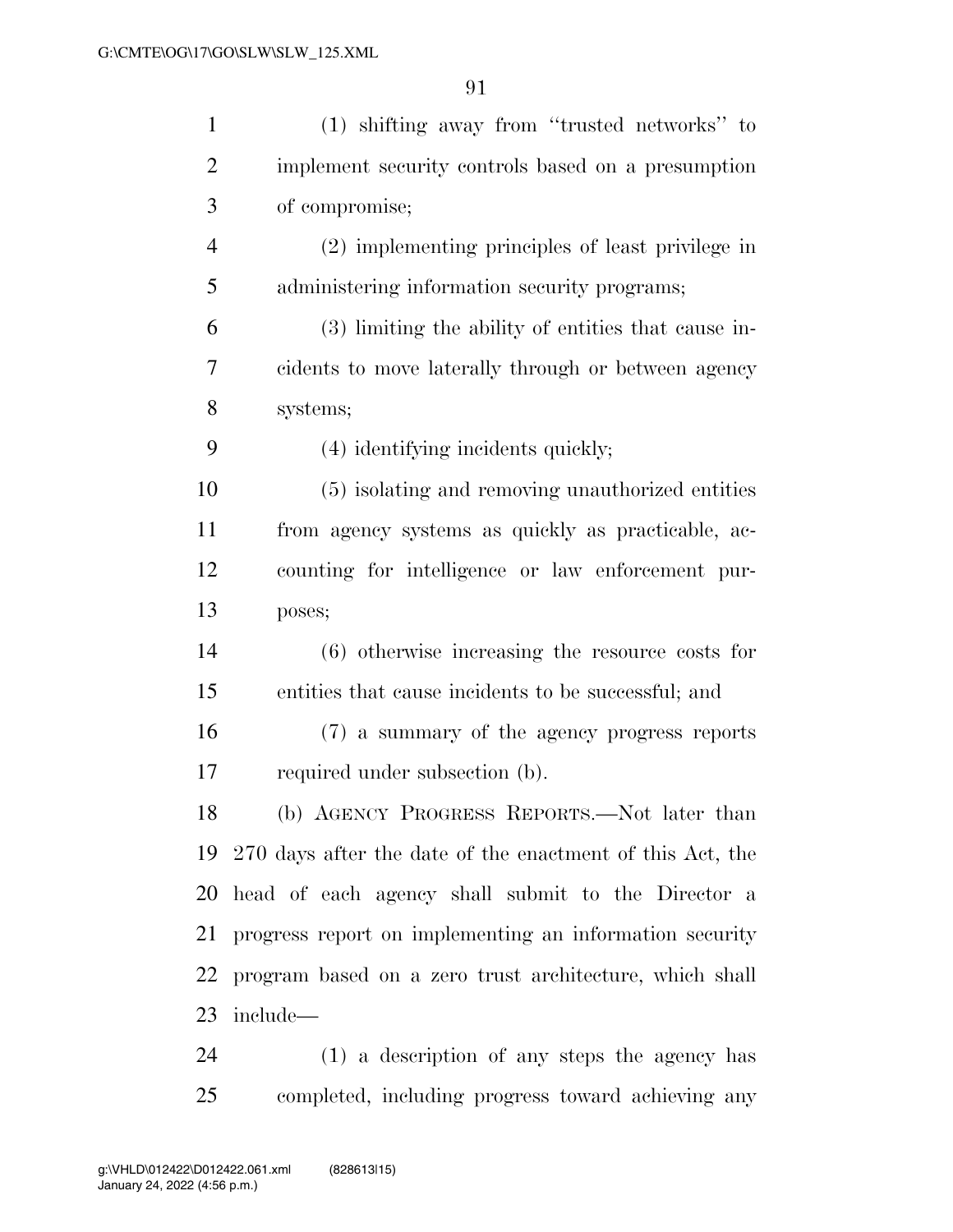requirements issued by the Director, including the 2 adoption of any models or reference architecture;

 (2) an identification of activities that have not yet been completed and that would have the most immediate security impact; and

 (3) a schedule to implement any planned activi-ties.

### **SEC. 207. GAO AUTOMATION REPORT.**

 Not later than 2 years after the date of the enact- ment of this Act, the Comptroller General of the United States shall perform a study on the use of automation and machine-readable data across the Federal Government for cybersecurity purposes, including the automated updating of cybersecurity tools, sensors, or processes employed by 15 agencies under paragraphs  $(1)$ ,  $(5)(C)$ , and  $(8)(B)$  of sec-tion 3554(b) of title 44, United States Code.

# **SEC. 208. EXTENSION OF FEDERAL ACQUISITION SECURITY**

**COUNCIL.** 

 (a) EXTENSION.—Section 1328 of title 41, United States Code, is amended by striking ''the date that'' and all that follows and inserting ''December 31, 2026''.

22 (b) DESIGNATION.—Section  $1322(e)(1)$  of title 41, United States Code, is amended by striking ''Not later than'' and all that follows through the end of the para-graph and inserting the following: ''The Director of OMB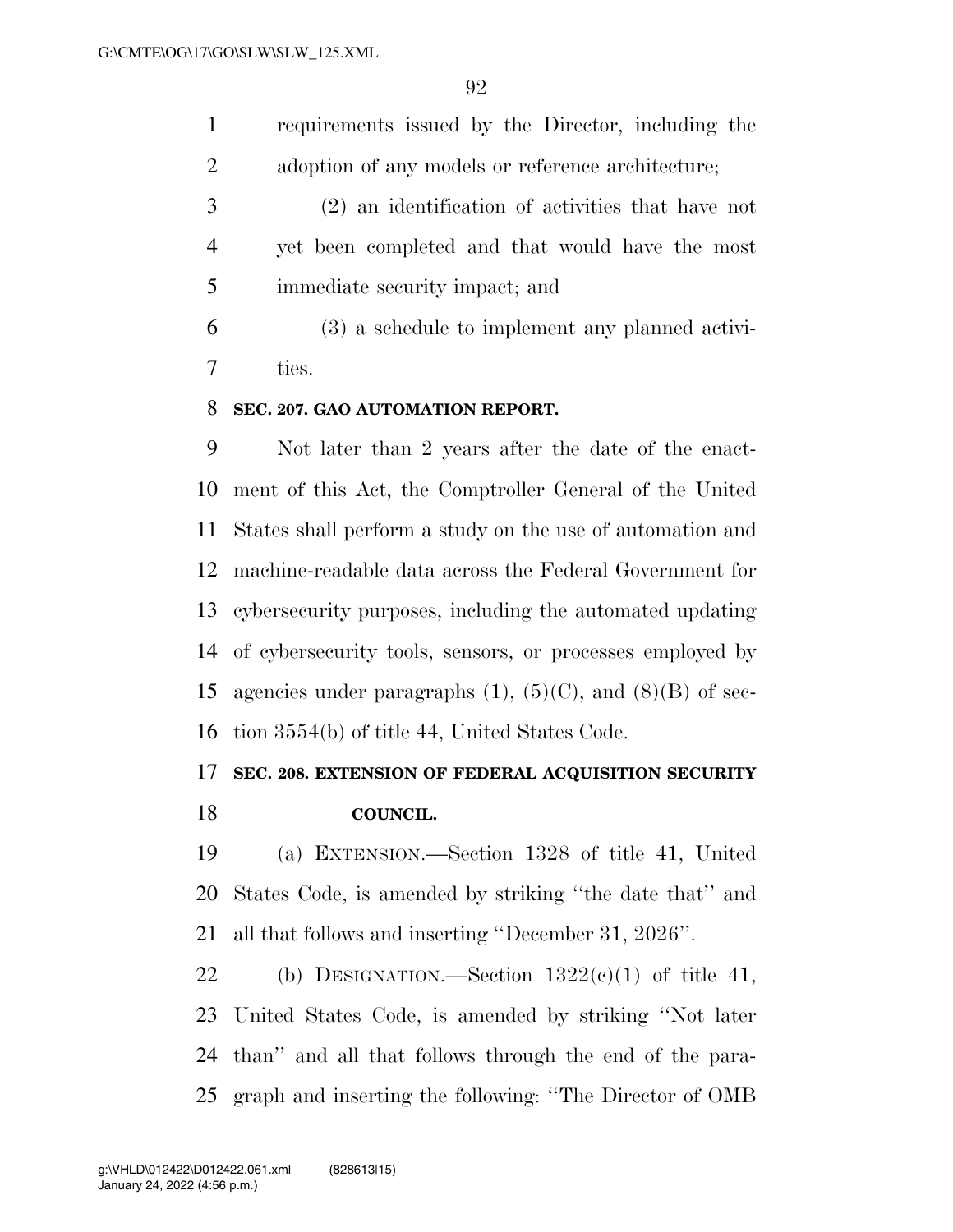shall designate the Federal Chief Information Security Of- ficer appointed by the President under section 3607 of title 44, or an equivalent senior-level official from the Of- fice of Management and Budget if the position is vacant, to serve as the Chairperson of the Council.''. (c) REQUIREMENT.—Subsection 1326(b) of title 41, United States Code, is amended— 8 (1) in paragraph  $(5)$ , by striking "; and" and inserting a semicolon; (2) by redesignating paragraph (6) as para- graph (7); and (3) by inserting after paragraph (5) the fol- lowing new paragraph: ''(6) maintaining an up-to-date and accurate in- ventory of software in use by the agency and, when available, the components of such software, including any available Software Bills of Materials, as applica- ble, that can be communicated when requested to the Federal Acquisition Security Council, the Na- tional Cybersecurity Director, or the Secretary of Homeland Security acting through the Director of Cybersecurity and Infrastructure Security Agency.''.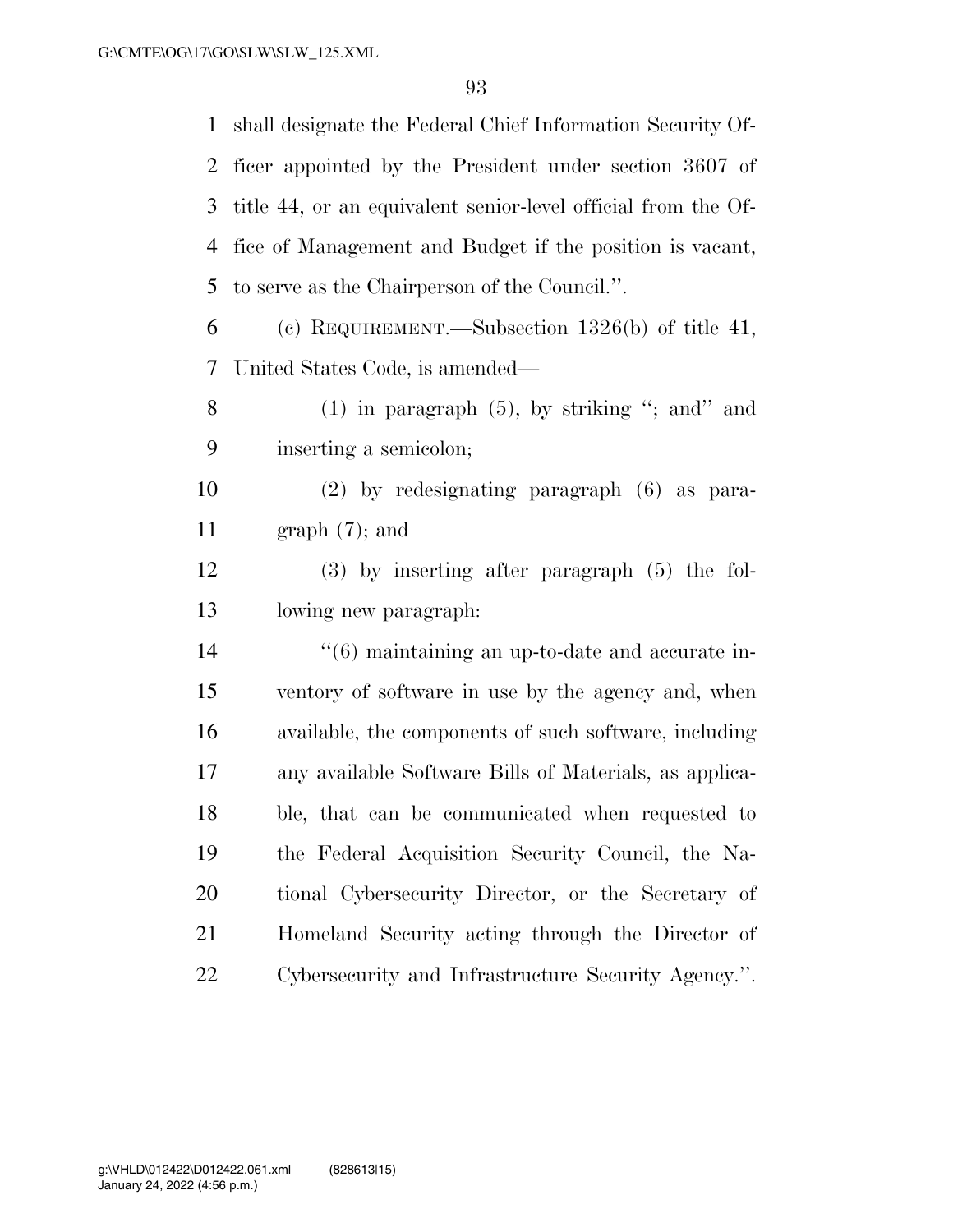# **SEC. 209. FEDERAL CHIEF INFORMATION SECURITY OFFI-CER.**

 (a) AMENDMENT.—Chapter 36 of title 44, United States Code, is amended by inserting at the end:

## **''§ 3607. Federal chief information security officer**

 ''(a) ESTABLISHMENT.—There is established in the Office of the Federal Chief Information Officer of the Of- fice of Management and Budget a Federal Chief Informa- tion Security Officer, who shall be appointed by the Presi-dent.

 ''(b) DUTIES.—The Federal Chief Information Secu- rity Officer shall report to the Federal Chief Information Officer, and assist the Chief Information Officer in car-rying out—

''(1) all functions under this chapter;

 ''(2) all functions assigned to the Director 17 under title II of the E–Government Act of 2002;

18  $\frac{1}{3}$  other electronic government initiatives, consistent with other statutes;

 $\frac{1}{4}$  assisting the Director with carrying out budget formation duties under subtitle II of title 31 as it pertains to the information technology, oper- ations, and workforce resources of Federal agencies to fulfill cybersecurity responsibilities under section 3554, and the duties of the Department of Home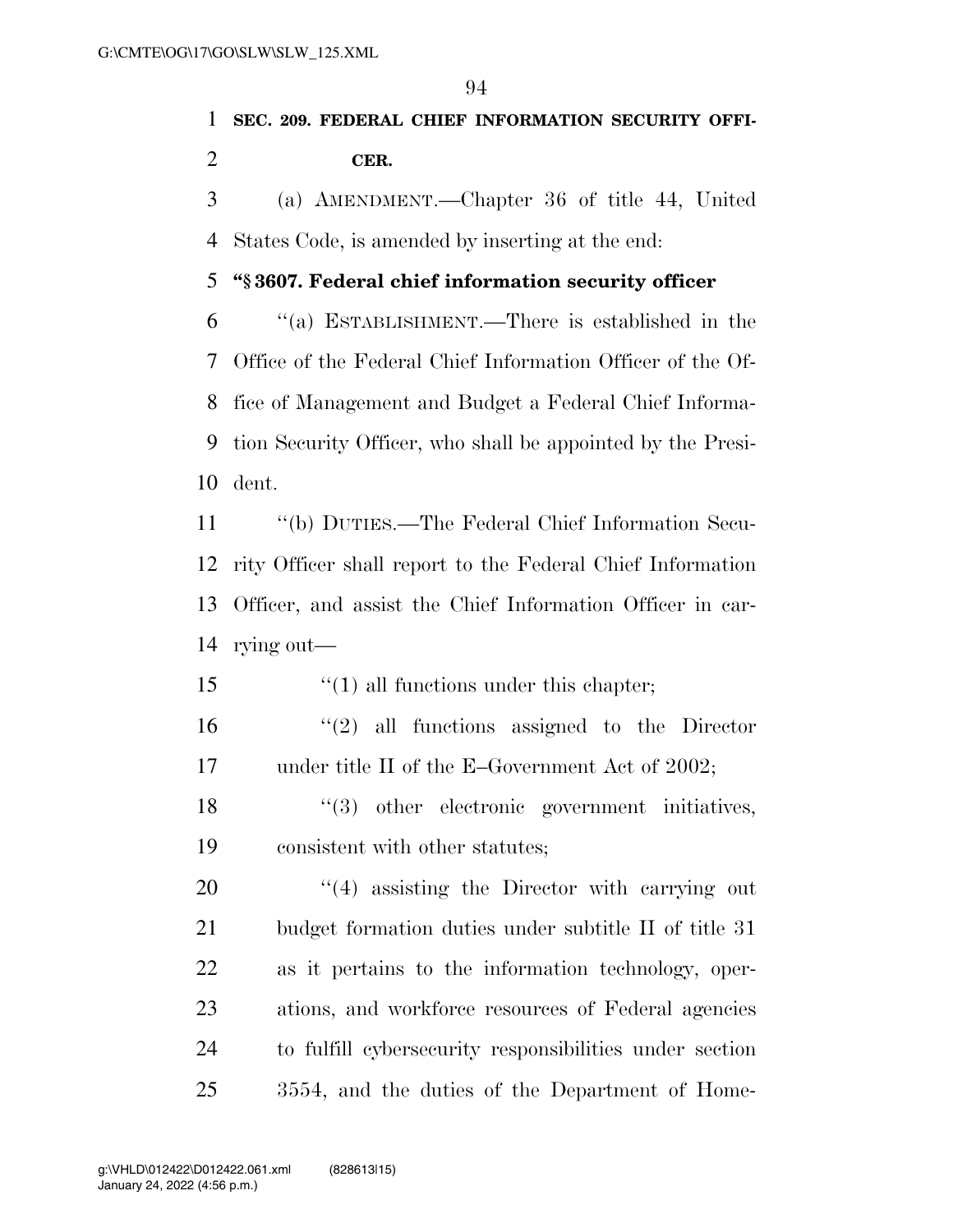land Security duties designated under section 3553; and

 ''(5) other initiatives determined by the Chief Information Officer.

 ''(c) ADDITIONAL DUTIES.—The Federal Chief Infor- mation Security Officer shall work with the Chief Informa- tion Officer to oversee implementation of electronic Gov- ernment under the E–Government Act of 2002, and other relevant statutes, in a manner consistent with law, relating to—

11  $\frac{1}{2}$  (1) cybersecurity strategy, policy, and oper- ations, including the performance of the duties of the Director under subchapter II of chapter 35;

14  $\frac{1}{2}$  the development of enterprise architec-tures;

16  $\frac{16}{3}$  information security;

17  $"(4)$  privacy:

18 ''(5) access to, dissemination of, and preserva-tion of Government information; and

20  $(6)$  other areas of electronic Government as determined by the Administrator.

 ''(d) ASSISTANCE.—The Federal Chief Information Security Officer shall assist the Administrator in the per- formance of electronic Government functions as described in section 3602(f).''.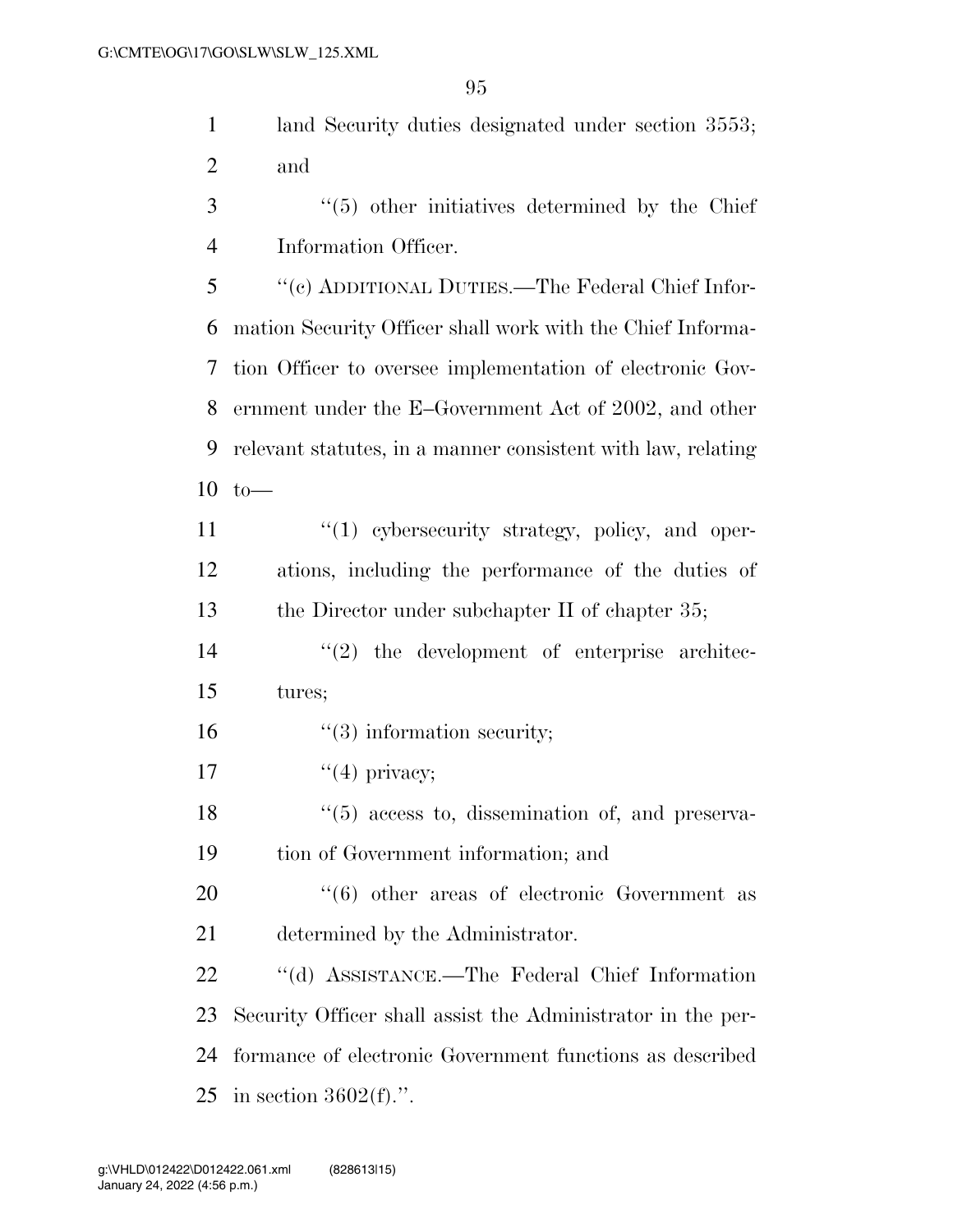(b) DEPUTY NATIONAL CYBER DIRECTOR.—Section 1752 of the William M. (Mac) Thornberry National De- fense Authorization Act for Fiscal Year 2021 (6 U.S.C. 1500; 134 Stat. 4144) is amended by adding at the end the following new subsection:

 ''(d) DEPUTY DIRECTOR.—There shall be a Deputy National Cyber Director for Agency Strategy, Capabilities, and Budget, who shall be the Federal Chief Information Security Officer appointed by the President under section 3607 of title 44, United States Code, and shall report to the Director and assist the office in carrying out the fol- lowing duties as it applies to the protection of Federal in-formation systems by the agencies—

- 14  $\frac{1}{2}$  (1) the preparation and oversight over the im- plementation of national cyber policy and strategy 16 under subsection  $(e)(1)(C)(i)$ ;
- $\text{``(2)}$  the formation and issuance of rec- ommendations to agencies on resource allocations 19 and policies under subsection  $(e)(1)(C)(ii)$ ;

20  $(3)$  reviewing annual budget proposals and making related recommendations under subsection 22 (e)(1)(C)(iii);

23 ''(4) the functions, as determined necessary, of the National Cyber Director under subchapter II of chapter 35 of title 44, United States Code; and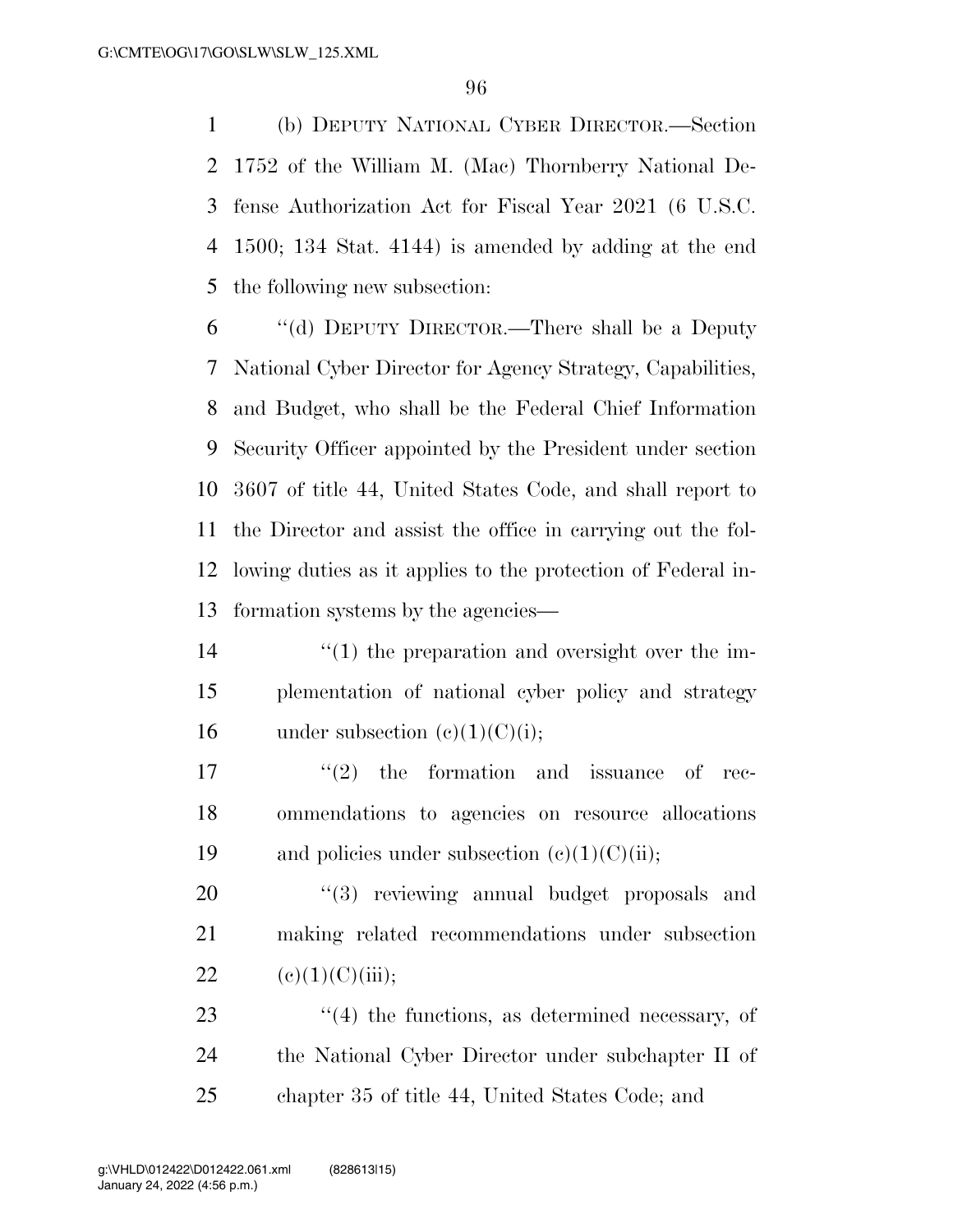1  $\frac{1}{5}$  other initiatives determined by the Direc-2 tor, or to be necessary to coordinate with the Office by the Federal Chief Information Officer.''.

 (c) CLERICAL AMENDMENT.—The table of sections for chapter 36 of title 44, United States Code, is amended by adding after the item relating to section 3606 the fol-lowing:

''3607. Federal chief information security officer''.

### **SEC. 210. EXTENSION OF CHIEF DATA OFFICER COUNCIL.**

 Section 2520A(e)(2) of title 44, United States Code, is amended by striking ''upon the expiration of the 2-year period that begins on the date the Comptroller General submits the report under paragraph (1) to Congress'' and inserting ''January 31, 2030''.

# **SEC. 211. COUNCIL OF THE INSPECTORS GENERAL ON IN-**

## **TEGRITY AND EFFICIENCY DASHBOARD.**

 Section 11(e)(2) of the Inspector General Act of 1978 (5 U.S.C. App.) is amended—

- 18 (1) in subparagraph  $(A)$ , by striking "and" at the end;
- (2) by redesignating subparagraph (B) as sub-paragraph (C); and

 (3) by inserting after subparagraph (A) the fol-lowing:

24 ''(B) that shall include a dashboard of open information security recommendations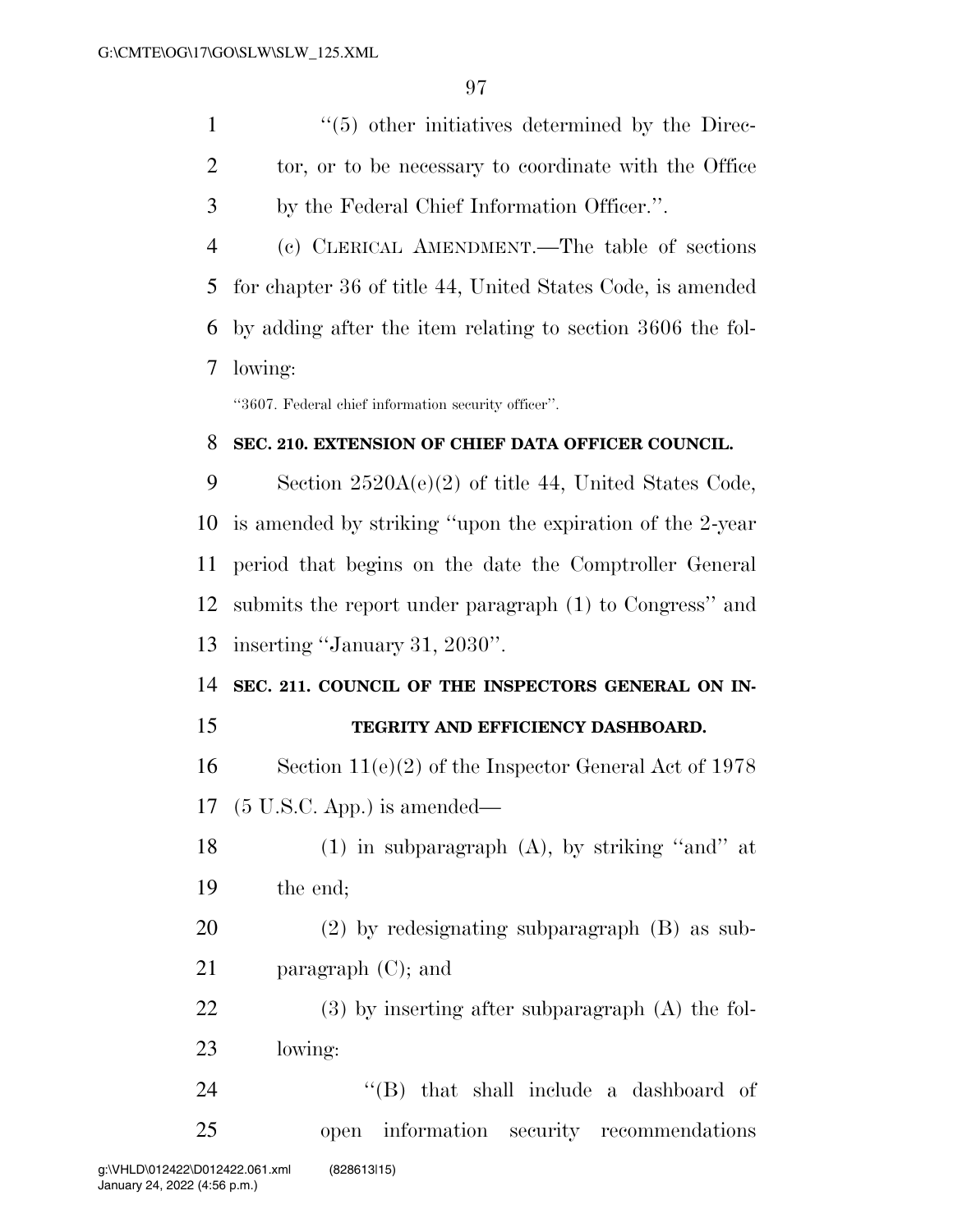identified in the independent evaluations re-2 quired by section  $3555(a)$  of title 44, United States Code; and''.

### **SEC. 212. QUANTITATIVE CYBERSECURITY METRICS.**

 (a) DEFINITION OF COVERED METRICS.—In this sec- tion, the term ''covered metrics'' means the metrics estab- lished, reviewed, and updated under section 224(c) of the Cybersecurity Act of 2015 (6 U.S.C. 1522(c)).

 (b) UPDATING AND ESTABLISHING METRICS.—Not later than 1 year after the date of the enactment of this Act, the Director of the Cybersecurity and Infrastructure Security Agency, in coordination with the Director and consulting with the Director of the National Institute of Standards and Technology, shall—

 (1) evaluate any covered metrics established as of the date of the enactment of this Act; and

 (2) as appropriate and pursuant to section 224(c) of the Cybersecurity Act of 2015 (6 U.S.C. 19  $1522(e)$ —

- (A) update the covered metrics; and
- 21 (B) establish new covered metrics.

22 (c) IMPLEMENTATION.—

23 (1) IN GENERAL.—Not later than 540 days after the date of the enactment of this Act, the Di-rector, in coordination with the Director of the Cy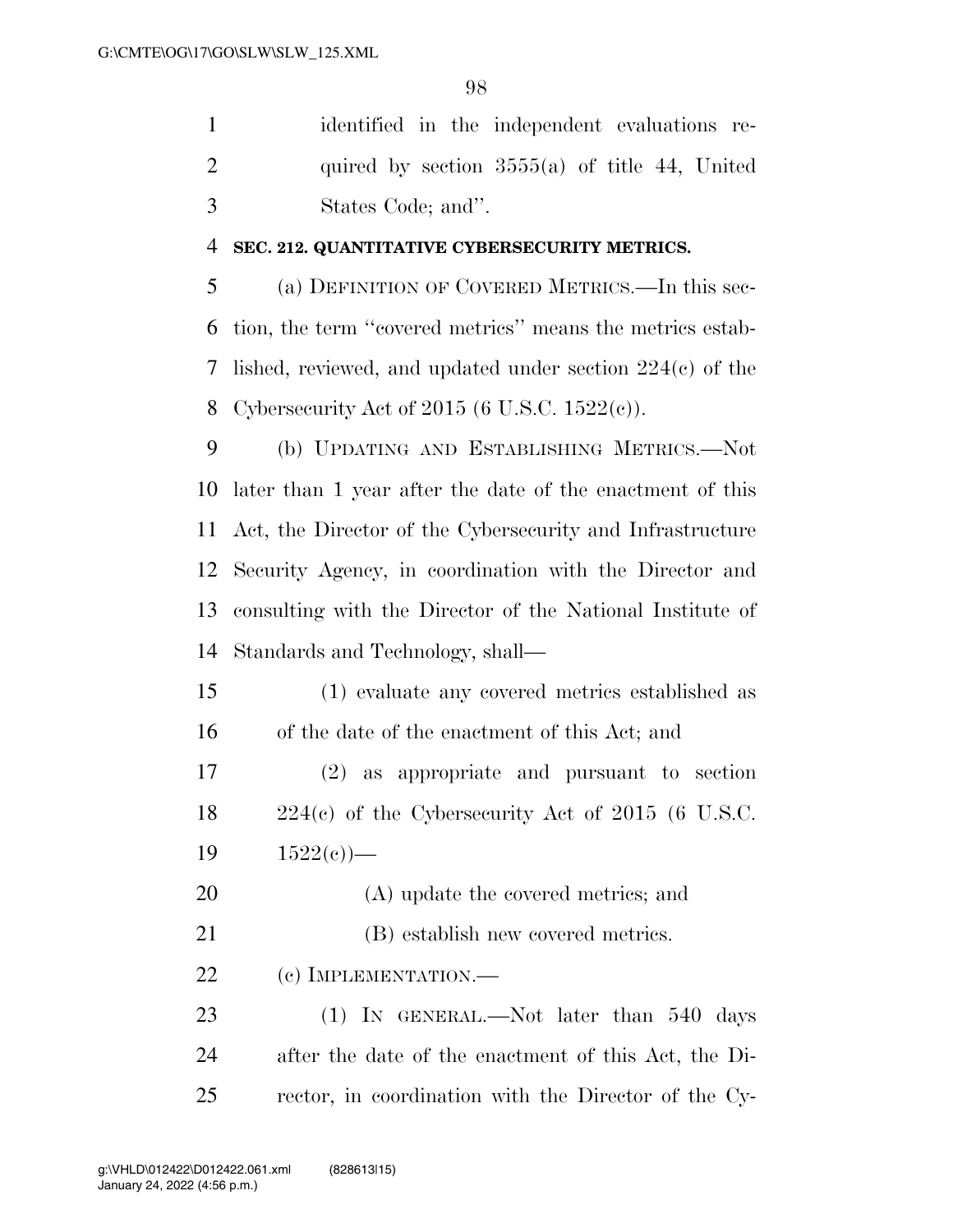bersecurity and Infrastructure Security Agency, shall promulgate guidance that requires each agency to use covered metrics to track trends in the cyber- security and incident response capabilities of the agency.

 (2) PERFORMANCE DEMONSTRATION.—The guidance issued under paragraph (1) and any subse- quent guidance shall require agencies to share with the Director of the Cybersecurity and Infrastructure Security Agency data demonstrating the perform- ance of the agency using the covered metrics in-cluded in the guidance.

 (3) PENETRATION TESTS.—On not less than 2 occasions during the 2-year period following the date on which guidance is promulgated under paragraph (1), the Director shall ensure that not less than 3 agencies are subjected to substantially similar pene- tration tests, as determined by the Director, in co- ordination with the Director of the Cybersecurity and Infrastructure Security Agency, in order to vali-date the utility of the covered metrics.

 (4) ANALYSIS CAPACITY.—The Director of the Cybersecurity and Infrastructure Security Agency shall develop a capability that allows for the analysis of the covered metrics, including cross-agency per-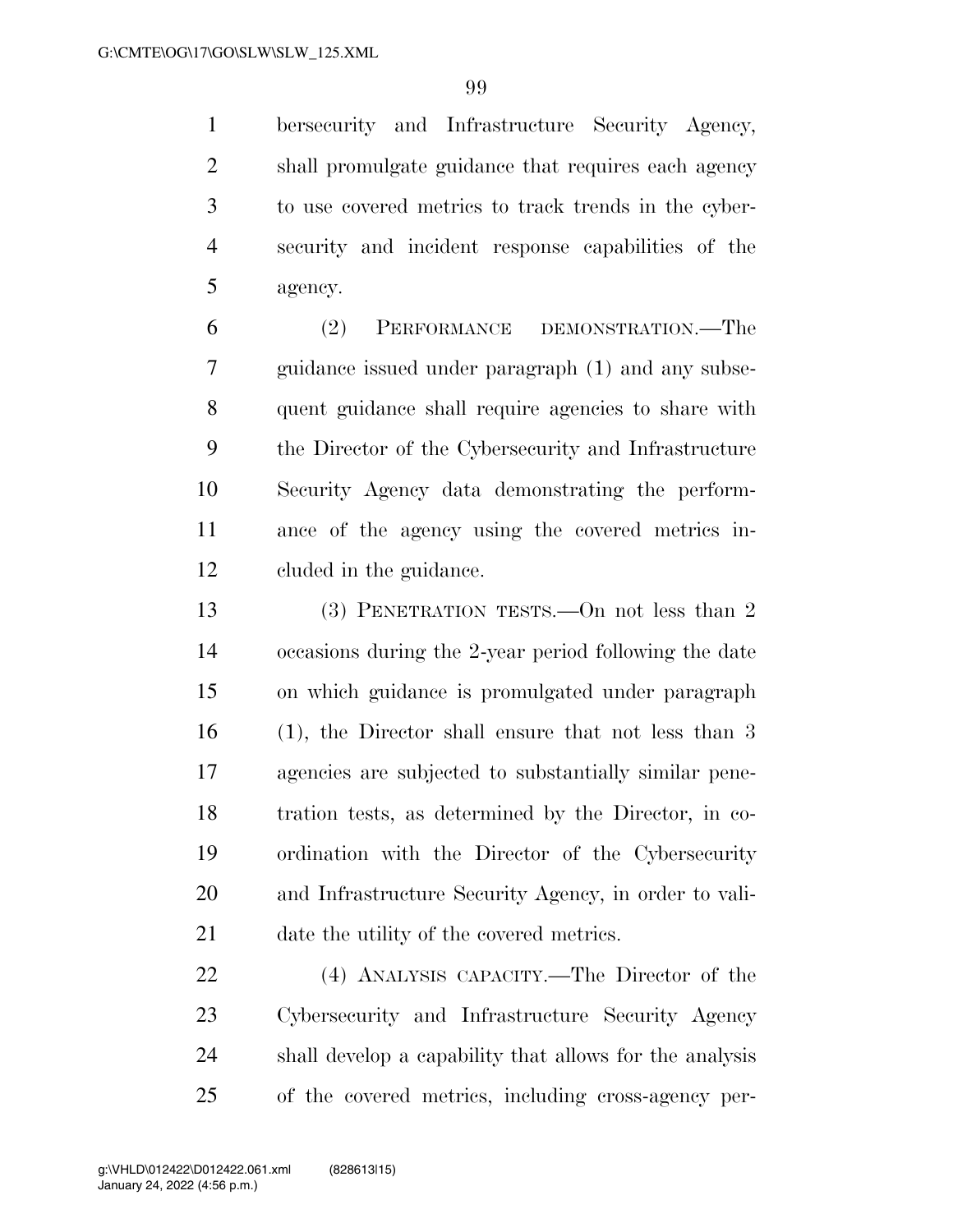- formance of agency cybersecurity and incident re-sponse capability trends.
- (d) CONGRESSIONAL REPORTS.—

4 (1) UTILITY OF METRICS.—Not later than 1 year after the date of the enactment of this Act, the Director of the Cybersecurity and Infrastructure Se- curity Agency, in coordination with the Director, shall submit to the appropriate congressional com-mittees a report on the utility of the covered metrics.

10 (2) USE OF METRICS.—Not later than 180 days after the date on which the Director promulgates guidance under subsection (c)(1), the Director shall submit to the appropriate congressional committees a report on the results of the use of the covered metrics by agencies.

 (e) FEDERAL CYBERSECURITY ENHANCEMENT ACT OF 2015 UPDATES.—The Federal Cybersecurity Enhance- ment Act of 2015 (6 U.S.C. 1521 et seq) is amended— 19 (1) in section  $222(3)(B)$ , by inserting "and the Committee on Oversight and Reform'' before ''of the House of Representatives''; and (2) in section 224—

 (A) by amending subsection (c) to read as follows: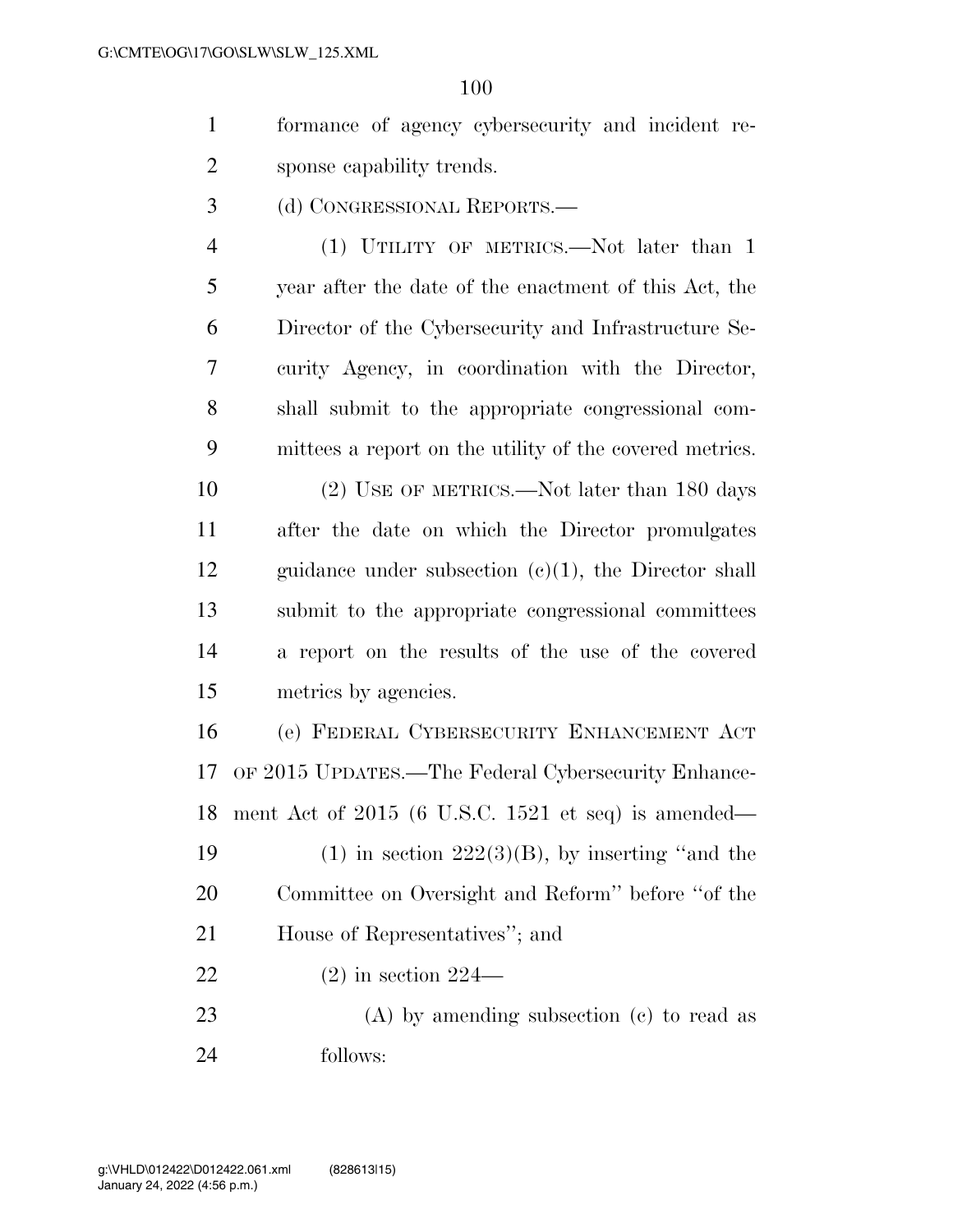''(c) IMPROVED METRICS.—The Director of the Cy- bersecurity and Infrastructure Security Agency, in coordi- nation with the Director, shall establish, review, and up- date metrics to measure the cybersecurity and incident re- sponse capabilities of agencies in accordance with the re- sponsibilities of agencies under section 3554 of title 44, United States Code.''; (B) by striking subsection (e); and (C) by redesignating subsection (f) as sub- section (e). **TITLE III—PILOT PROGRAMS TO ENHANCE FEDERAL CYBER- SECURITY SEC. 301. RISK-BASED BUDGET PILOT.**  (a) DEFINITIONS.—In this section: (1) APPROPRIATE CONGRESSIONAL COMMIT- TEES.—The term ''appropriate congressional com- mittees'' means— (A) the Committee on Homeland Security and Governmental Affairs and the Committee on Appropriations of the Senate; and (B) the Committee on Homeland Security, the Committee on Oversight and Reform, and the Committee on Appropriations of the House of Representatives.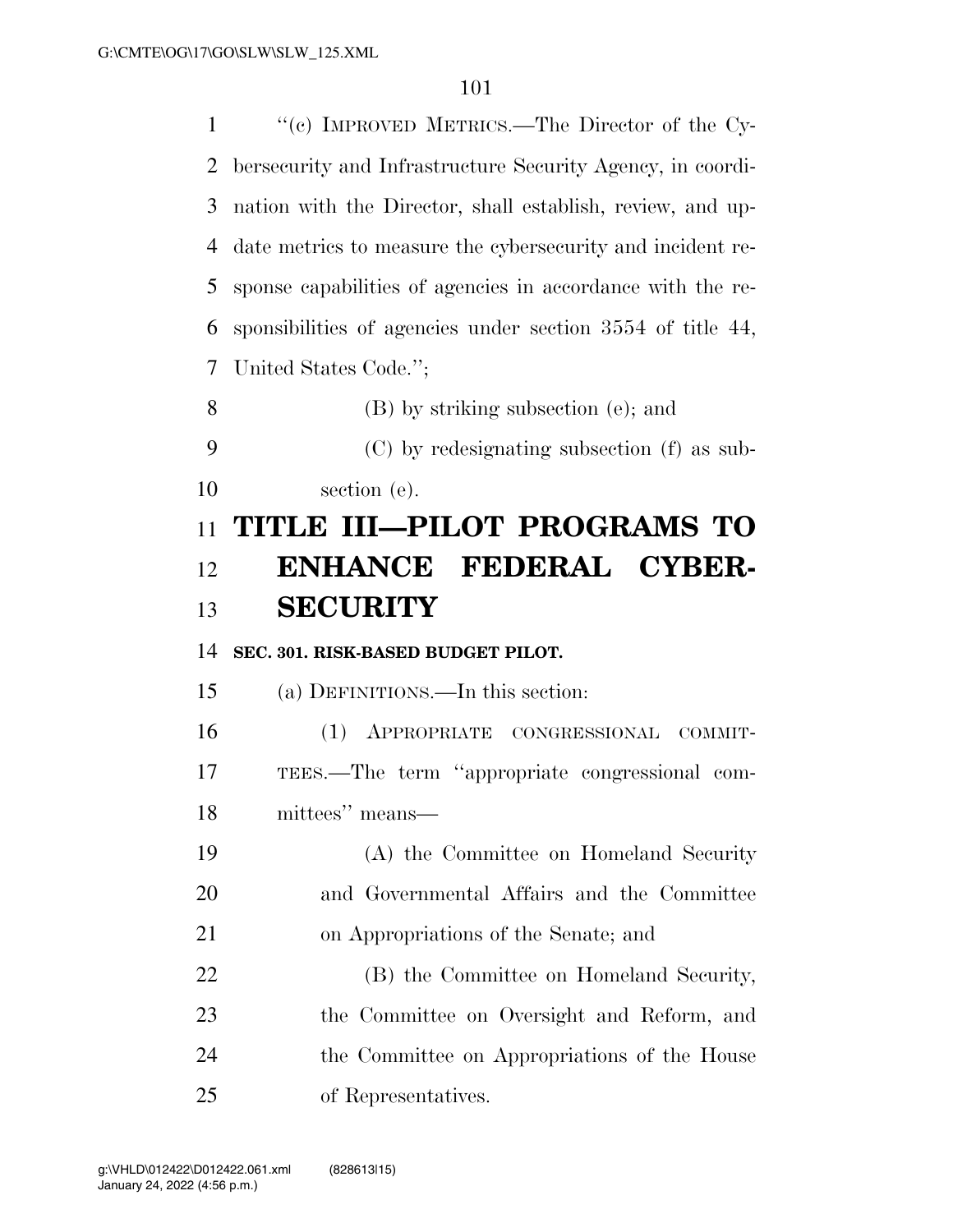| $\mathbf{1}$   | (2) INFORMATION TECHNOLOGY.—The term                |
|----------------|-----------------------------------------------------|
| $\overline{2}$ | "information technology"—                           |
| 3              | $(A)$ has the meaning given the term in sec-        |
| $\overline{4}$ | tion 11101 of title 40, United States Code; and     |
| 5              | (B) includes the hardware and software              |
| 6              | systems of a Federal agency that monitor and        |
| 7              | control physical equipment and processes of the     |
| 8              | Federal agency.                                     |
| 9              | (3)<br>RISK-BASED BUDGET.—The term "risk-           |
| 10             | based budget" means a budget—                       |
| 11             | (A) developed by identifying<br>and                 |
| 12             | prioritizing cybersecurity risks<br>and             |
| 13             | vulnerabilities, including impact on agency oper-   |
| 14             | ations in the case of a cyber attack, through       |
| 15             | analysis of cyber threat intelligence, incident     |
| 16             | data, and tactics, techniques, procedures, and      |
| 17             | capabilities of cyber threats; and                  |
| 18             | (B) that allocates resources based on the           |
| 19             | risks identified and prioritized under subpara-     |
| 20             | graph(A).                                           |
| 21             | ESTABLISHMENT OF RISK-BASED<br>(b)<br><b>BUDGET</b> |
| 22             | PILOT.                                              |
| 23             | $(1)$ In GENERAL.—                                  |
| 24             | $(A)$ MODEL.—Not later than 1 year after            |
| 25             | the first publication of the budget submitted by    |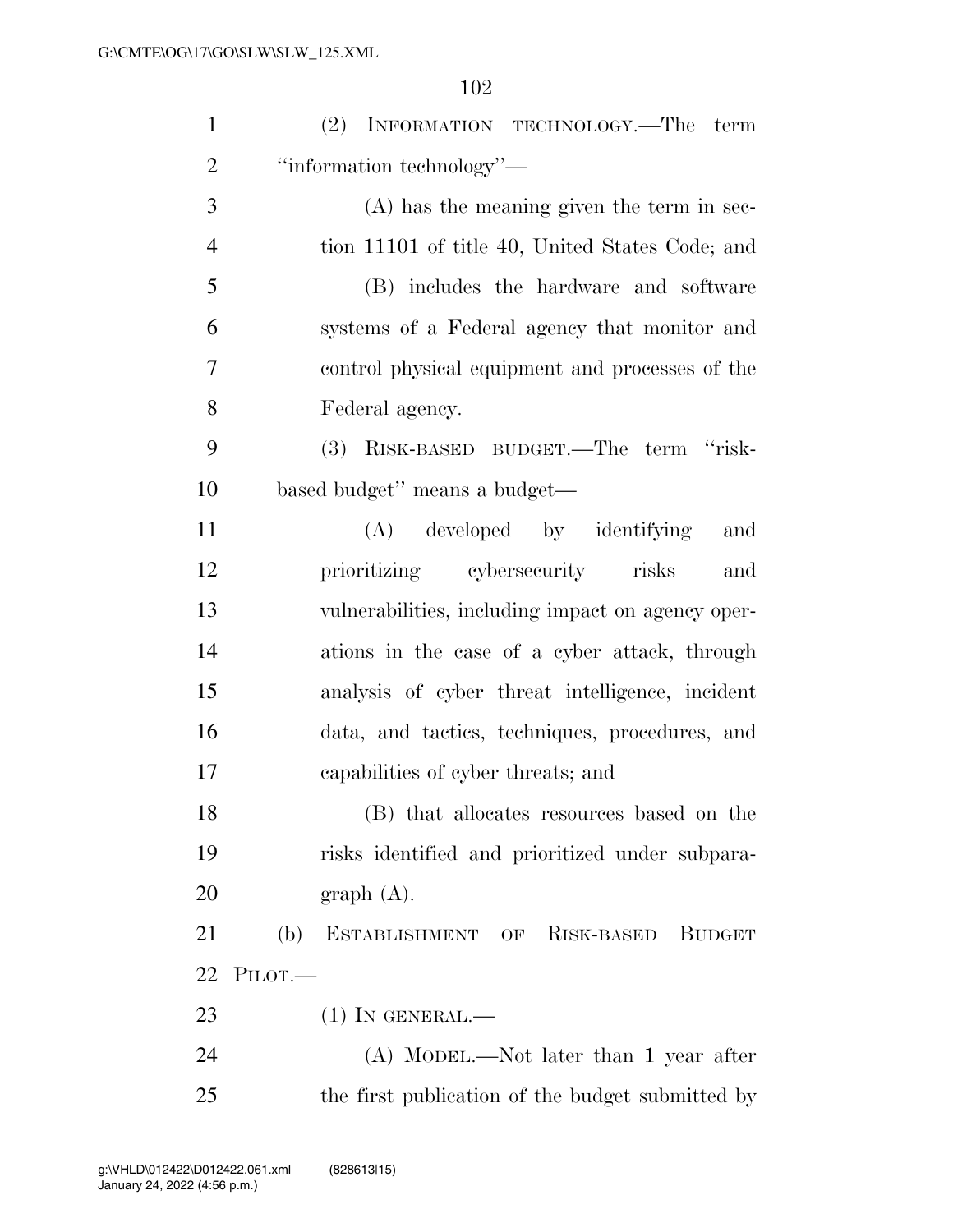| $\mathbf{1}$   | the President under section $1105$ of title 31,   |
|----------------|---------------------------------------------------|
| $\overline{2}$ | United States Code, following the date of the     |
| 3              | enactment of this Act, the Director, in consulta- |
| $\overline{4}$ | tion with the Director of the Cybersecurity and   |
| 5              | Infrastructure Security Agency and the Na-        |
| 6              | tional Cyber Director and in coordination with    |
| $\overline{7}$ | the Director of the National Institute of Stand-  |
| 8              | ards and Technology, shall conduct a pilot for    |
| 9              | creating a risk-based budget for cybersecurity    |
| 10             | spending.                                         |
| 11             | (B) CONTENTS OF PILOT.—The pilot re-              |
| 12             | quired to be developed under this paragraph       |
| 13             | shall—                                            |
| 14             | (i) consider Federal and non-Federal              |
| 15             | cyber threat intelligence products, where         |
| 16             | available, to identify threats,                   |
| 17             | vulnerabilities, and risks;                       |
| 18             | (ii) consider the impact on agency op-            |
| 19             | erations of incidents, including<br>the           |
| 20             | interconnectivity to other agency systems         |
| 21             | and the operations of other agencies;             |
| 22             | (iii) indicate where resources should             |
| 23             | be allocated to have the greatest impact on       |
| 24             | mitigating current and future threats and         |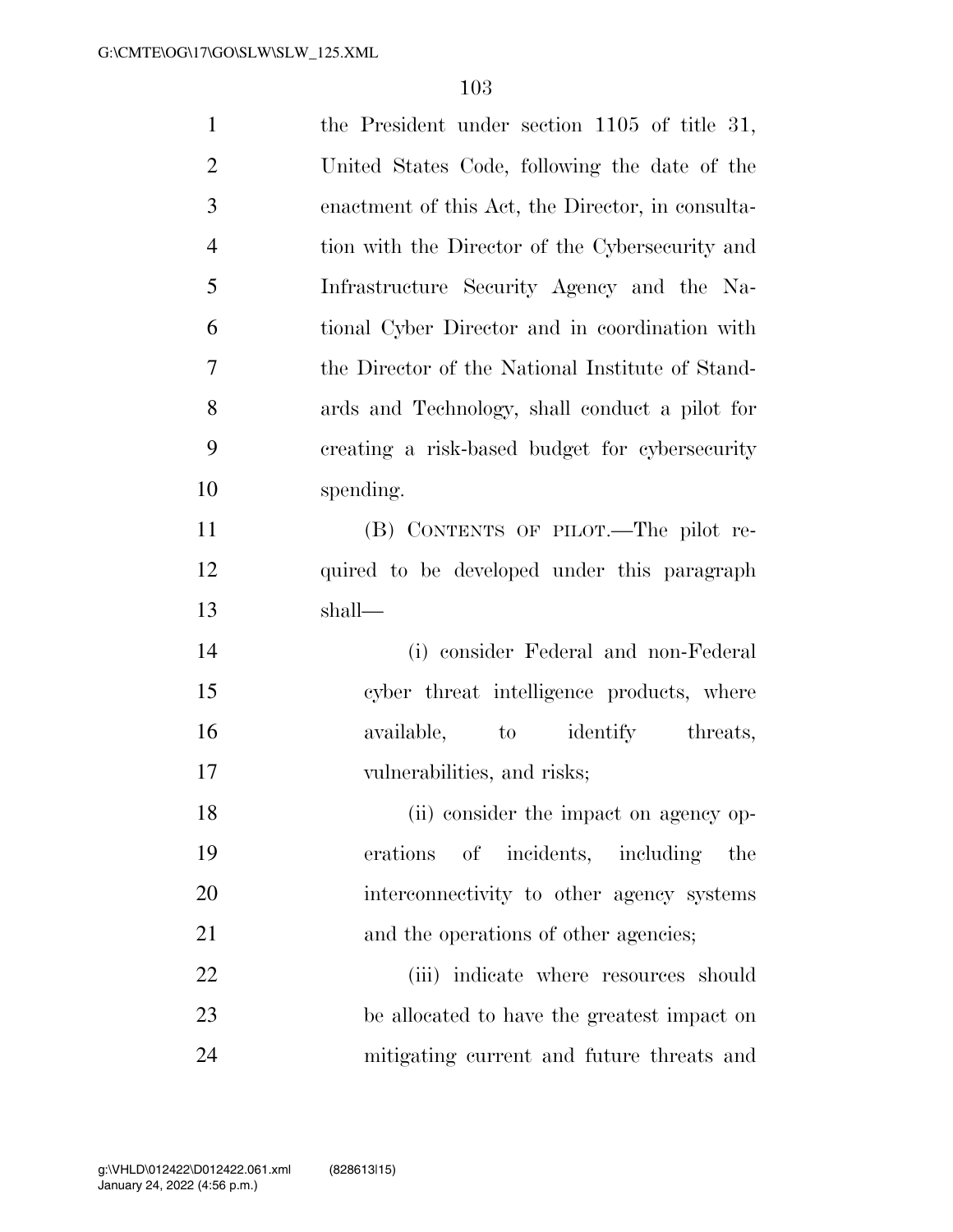| $\mathbf{1}$   | current and future cybersecurity capabili-           |
|----------------|------------------------------------------------------|
| $\overline{2}$ | ties;                                                |
| 3              | (iv) be used to inform acquisition and               |
| $\overline{4}$ | sustainment of-                                      |
| 5              | (I) information technology and                       |
| 6              | cybersecurity tools;                                 |
| $\tau$         | (II) information technology and                      |
| 8              | cybersecurity architectures;                         |
| 9              | (III) information technology and                     |
| 10             | cybersecurity personnel; and                         |
| 11             | (IV) cybersecurity and informa-                      |
| 12             | tion technology concepts of operations;              |
| 13             | and                                                  |
| 14             | (v) be used to evaluate and inform                   |
| 15             | government-wide cybersecurity programs of            |
| 16             | the Department of Homeland Security.                 |
| 17             | (2) REPORTS.—Not later than 2 years after the        |
| 18             | first publication of the budget submitted by the     |
| 19             | President under section 1105 of title 31, United     |
| 20             | States Code, following the date of the enactment of  |
| 21             | this Act, the Director shall submit a report to Con- |
| 22             | gress on the implementation of the pilot for risk-   |
| 23             | based budgeting for cybersecurity spending, an as-   |
| 24             | sessment of agency implementation, and an evalua-    |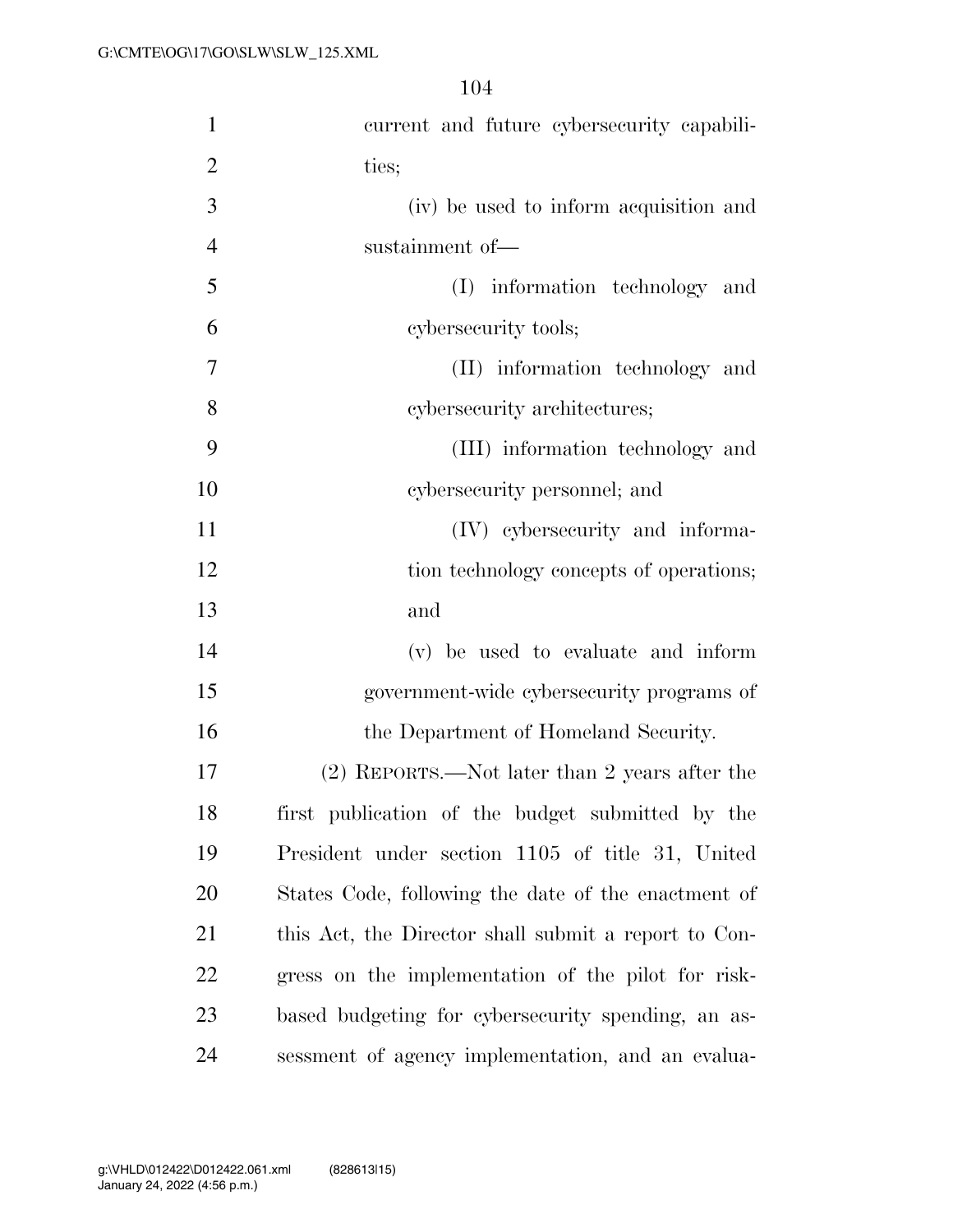| tion of whether the risk-based budget helps to miti-                                                                                                                                                                                                                                                                                                                                 |
|--------------------------------------------------------------------------------------------------------------------------------------------------------------------------------------------------------------------------------------------------------------------------------------------------------------------------------------------------------------------------------------|
| gate cybers ecurity vulnerabilities.                                                                                                                                                                                                                                                                                                                                                 |
| $\overline{a}$ $\overline{a}$ $\overline{a}$ $\overline{a}$ $\overline{a}$ $\overline{a}$ $\overline{a}$ $\overline{a}$ $\overline{a}$ $\overline{a}$ $\overline{a}$ $\overline{a}$ $\overline{a}$ $\overline{a}$ $\overline{a}$ $\overline{a}$ $\overline{a}$ $\overline{a}$ $\overline{a}$ $\overline{a}$ $\overline{a}$ $\overline{a}$ $\overline{a}$ $\overline{a}$ $\overline{$ |

 (3) GAO REPORT.—Not later than 3 years after the date on which the first budget of the Presi- dent is submitted to Congress containing the valida-6 tion required under section  $1105(a)(35)(A)(i)(V)$  of title 31, United States Code, as amended by sub- section (c), the Comptroller General of the United States shall submit to the appropriate congressional committees a report that includes—

 (A) an evaluation of the success of pilot agencies in implementing risk-based budgets;

 (B) an evaluation of whether the risk- based budgets developed by pilot agencies are effective at informing Federal Government-wide cybersecurity programs; and

 (C) any other information relating to risk- based budgets the Comptroller General deter-mines appropriate.

## **SEC. 302. ACTIVE CYBER DEFENSIVE STUDY.**

 (a) DEFINITION.—In this section, the term ''active defense technique'' has the meaning given in guidance issued by the Director, in coordination with the Attorney General.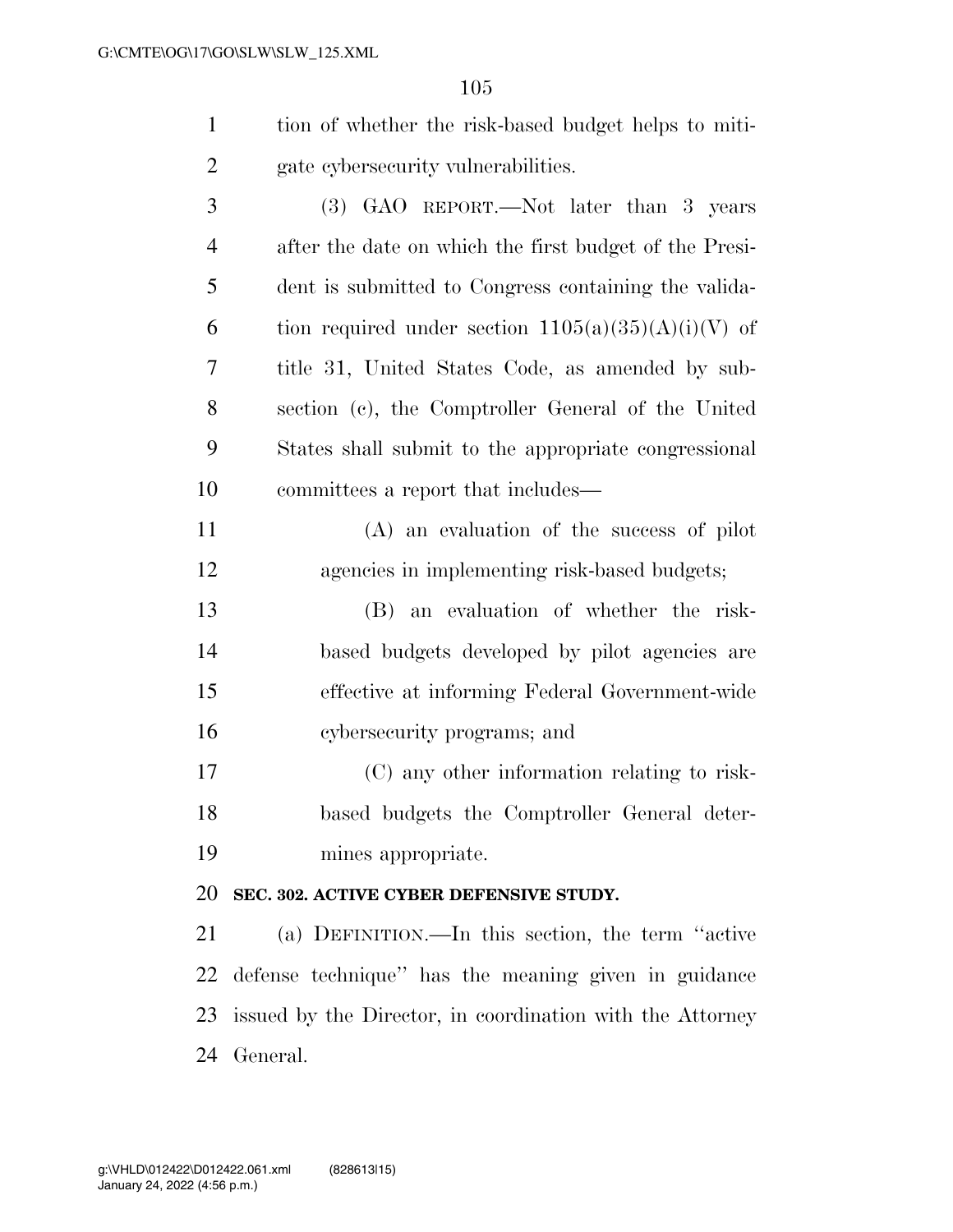| 1  | (b) STUDY.—Not later than 180 days after the date          |
|----|------------------------------------------------------------|
| 2  | of the enactment of this Act, the Director of the Cyberse- |
| 3  | curity and Infrastructure Security Agency, in coordination |
| 4  | with the Director and the National Cyber Director, shall   |
| 5  | perform a study on the use of active defense techniques    |
| 6  | to enhance the security of agencies, which shall include—  |
| 7  | (1) a review of legal restrictions on the use of           |
| 8  | different active cyber defense techniques in Federal       |
| 9  | environments, in consultation with the Attorney            |
| 10 | General;                                                   |
| 11 | $(2)$ an evaluation of —                                   |
| 12 | $(A)$ the efficacy of a selection of active de-            |
| 13 | fense techniques determined by the Director of             |
| 14 | the Cybersecurity and Infrastructure Security              |
| 15 | Agency; and                                                |
| 16 | (B) factors that impact the efficacy of the                |
| 17 | active defense techniques evaluated under sub-             |
| 18 | paragraph $(A)$ ;                                          |
| 19 | (3) recommendations on safeguards and proce-               |
| 20 | dures that shall be established to require that active     |
| 21 | defense techniques are adequately coordinated to en-       |
| 22 | sure that active defense techniques do not impede          |
| 23 | agency operations and mission delivery, threat re-         |
| 24 | sponse efforts, criminal investigations, and national      |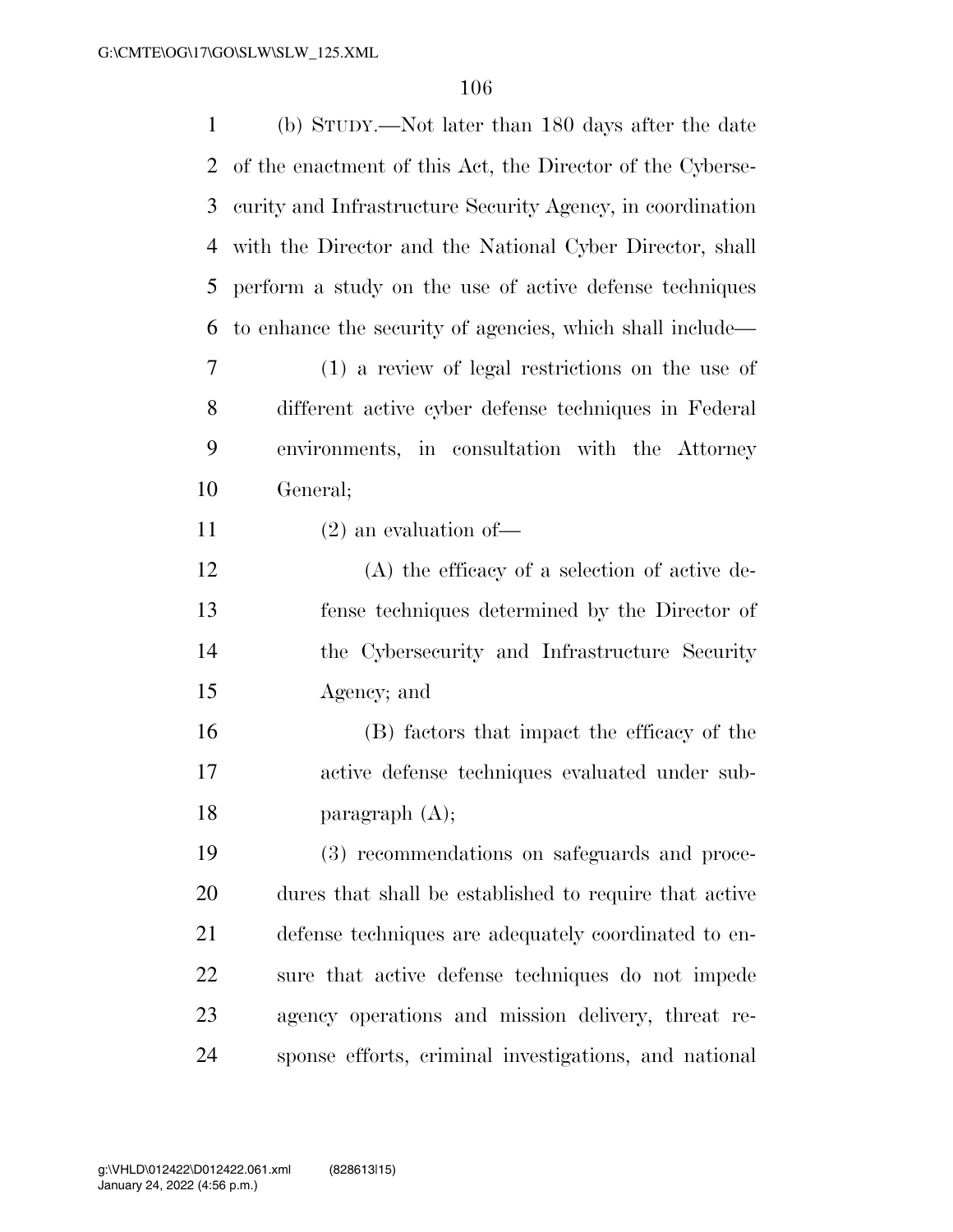security activities, including intelligence collection; and

 (4) the development of a framework for the use of different active defense techniques by agencies.

 **SEC. 303. SECURITY OPERATIONS CENTER AS A SERVICE PILOT.** 

 (a) PURPOSE.—The purpose of this section is for the Director of the Cybersecurity and Infrastructure Security Agency to run a security operation center on behalf of the head of another agency, alleviating the need to duplicate this function at every agency, and empowering a greater centralized cybersecurity capability.

 (b) PLAN.—Not later than 1 year after the date of the enactment of this Act, the Director of the Cybersecu- rity and Infrastructure Security Agency shall develop a plan to establish a centralized Federal security operations center shared service offering within the Cybersecurity and Infrastructure Security Agency.

 (c) CONTENTS.—The plan required under subsection (b) shall include considerations for—

 (1) collecting, organizing, and analyzing agency information system data in real time;

(2) staffing and resources; and

 (3) appropriate interagency agreements, con-cepts of operations, and governance plans.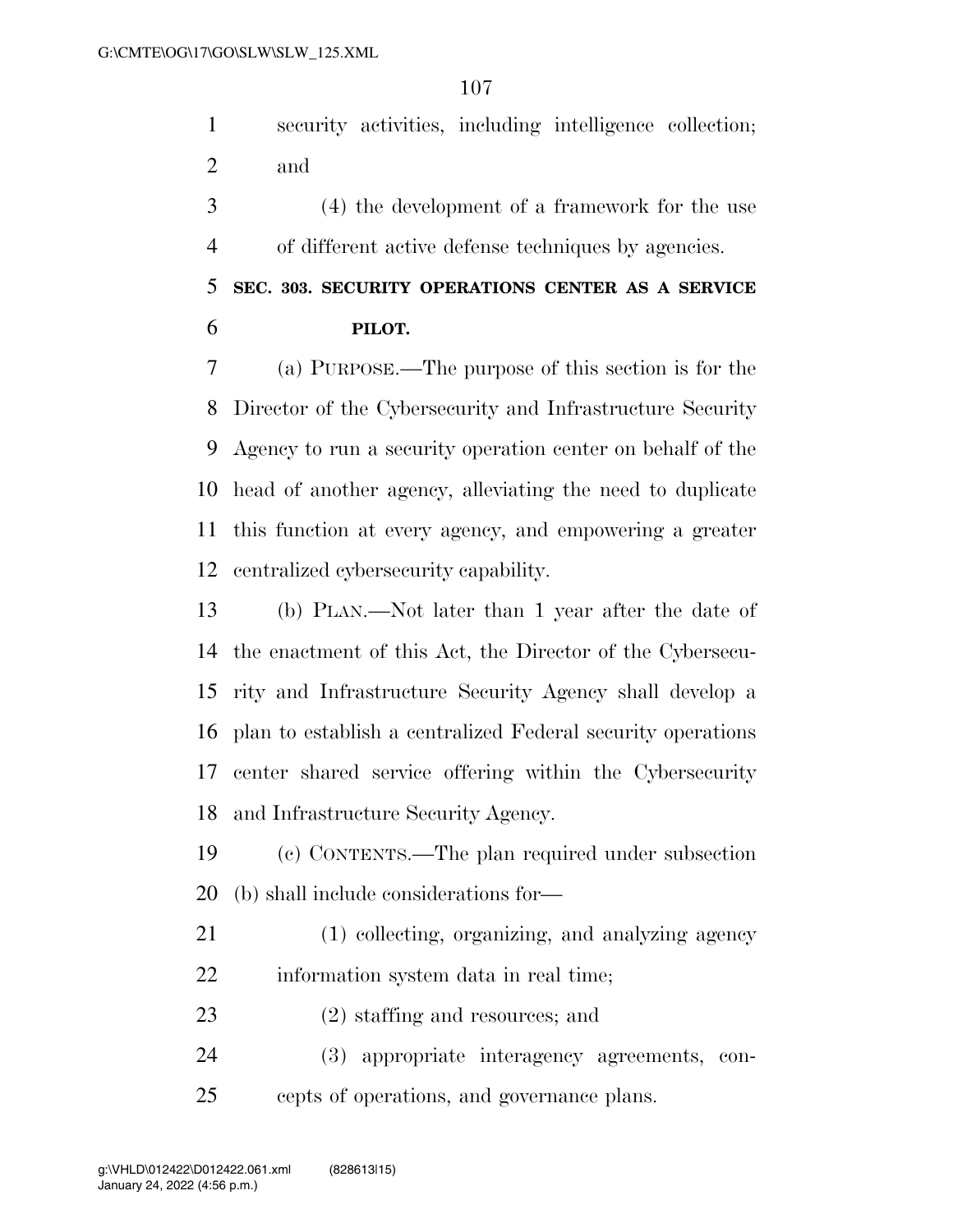(d) PILOT PROGRAM.—

2 (1) IN GENERAL.—Not later than 180 days after the date on which the plan required under sub- section (b) is developed, the Director of the Cyberse- curity and Infrastructure Security Agency, in con- sultation with the Director of the Office of Manage- ment and Budget, shall enter into a 1-year agree- ment with not less than 2 agencies to offer a secu-rity operations center as a shared service.

 (2) ADDITIONAL AGREEMENTS.—After the date on which the briefing required under subsection (e)(1) is provided, the Director of the Cybersecurity and Infrastructure Security Agency, in consultation with the Director of the Office of Management and Budget, may enter into additional 1-year agreements described in paragraph (1) with agencies.

(e) BRIEFING AND REPORT.—

 (1) BRIEFING.—Not later than 270 days after the date of the enactment of this Act, the Director of the Cybersecurity and Infrastructure Security Agency shall provide to appropriate congressional committees a briefing on the parameters of any 1- year agreements entered into under subsection 24 (d)(1).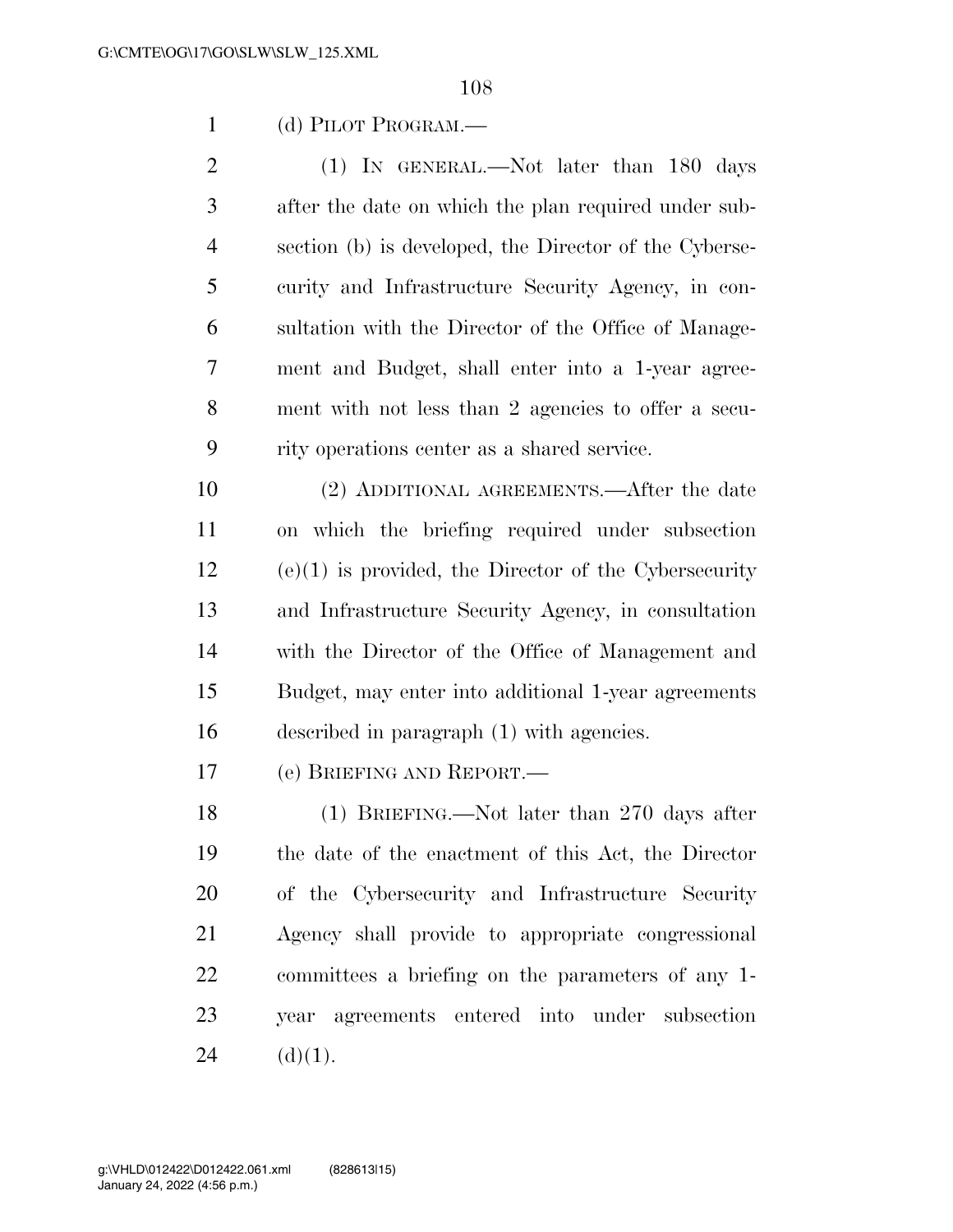| $\mathbf{1}$   | (2) REPORT.—Not later than 90 days after the                 |
|----------------|--------------------------------------------------------------|
| $\overline{2}$ | date on which the first 1-year agreement entered             |
| 3              | into under subsection (d) expires, the Director of the       |
| $\overline{4}$ | Cybersecurity and Infrastructure Security Agency             |
| 5              | shall submit to appropriate congressional committees         |
| 6              | a report on-                                                 |
| 7              | $(A)$ the agreement; and                                     |
| 8              | (B) any additional agreements entered into                   |
| 9              | with agencies under subsection (d).                          |
| 10             | SEC. 304. ENDPOINT DETECTION AND RESPONSE AS A               |
| 11             | <b>SERVICE PILOT.</b>                                        |
|                |                                                              |
| 12             | (a) PURPOSE.—The Cybersecurity and Infrastruc-               |
| 13             | ture Security Agency is directed to establish and conduct    |
| 14             | a pilot to determine the feasibility, value, and efficacy of |
| 15             | providing endpoint detection and response capabilities as    |
| 16             | a shared service to Federal agencies to reduce costs, en-    |
| 17             | hance interoperability, and continuously detect and miti-    |
| 18             | gate threat activity on Federal networks.                    |
| 19             | (b) PLAN.—Not later than 90 days after the date of           |
| 20             | the enactment of this Act, the Director of the Cybersecu-    |
| 21             | rity and Infrastructure Security Agency shall develop a      |
| 22             | plan to establish a centralized endpoint detection and re-   |

and Infrastructure Security Agency.

sponse shared service offering within the Cybersecurity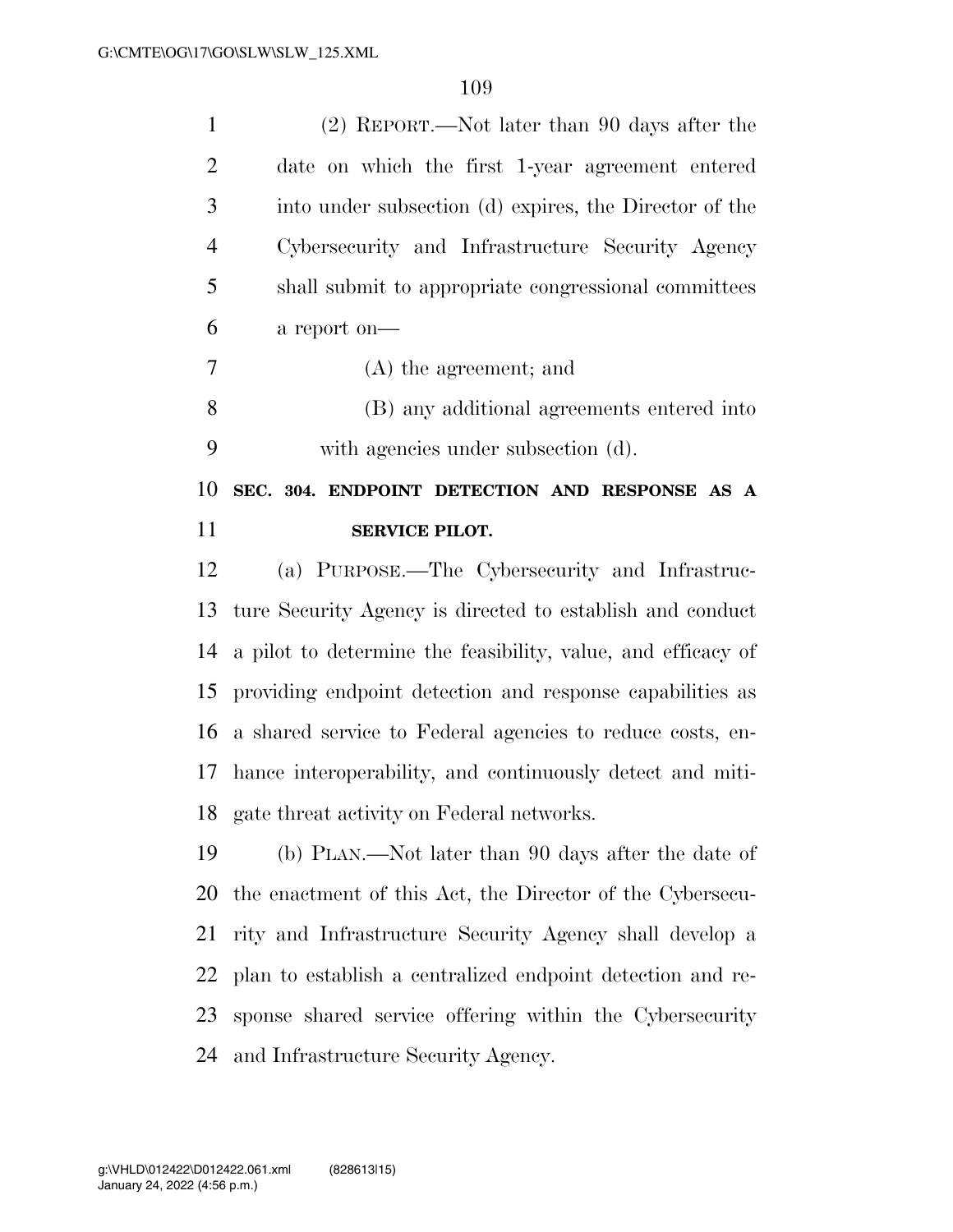(c) CONTENTS.—The plan required under subsection (b) shall include considerations for—

 (1) understanding and assessing the full extent of endpoints across the Federal civilian environment; (2) maximizing the value of existing agency in- vestments in endpoint detection and response tools and services; (3) aggregating the available contract vehicles

 and options that provide agencies with appropriate capability for their environment and architecture;

 (4) equipping all endpoints and services of pilot agencies with endpoint detection and response pro-grams;

 (5) aggregating network, cloud, and endpoint data from both within the agency and across agen- cies to provide enterprise-wide monitoring of the net- work to detect abnormal network behavior and auto-mate defensive capabilities; and

 (6) appropriate interagency agreements, con-cepts of operations, and governance plans.

21 (d) PILOT PROGRAM.

22 (1) IN GENERAL.—Not later than 180 days after the date on which the plan required under sub- section (b) is developed, the Director of the Cyberse-curity and Infrastructure Security Agency, in con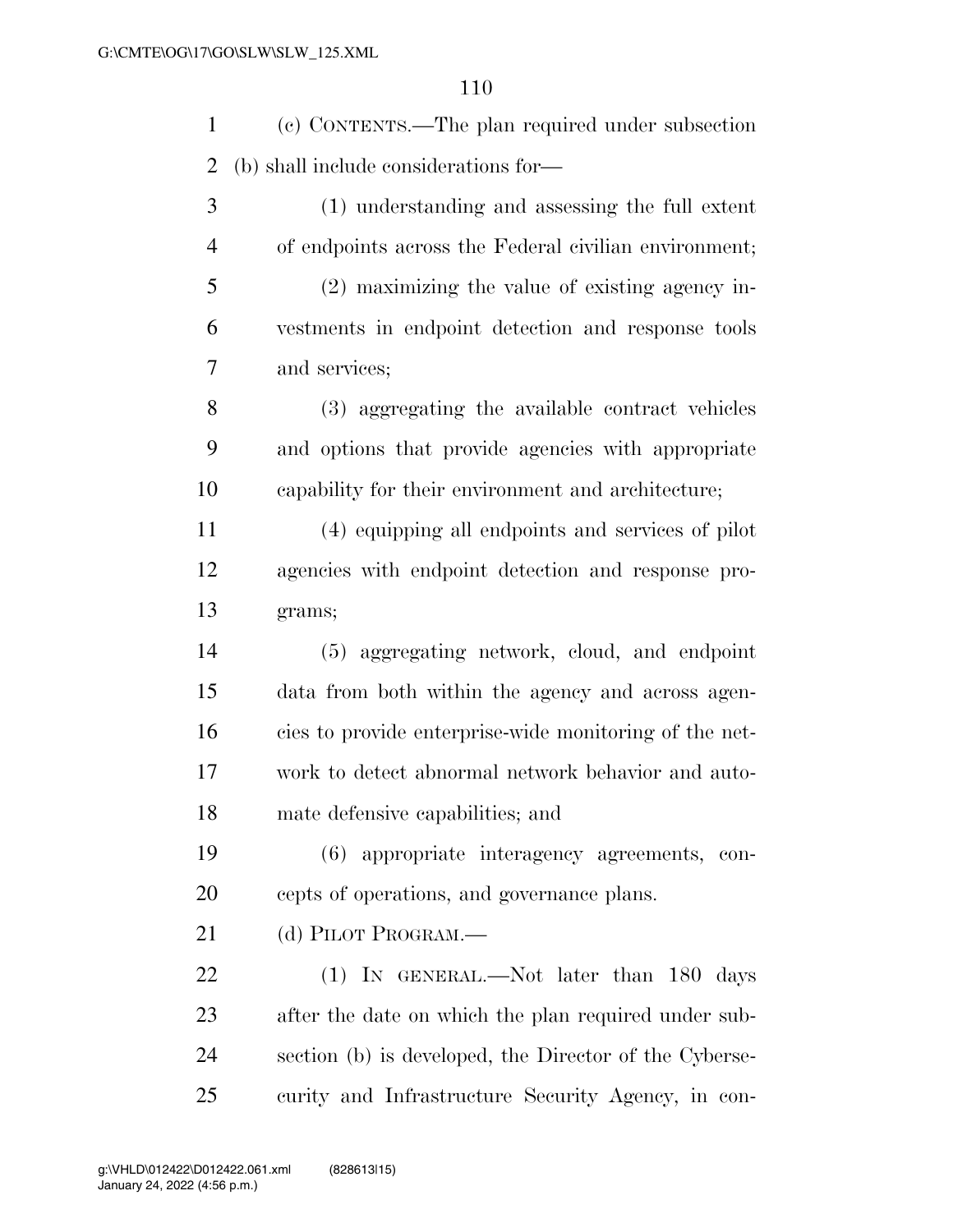sultation with the Director, shall enter into a 1-year agreement with not less than 2 agencies to offer endpoint detection and response as a shared service. (2) ADDITIONAL AGREEMENTS.—After the date on which the briefing required under subsection (e)(1) is provided, the Director of the Cybersecurity and Infrastructure Security Agency, in consultation with the Director, may enter into additional 1-year agreements described in paragraph (1) with agen-cies.

(e) BRIEFING AND REPORT.—

 (1) BRIEFING.—Not later than 270 days after the date of the enactment of this Act, the Director of the Cybersecurity and Infrastructure Security Agency shall provide to the Committee on Homeland Security and Governmental Affairs of the Senate and the Committee on Homeland Security and the Committee on Oversight and Reform of the House of Representatives a briefing on the parameters of any 1-year agreements entered into under subsection (d)(1).

 (2) REPORT.—Not later than 90 days after the date on which the first 1-year agreement entered into under subsection (d) expires, the Director of the Cybersecurity and Infrastructure Security Agency